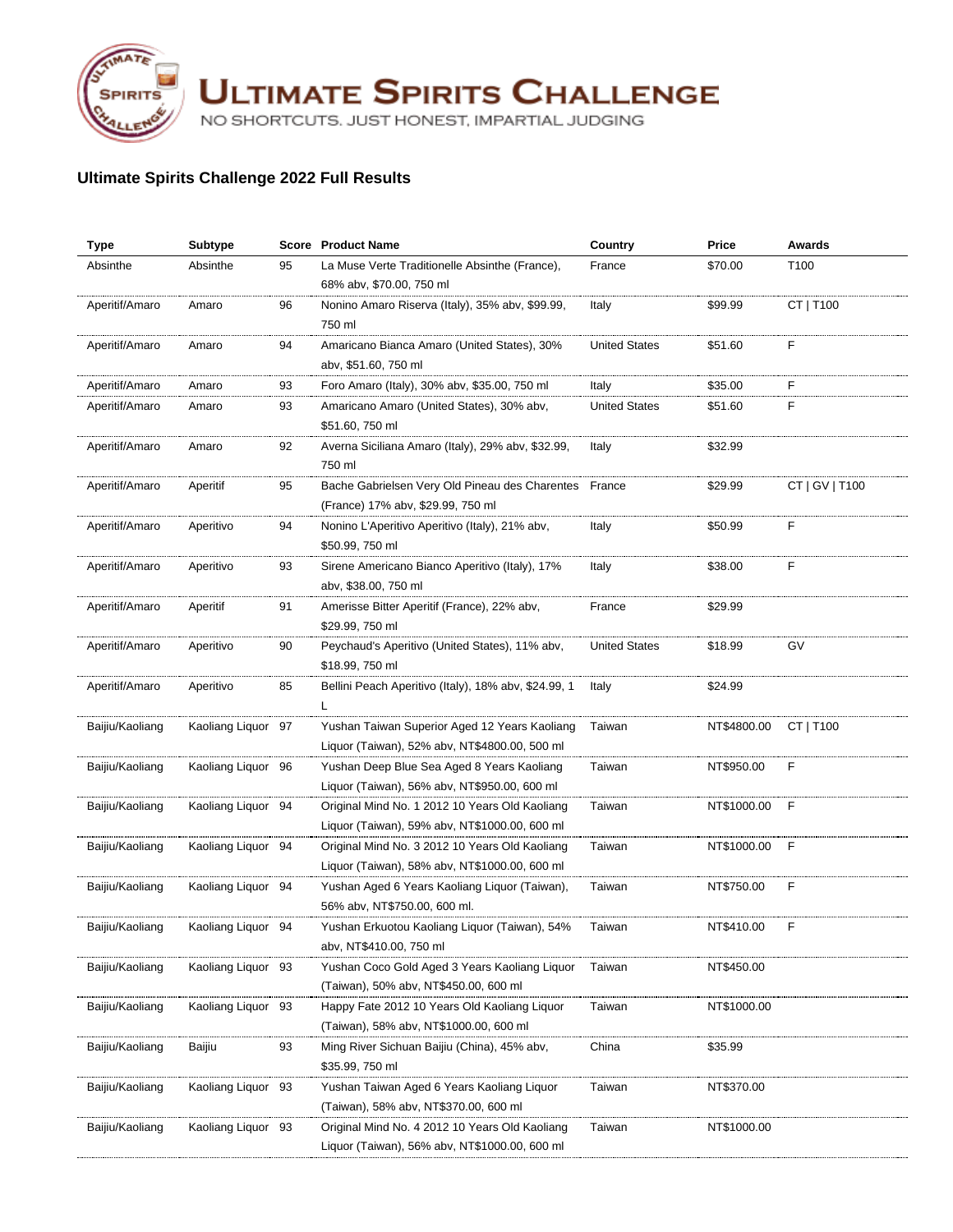| Baijiu/Kaoliang | Kaoliang Liquor 93  |    | Yushan Taiwan Yuan Jiao 1950 Kaoliang Liquor          | Taiwan               | NT\$500.00  |               |
|-----------------|---------------------|----|-------------------------------------------------------|----------------------|-------------|---------------|
|                 |                     |    | (Taiwan), 52% abv, NT\$500.00, 600 ml                 |                      |             |               |
| Baijiu/Kaoliang | Kaoliang Liguor 93  |    | Original Mind No. 2 2012 10 Years Old Kaoliang        | Taiwan               | NT\$1000.00 |               |
|                 |                     |    | Liquor (Taiwan), 59% abv, NT\$1000.00, 600 ml         |                      |             |               |
| Baijiu/Kaoliang | Kaoliang Liquor 92  |    | Original Mind No. 5 2012 10 Years Old Kaoliang        | Taiwan               | NT\$1000.00 |               |
|                 |                     |    | Liquor (Taiwan), 53% abv, NT\$1000.00, 600 ml         |                      |             |               |
| Baijiu/Kaoliang | Baijiu              | 92 | Wu Liang Ye New Crystal Baijiu (China), 52% abv,      | China                | \$329.99    |               |
|                 |                     |    | \$329.99, 750 ml                                      |                      |             |               |
| Baijiu/Kaoliang | Kaoliang Liguor 91  |    | Yushan Taiwan Aged 3 Years Kaoliang Liquor            | Taiwan               | NT\$600.00  |               |
|                 |                     |    | (Taiwan), 58% abv, NT\$600.00, 600 ml                 |                      |             |               |
| Baijiu/Kaoliang | Kaoliang Liquor 91  |    | Yushan Taiwan Lucky Apple Kaoliang Liquor             | Taiwan               | NT\$700.00  |               |
|                 |                     |    |                                                       |                      |             |               |
|                 |                     |    | (Taiwan), 56% abv, NT\$700.00, 600 ml                 |                      |             |               |
| Baijiu/Kaoliang | Kaoliang Liquor 91  |    | Yushan Chiew XO Kaoliang Liquor (Taiwan), 50%         | Taiwan               | NT\$900.00  |               |
|                 |                     |    | abv, NT\$900.00, 600 ml                               |                      |             |               |
| Baijiu/Kaoliang | Kaoliang Liquor 89  |    | Yushan Chiew 58 Gold Kaoliang Liquor (Taiwan),        | Taiwan               | NT\$360.00  |               |
|                 |                     |    | 58% abv, NT\$360.00, 600 ml                           |                      |             |               |
| Baijiu/Kaoliang | Kaoliang Liquor 89  |    | Yushan Dagu Kaoliang Liguor (Taiwan), 59.5%           | Taiwan               | NT\$400.00  |               |
|                 |                     |    | abv, NT\$400.00, 600 ml                               |                      |             |               |
| Baijiu/Kaoliang | Baijiu              | 87 | Kaisen Baijiu (China), 35% abv, RMB35.00, 111ml China |                      | RMB35.00    |               |
| Brandy          | American            | 96 | BrandyLab California Brandy (United States), 40%      | <b>United States</b> | \$34.99     | CT   T100     |
|                 | <b>Brandy</b>       |    | abv, \$34.99, 375 ml                                  |                      |             |               |
| <b>Brandy</b>   | American            | 94 | Argonaut Fat Thumb Premium California Brandy          | <b>United States</b> | \$50.00     | $F$   T&T     |
|                 | Brandy              |    | (United States), 43% abv, \$50.00, 750 ml             |                      |             |               |
| Brandy          | American            | 93 | Germain-Robin 7 Years Old California Alambic          | <b>United States</b> | \$74.00     | F T&T         |
|                 | Brandy              |    | Brandy (United States), 40% abv, \$74.00, 750 ml      |                      |             |               |
| Brandy          | American            | 91 | Argonaut Saloon Strength California Brandy            | <b>United States</b> | \$28.00     | GV            |
|                 | <b>Brandy</b>       |    | (United States), 45.5% abv, \$28.00, 1 L              |                      |             |               |
| <b>Brandy</b>   | American            | 91 | E&J XO American Brandy (United States), 40%           | <b>United States</b> | \$10.00     | GV            |
|                 | Brandy              |    | abv, \$10.00, 750 ml                                  |                      |             |               |
| <b>Brandy</b>   | American            | 88 | Covenant Double Edged Sword Brandy (United            | <b>United States</b> | \$175.00    |               |
|                 | Brandy              |    | States), 46% abv, \$175.00, 750 ml                    |                      |             |               |
| Brandy          | American            | 87 | E&J VSOP Grand Blue American Brandy (United           | <b>United States</b> | \$10.00     | GV            |
|                 | <b>Brandy</b>       |    | States), 40% abv, \$10.00, 750 ml                     |                      |             |               |
|                 |                     |    |                                                       |                      |             |               |
| <b>Brandy</b>   | American            | 86 | E&J VS American Brandy (United States), 40%           | <b>United States</b> | \$10.00     |               |
|                 | <b>Brandy</b>       |    | abv, \$10.00, 750 ml                                  |                      |             |               |
| <b>Brandy</b>   | American            | 86 | Jacquin's Five Star Brandy (United States), 40%       | <b>United States</b> | \$25.00     |               |
|                 | Brandy              |    | abv, \$25.00, 750 ml                                  |                      |             |               |
| Brandy          | Bas Armagnac        | 97 | Chateau de Laubade Cask Strength 1994 Bas             | France               | \$199.99    | CT   T100     |
|                 |                     |    | Armagnac (France), 51.2% abv, \$199.99, 750 ml        |                      |             |               |
| <b>Brandy</b>   | <b>Bas Armagnac</b> | 96 | De Montal VSOP Bas Armagnac (France), 40%             | France               | \$50.00     | F   GV   T100 |
|                 |                     |    | abv, \$50.00, 750 ml                                  |                      |             |               |
| Brandy          | Armagnac            | 95 | Clos Martin XO 15 Years Old Armagnac (France),        | France               | \$46.99     | F   GV   T100 |
|                 |                     |    | 40% abv, \$46.99, 750 ml                              |                      |             |               |
| Brandy          | Armagnac            | 94 | Clos Martin VSOP 8 Years Old Armagnac                 | France               | \$39.99     | F   G V       |
|                 |                     |    | (France), 40% abv, \$39.99, 750 ml                    |                      |             |               |
| Brandy          | <b>Bas Armagnac</b> | 94 | Chateau de Laubade l'Unique 2006 Bas                  | France               | \$119.99    | F             |
|                 |                     |    | Armagnac (France), 46.3% abv, \$119.99, 750 ml        |                      |             |               |
| Brandy          | Armagnac            | 94 | BHAKTA 50 Years Old Armagnac (France), 47.9%          | France               | \$399.00    | F             |
|                 |                     |    | abv, \$399.00, 750 ml                                 |                      |             |               |
| <b>Brandy</b>   | Bas Armagnac        | 93 | Dartigalongue Double-Oaked Bas Armagnac               | France               | \$48.00     | F   G V       |
|                 |                     |    | (France), 43.3% abv, \$48.00, 750 ml                  |                      |             |               |
| Brandy          | Armagnac            | 92 | Baron Tramar XO Armagnac (France), 40% abv,           | France               | \$80.00     |               |
|                 |                     |    | \$80.00, 700 ml                                       |                      |             |               |
|                 |                     |    |                                                       |                      |             |               |
| Brandy          | Armagnac            | 92 | Hontambere 1987 34 Years Old Tenareze                 | France               | \$190.00    |               |
|                 |                     |    | Armagnac (France), 54.2% abv, \$190.00, 750 ml        |                      |             |               |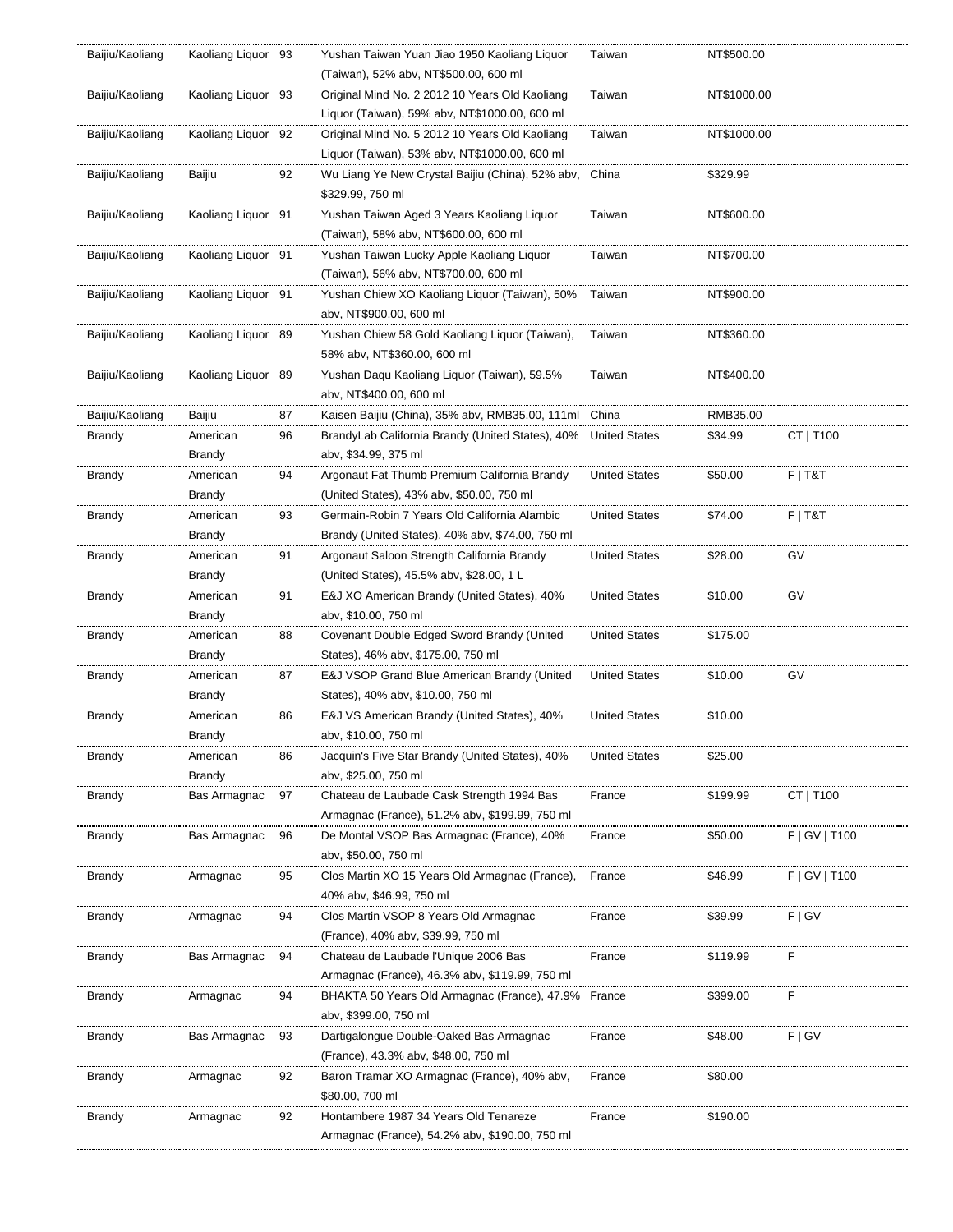| Brandy        | Armagnac | 90 | Delord Blanche d'Armagnac (France), 42% abv,<br>\$32.00, 750 ml                                         | France | \$32.00  |               |
|---------------|----------|----|---------------------------------------------------------------------------------------------------------|--------|----------|---------------|
| Brandy        | Calvados | 97 | Christian Drouin Les Millesimes 1982 Pays d'Auge France<br>Calvados (France), 42% abv, \$479.99, 750 ml |        | \$479.99 | CT   T100     |
| Brandy        | Calvados | 96 | Falconnet XO Tres Vieux Calvados (France), 40%<br>abv, \$70.00, 700 ml                                  | France | \$70.00  | F   T100      |
| <b>Brandy</b> | Calvados | 95 | Boulard X.O. Limited Edition Mizunara Cask Finish France                                                |        | \$99.99  | F   T100      |
|               |          |    | Pays d'Auge Calvados (France), 42% abv,                                                                 |        |          |               |
|               |          |    | \$99.99, 750 ml                                                                                         |        |          |               |
| Brandy        | Calvados | 95 | Christian Drouin Les Millesimes 1992 Pays d'Auge France                                                 |        | \$279.99 | F             |
|               |          |    | Calvados (France), 42% aby, \$279.99, 750 ml                                                            |        |          |               |
| <b>Brandy</b> | Calvados | 94 | Boulard V.S.O.P. Pays d'Auge Calvados (France),                                                         | France | \$47.99  | F   G V       |
|               |          |    | 40% abv, \$47.99, 750 ml                                                                                |        |          |               |
| Brandy        | Calvados | 93 | Christian Drouin XO Pays d'Auge Calvados                                                                | France | \$119.99 | F             |
|               |          |    | (France), 40% abv, \$119.99, 750 ml                                                                     |        |          |               |
| Brandy        | Calvados | 92 | Boulard V.S.O.P. Small Batch No. 1 Bourbon                                                              | France | \$56.99  |               |
|               |          |    | Cask Finish Pays d'Auge Calvados (France), 44%                                                          |        |          |               |
|               |          |    | aby, \$56.99, 750 ml                                                                                    |        |          |               |
| <b>Brandy</b> | Calvados | 91 | Boulard V.S.O.P. Small Batch No. 1 Rye Cask                                                             | France | \$53.32  |               |
|               |          |    | Finish Pays d'Auge Calvados (France), 40% abv,                                                          |        |          |               |
|               |          |    | \$53.32, 750 ml                                                                                         |        |          |               |
| Brandy        | Cognac   | 98 | Pierre Vallet Single Cask Cognac (France), 45%                                                          | France | €200.00  | CT   T100     |
|               |          | 96 | abv, €200.00, 700 ml<br>Frapin 15 Years Old Grande Champagne Cognac                                     | France | \$149.99 | F   T100      |
| Brandy        | Cognac   |    | (France), 45.3% abv, \$149.99, 700 ml                                                                   |        |          |               |
| Brandy        | Cognac   | 96 | Remy Martin 1738 Accord Royal Fine Champagne France                                                     |        | \$57.00  | F   GV   T100 |
|               |          |    | Cognac (France), 40% abv, \$57.00, 750 ml                                                               |        |          |               |
| <b>Brandy</b> | Cognac   | 96 | Courvoisier XO Cognac (France), 40% abv,                                                                | France | \$150.00 | F   T100      |
|               |          |    | \$150.00, 750 ml                                                                                        |        |          |               |
| Brandy        | Cognac   | 95 | Normandin-Mercier XO 30 Years Old Grande                                                                | France | \$190.00 | F             |
|               |          |    | Champagne Cognac (France), 40% abv, \$190.00,                                                           |        |          |               |
|               |          |    | 750 ml                                                                                                  |        |          |               |
| Brandy        | Cognac   | 95 | Branson XO Grande Champagne Cognac                                                                      | France | \$249.99 | F             |
|               |          |    | (France), 40% abv, \$249.99, 750 ml                                                                     |        |          |               |
| Brandy        | Cognac   | 95 | Polignac VSOP Cognac (France), 40% abv,                                                                 | France | \$65.00  | F             |
|               |          |    | \$65.00, 700 ml                                                                                         |        |          |               |
| Brandy        | Cognac   | 95 | Ferrand Selection des Anges Cognac (France),                                                            | France | \$249.99 | $F$   T&T     |
|               |          |    | 41.8% abv, \$249.99, 750 ml                                                                             |        |          |               |
| Brandy        | Cognac   | 95 | Marett XO Cognac (France), 40% abv, \$115.00,                                                           | France | \$115.00 | F             |
|               |          |    | 700 ml                                                                                                  |        |          |               |
| Brandy        | Cognac   | 94 | Polignac VS Cognac (France), 40% abv, \$55.00,                                                          | France | \$55.00  |               |
|               |          |    | 700 ml                                                                                                  |        |          |               |
| Brandy        | Cognac   | 94 | Bache Gabrielsen VSOP Triple Cask Cognac                                                                | France | \$49.99  | GV            |
| Brandy        | Cognac   | 94 | (France), 40% abv, \$49.99, 750 ml<br>Ferrand 10 Generations Cognac (France), 46%                       | France | \$64.99  | T&T           |
|               |          |    | aby, \$64.99, 750 ml                                                                                    |        |          |               |
| <b>Brandy</b> | Cognac   | 94 | Cognac Frapin XO VIP Cognac (France), 40%                                                               | France | \$249.99 |               |
|               |          |    | aby, \$249.99, 700 ml                                                                                   |        |          |               |
| Brandy        | Cognac   | 94 | Remy Martin XO Fine Champagne Cognac                                                                    | France | \$187.00 |               |
|               |          |    | (France), 40% abv, \$187.00, 750 ml                                                                     |        |          |               |
| Brandy        | Cognac   | 94 | Remy Martin VSOP Fine Champagne Cognac                                                                  | France | \$47.00  | G٧            |
|               |          |    | (France), 40% abv, \$47.00, 750 ml                                                                      |        |          |               |
| Brandy        | Cognac   | 93 | Bache Gabrielsen American Oak Cognac                                                                    | France | \$49.99  |               |
|               |          |    | (France), 40% abv, \$49.99, 750 ml                                                                      |        |          |               |
| Brandy        | Cognac   | 93 | Merlet XO Cognac (France), 40% abv, \$94.99,                                                            | France | \$94.99  |               |
|               |          |    | 750 ml                                                                                                  |        |          |               |
|               |          |    |                                                                                                         |        |          |               |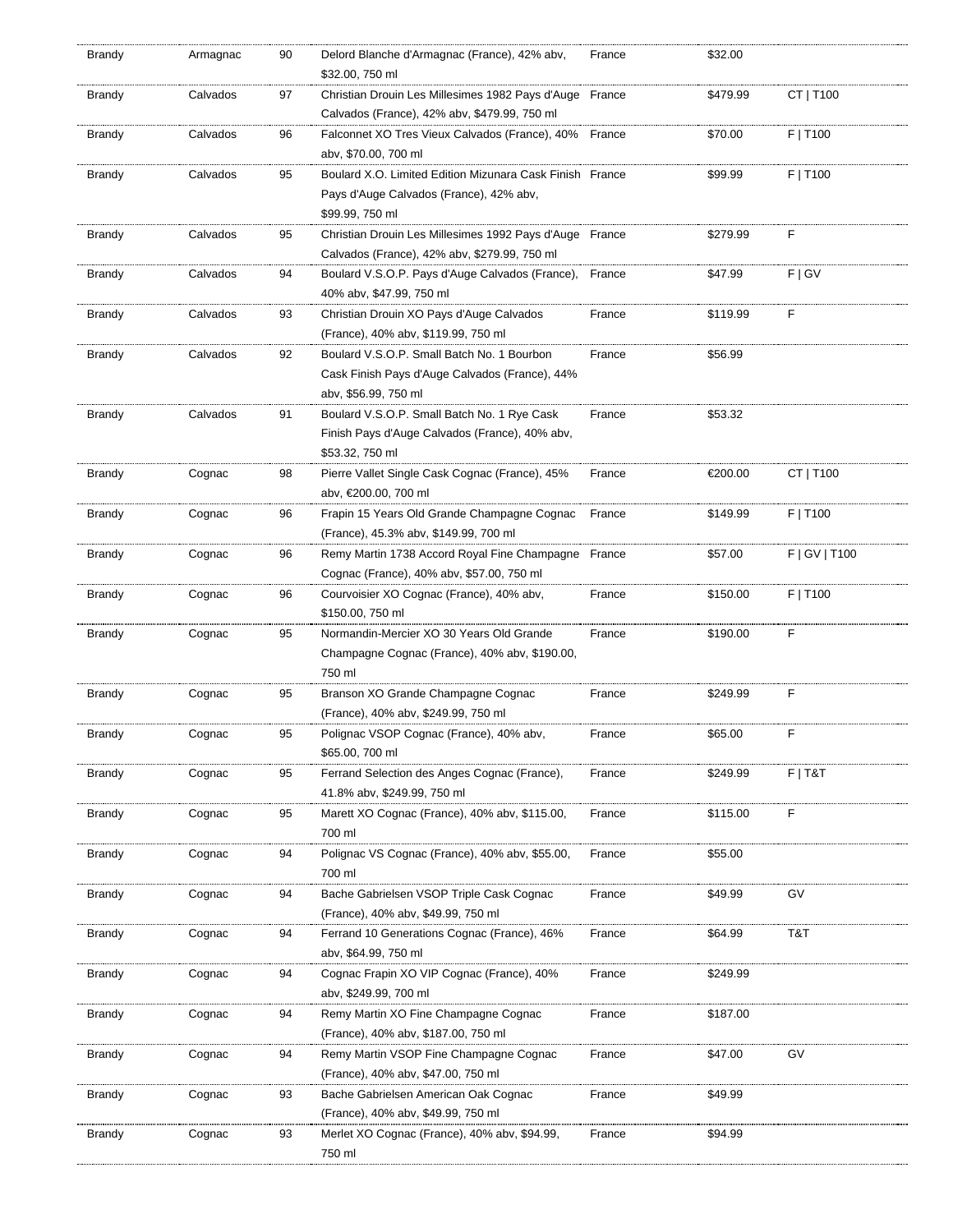| Brandy | Cognac              | 93 | Frapin Cigar Blend Grande Champagne Cognac<br>(France), 40% abv, \$154.99, 700 ml                   | France               | \$154.99 |          |
|--------|---------------------|----|-----------------------------------------------------------------------------------------------------|----------------------|----------|----------|
| Brandy | Cognac              | 93 | Marett VSOP Cognac (France), 40% abv, \$65.00,<br>700 ml                                            | France               | \$65.00  |          |
| Brandy | Cognac              | 92 | Courvoisier VSOP Cognac (France), 40% abv,<br>\$38.00, 750 ml                                       | France               | \$38.00  | GV   T&T |
| Brandy | Cognac              | 92 | Remy Martin Tercet Fine Champagne Cognac                                                            | France               | \$118.00 |          |
| Brandy | Cognac              | 92 | (France), 42% abv, \$118.00, 750 ml<br>Seignette VSOP Cognac (France), 40% abv,                     | France               | \$39.99  | GV       |
| Brandy | Cognac              | 92 | \$39.99, 750 ml<br>Ferrand 1840 Original Formula Cognac (France),                                   | France               | \$46.99  | GV       |
|        |                     |    | 45% abv, \$46.99, 750 ml                                                                            |                      |          |          |
| Brandy | Cognac              | 92 | Branson VSOP Grande Champagne Cognac<br>(France), 40% abv, \$69.99, 750 ml                          | France               | \$69.99  |          |
| Brandy | Cognac              | 91 | Branson VS Phantom Cognac (France), 40% abv,<br>\$59.99, 750 ml                                     | France               | \$59.99  |          |
| Brandy | Cognac              | 91 | Monnet XXO Cognac (France), 40% abv, \$270.00, France<br>750 ml                                     |                      | \$270.00 |          |
| Brandy | Cognac              | 91 | Seignette VS Cognac (France), 40% abv, \$29.99,<br>750 ml                                           | France               | \$29.99  | GV       |
| Brandy | Cognac              | 91 | Branson VSOP Royal Cognac (France), 40% abv,<br>\$49.99, 750 ml                                     | France               | \$49.99  |          |
| Brandy | Cognac              | 91 | Courvoisier VS Cognac (France), 40% abv,<br>\$25.00, 750 ml                                         | France               | \$25.00  | GV       |
| Brandy | Cognac              | 87 | Polignac XO Cognac (France), 40% abv, \$100.00, France<br>700 ml                                    |                      | \$100.00 |          |
| Brandy | Cognac              | 87 | Sazerac de Forge & Fils Cognac (France), 47%<br>abv, \$129.99, 750 ml                               | France               | \$129.99 |          |
| Brandy | Brandy de<br>Jerez  | 93 | Gran Duque d'Alba Solera Grand Reserva Brandy<br>de Jerez (Spain), 40% abv, \$44.66, 750 ml         | Spain                | \$44.66  | GV       |
| Brandy | European<br>Brandy  | 92 | BHAKTA 27-07 Calvados & Armagnac Blend 27<br>Years Old Brandy (France), 45% abv, \$80.00, 750<br>ml | France               | \$80.00  |          |
| Brandy | Brandy de<br>Jerez  | 92 | Lepanto Solera Gran Reserva Brandy de Jerez<br>(Spain), 40% abv, \$64.99, 750 ml                    | Spain                | \$64.99  |          |
| Brandy | Spanish<br>Brandy   | 92 | Torres Reserva Privada 15 Years Old Spanish<br>Brandy (Spain), 40% abv, \$32.00, 750 ml             | Spain                | \$32.00  | GV       |
| Brandy | Brandy de<br>Jerez  | 91 | Cardenal Mendoza Nebulis Brandy de Jerez<br>(Spain), 40% abv, \$54.99, 750 ml                       | Spain                | \$54.99  |          |
| Brandy | Flavored<br>Brandy  | 90 | Allen's Cold Brew Coffee Flavored Brandy (United<br>States), 30% abv, \$15.99, 750 ml               | <b>United States</b> | \$15.99  | GV       |
| Brandy | Flavored            | 85 | Jacquin's Blackberry Flavored Brandy (United                                                        | <b>United States</b> | \$14.00  |          |
| Brandy | Brandy<br>Slivovitz | 94 | States), 35% abv, \$14.00, 750 ml<br>Yebiga Bela Plum Brandy (Serbia), 40% abv,                     | Serbia               | \$28.99  | GV       |
| Brandy | Slivovitz           | 93 | \$28.99, 750 ml<br>Badel Sljivovica Plum Spirit (Croatia), 40% abv,                                 | Croatia              | \$29.99  | GV       |
| Brandy | Slivovitz           | 92 | \$29.99, 700 ml<br>Yebiga Prva Plum Brandy (Serbia), 43% abv,                                       | Serbia               | \$42.99  |          |
| Brandy | Grappa              | 97 | \$42.99, 750 ml<br>Nonino Moscato Grappa (Italy), 41% abv, \$89.99,                                 | Italy                | \$89.99  | T100     |
| Brandy | Grappa              | 94 | 750 ml<br>Carlo Bocchino Riserva Grappa (Italy), 43% abv,<br>\$130.00, 700 ml                       | Italy                | \$130.00 |          |
| Brandy | Grappa              | 92 | Bocchino Cantina Privata 21 Anni Grappa (Italy),<br>45% abv, \$120.00, 700 ml                       | Italy                | \$120.00 |          |
|        |                     |    |                                                                                                     |                      |          |          |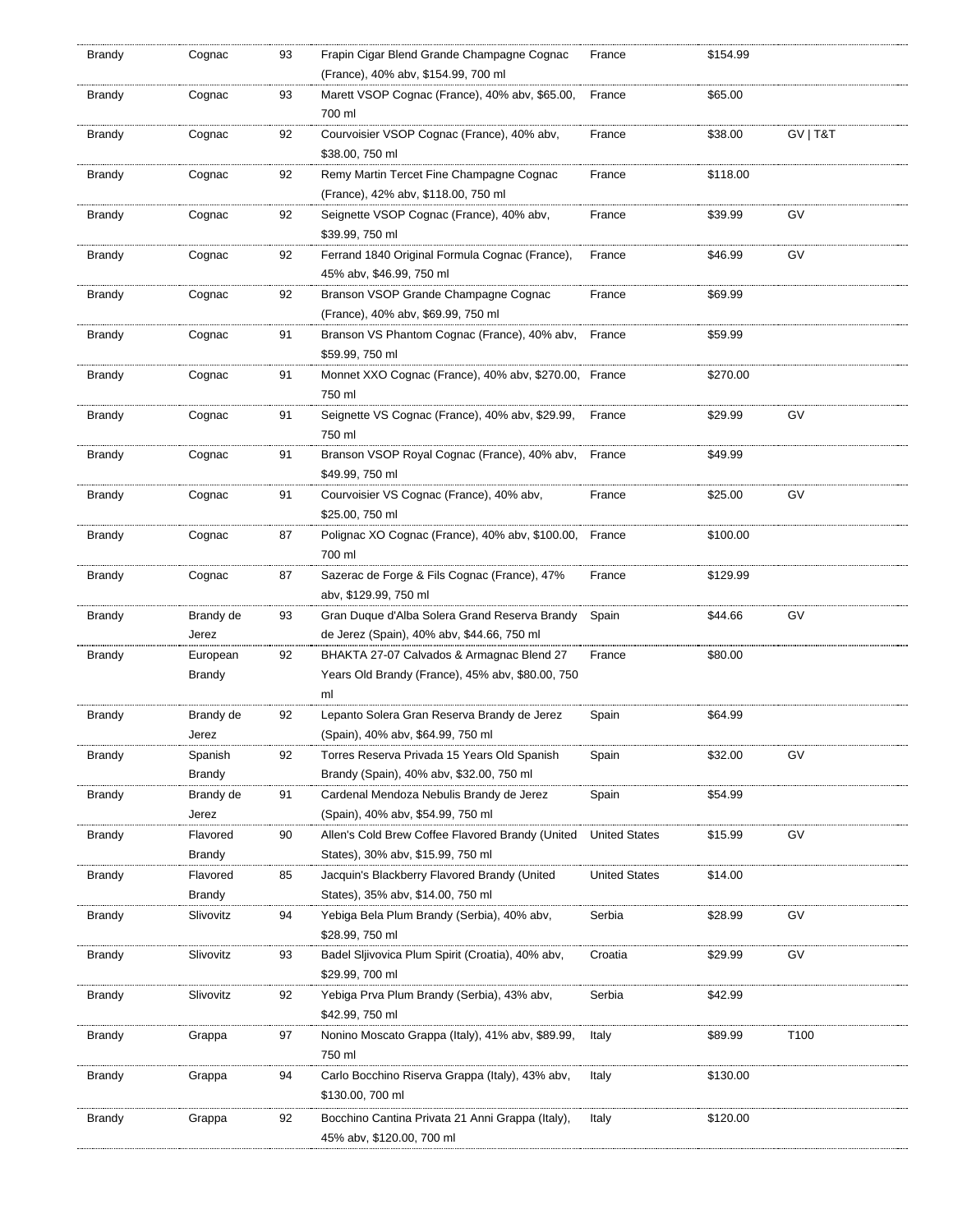| Brandy                 | Pisco                        | 96 | Tres Erres Reservado Pisco (Chile), 40% abv,<br>\$17.90, 700 ml                                        | Chile                | \$17.90     | CT   GV   T100  |
|------------------------|------------------------------|----|--------------------------------------------------------------------------------------------------------|----------------------|-------------|-----------------|
| Brandy                 | Pisco                        | 95 | Caravedo Torontel Pisco (Peru), 40% abv, \$39.99, Peru<br>750 ml                                       |                      | \$39.99     | $F$   T100      |
| Brandy                 | Pisco                        | 94 | Demonio de los Andes Acholado Pisco (Peru),<br>40% abv, \$21.99, 750 ml                                | Peru                 | \$21.99     | F   G V   T & T |
| Brandy                 | Pisco                        | 94 | Mistral Nobel Pisco (Chile), 40% abv, \$29.90, 750<br>ml                                               | Chile                | \$29.90     | F               |
| Brandy                 | Pisco                        | 92 | Espiritu De Los Andes Pisco (Chile), 40% abv,<br>\$32.90, 750 ml                                       | Chile                | \$32.90     | T&T             |
| Brandy                 | Pisco                        | 92 | Capel Reservado Pisco (Chile), 40% abv, \$18.99,<br>750 ml                                             | Chile                | \$18.99     | GV              |
| Brandy                 | Pisco                        | 92 | Alto del Carmen Pisco (Chile), 40% abv, \$20.99,<br>750 ml                                             | Chile                | \$20.99     | GV              |
| Brandy                 | Pisco                        | 91 | Tres Erres Transparente Pisco (Chile), 40% abv,<br>\$18.90, 700 ml                                     | Chile                | \$18.90     | GV              |
| Brandy                 | Pisco                        | 91 | Mistral Nobel Anejado En Roble Pisco (Chile),<br>40% abv, \$24.90, 750 ml                              | Chile                | \$24.90     | GV              |
| Brandy                 | Pisco                        | 90 | Demonio de los Andes Italia Pisco (Peru), 40%<br>abv, \$21.99, 750 ml                                  | Peru                 | \$21.99     | GV   T&T        |
| Brandy                 | Pisco                        | 90 | El Gobernador Reservado Pisco (Chile), 40% abv,<br>\$32.00, 750 ml                                     | Chile                | \$32.00     |                 |
| Brandy                 | Pisco                        | 90 | Mistral Gran Nobel Pisco (Chile), 40% abv,<br>\$44.90, 700 ml                                          | Chile                | \$44.90     |                 |
| Brandy                 | Pisco                        | 90 | Demonio de los Andes Quebranta Pisco (Peru),<br>40% abv, \$21.99, 750 ml                               | Peru                 | \$21.99     | T&T             |
| Brandy                 | Pisco                        | 90 | Mistral Nobel D.O. 1931 Pisco (Chile), 46% abv,<br>\$35.90, 750 ml                                     | Chile                | \$35.90     |                 |
| Brandy                 | Pisco                        | 90 | PiscoLogia Acholado Pisco (Peru), 42.7% abv,<br>\$40.00, 750 ml                                        | Peru                 | \$40.00     |                 |
| Brandy                 | Pisco                        | 89 | Pisco Control Valle del Encanto Pisco (Chile), 40% Chile<br>abv, \$21.90, 750 ml                       |                      | \$21.90     |                 |
| Brandy                 | Brandy                       | 91 | Black Bottle XO Brandy (Australia), 39.1% abv,<br>AUD150.00, 700 ml                                    | Australia            | AUD150.00   |                 |
| Brandy                 | Brandy                       | 90 | Black Bottle Classic Brandy (Australia), 37.1%<br>abv, AUD38.00, 700 ml                                | Australia            | AUD38.00    |                 |
| Brandy                 | Brandy                       | 89 | 23rd Street Not Your Nana's Brandy (Australia),<br>40% abv, AUD80.00, 700 ml                           | Australia            | AUD80.00    |                 |
| <b>Brandy</b>          | Brandy                       | 88 | YUSHAN Craftsman Orange Brandy (Taiwan),<br>40% abv. NT\$1600.00. 700 ml                               | Taiwan               | NT\$1600.00 |                 |
| Brandy                 | Brandy                       | 86 | Paul John XO 100 % Indian Grape Brandy (India),<br>46% abv, \$150.00, 750 ml                           | India                | \$150.00    |                 |
| <b>Fortified Wines</b> | Sherry                       | 92 | Williams & Humbert Don Zoilo Pedro Ximenez 12<br>Years Old Sherry (Spain), 18% abv, \$29.24, 750<br>ml | Spain                | \$29.24     |                 |
| <b>Fortified Wines</b> | Sherry                       | 92 | Williams & Humbert Don Zoilo 12 Years Old<br>Oloroso Sherry (Spain), 19% abv, \$29.24, 750 ml          | Spain                | \$29.24     |                 |
| <b>Fortified Wines</b> | Sherry                       | 91 | Williams & Humbert Don Zoilo 12 Years Old<br>Amontillado Sherry (Spain), 19% abv, \$29.24, 750<br>ml   | Spain                | \$29.24     |                 |
| <b>Fortified Wines</b> | Sherry                       | 90 | Williams & Humbert Don Zoilo Manzanilla Sherry<br>(Spain), 15% abv, \$29.24, 750 ml                    | Spain                | \$29.24     |                 |
| Gin                    | <b>Barrel Matured</b><br>Gin | 91 | Copperworks Northwest Cask Finished Gin<br>(United States), 50% abv, \$44.95, 750 ml                   | <b>United States</b> | \$44.95     |                 |
| Gin                    | <b>Barrel Matured</b><br>Gin | 91 | Nouaison Reserve Gin (France), 42% abv,<br>\$39.90, 500 ml                                             | France               | \$39.90     |                 |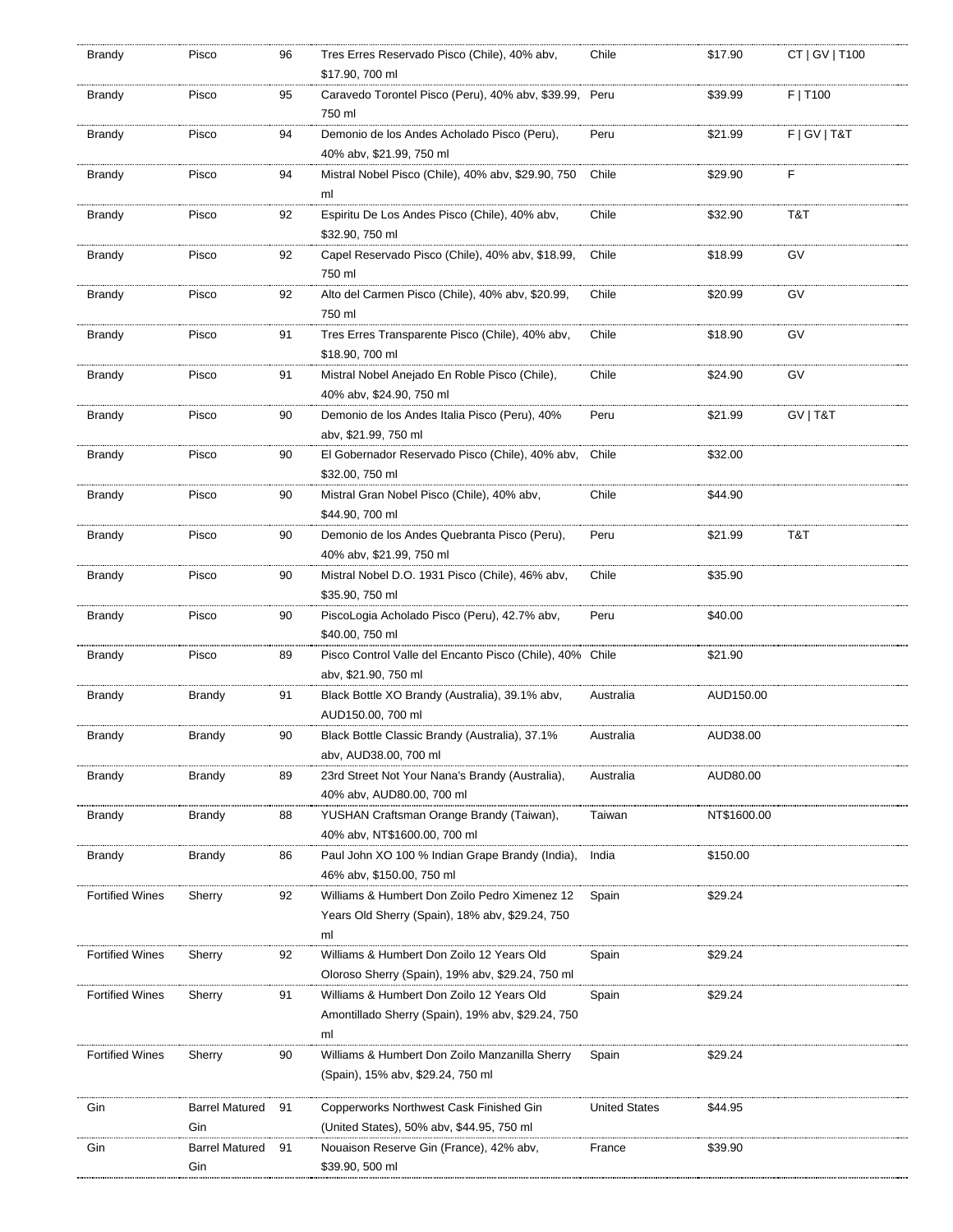| Gin | <b>Barrel Matured</b> | 91 | Tod & Vixen's Flying Fox Series Jamaican Rum      | <b>United States</b> | \$49.99  |                     |
|-----|-----------------------|----|---------------------------------------------------|----------------------|----------|---------------------|
|     | Gin                   |    | Cask Finish Barrel Matured Gin (United States),   |                      |          |                     |
|     |                       |    | 53% abv, \$49.99, 750 ml                          |                      |          |                     |
| Gin | Barrel Matured        | 91 | Bluecoat Barrel-Finished Dry Gin (United States), | <b>United States</b> | \$33.99  |                     |
|     | Gin                   |    | 47% abv, \$33.99, 750 ml                          |                      |          |                     |
|     |                       |    |                                                   |                      |          |                     |
| Gin | <b>Barrel Matured</b> | 90 | Tommyrotter Cask Strength Bourbon Barrel          | <b>United States</b> | \$54.88  |                     |
|     | Gin                   |    | Matured Gin (United States), 61% abv, \$54.88,    |                      |          |                     |
|     |                       |    | 750 ml                                            |                      |          |                     |
| Gin | <b>Barrel Matured</b> | 87 | London No. 1 Sherry Cask Gin (United Kingdom),    | United Kingdom       | \$75.00  |                     |
|     | Gin                   |    | 43% abv, \$75.00, 750 ml                          |                      |          |                     |
| Gin | <b>Barrel Matured</b> | 83 | Bainbridge Heritage Oaked Doug Fir Gin (United    | <b>United States</b> | \$38.95  |                     |
|     | Gin                   |    | States), 45% abv, \$38.95, 750 ml                 |                      |          |                     |
| Gin | <b>Flavored Gin</b>   | 91 | MF Blackberry Flavored Gin (United States), 48%   | <b>United States</b> | \$39.99  |                     |
|     |                       |    | aby, \$39.99, 750 ml                              |                      |          |                     |
|     |                       |    |                                                   |                      |          |                     |
| Gin | <b>Flavored Gin</b>   | 90 | Brookies Byron Slow Gin (Australia), 26% abv,     | Australia            | AUD70.00 |                     |
|     |                       |    | AUD70.00, 700 ml                                  |                      |          |                     |
| Gin | <b>Flavored Gin</b>   | 90 | Gin Lane 1751 Cucumber Watermelon Mint            | England              | \$34.99  |                     |
|     |                       |    | Flavored Gin (England), 40% abv, \$34.99, 750 ml  |                      |          |                     |
| Gin | <b>Flavored Gin</b>   | 89 | Tinkerman's Citrus Supreme Gin (United States),   | <b>United States</b> | \$29.99  |                     |
|     |                       |    | 46% abv, \$29.99, 750 ml                          |                      |          |                     |
| Gin | <b>Flavored Gin</b>   | 89 | 23rd Street Red Citrus Gin (Australia), 40% abv,  | Australia            | AUD80.00 |                     |
|     |                       |    | AUD80.00, 700 ml                                  |                      |          |                     |
|     | <b>Flavored Gin</b>   |    |                                                   |                      |          |                     |
| Gin |                       | 88 | Bombay Bramble Blackberry and Raspberry Gin       | England              | \$22.99  |                     |
|     |                       |    | (England), 43% abv, \$22.99, 750 ml               |                      |          |                     |
| Gin | <b>Flavored Gin</b>   | 87 | 23rd Street Violet Gin (Australia), 40% abv,      | Australia            | AUD80.00 |                     |
|     |                       |    | AUD80.00, 700 ml                                  |                      |          |                     |
| Gin | <b>Flavored Gin</b>   | 86 | Tinkerman's Sweet Spice Gin (United States),      | <b>United States</b> | \$29.99  |                     |
|     |                       |    | 46% abv, \$29.99, 750 ml                          |                      |          |                     |
| Gin | <b>Flavored Gin</b>   | 85 | Brookies Shirl the Pearl Cumquat Gin (Australia), | Australia            | AUD80.00 |                     |
|     |                       |    | 37.7% abv, AUD80.00, 700 ml                       |                      |          |                     |
| Gin | <b>Flavored Gin</b>   | 84 | Copperworks Plum Gin (United States), 40% abv,    | <b>United States</b> | \$59.89  |                     |
|     |                       |    | \$59.89, 750 ml                                   |                      |          |                     |
|     |                       |    |                                                   |                      |          |                     |
| Gin | Genever               | 95 | Notaris Bartender's Choice Jerry Thomas Rome      | Netherlands          | \$102.95 | CT   T100           |
|     |                       |    | Edition Genever (Netherlands), 47% abv, \$102.95, |                      |          |                     |
|     |                       |    | 750 ml                                            |                      |          |                     |
| Gin | Genever               | 94 | Hooghoudt Bourbon Cask-aged 3 Years Old           | Netherlands          | €22.49   | F                   |
|     |                       |    | Genever (Netherlands), 40% abv, €22.49, 700 ml    |                      |          |                     |
| Gin | Genever               | 94 | Hooghoudt Peated Cask-Aged 3 Years Old            | Netherlands          | €24.49   | F                   |
|     |                       |    | Genever (Netherlands), 40% abv, €24.49, 700 ml    |                      |          |                     |
| Gin | Genever               | 92 | Hooghoudt Oloroso Cask-aged 3 Years Old           | Netherlands          | €27.49   |                     |
|     |                       |    | Genever (Netherlands), 40% abv, €27.49, 700 ml    |                      |          |                     |
|     |                       |    |                                                   |                      |          |                     |
| Gin | Genever               | 91 | Hooghoudt 5 Years Old Genever (Netherlands),      | Netherlands          | \$45.15  |                     |
|     |                       |    | 40% abv, \$45.15, 700 ml                          |                      |          |                     |
| Gin | Genever               | 86 | Hooghoudt Raw Genever Holland Gin                 | Netherlands          | \$39.54  |                     |
|     |                       |    | (Netherlands), 43% abv, \$39.54, 700 ml           |                      |          |                     |
| Gin | Genever               | 85 | Hooghoudt Sweet Spiced Genever (Netherlands),     | Netherlands          | \$19.20  |                     |
|     |                       |    | 30% abv, \$19.20, 700 ml                          |                      |          |                     |
| Gin | London Dry Gin 96     |    | Gordon's Traveler's Edition London Dry Gin        | Scotland             | £33.00   | CT   T&T   T100     |
|     |                       |    | (Scotland), 47.3% abv, £33.00, 700 ml             |                      |          |                     |
|     |                       |    |                                                   |                      |          |                     |
| Gin | London Dry Gin 95     |    | Fords London Dry Gin (United Kingdom), 45%        | United Kingdom       | \$24.99  | F   GV   T&T   T100 |
|     |                       |    | aby, \$24.99, 750 ml                              |                      |          |                     |
| Gin | London Dry Gin 95     |    | Sipsmith London Dry Gin (United Kingdom),         | United Kingdom       | \$32.99  | $F$   T&T   T100    |
|     |                       |    | 41.6% abv, \$32.99, 750 ml                        |                      |          |                     |
| Gin | Gin                   | 94 | Citadelle Jardin d'Ete Gin (France), 41.5% abv,   | France               | \$24.99  | F   G V             |
|     |                       |    | \$24.99, 750 ml                                   |                      |          |                     |
| Gin | Gin                   | 94 | Watershed Four Peel Gin (United States), 44%      | <b>United States</b> | \$29.99  | F   G V             |
|     |                       |    |                                                   |                      |          |                     |
|     |                       |    | aby, \$29.99, 750 ml                              |                      |          |                     |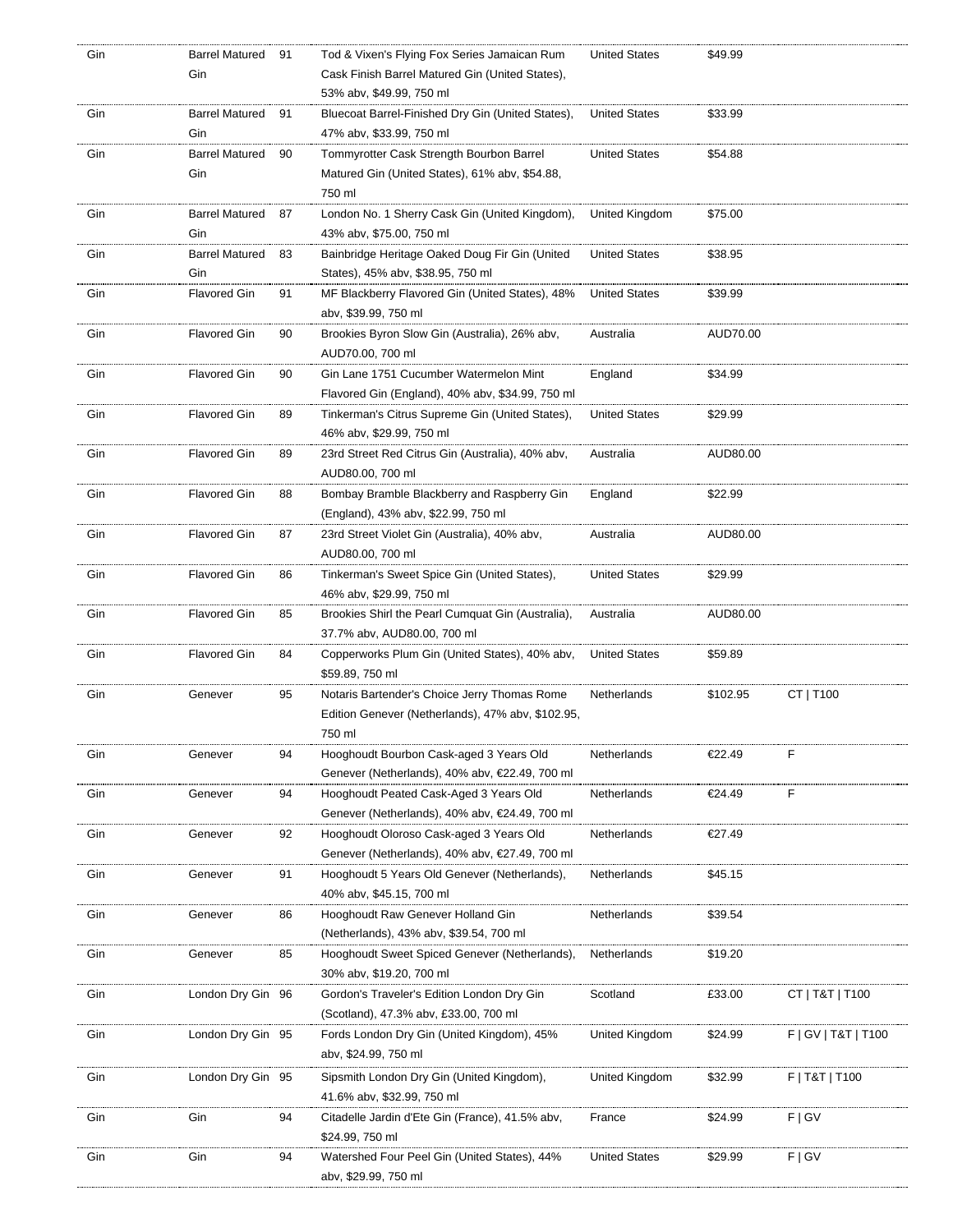| Gin | London Dry Gin 94 |    | Highclere Castle London Dry Gin (United<br>Kingdom), 43.5% abv, \$39.99, 750 ml | United Kingdom       | \$39.99  | $F$   T&T |
|-----|-------------------|----|---------------------------------------------------------------------------------|----------------------|----------|-----------|
|     |                   |    |                                                                                 |                      |          |           |
| Gin | Gin               | 94 | Hendrick's Neptunia Gin (Scotland), 43.4% abv,<br>\$42.99, 750 ml               | Scotland             | \$42.99  | F         |
| Gin | Gin               | 94 | Method and Madness Gin (Ireland), 43% abv,                                      | Ireland              | \$48.57  | F         |
|     |                   |    | \$48.57, 700 ml                                                                 |                      |          |           |
|     |                   |    |                                                                                 |                      |          |           |
| Gin | Gin               | 93 | Macaja Gin (Italy), 46.8% abv, \$80.00, 500 ml                                  | Italy                | \$80.00  | T&T       |
| Gin | Gin               | 93 | Brookies Byron Dry Gin (Australia), 46% abv,                                    | Australia            | AUD75.00 |           |
|     |                   |    | AUD75.00, 700 ml                                                                |                      |          |           |
| Gin | Gin               | 93 | Citadelle Gin (France), 44% abv, \$24.99, 750 ml                                | France               | \$24.99  | GV   T&T  |
| Gin | Gin               | 93 | Matsui The Hakuto Premium Gin (Japan), 47%                                      | Japan                | \$45.00  |           |
|     |                   |    | abv, \$45.00, 700 ml                                                            |                      |          |           |
| Gin | Gin               | 93 | Green Hat Gin (United States), 45% abv, \$29.99,                                | <b>United States</b> | \$29.99  | GV        |
|     |                   |    | 750 ml                                                                          |                      |          |           |
|     |                   |    |                                                                                 |                      |          |           |
| Gin | London Dry Gin 93 |    | No. 3 London Dry Gin (Holland), 46% abv, \$49.99,                               | Holland              | \$49.99  |           |
|     |                   |    | 750 ml                                                                          |                      |          |           |
| Gin | Gin               | 93 | Silent Pool Rare Citrus Gin (England), 43% abv,                                 | United Kingdom       | \$51.00  |           |
|     |                   |    | \$51.00, 700 ml                                                                 |                      |          |           |
| Gin | Gin               | 92 | Cold River Gin (United States), 47% abv, \$27.00,                               | <b>United States</b> | \$27.00  | GV        |
|     |                   |    | 750 ml                                                                          |                      |          |           |
| Gin | Gin               | 92 | Hendrick's Gin (Scotland), 44% abv, \$34.99, 750                                | Scotland             | \$34.99  |           |
|     |                   |    | ml                                                                              |                      |          |           |
| Gin | Gin               | 92 | Hendrick's Orbium Gin (Scotland), 43.4% abv,                                    | Scotland             | \$34.99  |           |
|     |                   |    |                                                                                 |                      |          |           |
|     |                   |    | \$34.99, 750 ml                                                                 |                      |          |           |
| Gin | Gin               | 92 | Drumshanbo Gunpowder with Sardinian Citrus                                      | Ireland              | \$37.99  |           |
|     |                   |    | Gunpowder Irish Gin (Ireland), 43% abv, \$37.99,                                |                      |          |           |
|     |                   |    | 750 ml                                                                          |                      |          |           |
| Gin | Gin               | 92 | Mendocino Spirits Dry Gin (United States), 45%                                  | <b>United States</b> | \$35.00  |           |
|     |                   |    | abv, \$35.00, 750 ml                                                            |                      |          |           |
| Gin | Gin               | 92 | Nouaison Gin (France), 45% abv, \$39.90, 700 ml                                 | France               | \$39.90  |           |
| Gin | Gin               | 92 | Farmer's Botanical Organic Gin (United States),                                 | <b>United States</b> | \$34.99  | T&T       |
|     |                   |    | 46.7% abv, \$34.99, 750 ml                                                      |                      |          |           |
| Gin | London Dry Gin 92 |    | Bombay Sapphire London Dry Gin (England),                                       | England              | \$22.99  | GV        |
|     |                   |    | 47% abv, \$22.99, 750 ml                                                        |                      |          |           |
|     | Gin               |    |                                                                                 |                      | \$37.99  |           |
| Gin |                   | 92 | Drumshanbo Gunpowder Irish Gin (Ireland), 43%                                   | Ireland              |          |           |
|     |                   |    | abv, \$37.99, 750 ml                                                            |                      |          |           |
| Gin | Gin               | 92 | Roku Gin (Japan), 43% abv, \$27.99, 750 ml                                      | Japan                | \$27.99  | T&T       |
| Gin | Gin               | 92 | Brush Creek Gin (United States), 44% abv,                                       | <b>United States</b> | \$40.00  |           |
|     |                   |    | \$40.00, 750 ml                                                                 |                      |          |           |
| Gin | Gin               | 92 | Gray Whale Gin (United States), 43% abv, \$38.99, United States                 |                      | \$38.99  |           |
|     |                   |    | 750 ml                                                                          |                      |          |           |
| Gin | Gin               | 92 | M&H Levantine Gin (Israel), 46% abv, \$40.00, 750 Israel                        |                      | \$40.00  |           |
|     |                   |    | ml                                                                              |                      |          |           |
| Gin | London Dry Gin 92 |    | NDC New Zealand Dry Gin (New Zealand), 44%                                      | New Zealand          | \$55.00  |           |
|     |                   |    | abv, \$55.00, 750 ml                                                            |                      |          |           |
|     |                   |    | Fifty Pounds Gin (England), 40% abv, \$34.99, 750 England                       |                      |          |           |
| Gin | Gin               | 91 |                                                                                 |                      | \$34.99  |           |
|     |                   |    | ml                                                                              |                      |          |           |
| Gin | Gin               | 91 | Listoke 1777 Small Batch Irish Gin (Ireland),                                   | Ireland              | \$44.95  |           |
|     |                   |    | 43.3% abv, \$44.95, 750 ml                                                      |                      |          |           |
| Gin | Gin               | 91 | Darnley's London Dry Gin (Scotland), 40% abv,                                   | Scotland             | \$31.99  |           |
|     |                   |    |                                                                                 |                      |          |           |
|     |                   |    | \$31.99, 750 ml                                                                 |                      |          |           |
| Gin | Gin               | 91 | G'Vine Floraison Gin (France), 40% abv, \$34.90,                                | France               | \$34.90  |           |
|     |                   |    | 700 ml                                                                          |                      |          |           |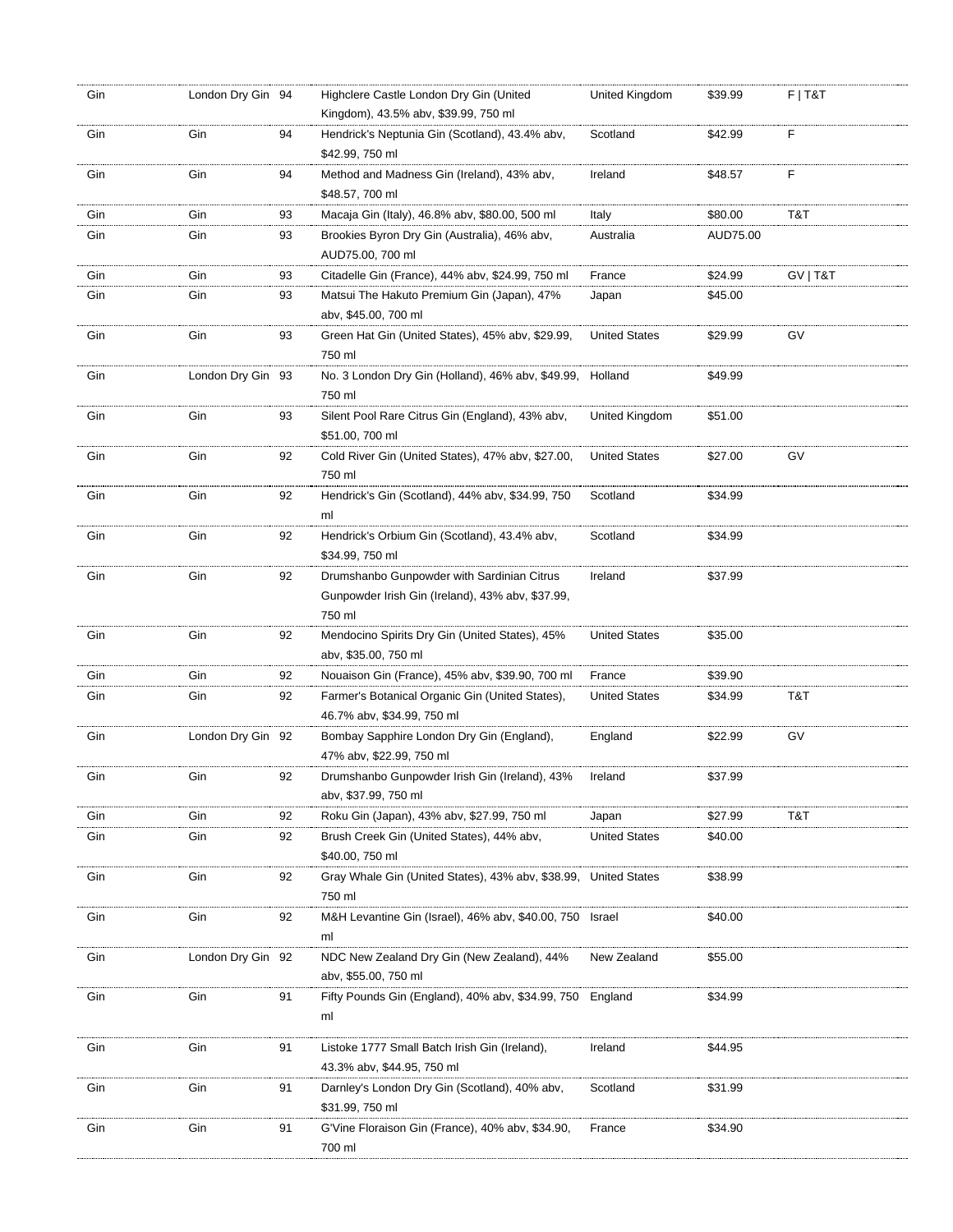| Gin | Gin               | 91 | Silent Pool Gin (England), 43% abv, \$51.00, 700<br>ml                                  | United Kingdom       | \$51.00     |
|-----|-------------------|----|-----------------------------------------------------------------------------------------|----------------------|-------------|
| Gin | Gin               | 91 | Tiger Gin (United Kingdom), 40% abv, €35.00,<br>700 ml                                  | United Kingdom       | €35.00      |
| Gin | London Dry Gin 91 |    | Mahon Gin (Spain), 41% abv, \$37.00, 750 ml                                             | Spain                | \$37.00     |
| Gin | Gin               | 91 | 135 East Hyogo Japanese Artisan Dry Gin<br>(Japan), 42% abv, \$29.99, 750 ml            | Japan                | \$29.99     |
| Gin | Gin               | 91 | Roots of Ruin Kentucky Dry Gin (United States),<br>53% abv, \$32.00, 750 ml             | <b>United States</b> | \$32.00     |
| Gin | Gin               | 91 | Stranger & Sons Gin (India), 42.8% abv, £39.00,<br>700 ml                               | India                | £39.00      |
| Gin | Gin               | 90 | Bombay Dry Gin (England), 43% abv, \$19.99, 750<br>ml                                   | England              | \$19.99     |
| Gin | London Dry Gin 90 |    | Oxley London Dry Gin (United Kingdom), 47%<br>abv, \$34.00, 750 ml                      | United Kingdom       | \$34.00     |
| Gin | Gin               | 90 | Catskill Provisions Pollinator Gin (United States),<br>45% abv, \$34.00, 750 ml         | <b>United States</b> | \$34.00     |
| Gin | London Dry Gin 90 |    | Two Roads Distilling London Dry Gin (United<br>States), 43% abv, \$25.00, 375 ml        | <b>United States</b> | \$25.00     |
| Gin | Gin               | 89 | 23rd Street Yuzu Gin (Australia), 40% abv,<br>AUD80.00, 700 ml                          | Australia            | AUD80.00    |
| Gin | London Dry Gin 89 |    | Gordon's London Dry Gin (Scotland), 37.5% abv,<br>£17.00, 700 ml                        | Scotland             | £17.00      |
| Gin | Gin               | 89 | Kantal Gin (Chile), 43% abv, CLP14990.00, 750<br>ml                                     | Chile                | CLP14990.00 |
| Gin | Gin               | 89 | London No. 1 Gin (United Kingdom), 47% abv,<br>\$39.99, 750 ml                          | United Kingdom       | \$39.99     |
| Gin | Gin               | 89 | Tarquin's Cornish Dry Gin (United Kingdom), 42%<br>abv, \$41.99, 750 ml                 | United Kingdom       | \$41.99     |
| Gin | Gin               | 89 | 23rd Street Signature Gin (Australia), 40% abv,<br>AUD80.00, 700 ml                     | Australia            | AUD80.00    |
| Gin | Gin               | 89 | L'Chaim! Gin (England), 42% abv, \$40.00, 700 ml                                        | England              | \$40.00     |
| Gin | Gin               | 89 | NDC New Zealand Native Gin (New Zealand),<br>44% abv, \$50.00, 750 ml                   | New Zealand          | \$50.00     |
| Gin | Gin               | 89 | Tinkerman's Curiously Bright & Complex Gin<br>(United States), 46% abv, \$29.99, 750 ml | <b>United States</b> | \$29.99     |
| Gin | Gin               | 89 | Luis 8 Gin (Italy), 40.8% abv, \$19.99, 750 ml                                          | Italy                | \$19.99     |
| Gin | Gin               | 89 | High Goal Luxury Gin (United States), 40% abv,<br>\$49.99, 750 ml                       | <b>United States</b> | \$49.99     |
| Gin | Gin               | 89 | Bulldog London Dry Gin (England), 40% abv,<br>\$24.99, 750 ml                           | England              | \$24.99     |
| Gin | Gin               | 88 | Bottega Bacur Gin (Italy), 40% abv, \$36.99, 750<br>ml                                  | Italy                | \$36.99     |
| Gin | American Gin      | 88 | Tommyrotter American Gin (United States), 42%<br>abv, \$34.88, 750 ml                   | <b>United States</b> | \$34.88     |
| Gin | Gin               | 87 | NAUD Gin (France), 44% abv, \$36.99, 750 ml                                             | France               | \$36.99     |
| Gin | Gin               | 87 | Tenjaku Craft Gin (Japan), 43% abv, \$29.99, 700<br>ml                                  | Japan                | \$29.99     |
| Gin | Gin               | 87 | Votanikon Dry Gin (Greece), 40% abv, \$30.00,<br>750 ml                                 | Greece               | \$30.00     |
| Gin | Gin               | 87 | Bluecoat American Dry Gin (United States), 47%<br>abv, \$29.99, 750 ml                  | <b>United States</b> | \$29.99     |
| Gin | Gin               | 87 | Copperworks Northwest Small Batch Gin (United<br>States), 47% abv, \$38.95, 750 ml      | <b>United States</b> | \$38.95     |
| Gin | Gin               | 86 | Bainbridge Heritage Organic Doug Fir Gin (United<br>States), 45% abv, \$38.95, 750 ml   | <b>United States</b> | \$38.95     |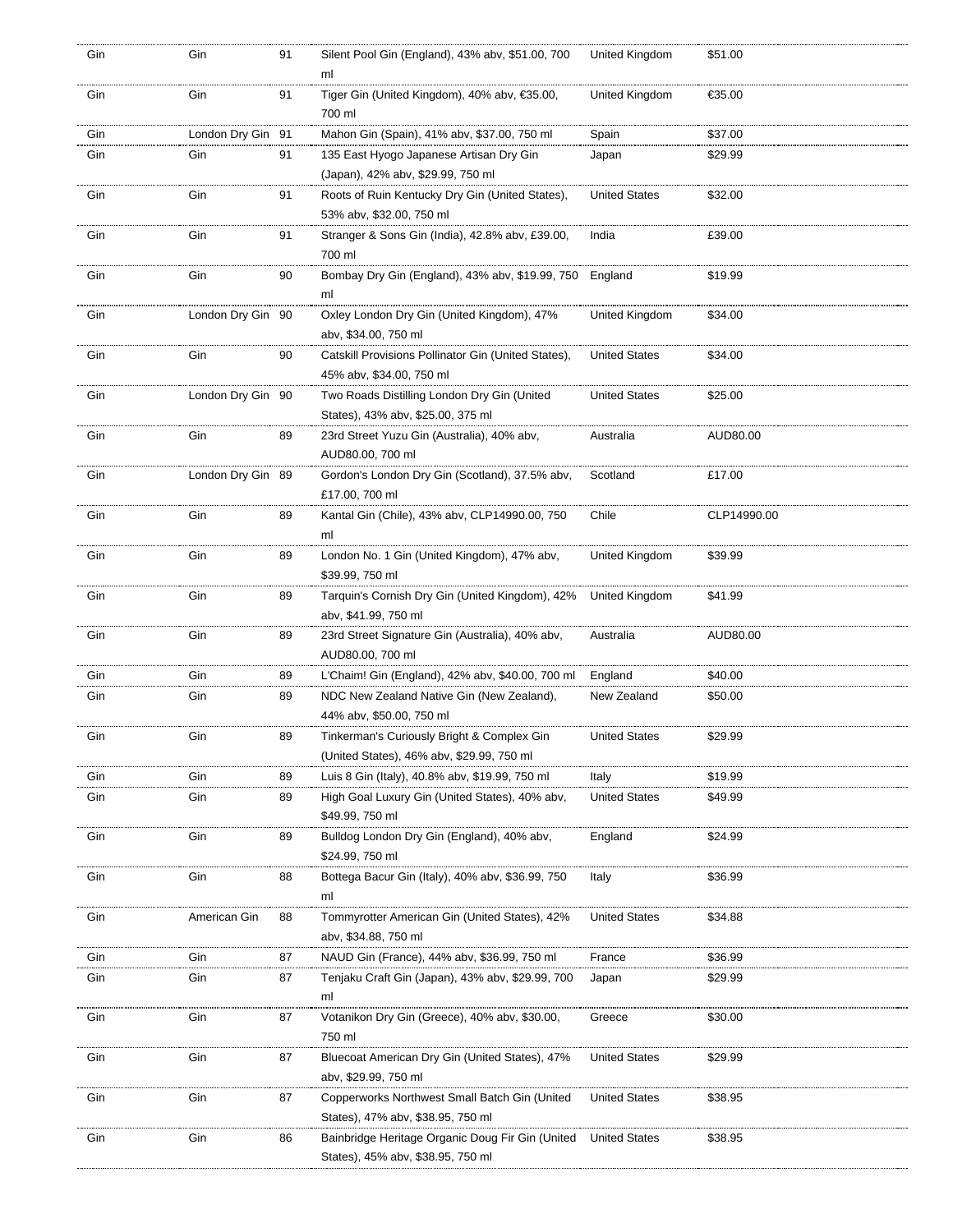| Gin                  | Gin                  | 86 | Catskill Provisions Beespoke Gin (United States),<br>45% abv, \$34.00, 750 ml                                          | <b>United States</b> | \$34.00     |                |
|----------------------|----------------------|----|------------------------------------------------------------------------------------------------------------------------|----------------------|-------------|----------------|
| Gin                  | Gin                  | 86 | NDC Hemp Gin (New Zealand), 45% abv,<br>NZD95.00, 750 ml                                                               | New Zealand          | NZD95.00    |                |
| Gin                  | Gin                  | 86 | Scapegrace Premium Black Gin (New Zealand),<br>41.6% abv, \$39.99, 750 ml                                              | New Zealand          | \$39.99     |                |
| Gin                  | Gin                  | 86 | Taiwan Makauy Craft Gin (Taiwan), 42% abv,<br>NT\$1000.00, 700 ml                                                      | Taiwan               | NT\$1000.00 |                |
| Gin                  | American Gin         | 86 | Uncle Val's Zested Gin (United States), 45% abv,<br>\$39.00, 750 ml                                                    | <b>United States</b> | \$39.00     |                |
| Gin                  | Gin                  | 86 | Matsui The Hakuto Gin (Japan), 40% abv, \$30.00,<br>700 ml                                                             | Japan                | \$30.00     |                |
| Gin                  | Gin                  | 85 | Miles' London Dry Gin (United States), 40% abv,<br>\$6.99, 750 ml                                                      | <b>United States</b> | \$6.99      |                |
| Gin                  | Gin                  | 84 | Jaisalmer Indian Craft Gin (India), 43% abv,<br>\$49.99, 750 ml                                                        | India                | \$49.99     |                |
| Gin                  | Navy Strength<br>Gin | 85 | Macaja Navy Strength Gin (Italy), 57% abv,<br>\$80.00, 500 ml                                                          | Italy                | \$80.00     |                |
| Gin                  | Navy Strength<br>Gin | 84 | NDC New Zealand Navy Strength Gin (New<br>Zealand), 58% abv, \$75.00, 750 ml                                           | New Zealand          | \$75.00     |                |
| Gin                  | Old Tom Gin          | 92 | Ransom Old Tom Gin (United States), 44% abv,<br>\$34.90, 750 ml                                                        | <b>United States</b> | \$34.90     |                |
| <b>Hard Seltzers</b> | <b>Hard Seltzer</b>  | 95 | High Noon Sun Sips Pineapple Vodka & Soda<br>Hard Seltzer (United States), 4.5% abv, \$9.99, 4<br>pack/12 oz. each     | <b>United States</b> | \$9.99      | CT   GV   T100 |
| <b>Hard Seltzers</b> | <b>Hard Seltzer</b>  | 94 | High Noon Sun Sips Passion Fruit Vodka & Soda<br>Hard Seltzer (United States), 4.5% abv, \$9.99, 4<br>pack/12 oz. each | <b>United States</b> | \$9.99      | F   G V        |
| <b>Hard Seltzers</b> | <b>Hard Seltzer</b>  | 94 | High Noon Sun Sips Peach Vodka & Soda Hard<br>Seltzer (United States), 4.5% abv, \$9.99, 4<br>pack/12 oz. each         | <b>United States</b> | \$9.99      | F   G V        |
| <b>Hard Seltzers</b> | <b>Hard Seltzer</b>  | 94 | Personal Day Pineapple Vodka Hard Seltzer<br>(United States), 5% abv, \$9.99, 4 pack/12 oz.<br>each                    | <b>United States</b> | \$9.99      | F   G V        |
| <b>Hard Seltzers</b> | <b>Hard Seltzer</b>  | 93 | High Noon Sun Sips Black Cherry Vodka & Soda<br>Hard Seltzer (United States), 4.5% abv, \$9.99, 4<br>pack/12 oz. each  | <b>United States</b> | \$9.99      | F   G V        |
| <b>Hard Seltzers</b> | <b>Hard Seltzer</b>  | 90 | High Noon Sun Sips Lime Vodka & Soda Hard<br>Seltzer (United States), 4.5% abv, \$9.99, 4<br>pack/12 oz. each          | <b>United States</b> | \$9.99      | GV             |
| <b>Hard Seltzers</b> | <b>Hard Seltzer</b>  | 90 | High Noon Sun Sips Watermelon Vodka & Soda<br>Hard Seltzer (United States), 4.5% abv, \$9.99, 4<br>pack/12 oz. each    | <b>United States</b> | \$9.99      | GV             |
| <b>Hard Seltzers</b> | <b>Hard Seltzer</b>  | 89 | High Noon Sun Sips Grapefruit Vodka & Soda<br>Hard Seltzer (United States), 4.5% abv, \$9.99, 4<br>pack/12 oz. each    | <b>United States</b> | \$9.99      |                |
| <b>Hard Seltzers</b> | <b>Hard Seltzer</b>  | 87 | Happy Hour Tequila Seltzer Sharp Lime (United<br>States), 5% abv, \$11.99, 750 ml                                      | <b>United States</b> | \$11.99     |                |
| <b>Hard Seltzers</b> | <b>Hard Seltzer</b>  | 86 | Happy Hour Tequila Seltzer Passionfruit (United<br>States), 5% abv, \$11.99, 4 pack/12 oz. each                        | <b>United States</b> | \$11.99     |                |
| <b>Hard Seltzers</b> | <b>Hard Seltzer</b>  | 86 | Freshie Sparkling Tequila - Lime Seltzer (Mexico),<br>4.7% abv, \$10.99, 4 pack/12 oz. each                            | Mexico               | \$10.99     |                |
| <b>Hard Seltzers</b> | <b>Hard Seltzer</b>  | 85 | Happy Hour Tequila Seltzer Margarita (United<br>States), 5% abv, \$11.99, 4 pack/12 oz. each                           | <b>United States</b> | \$11.99     |                |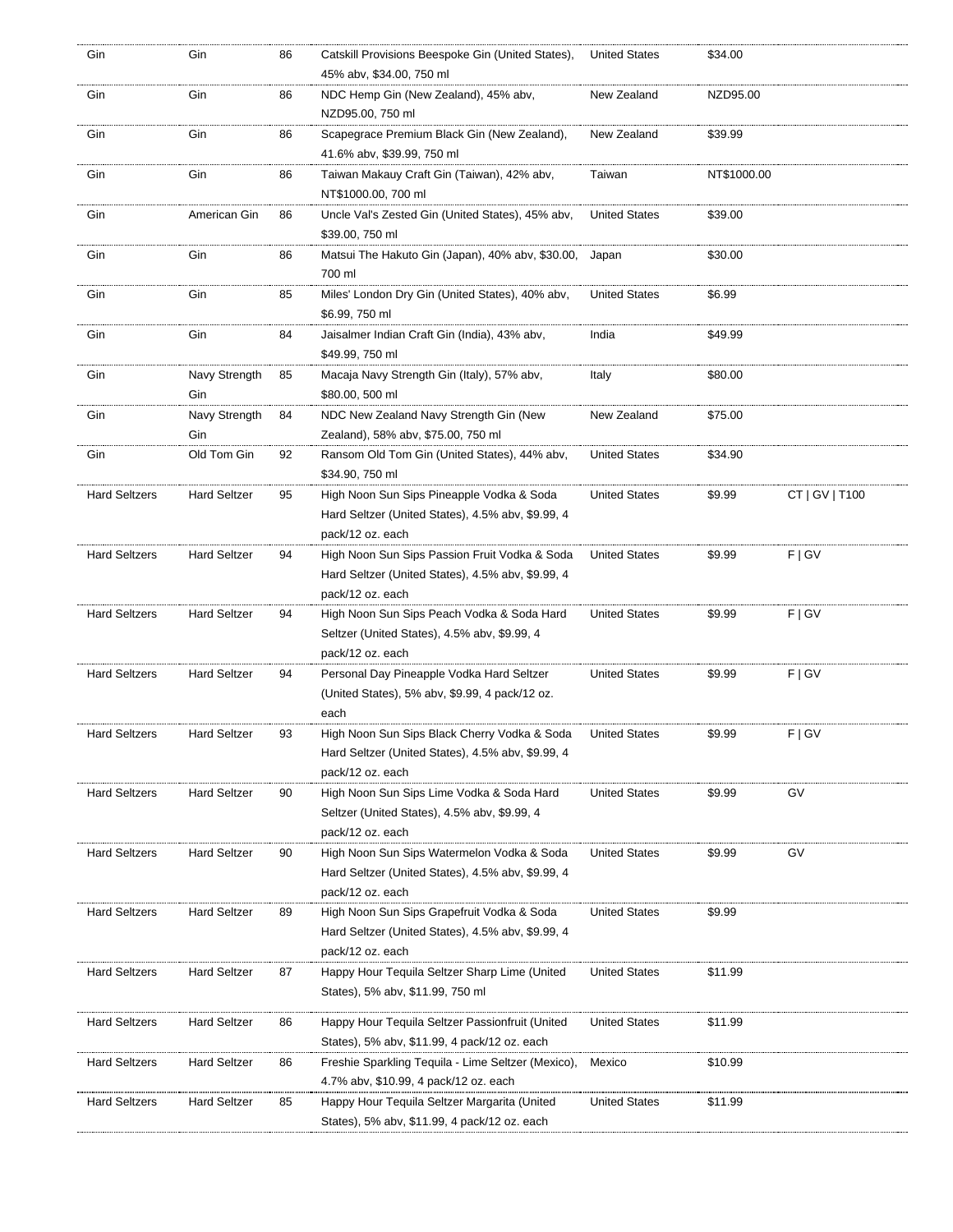| <b>Hard Seltzers</b> | <b>Hard Seltzer</b>  | 85 | High Noon Sun Sips Mango Vodka & Soda Hard<br>Seltzer (United States), 4.5% abv, \$9.99, 4<br>pack/12 oz. each | <b>United States</b> | \$9.99   |                      |
|----------------------|----------------------|----|----------------------------------------------------------------------------------------------------------------|----------------------|----------|----------------------|
| <b>Hard Seltzers</b> | <b>Hard Seltzer</b>  | 85 | WhistlePig PiggyBack Barrel Aged Rye                                                                           | <b>United States</b> | \$18.00  |                      |
|                      |                      |    | Smash/Blackberry Lemon Fizz (United States), 8%                                                                |                      |          |                      |
|                      |                      |    | aby, \$18.00, 4 pack/12 oz. each                                                                               |                      |          |                      |
| <b>Hard Seltzers</b> | <b>Hard Seltzer</b>  | 83 | Happy Hour Tequila Seltzer Grapefruit (United<br>States), 5% abv, \$11.99, 4 pack/12 oz. each                  | <b>United States</b> | \$11.99  |                      |
| Liqueur              | <b>Fruit Liqueur</b> | 96 | Matsui Brandy Umeshu Fruit Liqueur (Japan),<br>14% abv, \$29.99, 700 ml                                        | Japan                | \$29.99  | CT   GV   T&T   T100 |
| Liqueur              | <b>Fruit Liqueur</b> | 95 | Matsui Whisky Umeshu Fruit Liqueur (Japan),<br>14% abv, \$29.99, 700 ml                                        | Japan                | \$29.99  | F   GV   T&T         |
| Liqueur              | Berry Liqueur        | 94 | Chambord Black Raspberry Liqueur (France),<br>16.5% abv, \$30.75, 750 ml                                       | France               | \$30.75  | F                    |
| Liqueur              | Fruit Liqueur        | 93 | Fleur Charmante Artisinale Liqueur (France), 23%<br>abv, \$36.99, 750 ml                                       | France               | \$36.99  | F                    |
| Liqueur              | <b>Berry Liqueur</b> | 91 | PAMA Liqueur (United States), 17% abv, \$24.99,<br>750 ml                                                      | <b>United States</b> | \$24.99  | T&T                  |
| Liqueur              | <b>Berry Liqueur</b> | 90 | Jahiot Creme de Cassis Blackcurrant Liqueur<br>(France), 18% abv, \$25.00, 750 ml                              | France               | \$25.00  |                      |
| Liqueur              | Apricot Liqueur      | 89 | Merlet Lune d'Abricot Apricot Liqueur (France),<br>25% abv, \$29.99, 750 ml                                    | France               | \$29.99  |                      |
| Liqueur              | Chocolate            | 96 | Faretti Biscotti Chocolate Liqueur (Italy), 28% abv,                                                           | Italy                | \$32.99  | CT   T100            |
|                      | Liqueur              |    | \$32.99, 750 ml                                                                                                |                      |          |                      |
| Liqueur              | Chocolate            | 94 | ChocoLat Deluxe Salted Caramel Chocolate                                                                       | <b>United States</b> | \$16.99  | F   G V              |
|                      | Liqueur              |    | Liqueur (United States), 15% abv, \$16.99, 750 ml                                                              |                      |          |                      |
| Liqueur              | Coffee Liqueur       | 92 | Alexandrion Flavour Collection Coffee (Romania),                                                               | Romania              | \$19.99  | GV                   |
|                      |                      |    | 25% abv, \$19.99, 700 ml                                                                                       |                      |          |                      |
| Liqueur              | Coffee Liqueur       | 91 | Lucano Anniversario Cordial Caffe 1894 (Italy),                                                                | Italy                | \$26.99  |                      |
|                      |                      |    | 26% abv, \$26.99, 750 ml                                                                                       |                      |          |                      |
| Liqueur              | Chocolate<br>Liqueur | 90 | ChocoLat Deluxe Triple Chocolate Liqueur (United United States<br>States), 15% abv, \$16.99, 750 ml            |                      | \$16.99  | GV                   |
| Liqueur              | Coffee Liqueur       | 90 | Merlet C <sup>2</sup> Cafe Coffee Liqueur (France), 33% abv, France                                            |                      | \$34.99  |                      |
|                      |                      |    | \$34.99, 750 ml                                                                                                |                      |          |                      |
| Liqueur              | Chocolate            | 89 | ChocoLat Deluxe Peanut Butter Chocolate                                                                        | <b>United States</b> | \$16.99  |                      |
|                      | Liqueur              |    | Liqueur (United States), 15% abv, \$16.99, 750 ml                                                              |                      |          |                      |
| Liqueur              | Chocolate            | 88 | Bicerin Chocolate & Peppermint Liqueur (Italy),                                                                | Italy                | \$24.99  |                      |
|                      | Liqueur              |    | 15% abv, \$24.99, 1 L                                                                                          |                      |          |                      |
| Liqueur              | <b>Triple Sec</b>    | 97 | Pierre Ferrand Dry Curacao (France), 40% abv,<br>\$31.99, 750 ml                                               | France               | \$31.99  | F   GV   T100        |
| Liqueur              | Grapefruit           | 95 | Jules Theuriet Liqueur de Pamplemousse Rose                                                                    | France               | \$26.00  | F   G V              |
|                      | Liqueur              |    | Grapefruit Liqueur (France), 18% abv, \$26.00, 700                                                             |                      |          |                      |
|                      |                      |    | ml                                                                                                             |                      |          |                      |
| Liqueur              | Orange Liqueur 95    |    | Grand Marnier Cuvee du Centenaire Liqueur<br>(France), 40% abv, \$199.99, 750 ml                               | France               | \$199.99 | F                    |
| Liqueur              | Orange Liqueur 94    |    | Alexandrion Flavour Collection Greek Orange                                                                    | Romania              | \$19.99  | GV                   |
| Liqueur              | Orange Liqueur 93    |    | (Romania), 25% abv, \$19.99, 700 ml<br>Magdala Orange Liqueur (Spain), 39% abv,                                | Spain                | \$32.00  |                      |
|                      |                      |    | \$32.00, 750 ml                                                                                                |                      |          |                      |
| Liqueur              | Limoncello           | 92 | Harpy Limoncello (United States), 32% abv,<br>\$21.99, 375 ml                                                  | <b>United States</b> | \$21.99  | GV                   |
| Liqueur              | Orange Liqueur 92    |    | Grand Marnier Cuvee Louis-Alexandre Liqueur                                                                    | France               | \$69.99  |                      |
|                      |                      |    | (France), 40% abv, \$69.99, 750 ml                                                                             |                      |          |                      |
| Liqueur              | Orange Liqueur 91    |    | Bauchant Liqueur (France), 40% abv, \$24.43, 750<br>ml                                                         | France               | \$24.43  | GV                   |
| Liqueur              | Orange Liqueur 91    |    | Grand Marnier Cordon Rouge Liqueur (France),<br>40% abv, \$39.99, 750 ml                                       | France               | \$39.99  |                      |
|                      |                      |    |                                                                                                                |                      |          |                      |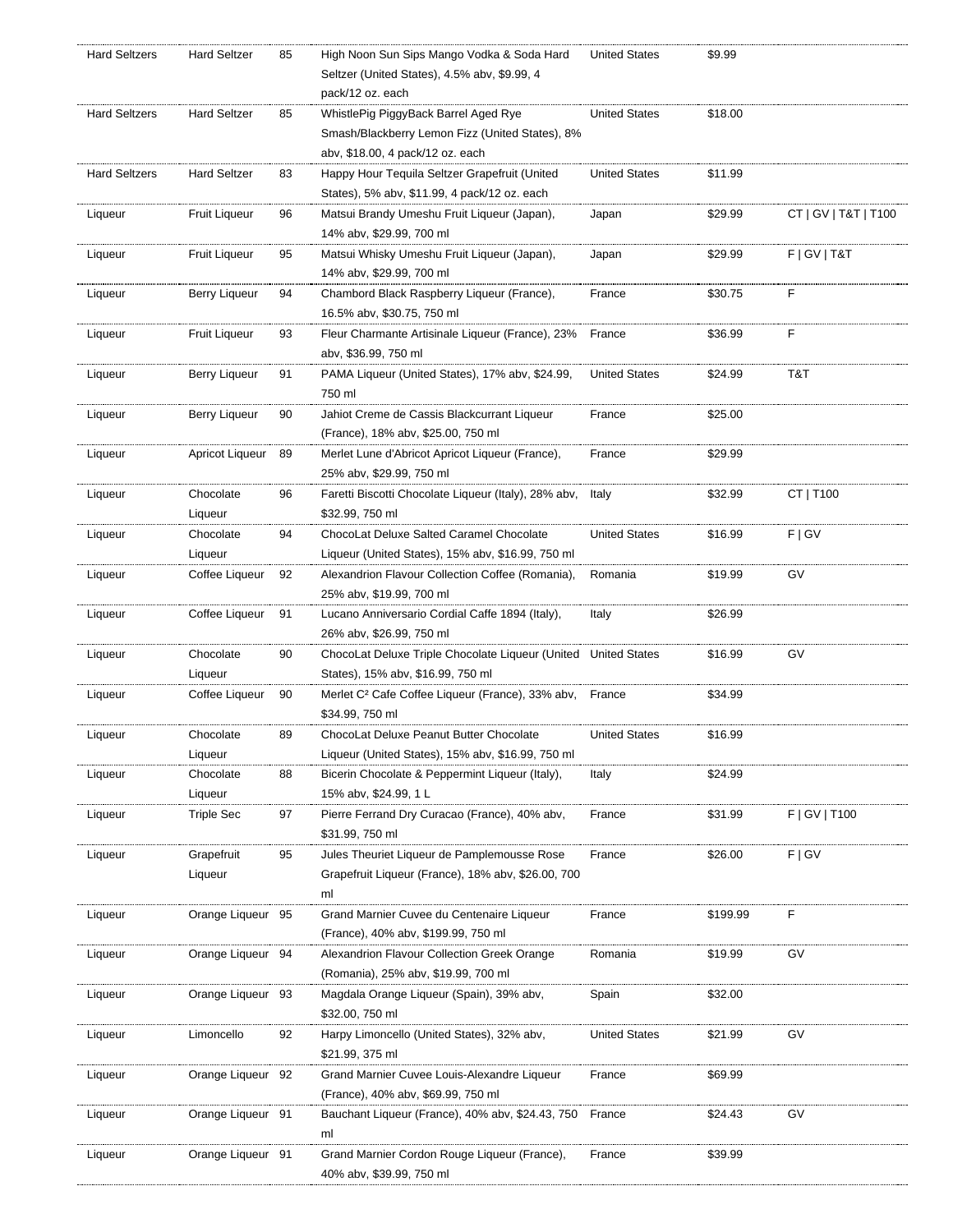| Liqueur | Limoncello                 | 90 | Caravella Limoncello (Italy), 28% abv, \$19.99, 750 Italy<br>ml                                   |                      | \$19.99 | GV              |
|---------|----------------------------|----|---------------------------------------------------------------------------------------------------|----------------------|---------|-----------------|
| Liqueur | <b>Triple Sec</b>          | 90 | Rock Town Craft Cordials Triple Sec (United<br>States), 30% abv, \$13.99, 750 ml                  | <b>United States</b> | \$13.99 | GV              |
| Liqueur | Limoncino                  | 88 | Bottega Sicilian Limoncino (Italy), 30% abv,<br>\$10.99, 750 ml                                   | Italy                | \$10.99 | GV              |
| Liqueur | Orange Liqueur 88          |    | Cardenal Mendoza Angelus Liqueur (Spain), 40%<br>abv, \$36.99, 750 ml                             | Spain                | \$36.99 |                 |
| Liqueur | Orange Ligueur 86          |    | Gran Gala Triple Orange Liqueur (United States),<br>40% abv, \$18.99, 750 ml                      | <b>United States</b> | \$18.99 |                 |
| Liqueur | Limoncello                 | 85 | Vincenzi Limoncello di Torino (Italy), 30% abv,<br>\$24.99, 1 L                                   | Italy                | \$24.99 |                 |
| Liqueur | Orange Liqueur 82          |    | D'Aristi Narano Bitter Orange Liqueur (Mexico),<br>40% abv, \$34.95, 750 ml                       | Mexico               | \$34.95 |                 |
| Liqueur | Cream Liqueur              | 96 | Carolans Cold Brew (Ireland), 17% abv, \$14.99,<br>750 ml                                         | Ireland              | \$14.99 | CT   GV   T100  |
| Liqueur | Cream Liqueur 95           |    | Carolans Salted Caramel Cream Liqueur (Ireland), Ireland<br>17% abv, \$14.99, 750 ml              |                      | \$14.99 | F   G V   T & T |
| Liqueur | Cream Liqueur              | 94 | Pennsylvania Dutch Salted Caramel Cream<br>Liqueur (United States), 12.5% abv, \$14.99, 750<br>ml | <b>United States</b> | \$14.99 | F   G V         |
| Liqueur | Cream Liqueur 92           |    | RumChata Cream Liqueur (United States),<br>13.75% abv, \$21.99, 750 ml                            | <b>United States</b> | \$21.99 | G٧              |
| Liqueur | Cream Liqueur 92           |    | Evan Williams Egg Nog (United States), 15% abv,<br>\$10.99, 750 ml                                | <b>United States</b> | \$10.99 | GV              |
| Liqueur | Cream Liqueur              | 92 | Carolans Irish Cream Liqueur (Ireland), 17% abv,<br>\$14.99, 750 ml                               | Ireland              | \$14.99 | GV   T&T        |
| Liqueur | Cream Liqueur              | 92 | Amarula Ethiopian Coffee Cream Liqueur (South<br>Africa), 17% abv, \$29.99, 750 ml                | South Africa         | \$29.99 |                 |
| Liqueur | Cream Liqueur              | 90 | Pennsylvania Dutch Egg Nog (United States),<br>14.75% abv, \$10.99, 750 ml                        | <b>United States</b> | \$10.99 | GV              |
| Liqueur | Cream Liqueur              | 90 | Buffalo Trace Distillery Bourbon Cream Liqueur<br>(United States), 15% abv, \$19.99, 750 ml       | <b>United States</b> | \$19.99 |                 |
| Liqueur | Cream Liqueur              | 90 | Joe Gambino's Bakery King Cake Rum Cream<br>(United States), 17% abv, \$28.00, 750 ml             | <b>United States</b> | \$28.00 |                 |
| Liqueur | Cream Liqueur              | 90 | Tia Maria Matcha Cream Liqueur (Italy), 17% abv,<br>\$24.99, 750 ml                               | Italy                | \$24.99 |                 |
| Liqueur | Cream Liqueur              | 88 | Pennsylvania Dutch Strawberries & Cream<br>Liqueur (United States), 12.5% abv, \$14.99, 750<br>ml | <b>United States</b> | \$14.99 | GV              |
| Liqueur | Chocolate<br>Cream Liqueur | 87 | Hotel Chocolat Velvetised Chocolate Cream<br>Liqueur (Ireland), 12% abv, \$34.99, 500 ml          | Ireland              | \$34.99 |                 |
| Liqueur | Cream Liqueur              | 87 | RumChata Limon Cream Liqueur (United States),<br>14% abv, \$21.99, 750 ml                         | United States        | \$21.99 |                 |
| Liqueur | Cream Liqueur 87           |    | Appalachian Sippin' Cream Electric Orange<br>Liqueur (United States), 20% abv, \$25.00, 750 ml    | <b>United States</b> | \$25.00 |                 |
| Liqueur | Cream Liqueur              | 86 | Bendt Bourbon Cream Liqueur (United States),<br>15% abv, \$25.00, 750 ml                          | United States        | \$25.00 |                 |
| Liqueur | Chocolate<br>Cream Liqueur | 86 | Bottega Gianduia Chocolate Hazelnut Liqueur<br>(Italy), 17% abv, \$10.99, 750 ml                  | Italy                | \$10.99 |                 |
| Liqueur | Cream Liqueur              | 86 | Pennsylvania Dutch Pumpkin Spice Cream<br>Liqueur (United States), 14.75% abv, \$14.99, 750<br>ml | United States        | \$14.99 |                 |
| Liqueur | Cream Liqueur              | 86 | Ryan's Irish Style Cream Liqueur (United States),<br>17% abv, \$9.99, 750 ml                      | <b>United States</b> | \$9.99  |                 |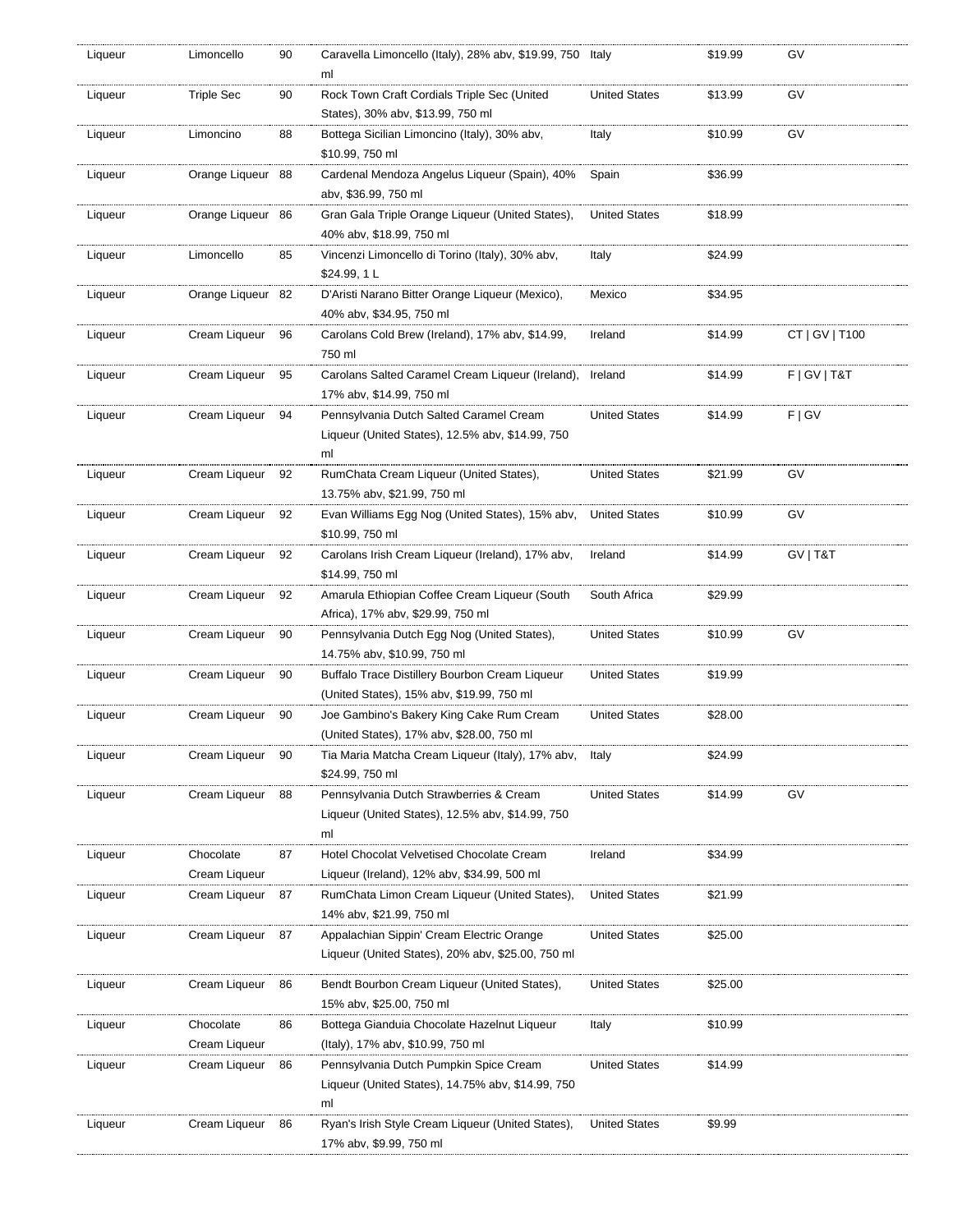| Liqueur | Chocolate         | 85 | Hotel Chocolat Velvetised Chocolate Cream                 | Ireland              | \$34.99  |           |
|---------|-------------------|----|-----------------------------------------------------------|----------------------|----------|-----------|
|         | Cream Liqueur     |    | Salted Caramel (Ireland), 12% abv, \$34.99, 500           |                      |          |           |
|         |                   |    | ml                                                        |                      |          |           |
| Liqueur | Cream Liqueur 85  |    | Pennsylvania Dutch Peppermint Bark Cream                  | <b>United States</b> | \$14.99  |           |
|         |                   |    | Liqueur (United States), 12.5% abv, \$14.99, 750          |                      |          |           |
|         |                   |    | ml                                                        |                      |          |           |
| Liqueur | Herbal Liqueur    | 96 | Sorel Liqueur (United States), 15% abv, \$34.99,          | <b>United States</b> | \$34.99  | CT   T100 |
|         |                   |    | 750 ml                                                    |                      |          |           |
|         |                   |    |                                                           |                      |          |           |
| Liqueur | Herbal Liqueur    | 94 | Skinos Mastiha Spirit Liqueur (Greece), 30% abv,          | Greece               | \$30.00  | F         |
|         |                   |    | \$30.00, 750 ml                                           |                      |          |           |
| Liqueur | Herbal Liqueur    | 93 | Antique Pelinkovac Liqueur (Croatia), 35% abv,            | Croatia              | \$34.99  | F         |
|         |                   |    | \$34.99, 700 ml                                           |                      |          |           |
| Liqueur | Herbal Liqueur    | 92 | Liquore Strega (Italy), 40% abv, \$41.99, 750 ml          | Italy                | \$41.99  | F         |
| Liqueur | Anisette          | 92 | Ouzo 12 (Greece), 40% abv, \$23.00, 750 ml                | Greece               | \$23.00  | F   G V   |
| Liqueur | Herbal Liqueur    | 90 | Cocalero Clasico Herbal Liqueur (Ireland), 29%            | Ireland              | \$29.99  |           |
|         |                   |    | abv, \$29.99, 750 ml                                      |                      |          |           |
|         |                   |    |                                                           |                      |          |           |
| Liqueur | Sambuca           | 90 | Bottega Sambuca (Italy), 40% abv, \$10.99, 750 ml Italy   |                      | \$10.99  | GV        |
| Liqueur | Herbal Liqueur    | 90 | Cocalero Negro Liqueur (Ireland), 29% abv,                | Ireland              | \$29.99  |           |
|         |                   |    | \$29.99, 700 ml                                           |                      |          |           |
| Liqueur | Ginger Liqueur    | 90 | FAIR Ginger Liqueur (France), 35% abv, \$39.95,           | France               | \$39.95  |           |
|         |                   |    | 700 ml                                                    |                      |          |           |
| Liqueur | Ginger Liqueur    | 90 | Rock Town Craft Cordials Ginger Beer Liqueur              | <b>United States</b> | \$13.99  |           |
|         |                   |    | (United States), 28% abv, \$13.99, 750 ml                 |                      |          |           |
| Liqueur | Herbal Liqueur    | 90 | Dimmi Liquore di Milano Liqueur (Italy), 35% abv,         | Italy                | \$34.99  |           |
|         |                   |    | \$34.99, 750 ml                                           |                      |          |           |
|         |                   | 89 | BLY Ancho Chili Liqueur (United States), 40%              | <b>United States</b> |          |           |
| Liqueur | Chile Liqueur     |    |                                                           |                      | \$27.00  |           |
|         |                   |    | abv, \$27.00, 750 ml                                      |                      |          |           |
| Liqueur | Herbal Liqueur    | 89 | Cynar Herbal Liqueur (Italy), 16.5% abv, \$26.99, 1 Italy |                      | \$26.99  |           |
|         |                   |    | L                                                         |                      |          |           |
| Liqueur | Herbal Liqueur    | 87 | Basbas Liqueur (Spain), 25% abv, \$52.11, 750 ml          | Spain                | \$52.11  |           |
| Liqueur | Elderflower       | 85 | Rock Town Craft Cordials Elderflower Liqueur              | <b>United States</b> | \$13.99  |           |
|         | Liqueur           |    | (United States), 20% abv, \$13.99, 750 ml                 |                      |          |           |
| Liqueur | Nut Liqueur       | 93 | Faretti Biscotti Liqueur (Italy), 28% abv, \$32.99,       | Italy                | \$32.99  |           |
|         |                   |    | 750 ml                                                    |                      |          |           |
| Liqueur | Nut Liqueur       | 92 | Mac by Brookies Macadamia & Wattleseed Nut                | Australia            | AUD65.00 |           |
|         |                   |    | Liqueur (Australia), 23% abv, AUD65.00, 700 ml            |                      |          |           |
|         |                   | 92 |                                                           |                      | \$28.99  |           |
| Liqueur | Nut Liqueur       |    | Frangelico Liqueur (Italy), 20% abv, \$28.99, 750         | Italy                |          |           |
|         |                   |    | ml                                                        |                      |          |           |
| Liqueur | Rum Liqueur       | 91 | Beenleigh Traditional Rum Liqueur (Australia),            | Australia            | AUD57.00 |           |
|         |                   |    | 20% abv, AUD57.00, 700 ml                                 |                      |          |           |
| Liqueur | Liqueur           | 88 | Bakesale Chocolate Chip Cookie Liqueur (United            | <b>United States</b> | \$49.99  |           |
|         |                   |    | States), 40% abv, \$49.99, 750 ml                         |                      |          |           |
| Liqueur | Rum Liqueur       | 85 | Clement Mahina Coco Coconut Liqueur                       | Martinique           | \$29.99  |           |
|         |                   |    | (Martinique), 18% abv, \$29.99, 750 ml                    |                      |          |           |
| Liqueur | Whisky Liqueur 91 |    | Glayva Liqueur (Scotland), 35% aby, \$29.99, 700          | Scotland             | \$29.99  |           |
|         |                   |    | ml                                                        |                      |          |           |
|         |                   |    |                                                           |                      |          |           |
| Mezcal  | Mezcal            | 97 | Vago Ensamble en Barro Mezcal (Mexico), 52.3%             | Mexico               | \$74.99  | CT   T100 |
|         |                   |    | abv, \$74.99, 750 ml                                      |                      |          |           |
| Mezcal  | Mezcal            | 95 | Mezcal de Layendas Vinita Solar Mezcal (Mexico),          | Mexico               | \$89.99  | F   T100  |
|         |                   |    | 45.9% abv, \$89.99, 750 ml                                |                      |          |           |
| Mezcal  | Mezcal            | 95 | Gracias a Dios Espadin Artesanal Mezcal                   | Mexico               | \$39.55  | F   T100  |
|         |                   |    | (Mexico), 45% abv, \$39.55, 750 ml                        |                      |          |           |
| Mezcal  | Mezcal            | 94 | Del Maguey Vida de Muertos Mezcal (Mexico),               | Mexico               | \$54.99  | F         |
|         |                   |    | 45% abv, \$54.99, 750 ml                                  |                      |          |           |
| Mezcal  | Mezcal            | 94 | Los Vecinos del Campo Tobala Joven Artesanal              | Mexico               | \$100.00 | $F$   T&T |
|         |                   |    | Mezcal (Mexico), 46% abv, \$100.00, 750 ml                |                      |          |           |
|         |                   |    |                                                           |                      |          |           |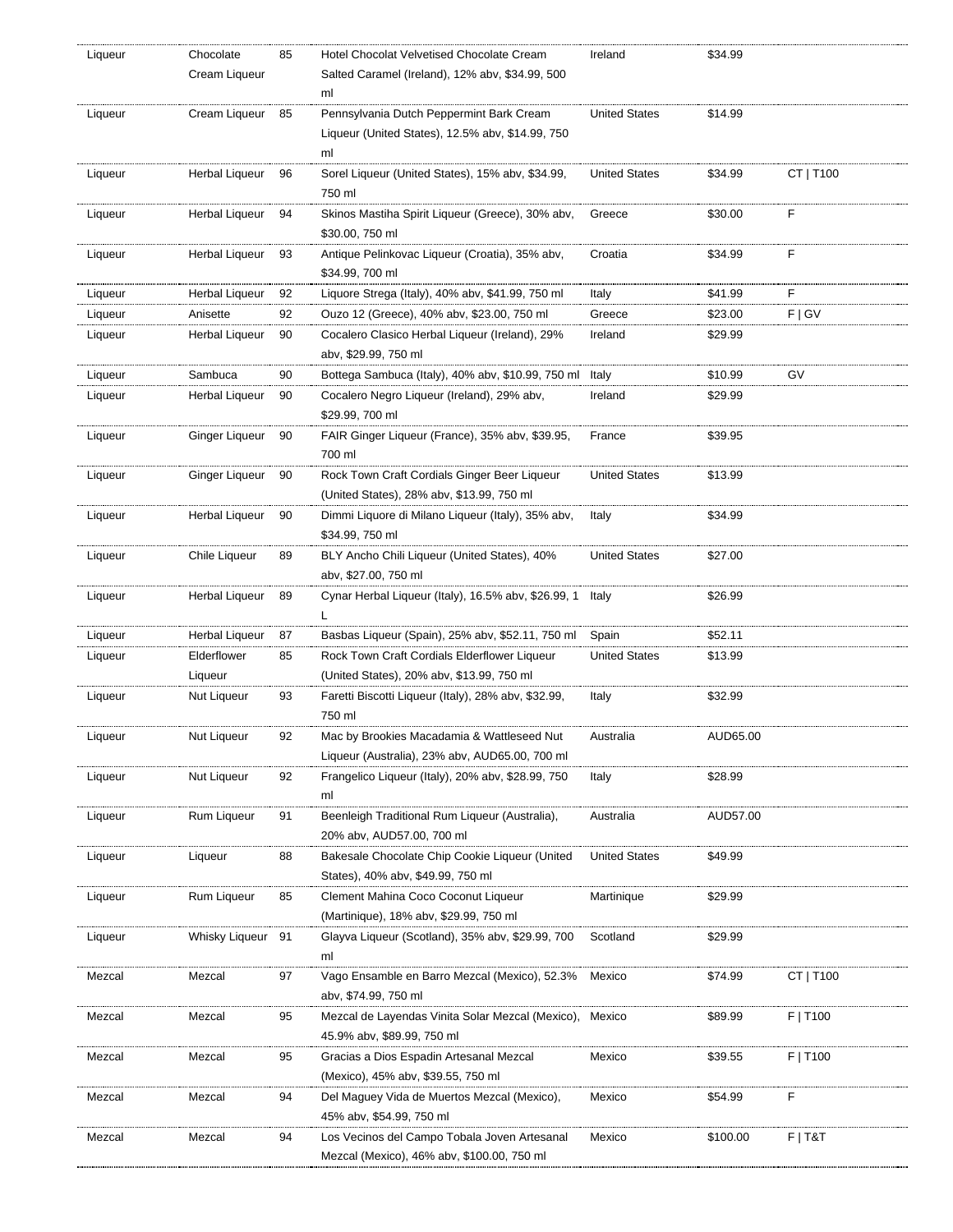| Mezcal                 | Mezcal        | 94 | Cutwater Reposado Mezcal (Mexico), 45% abv,                                   | Mexico               | \$59.99  | F   |
|------------------------|---------------|----|-------------------------------------------------------------------------------|----------------------|----------|-----|
|                        |               |    | \$59.99, 750 ml                                                               |                      |          |     |
| Mezcal                 | Mezcal        | 94 | Del Maguey Minero Single Village Mezcal<br>(Mexico), 50% abv, \$99.99, 750 ml | Mexico               | \$99.99  | F   |
|                        |               |    |                                                                               |                      |          |     |
| Mezcal                 | Mezcal        | 94 | Vago Elote Mezcal (Mexico), 50.4% abv, \$49.99,<br>750 ml                     | Mexico               | \$49.99  | F   |
| Mezcal                 | Mezcal        | 94 | Del Maguey San Pablo Ameyaltepec Single                                       | <b>United States</b> | \$124.99 | F   |
|                        |               |    | Village Mezcal (United States), 47% abv, \$124.99,                            |                      |          |     |
|                        |               |    | 750 ml                                                                        |                      |          |     |
| Mezcal                 | Mezcal        | 93 | Vago Espadin Emigdio Jarquin Mezcal (Mexico),                                 | Mexico               | \$49.99  |     |
|                        |               |    | 50% abv, \$49.99, 750 ml                                                      |                      |          |     |
| Mezcal                 | Mezcal        | 92 | Dona Vega Espadin Mezcal (Mexico), 43% abv,                                   | Mexico               | \$45.00  |     |
|                        |               |    | \$45.00, 750 ml                                                               |                      |          |     |
| Mezcal                 | Mezcal        | 92 | Del Maguey Las Milpas Single Village Mezcal                                   | Mexico               | \$69.99  |     |
|                        |               |    | (Mexico), 46% abv, \$69.99, 750 ml                                            |                      |          |     |
| Mezcal                 | Mezcal        | 92 | Vago Espadin Joel Barriga Mezcal (Mexico),                                    | Mexico               | \$49.99  |     |
|                        |               |    | 50.1% abv, \$49.99, 750 ml                                                    |                      |          |     |
|                        |               |    |                                                                               |                      | \$59.99  |     |
| Mezcal                 | Mezcal        | 92 | Dos Hombres Artesanal Joven Mezcal (Mexico),                                  | Mexico               |          |     |
|                        |               |    | 42% abv, \$59.99, 750 ml                                                      |                      |          |     |
| Mezcal                 | Mezcal        | 92 | Los Vecinos del Campo Ensamble No. 1 Artesanal Mexico                         |                      | \$55.00  |     |
|                        |               |    | Mezcal (Mexico), 45% abv, \$55.00, 750 ml                                     |                      |          |     |
| Mezcal                 | Mezcal        | 91 | Cutwater Joven Mezcal (Mexico), 45% abv,                                      | Mexico               | \$51.99  |     |
|                        |               |    | \$51.99, 750 ml                                                               |                      |          |     |
| Mezcal                 | Mezcal        | 91 | Del Maguey Vida Artesanal Mezcal (Mexico), 42% Mexico                         |                      | \$37.99  |     |
|                        |               |    | abv, \$37.99, 750 ml                                                          |                      |          |     |
| Mezcal                 | Mezcal        | 90 | Creyente Artesanal Mezcal (Mexico), 40% abv,                                  | Mexico               | \$52.00  |     |
|                        |               |    | \$52.00, 750 ml                                                               |                      |          |     |
|                        |               |    |                                                                               |                      |          |     |
|                        |               |    |                                                                               |                      |          |     |
| Mezcal                 | Mezcal        | 90 | Los Vecinos del Campo Espadin Artesanal Mezcal Mexico                         |                      | \$33.99  | T&T |
|                        |               |    | (Mexico), 45% abv, \$33.99, 750 ml                                            |                      |          |     |
| Mezcal                 | Mezcal        | 90 | Riazuleno Clasico Joven Mezcal (Mexico), 40%                                  | Mexico               | \$65.99  |     |
|                        |               |    | abv, \$65.99, 750 ml                                                          |                      |          |     |
| Mezcal                 | Mezcal        | 89 | 400 Conejos Espadin Joven Mezcal (Mexico),                                    | Mexico               | \$31.00  |     |
|                        |               |    | 40% abv, \$31.00, 750 ml                                                      |                      |          |     |
| Mezcal                 | Mezcal        | 89 | Ojo de Tigre Joven Artesanal Mezcal (Mexico),                                 | Mexico               | \$30.00  |     |
|                        |               |    | 40% abv, \$30.00, 750 ml                                                      |                      |          |     |
| Mezcal                 | Mezcal        | 89 | Lobos 1707 Artesanal Mezcal (Mexico), 42% abv,                                | Mexico               | \$54.99  |     |
|                        |               |    | \$54.99, 750 ml                                                               |                      |          |     |
| Mezcal                 | Mezcal        | 86 | Gracias a Dios Espadin Reposado Artesanal                                     | Mexico               | \$49.10  |     |
|                        |               |    | Mezcal (Mexico), 45% abv, \$49.10, 750 ml                                     |                      |          |     |
| Miscellaneous &        | Aquavit       | 93 | Norden Aquavit (United States), 45% abv, \$32.99,                             | <b>United States</b> | \$32.99  |     |
| Non Alcohol            |               |    | 750 ml                                                                        |                      |          |     |
|                        |               |    |                                                                               |                      |          |     |
| Spirits                |               |    |                                                                               |                      |          |     |
| Miscellaneous &        | Other         | 87 | Warrior Rumskey A Blend of American Whiskey                                   | <b>United States</b> | \$42.00  |     |
| Non Alcohol            | Miscellaneous |    | and Rum (United States), 40% abv, \$42.00, 750                                |                      |          |     |
| Spirits                | Spirit        |    | ml                                                                            |                      |          |     |
| Miscellaneous &        | Other         | 86 | Okolehao Agave Based Spirit (United States),                                  | <b>United States</b> | n/a      |     |
| Non Alcohol            | Miscellaneous |    | 40% abv, \$n/a, 750 ml                                                        |                      |          |     |
| Spirits                | Spirit        |    |                                                                               |                      |          |     |
| Miscellaneous &        | Non Alcohol   | 92 | The Vibrant Note Aperitivo Non Alcohol (Italy), 0%                            | Italy                | €25.00   |     |
| Non Alcohol            | Spirit        |    | abv, €25.00, 500 ml                                                           |                      |          |     |
| Spirits                |               |    |                                                                               |                      |          |     |
| Miscellaneous &        | Non Alcohol   | 90 | Crodino Aperitivo Non Alcohol (Italy), 0% abv,                                | Italy                | £5.00    |     |
|                        |               |    |                                                                               |                      |          |     |
| Non Alcohol<br>Spirits | Spirit        |    | £5.00, 175 ml                                                                 |                      |          |     |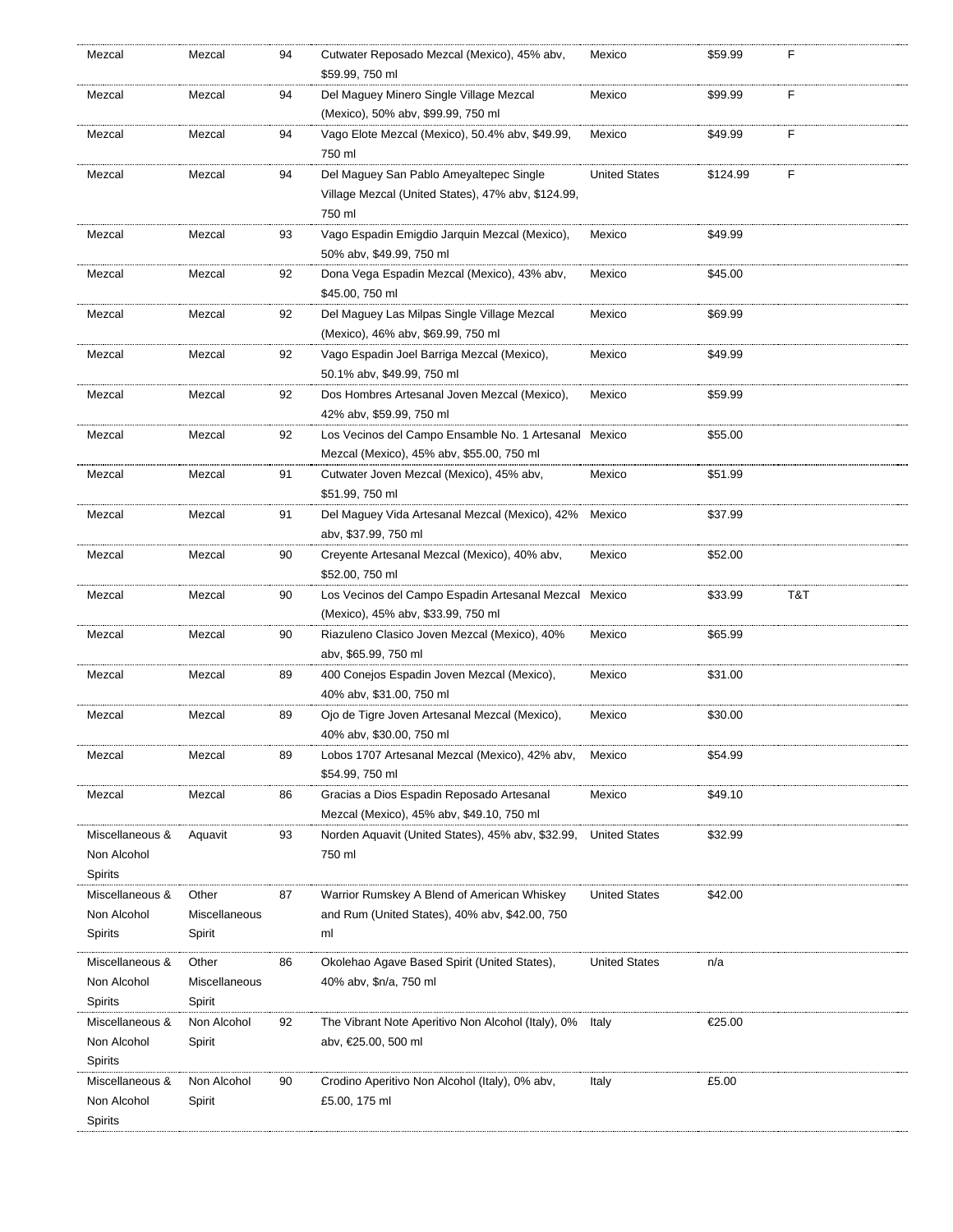| Miscellaneous &  | Non Alcohol        | 85 | Free Spirits The Spirit of Gin (United States), 0% | <b>United States</b> | \$37.00 |                |
|------------------|--------------------|----|----------------------------------------------------|----------------------|---------|----------------|
| Non Alcohol      | Spirit             |    | abv, \$37.00, 750 ml                               |                      |         |                |
| Spirits          |                    |    |                                                    |                      |         |                |
| Miscellaneous &  | Non Alcohol        | 84 | Houghoudt 00 Recipe 24 (Netherlands) 0% abv,       | Netherlands          | \$26.98 |                |
| Non Alcohol      | Spirit             |    | \$26.98                                            |                      |         |                |
| Spirits          |                    |    |                                                    |                      |         |                |
| Non-Alcohol      | Ginger Ale         | 95 | Fever-Tree Ginger Ale (United Kingdom), 0% abv,    | United Kingdom       | \$4.99  | CT   GV   T100 |
| Mixer/Tonic/Soda |                    |    | \$4.99, 4 pack of 200 ml                           |                      |         |                |
| Non-Alcohol      | Ginger Beer        | 94 | Bundaberg Ginger Beer (Australia), 0.12% abv,      | Australia            | \$6.99  | F   G V        |
| Mixer/Tonic/Soda |                    |    | \$6.99, 4 pack/12 oz. each                         |                      |         |                |
|                  |                    |    |                                                    |                      |         |                |
| Non-Alcohol      | Soda               | 93 | Fever-Tree Sparkling Pink Grapefruit Soda          | United Kingdom       | \$4.99  | F   G V        |
| Mixer/Tonic/Soda |                    |    | (United Kingdom), 0% abv, \$4.99, 4 pack 200 ml    |                      |         |                |
|                  |                    |    | or 500 ml                                          |                      |         |                |
| Non-Alcohol      | <b>Tonic Water</b> | 91 | Fever-Tree Sparkling Cucumber Tonic Water          | United Kingdom       | \$4.99  | GV             |
| Mixer/Tonic/Soda |                    |    | (United Kingdom), 0% abv, \$4.99, 4 pack of 200    |                      |         |                |
|                  |                    |    | ml                                                 |                      |         |                |
| Non-Alcohol      | Ginger Beer        | 89 | Betty Buzz Ginger Beer (United States), 0% abv,    | <b>United States</b> | \$7.99  |                |
| Mixer/Tonic/Soda |                    |    | \$7.99, 4-pack/9 oz each                           |                      |         |                |
| Non-Alcohol      | Mixer              | 87 | Betty Buzz Sparkling Grapefruit (United States),   | <b>United States</b> | \$7.99  |                |
| Mixer/Tonic/Soda |                    |    | 0% abv, \$7.99, 4-pack/9oz bottles                 |                      |         |                |
| Non-Alcohol      | <b>Tonic Water</b> | 87 | Betty Buzz Tonic Water (United States), 0% abv,    | <b>United States</b> | \$7.99  |                |
| Mixer/Tonic/Soda |                    |    | \$7.99, 4-pack, 9oz bottles                        |                      |         |                |
| Non-Alcohol      | Club Soda          | 86 | Betty Buzz Meyer Lemon Club Soda (United           | <b>United States</b> | \$7.99  |                |
| Mixer/Tonic/Soda |                    |    | States), 0% abv, \$7.99, 4-pack/9 oz each          |                      |         |                |
| Non-Alcohol      | Mixer              | 81 | Betty Buzz Sparkling Lemon Lime (United States),   | <b>United States</b> | \$7.99  |                |
| Mixer/Tonic/Soda |                    |    | 0% abv, \$7.99, 4-pack/9oz bottles                 |                      |         |                |
| Ready-to-Drink   | Assorted           | 91 | Cutwater White Russian Ready-to-Drink Cocktail     | <b>United States</b> | \$12.99 |                |
|                  |                    |    |                                                    |                      |         |                |
| Cocktail         | Ready to Drink     |    | (United States), 14% abv, \$12.99, 4 pack/12 oz.   |                      |         |                |
|                  | Cocktail           |    | each                                               |                      |         |                |
| Ready-to-Drink   | Assorted           | 90 | Zuzu Passionfruit Sparkling Cocktail (United       | <b>United States</b> | \$19.99 |                |
| Cocktail         | Ready to Drink     |    | States), 5% abv, \$19.99, 4 pack/250 ml. each      |                      |         |                |
|                  | Cocktail           |    |                                                    |                      |         |                |
| Ready-to-Drink   | Assorted           | 90 | Drifter Craft Cocktails Passion Fruit Caipirinha   | <b>United States</b> | \$17.99 |                |
| Cocktail         | Ready to Drink     |    | Ready-to-Drink Cocktail (United States), 7% abv,   |                      |         |                |
|                  | Cocktail           |    | \$17.99, 4 pack/12 oz. each                        |                      |         |                |
| Ready-to-Drink   | Assorted           | 87 | Cutwater Long Island Iced Tea Ready-to-Drink       | <b>United States</b> | \$12.99 |                |
| Cocktail         | Ready to Drink     |    | Cocktail (United States), 13.2% abv, \$12.99, 4    |                      |         |                |
|                  | Cocktail           |    | pack/12 oz. each                                   |                      |         |                |
| Ready-to-Drink   | Assorted           | 87 | Elenita Sparkling Mezcal Passion Fruit Paloma      | Mexico               | \$10.00 |                |
| Cocktail         | Ready to Drink     |    | (Mexico), 5% abv, \$10.00, 4 pack/12 oz. each      |                      |         |                |
|                  | Cocktail           |    |                                                    |                      |         |                |
| Ready-to-Drink   | Assorted           | 86 | Thomas Ashbourne The Hardscatto Premium            | <b>United States</b> | \$25.99 |                |
| Cocktail         | Ready to Drink     |    | Craft Cocktail (United States), 20% abv, \$25.99,  |                      |         |                |
|                  | Cocktail           |    | 200 ml                                             |                      |         |                |
|                  | Assorted           | 86 | Zuzu Calamansi Lime Sparkling Cocktail (United     | <b>United States</b> | \$19.99 |                |
| Ready-to-Drink   |                    |    |                                                    |                      |         |                |
| Cocktail         | Ready to Drink     |    | States), 5% abv, \$19.99, 4 pack/250 ml. each      |                      |         |                |
|                  | Cocktail           |    |                                                    |                      |         |                |
| Ready-to-Drink   | Assorted           | 85 | Elenita Sparkling Mezcal Pineapple Jalapeno        | Mexico               | \$10.00 |                |
| Cocktail         | Ready to Drink     |    | (Mexico), 5% abv, \$10.00, 4 pack/12 oz. each      |                      |         |                |
|                  | Cocktail           |    |                                                    |                      |         |                |
| Ready-to-Drink   | Assorted           | 85 | Elenita Sparkling Mezcal Strawberry Mule           | Mexico               | \$10.00 |                |
| Cocktail         | Ready to Drink     |    | (Mexico), 5% abv, \$10.00, 4 pack/12 oz. each      |                      |         |                |
|                  | Cocktail           |    |                                                    |                      |         |                |
| Ready-to-Drink   | Assorted           | 84 | SLIQ Spirited Ice Agave Frozen Cocktail (United    | <b>United States</b> | \$17.99 |                |
| Cocktail         | Ready to Drink     |    | States), 8% abv, \$17.99, 9 units per pack/100 ml  |                      |         |                |
|                  | Cocktail           |    | each                                               |                      |         |                |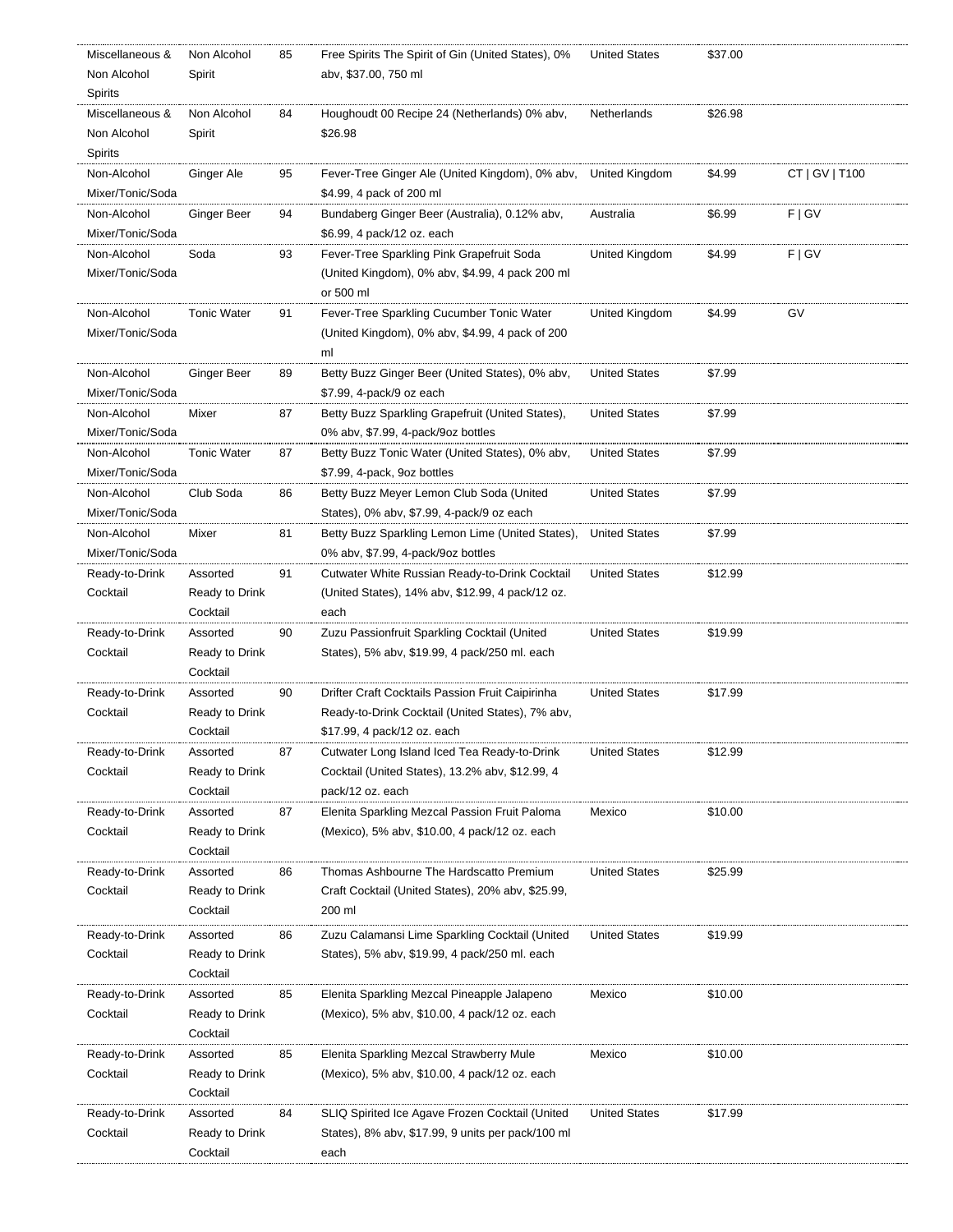| Ready-to-Drink             | Cannabis                       | 92 | Flyers Cocktail Co. BLKN Gold Sparkling                                                           | <b>United States</b> | \$7.00  |           |
|----------------------------|--------------------------------|----|---------------------------------------------------------------------------------------------------|----------------------|---------|-----------|
| Cocktail                   | Ready to Drink                 |    | Cannabis Cocktail (United States), 0% abv, \$7.00,                                                |                      |         |           |
|                            | Cocktail                       |    | 6 pack/237 ml                                                                                     |                      |         |           |
| Ready-to-Drink             | Cannabis                       | 91 | Flyers Cocktail Co. Tokyo Marg Highball Sparkling                                                 | <b>United States</b> | \$7.00  |           |
| Cocktail                   | Ready to Drink                 |    | Cannabis Cocktail (United States), 0% abv, \$7.00,                                                |                      |         |           |
|                            | Cocktail                       |    | 6 pack/237 ml                                                                                     |                      |         |           |
| Ready-to-Drink             | Cannabis                       | 90 | Flyers Cocktail Co. Sydney Spritz Sparkling                                                       | <b>United States</b> | \$7.00  |           |
| Cocktail                   | Ready to Drink                 |    | Cannabis Cocktail (United States), 0% abv, \$7.00,                                                |                      |         |           |
|                            | Cocktail                       |    | 6 pack/237 ml                                                                                     |                      |         |           |
| Ready-to-Drink             | Gin Ready to                   | 94 | Le Barteleur Hanky Panky Ready-to-Drink Cocktail France                                           |                      | €35.90  | CT   T100 |
| Cocktail                   | Drink Cocktail                 |    | (France), 23.5% abv, €35.90, 700 ml                                                               |                      |         |           |
| Ready-to-Drink             | Gin Ready to                   | 92 | Le Barteleur Negroni Ready-to-Drink Cocktail                                                      | France               | €35.90  |           |
| Cocktail                   | Drink Cocktail                 |    | (France), 27% abv, €35.90, 700 ml                                                                 |                      |         |           |
| Ready-to-Drink             | Gin Ready to                   | 90 | Bombay Sapphire Gin & Tonic Ready-to-Drink                                                        | England              | \$14.99 |           |
| Cocktail                   | Drink Cocktail                 |    | Cocktail (England), 5.9% abv, \$14.99, 4 pack/250                                                 |                      |         |           |
|                            |                                |    | ml. each                                                                                          |                      |         |           |
| Ready-to-Drink             | Gin Ready to                   | 87 | Cutwater Gin & Tonic Ready-to-Drink Cocktail                                                      | <b>United States</b> | \$12.99 |           |
| Cocktail                   | Drink Cocktail                 |    | (United States), 6.2% abv, \$12.99, 4 pack/12 oz.                                                 |                      |         |           |
|                            |                                |    | each                                                                                              |                      |         |           |
| Ready-to-Drink             | Gin Ready to                   | 86 | Bombay Sapphire Gin & Light Tonic Ready-to-                                                       | England              | \$14.99 |           |
| Cocktail                   | Drink Cocktail                 |    | Drink Cocktail (England), 5.9% abv, \$14.99, 4                                                    |                      |         |           |
|                            |                                |    | pack/12 oz. each                                                                                  |                      |         |           |
| Ready-to-Drink             | Gin Ready to                   | 84 | Drifter Craft Cocktails Nordic Style Gin & Tonic                                                  | <b>United States</b> | \$17.99 |           |
| Cocktail                   | Drink Cocktail                 |    | Ready-to-Drink Cocktail (United States), 7% abv,                                                  |                      |         |           |
|                            |                                |    | \$17.99, 4 pack/12 oz. each                                                                       |                      |         |           |
| Ready-to-Drink             | Rum Ready to                   | 95 | Koloa Sparkling Mango Hawaiian Rum Cocktail                                                       | <b>United States</b> | \$14.99 | CT   T100 |
| Cocktail                   | Drink Cocktail                 |    | (United States), 4.5% abv, \$14.99, 4 pack 355ml                                                  |                      |         |           |
| Ready-to-Drink             | Rum Ready to                   | 93 | Koloa Sparkling Pineapple Hawaiian Rum Cocktail                                                   | <b>United States</b> | \$14.99 | F         |
| Cocktail                   | Drink Cocktail                 |    | (United States), 4.5% abv, \$14.99, 4 pack 355ml                                                  |                      |         |           |
| Ready-to-Drink             | Rum Ready to                   | 93 | Koloa Sparkling Coconut Hawaiian Rum Cocktail                                                     | <b>United States</b> | \$14.99 | F         |
| Cocktail                   | Drink Cocktail                 |    | (United States), 4.5% abv, \$14.99, 4 pack 355ml                                                  |                      |         |           |
| Ready-to-Drink             | Rum Ready to                   | 93 | Koloa Sparkling Guava Hawaiian Rum Cocktail                                                       | <b>United States</b> | \$14.99 | F         |
| Cocktail                   | Drink Cocktail                 |    | (United States), 4.5% abv, \$14.99, 4 pack 355ml                                                  |                      |         |           |
| Ready-to-Drink             | Rum Ready to                   | 92 | Bacardi Mojito Real Rum Cocktail (Puerto Rico),                                                   | Puerto Rico          | \$12.99 |           |
| Cocktail                   | Drink Cocktail                 |    | 5.9% abv, \$12.99, 4 pack/12 oz. each                                                             |                      |         |           |
| Ready-to-Drink             | Rum Ready to                   | 92 | Coppa Cocktails Mojito Ready-to-Drink Cocktail                                                    | Netherlands          | \$16.99 |           |
| Cocktail                   | Drink Cocktail                 |    | (Netherlands), 15% abv, \$16.99, 750 ml                                                           |                      |         |           |
| Ready-to-Drink             | Rum Ready to                   | 92 | SLIQ Spirited Ice Rum Frozen Cocktail (United                                                     | <b>United States</b> | \$17.99 |           |
| Cocktail                   | Drink Cocktail                 |    | States), 8% abv, \$17.99, 9 units per pack/100 ml                                                 |                      |         |           |
|                            |                                |    | each                                                                                              |                      |         |           |
| Ready-to-Drink             | Rum Ready to                   | 91 | Cutwater Bali Hai Pina Colada Ready-to-Drink                                                      | <b>United States</b> | \$12.99 |           |
| Cocktail                   | Drink Cocktail                 |    | Cocktail (United States), 13% abv, \$12.99, 4                                                     |                      |         |           |
|                            |                                |    | pack/12 oz. each                                                                                  |                      |         |           |
| Ready-to-Drink<br>Cocktail | Rum Ready to                   | 91 | Goslings Dark 'n Stormy (United States), 7% abv,                                                  | <b>United States</b> | \$9.99  |           |
|                            | Drink Cocktail                 |    | \$9.99, 4 pack/250 ml. each                                                                       |                      |         |           |
| Ready-to-Drink<br>Cocktail | Rum Ready to<br>Drink Cocktail | 90 | Le Barteleur Mai Tai Ready-to-Drink Cocktail                                                      | France               | €35.90  |           |
|                            |                                | 89 | (France), 27% abv, €35.90, 700 ml<br>Coppa Cocktails Pina Colada Ready-to-Drink                   | Netherlands          | \$16.99 |           |
| Ready-to-Drink             | Rum Ready to                   |    |                                                                                                   |                      |         |           |
| Cocktail<br>Ready-to-Drink | Drink Cocktail<br>Rum Ready to | 89 | Cocktail (Netherlands), 15% abv, \$16.99, 750 ml<br>Coppa Cocktails Strawberry Daiquiri Ready-to- | Netherlands          | \$16.99 |           |
|                            |                                |    |                                                                                                   |                      |         |           |
| Cocktail                   | Drink Cocktail                 |    | Drink Cocktail (Netherlands), 15% abv, \$16.99,                                                   |                      |         |           |
|                            |                                |    |                                                                                                   |                      |         |           |
|                            |                                |    | 750 ml                                                                                            |                      |         |           |
| Ready-to-Drink             | Rum Ready to                   | 88 | Maggie's Farm Rum & Ginger Canned Cocktail                                                        | <b>United States</b> | \$12.99 |           |
| Cocktail                   | Drink Cocktail                 |    | (United States), 8% abv, \$12.99, 4 pack/12 oz.                                                   |                      |         |           |
|                            |                                |    | each                                                                                              |                      |         |           |
| Ready-to-Drink<br>Cocktail | Rum Ready to<br>Drink Cocktail | 87 | Bacardi Rum Punch Real Rum Cocktail (Puerto<br>Rico), 5.9% abv, \$12.99, 4 pack/12 oz. each       | Puerto Rico          | \$12.99 |           |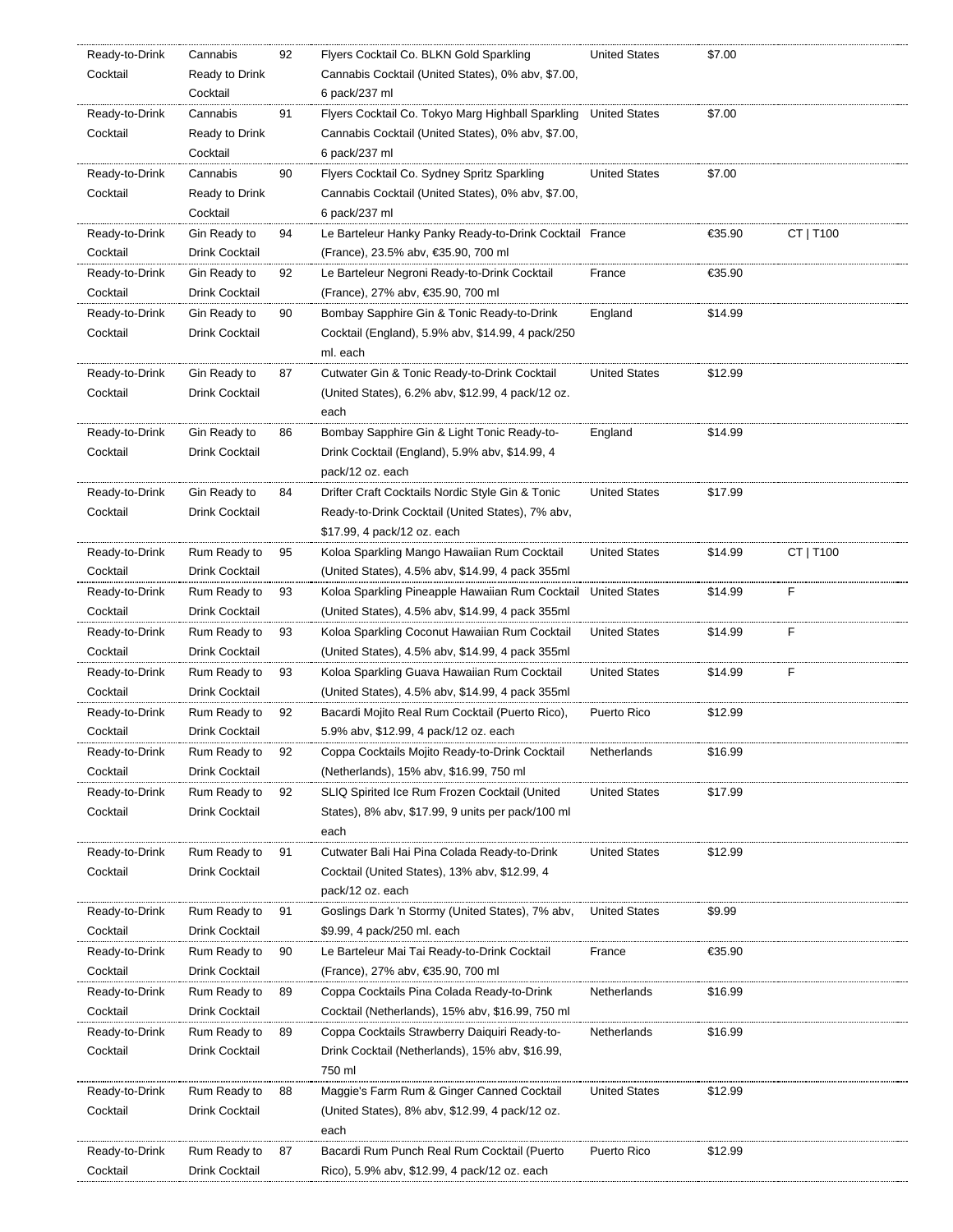| Ready-to-Drink | Rum Ready to         | 87 | Boyd & Blair Daiquiri with BLY Rum Ready-to-            | <b>United States</b> | \$24.99 |           |
|----------------|----------------------|----|---------------------------------------------------------|----------------------|---------|-----------|
| Cocktail       | Drink Cocktail       |    | Drink Cocktail (United States), 18% abv, \$24.99, 1     |                      |         |           |
|                |                      |    | L                                                       |                      |         |           |
| Ready-to-Drink | Rum Ready to         | 86 | Cutwater Mint & Lime Rum Mojito Ready-to-Drink          | <b>United States</b> | \$9.99  |           |
| Cocktail       | Drink Cocktail       |    | Cocktail (United States), 5.9% abv, \$9.99, 4           |                      |         |           |
|                |                      |    | pack/12 oz. each                                        |                      |         |           |
| Ready-to-Drink | Rum Ready to         | 85 | Bacardi Bahama Mama Real Rum Cocktail                   | Puerto Rico          | \$12.99 |           |
| Cocktail       | Drink Cocktail       |    | (Puerto Rico), 5.9% abv, \$12.99, 4 pack/12 oz.         |                      |         |           |
|                |                      |    | each                                                    |                      |         |           |
|                |                      |    |                                                         |                      | \$12.99 |           |
| Ready-to-Drink | Rum Ready to         | 85 | Cutwater Bali Hai Tiki Rum Mai Tai Ready-to-            | <b>United States</b> |         |           |
| Cocktail       | Drink Cocktail       |    | Drink Cocktail (United States), 12.5% abv, \$12.99,     |                      |         |           |
|                |                      |    | 4 pack/12 oz. each                                      |                      |         |           |
| Ready-to-Drink | Rum Ready to         | 84 | Cutwater Bali Hai Tiki Rum Punch Ready-to-Drink         | <b>United States</b> | \$12.99 |           |
| Cocktail       | Drink Cocktail       |    | Cocktail (United States), 7% abv, \$12.99, 4            |                      |         |           |
|                |                      |    | pack/12 oz. each                                        |                      |         |           |
| Ready-to-Drink | Rum Ready to         | 83 | Casalu Limon Rum Seltzer (United States), 5.9%          | <b>United States</b> | \$13.00 |           |
| Cocktail       | Drink Cocktail       |    | abv, \$13.00, 4 pack/12 oz. each                        |                      |         |           |
| Ready-to-Drink | <b>Tequila Ready</b> | 94 | Cazadores Paloma Ready-to-Drink Cocktail                | Mexico               | \$14.99 | CT   T100 |
| Cocktail       | to Drink             |    | (Mexico), 5.9% abv, \$14.99, 4 pack/355ml each          |                      |         |           |
|                | Cocktail             |    |                                                         |                      |         |           |
| Ready-to-Drink | <b>Tequila Ready</b> | 91 | Cutwater Lime Margarita Ready-to-Drink Cocktail         | <b>United States</b> | \$12.99 |           |
| Cocktail       | to Drink             |    | (United States), 12.5% abv, \$12.99, 4 pack/12 oz.      |                      |         |           |
|                | Cocktail             |    | each                                                    |                      |         |           |
| Ready-to-Drink | Tequila Ready        | 90 | Superbird Pink Grapefruit Paloma Ready-to-Drink         | Mexico               | \$11.99 |           |
| Cocktail       | to Drink             |    | Cocktail (Mexico), 5.9% abv, \$11.99, 4 pack/12         |                      |         |           |
|                | Cocktail             |    | oz. each                                                |                      |         |           |
| Ready-to-Drink | <b>Tequila Ready</b> | 90 | Cazadores Spicy Margarita Ready-to-Drink                | Mexico               | \$14.99 |           |
| Cocktail       | to Drink             |    | Cocktail (Mexico), 5.9% abv, \$14.99, 4                 |                      |         |           |
|                | Cocktail             |    | pack/355ml each                                         |                      |         |           |
|                |                      |    |                                                         |                      |         |           |
| Ready-to-Drink | <b>Tequila Ready</b> | 90 | Cutwater Mango Margarita Ready-to-Drink                 | <b>United States</b> | \$12.99 |           |
| Cocktail       | to Drink             |    | Cocktail (United States), 12.5% abv, \$12.99, 4         |                      |         |           |
|                | Cocktail             |    | pack/12 oz. each                                        |                      |         |           |
| Ready-to-Drink | Tequila Ready        | 89 | Cazadores Margarita Ready-to-Drink Cocktail             | Mexico               | \$14.99 |           |
| Cocktail       | to Drink             |    | (Mexico), 5.9% abv, \$14.99, 4 pack/355ml each          |                      |         |           |
|                | Cocktail             |    |                                                         |                      |         |           |
| Ready-to-Drink | <b>Tequila Ready</b> | 88 | Thomas Ashbourne The Margalicious Margarita             | <b>United States</b> | \$25.99 |           |
| Cocktail       | to Drink             |    | Premium Craft Cocktail (United States), 20% abv,        |                      |         |           |
|                | Cocktail             |    | \$25.99, 200 ml                                         |                      |         |           |
| Ready-to-Drink | Tequila Ready        | 88 | Faux Pas Grapefruit & Orange Tequila Soda               | <b>United States</b> | \$12.99 |           |
| Cocktail       | to Drink             |    | (United States), 8% abv, \$12.99, 4 pack/250 ml.        |                      |         |           |
|                | Cocktail             |    | each                                                    |                      |         |           |
| Ready-to-Drink | <b>Tequila Ready</b> | 87 | Coppa Cocktails Margarita Ready-to-Drink                | Netherlands          | \$16.99 |           |
| Cocktail       | to Drink             |    | Cocktail (Netherlands), 15% abv, \$16.99, 750 ml        |                      |         |           |
|                | Cocktail             |    |                                                         |                      |         |           |
| Ready-to-Drink | Tequila Ready        | 87 | Rancho La Gloria Ready to Drink Skinny Margarita Mexico |                      | \$8.99  |           |
| Cocktail       | to Drink             |    | Classic Lime (Mexico), 9.9% abv, \$8.99, 750 ml         |                      |         |           |
|                | Cocktail             |    |                                                         |                      |         |           |
| Ready-to-Drink | Tequila Ready        | 87 | Cutwater Grapefruit Tequila Paloma Ready-to-            | <b>United States</b> | \$12.99 |           |
| Cocktail       | to Drink             |    | Drink Cocktail (United States), 7% abv, \$12.99, 4      |                      |         |           |
|                | Cocktail             |    | pack/12 oz. each                                        |                      |         |           |
|                |                      |    |                                                         |                      |         |           |
| Ready-to-Drink | Tequila Ready        | 87 | Faux Pas Spicy Mango Margarita (United States),         | <b>United States</b> | \$12.99 |           |
| Cocktail       | to Drink             |    | 8% abv, \$12.99, 4 pack/250 ml. each                    |                      |         |           |
|                | Cocktail             |    |                                                         |                      |         |           |
| Ready-to-Drink | Tequila Ready        | 86 | Cutwater Pineapple Margarita Ready-to-Drink             | <b>United States</b> | \$12.99 |           |
| Cocktail       | to Drink             |    | Cocktail (United States), 10% abv, \$12.99, 4           |                      |         |           |
|                | Cocktail             |    | pack/12 oz. each                                        |                      |         |           |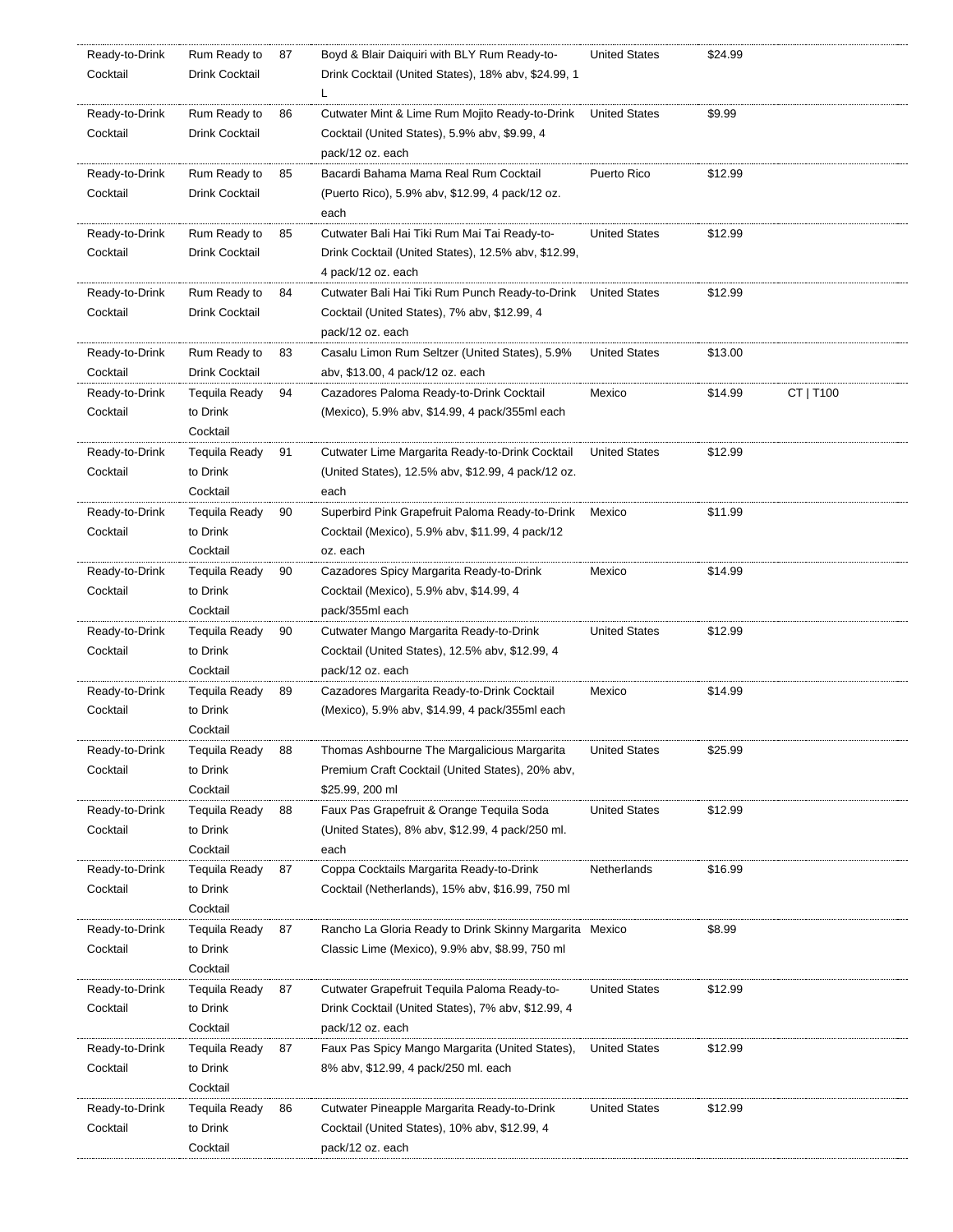| Ready-to-Drink             | <b>Tequila Ready</b> | 86 | Drifter Craft Cocktails Spicy Margarita Ready-to-               | <b>United States</b> | \$17.99 |           |
|----------------------------|----------------------|----|-----------------------------------------------------------------|----------------------|---------|-----------|
| Cocktail                   | to Drink             |    | Drink Cocktail (United States), 7% abv, \$17.99, 4              |                      |         |           |
|                            | Cocktail             |    | pack/12 oz. each                                                |                      |         |           |
| Ready-to-Drink             | Tequila Ready        | 85 | Cutwater Peach Margarita Ready-to-Drink Cocktail United States  |                      | \$12.99 |           |
| Cocktail                   | to Drink             |    | (United States), 10% abv, \$12.99, 4 pack/12 oz.                |                      |         |           |
|                            | Cocktail             |    | each                                                            |                      |         |           |
| Ready-to-Drink             | Tequila Ready        | 84 | Cutwater Strawberry Margarita Ready-to-Drink                    | <b>United States</b> | \$12.99 |           |
| Cocktail                   | to Drink             |    | Cocktail (United States), 10% abv, \$12.99, 4                   |                      |         |           |
|                            | Cocktail             |    | pack/12 oz. each                                                |                      |         |           |
| Ready-to-Drink             | Tequila Ready        | 82 | Art of Pour Jalapeno Margarita Ready-to-Drink                   | <b>United States</b> | \$7.99  |           |
| Cocktail                   | to Drink             |    | Cocktail (United States), 20% abv, \$7.99, 200ml                |                      |         |           |
|                            | Cocktail             |    |                                                                 |                      |         |           |
| Ready-to-Drink             | Tequila Ready        | 82 | Cutwater Lime Ranch Water Ready-to-Drink                        | <b>United States</b> | \$9.99  |           |
| Cocktail                   | to Drink             |    | Cocktail (United States), 5.9% abv, \$9.99, 4                   |                      |         |           |
|                            | Cocktail             |    | pack/12 oz. each                                                |                      |         |           |
| Ready-to-Drink             | Tequila Ready        | 82 | Stubs Rita Portable Lime, Rocks & Salt (United                  | <b>United States</b> | \$12.99 |           |
| Cocktail                   | to Drink             |    | States), 25% abv, \$12.99, 200ml                                |                      |         |           |
|                            | Cocktail             |    |                                                                 |                      |         |           |
| Ready-to-Drink             | Vodka Ready          | 96 | Boyd & Blair Blood Orange Cosmo Ready-to-Drink United States    |                      | \$24.99 | CT   T100 |
| Cocktail                   | to Drink             |    | Cocktail (United States), 16.5% abv, \$24.99, 1 L               |                      |         |           |
|                            | Cocktail             |    |                                                                 |                      |         |           |
|                            |                      | 94 |                                                                 | <b>United States</b> | \$17.99 | F         |
| Ready-to-Drink<br>Cocktail | Vodka Ready          |    | SLIQ Spirited Ice Vodka Frozen Cocktails (United                |                      |         |           |
|                            | to Drink<br>Cocktail |    | States), 8% aby, \$17.99, 9 units per pack/100 ml               |                      |         |           |
|                            |                      |    | each                                                            |                      |         |           |
| Ready-to-Drink             | Vodka Ready          | 93 | Boyd & Blair Keystone Tea Ready-to-Drink                        | <b>United States</b> | \$24.99 | F         |
| Cocktail                   | to Drink             |    | Cocktail (United States), 18% abv, \$24.99, 1 L                 |                      |         |           |
|                            | Cocktail             |    |                                                                 |                      |         |           |
| Ready-to-Drink             | Vodka Ready          | 93 | Cutwater Vodka Mule Ready-to-Drink Cocktail                     | <b>United States</b> | \$12.99 | $F$   T&T |
| Cocktail                   | to Drink             |    | (United States), 7% abv, \$12.99, 4 pack/12 oz.                 |                      |         |           |
|                            | Cocktail             |    | each                                                            |                      |         |           |
| Ready-to-Drink             | Vodka Ready          | 93 | Stubs Four Sixty Four Cran (United States), 4.64% United States |                      | \$12.99 | F         |
| Cocktail                   | to Drink             |    | abv, \$12.99, 200ml                                             |                      |         |           |
|                            | Cocktail             |    |                                                                 |                      |         |           |
| Ready-to-Drink             | Vodka Ready          | 92 | Stubs Cran Ready-to-Drink Cocktail (United                      | <b>United States</b> | \$12.99 |           |
| Cocktail                   | to Drink             |    | States), 25% abv, \$12.99, 200ml                                |                      |         |           |
|                            | Cocktail             |    |                                                                 |                      |         |           |
| Ready-to-Drink             | Vodka Ready          | 91 | LIV Craft Vodka Cocktails Last Summer Lime Fizz                 | <b>United States</b> | \$12.50 |           |
| Cocktail                   | to Drink             |    | Ready-to-Drink Cocktail (United States), 5% aby,                |                      |         |           |
|                            | Cocktail             |    | \$12.50, 4 pack/12 oz. each                                     |                      |         |           |
| Ready-to-Drink             | Vodka Ready          | 91 | LIV Craft Vodka Cocktails Watermelon Crush                      | <b>United States</b> | \$12.50 |           |
| Cocktail                   | to Drink             |    | Ready-to-Drink Cocktail (United States), 5% abv,                |                      |         |           |
|                            | Cocktail             |    | \$12.50, 4 pack/12 oz. each                                     |                      |         |           |
| Ready-to-Drink             | Vodka Ready          | 90 | Cutwater Lime Vodka Soda Ready-to-Drink                         | <b>United States</b> | \$9.99  |           |
| Cocktail                   | to Drink             |    | Cocktail (United States), 5% abv, \$9.99, 4 pack/12             |                      |         |           |
|                            | Cocktail             |    | oz. each                                                        |                      |         |           |
| Ready-to-Drink             | Vodka Ready          | 90 | Daybreaker Pineapple Mule Ready-to-Drink Vodka United States    |                      | \$12.99 |           |
| Cocktail                   | to Drink             |    | Cocktail (United States), 7% abv, \$12.99, 4                    |                      |         |           |
|                            | Cocktail             |    | pack/12 oz. each                                                |                      |         |           |
| Ready-to-Drink             | Vodka Ready          | 90 | Daybreaker Tropical Punch Ready-to-Drink Vodka                  | <b>United States</b> | \$12.99 |           |
| Cocktail                   | to Drink             |    | Cocktail (United States), 7% abv, \$12.99, 4                    |                      |         |           |
|                            | Cocktail             |    | pack/12 oz. each                                                |                      |         |           |
| Ready-to-Drink             | Vodka Ready          | 90 | Cutwater Bloody Mary Ready-to-Drink Cocktail                    | <b>United States</b> | \$12.99 | T&T       |
| Cocktail                   | to Drink             |    | (United States), 10% abv, \$12.99, 4 pack/12 oz.                |                      |         |           |
|                            | Cocktail             |    | each                                                            |                      |         |           |
|                            |                      |    |                                                                 |                      |         |           |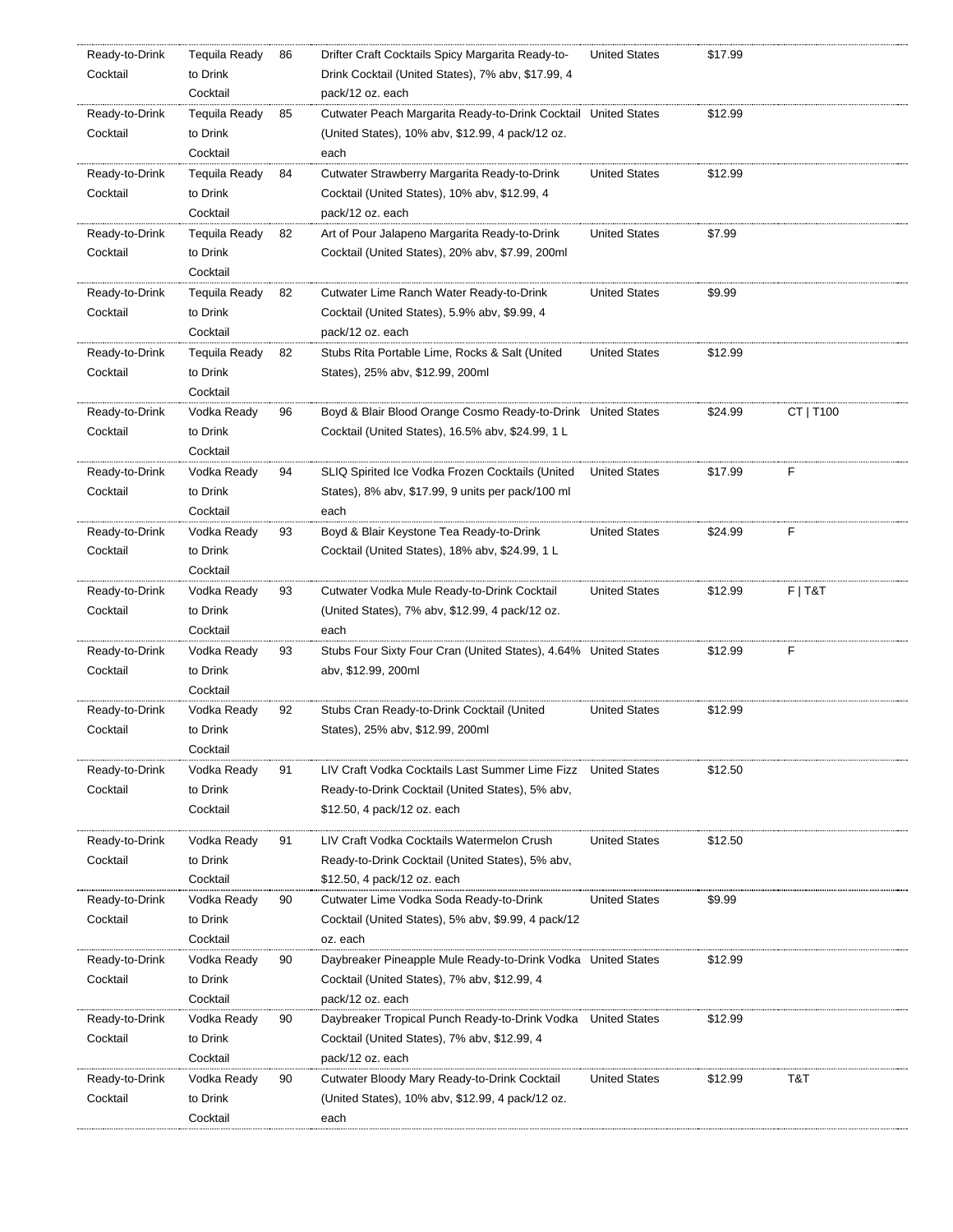| Ready-to-Drink | Vodka Ready          | 90 | Faux Pas Lemon & Mint Vodka Soda (United                    | <b>United States</b> | \$12.99 |
|----------------|----------------------|----|-------------------------------------------------------------|----------------------|---------|
| Cocktail       | to Drink             |    | States), 8% aby, \$12.99, 4 pack/250 ml. each               |                      |         |
|                | Cocktail             |    |                                                             |                      |         |
| Ready-to-Drink | Vodka Ready          | 89 | Cutwater Spicy Bloody Mary Ready-to-Drink                   | <b>United States</b> | \$12.99 |
| Cocktail       | to Drink             |    | Cocktail (United States), 10% abv, \$12.99, 4               |                      |         |
|                | Cocktail             |    | pack/12 oz. each                                            |                      |         |
| Ready-to-Drink | Vodka Ready          | 88 | Cutwater Watermelon Vodka Soda Ready-to-Drink United States |                      | \$9.99  |
| Cocktail       | to Drink             |    | Cocktail (United States), 5% abv, \$9.99, 4 pack/12         |                      |         |
|                | Cocktail             |    | oz. each                                                    |                      |         |
| Ready-to-Drink | Vodka Ready          | 88 | LIV Craft Vodka Cocktails Long Island Cold Brew             | <b>United States</b> | \$12.50 |
| Cocktail       | to Drink             |    | Tea Ready-to-Drink Cocktail (United States), 5%             |                      |         |
|                | Cocktail             |    | abv, \$12.50, 4 pack/12 oz. each                            |                      |         |
| Ready-to-Drink | Vodka Ready          | 88 | Deep Eddy Lemon Vodka & Soda (United States),               | <b>United States</b> | \$11.99 |
| Cocktail       | to Drink             |    | 4.5% abv, \$11.99, 750 ml                                   |                      |         |
|                | Cocktail             |    |                                                             |                      |         |
| Ready-to-Drink | Vodka Ready          | 88 | LIV Craft Vodka Cocktails Southampton                       | <b>United States</b> | \$12.50 |
| Cocktail       | to Drink             |    | Lemonade Ready-to-Drink Cocktail (United                    |                      |         |
|                | Cocktail             |    | States), 5% abv, \$12.50, 4 pack/12 oz. each                |                      |         |
| Ready-to-Drink | Vodka Ready          | 88 | R6 Distillery West Coast Mule Vodka Ready to                | <b>United States</b> | \$14.00 |
| Cocktail       | to Drink             |    | Drink Cocktail (United States), 10% abv, \$14.00, 4         |                      |         |
|                | Cocktail             |    | pack/12 oz. each                                            |                      |         |
| Ready-to-Drink | Vodka Ready          | 88 | Faux Pas Bartlett Pear Vodka Mule (United                   | <b>United States</b> | \$12.99 |
| Cocktail       | to Drink             |    |                                                             |                      |         |
|                | Cocktail             |    | States), 8% abv, \$12.99, 4 pack/250 ml. each               |                      |         |
|                |                      |    | Art of Pour Cosmopolitan Ready-to-Drink Cocktail            |                      | \$7.99  |
| Ready-to-Drink | Vodka Ready          | 87 |                                                             | <b>United States</b> |         |
| Cocktail       | to Drink<br>Cocktail |    | (United States), 20% abv, \$7.99, 200ml                     |                      |         |
|                |                      |    |                                                             |                      |         |
| Ready-to-Drink | Vodka Ready          | 87 | Cutwater Grapefruit Vodka Soda Ready-to-Drink               | <b>United States</b> | \$9.99  |
| Cocktail       | to Drink             |    | Cocktail (United States), 5% abv, \$9.99, 4 pack/12         |                      |         |
|                | Cocktail             |    | oz. each                                                    |                      |         |
| Ready-to-Drink | Vodka Ready          | 87 | Cutwater Orange Vodka Smash Ready-to-Drink                  | <b>United States</b> | \$12.99 |
| Cocktail       | to Drink             |    | Cocktail (United States), 7% abv, \$12.99, 4                |                      |         |
|                | Cocktail             |    | pack/12 oz. each                                            |                      |         |
| Ready-to-Drink | Vodka Ready          | 87 | Deep Eddy Ruby Red Vodka & Soda (United                     | <b>United States</b> | \$11.99 |
| Cocktail       | to Drink             |    | States), 4.5% abv, \$11.99, 750 ml                          |                      |         |
|                | Cocktail             |    |                                                             |                      |         |
| Ready-to-Drink | Vodka Ready          | 87 | Badger Claw Citrus Punch (United States), 12%               | <b>United States</b> | \$12.99 |
| Cocktail       | to Drink             |    | abv, \$12.99, 355ml                                         |                      |         |
|                | Cocktail             |    |                                                             |                      |         |
| Ready-to-Drink | Vodka Ready          | 86 | Spirited Hive Vodka Infused with Cranberry, Lime            | <b>United States</b> | n/a     |
| Cocktail       | to Drink             |    | & Honey Vodka Ready to Drink Cocktail (United               |                      |         |
|                | Cocktail             |    | States), 7% abv, \$15.99 4 pack/355 ml each                 |                      |         |
| Ready-to-Drink | Vodka Ready          | 85 | Day Chaser Cocktails Vodka, Soda, Lime, 4.7%                | <b>United States</b> | \$9.99  |
| Cocktail       | to Drink             |    | aby, 4 pack/12 oz. each                                     |                      |         |
|                | Cocktail             |    |                                                             |                      |         |
| Ready-to-Drink | Vodka Ready          | 85 | Thomas Ashbourne The Perfect Cosmo by SJP                   | <b>United States</b> | \$25.99 |
| Cocktail       | to Drink             |    | Premium Craft Cocktail (United States), 20% abv,            |                      |         |
|                | Cocktail             |    | \$25.99, 200 ml                                             |                      |         |
| Ready-to-Drink | Vodka Ready          | 84 | Boyd & Blair Lavender Martini Ready-to-Drink                | <b>United States</b> | \$24.99 |
| Cocktail       | to Drink             |    | Cocktail (United States), 20% abv, \$24.99, 1 L             |                      |         |
|                | Cocktail             |    |                                                             |                      |         |
| Ready-to-Drink | Vodka Ready          | 84 | Day Chaser Cocktails Vodka, Soda, Cranberry                 | <b>United States</b> | \$9.99  |
| Cocktail       | to Drink             |    | Ready-to-Drink Cocktail (United States), 4.7% abv,          |                      |         |
|                | Cocktail             |    | \$9.99, 4 pack/12 oz. each                                  |                      |         |
| Ready-to-Drink | Vodka Ready          | 84 | Stubs Mule Ready-to-Drink Cocktail (United                  | <b>United States</b> | \$12.99 |
| Cocktail       | to Drink             |    | States), 25% abv, \$12.99, 200ml                            |                      |         |
|                | Cocktail             |    |                                                             |                      |         |
|                |                      |    |                                                             |                      |         |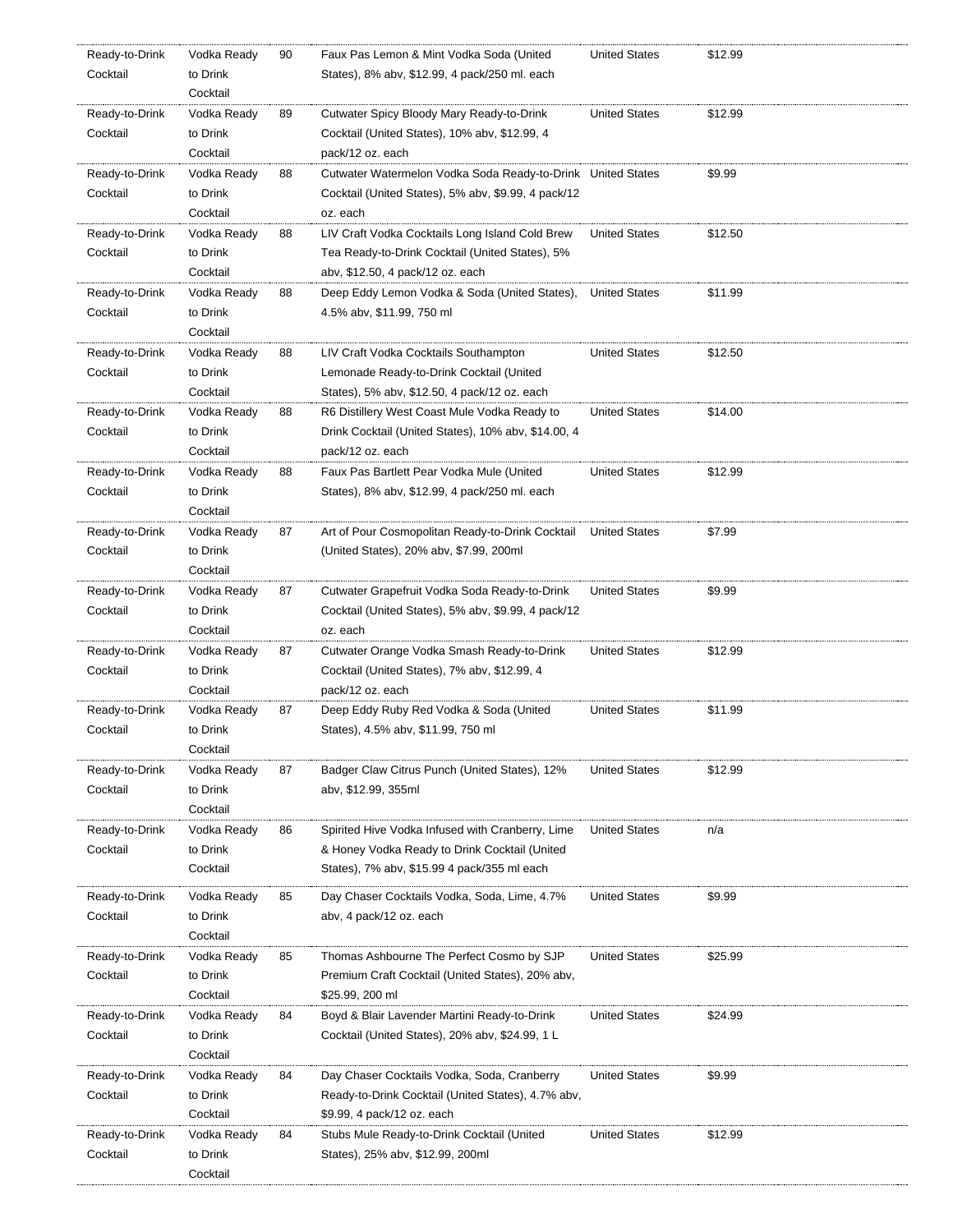| Ready-to-Drink | Vodka Ready    | 83 | Cutwater Grape Vodka Transfusion Ready-to-         | <b>United States</b> | \$12.99 |           |
|----------------|----------------|----|----------------------------------------------------|----------------------|---------|-----------|
| Cocktail       | to Drink       |    | Drink Cocktail (United States), 7% abv, \$12.99, 4 |                      |         |           |
|                | Cocktail       |    | pack/12 oz. each                                   |                      |         |           |
| Ready-to-Drink | Vodka Ready    | 83 | Cutwater Huckleberry Vodka Spritz Ready-to-        | <b>United States</b> | \$12.99 |           |
| Cocktail       | to Drink       |    | Drink Cocktail (United States), 7% abv, \$12.99, 4 |                      |         |           |
|                | Cocktail       |    | pack/12 oz. each                                   |                      |         |           |
| Ready-to-Drink | Whiskey        | 95 | Social Hour Harvest Whiskey Sour Made with         | <b>United States</b> | \$28.00 | CT   T100 |
| Cocktail       | Ready-to-Drink |    | George Dickel Ready-to-Drink Cocktail (United      |                      |         |           |
|                | Cocktail       |    | States), 20% abv, \$28.00, 4 pack/250 ml. each     |                      |         |           |
| Ready-to-Drink | Whiskey        | 94 | Spirits Lab Blood Orange Old Fashioned Ready-      | <b>United States</b> | \$40.00 | F         |
| Cocktail       | Ready-to-Drink |    | to-Drink Cocktail (United States), 40% abv,        |                      |         |           |
|                | Cocktail       |    | \$40.00, 750 ml                                    |                      |         |           |
| Ready-to-Drink | Whiskey        | 94 | SLIQ Spirited Ice Whiskey Frozen Cocktails         | <b>United States</b> | \$17.99 | F         |
| Cocktail       | Ready-to-Drink |    | (United States), 8% abv, \$17.99, 9 units per      |                      |         |           |
|                | Cocktail       |    | pack/100 ml each                                   |                      |         |           |
|                |                |    |                                                    |                      |         |           |
| Ready-to-Drink | Whiskey        | 93 | Laird's Old Fashioned Ready-to-Drink Cocktail      | <b>United States</b> | \$14.99 | F         |
| Cocktail       | Ready-to-Drink |    | (United States), 40% abv, \$14.99, 375 ml          |                      |         |           |
|                | Cocktail       |    |                                                    |                      |         |           |
| Ready-to-Drink | Whiskey        | 92 | Witherspoon Whiskey Old Fashioned (United          | <b>United States</b> | \$25.00 |           |
| Cocktail       | Ready-to-Drink |    | States), 38% abv, \$25.00, 750 ml                  |                      |         |           |
|                | Cocktail       |    |                                                    |                      |         |           |
| Ready-to-Drink | Whiskey        | 91 | Crown Royal Whisky & Cola Whiskey Ready-to-        | Canada               | \$13.99 |           |
| Cocktail       | Ready-to-Drink |    | Drink Cocktail (Canada), 7% abv, \$13.99, 4        |                      |         |           |
|                | Cocktail       |    | pack/12 oz. each                                   |                      |         |           |
| Ready-to-Drink | Whiskey        | 91 | Sagamore Spirit Lemon Tea Fizz Rye Whiskey         | <b>United States</b> | \$16.00 |           |
| Cocktail       | Ready-to-Drink |    | Cocktail (United States), 8% abv, \$16.00, 4       |                      |         |           |
|                | Cocktail       |    | pack/12 oz. each                                   |                      |         |           |
| Ready-to-Drink | Whiskey        | 89 | Crown Royal Whisky Lemonade Ready-to-Drink         | Canada               | \$13.99 |           |
| Cocktail       | Ready-to-Drink |    | Cocktail (Canada), 7% abv, \$13.99, 4 pack/12 oz.  |                      |         |           |
|                | Cocktail       |    | each                                               |                      |         |           |
| Ready-to-Drink | Whiskey        | 89 | Cutwater Whiskey Mule Black Skimmer Bourbon        | <b>United States</b> | \$12.99 |           |
| Cocktail       | Ready-to-Drink |    | Ready-to-Drink Cocktail (United States), 7% abv,   |                      |         |           |
|                | Cocktail       |    | \$12.99, 4 pack/12 oz. each                        |                      |         |           |
| Ready-to-Drink | Whiskey        | 89 | Sagamore Spirit Black-Eyed Rye Whiskey             | <b>United States</b> | \$16.00 |           |
| Cocktail       | Ready-to-Drink |    | Cocktail (United States), 9% abv, \$16.00, 4       |                      |         |           |
|                | Cocktail       |    |                                                    |                      |         |           |
|                |                |    | pack/12 oz. each                                   |                      |         |           |
| Ready-to-Drink | Whiskey        | 89 | Badger Claw Sweet Wisconsin Old Fashioned          | <b>United States</b> | \$12.99 |           |
| Cocktail       | Ready-to-Drink |    | (United States), 12% abv, \$12.99, 355ml           |                      |         |           |
|                | Cocktail       |    |                                                    |                      |         |           |
| Ready-to-Drink | Whiskey        | 88 | Bartender's Handshake Old Fashioned Ready-to-      | <b>United States</b> | \$28.99 |           |
| Cocktail       | Ready-to-Drink |    | Drink Cocktail (United States), 40% abv, \$28.99,  |                      |         |           |
|                | Cocktail       |    | 750 ml                                             |                      |         |           |
| Ready-to-Drink | Whiskey        | 88 | Bulleit Manhattan Cocktail (United States), 37.5%  | <b>United States</b> | \$29.99 |           |
| Cocktail       | Ready-to-Drink |    | abv, \$29.99, 750 ml                               |                      |         |           |
|                | Cocktail       |    |                                                    |                      |         |           |
| Ready-to-Drink | Whiskey        | 88 | Sagamore Spirit Honey Paloma Rye Whiskey           | <b>United States</b> | \$16.00 |           |
| Cocktail       | Ready-to-Drink |    | Cocktail (United States), 9% abv, \$16.00, 4       |                      |         |           |
|                | Cocktail       |    | pack/12 oz. each                                   |                      |         |           |
| Ready-to-Drink | Whiskey        | 87 | Bulleit Old Fashioned Cocktail (United States),    | <b>United States</b> | \$29.99 |           |
| Cocktail       | Ready-to-Drink |    | 37.5% abv, \$29.99, 750 ml                         |                      |         |           |
|                | Cocktail       |    |                                                    |                      |         |           |
|                |                |    |                                                    |                      |         |           |
| Ready-to-Drink | Whiskey        | 87 | Crown Royal Washington Apple Ready-to-Drink        | Canada               | \$13.99 |           |
| Cocktail       | Ready-to-Drink |    | Cocktail (Canada), 7% abv, \$13.99, 4 pack/12 oz.  |                      |         |           |
|                | Cocktail       |    | each                                               |                      |         |           |
| Ready-to-Drink | Whiskey        | 85 | Crown Royal Peach Tea Ready-to-Drink Cocktail      | Canada               | \$13.99 |           |
| Cocktail       | Ready-to-Drink |    | (Canada), 7% abv, \$13.99, 4 pack/12 oz. each      |                      |         |           |
|                | Cocktail       |    |                                                    |                      |         |           |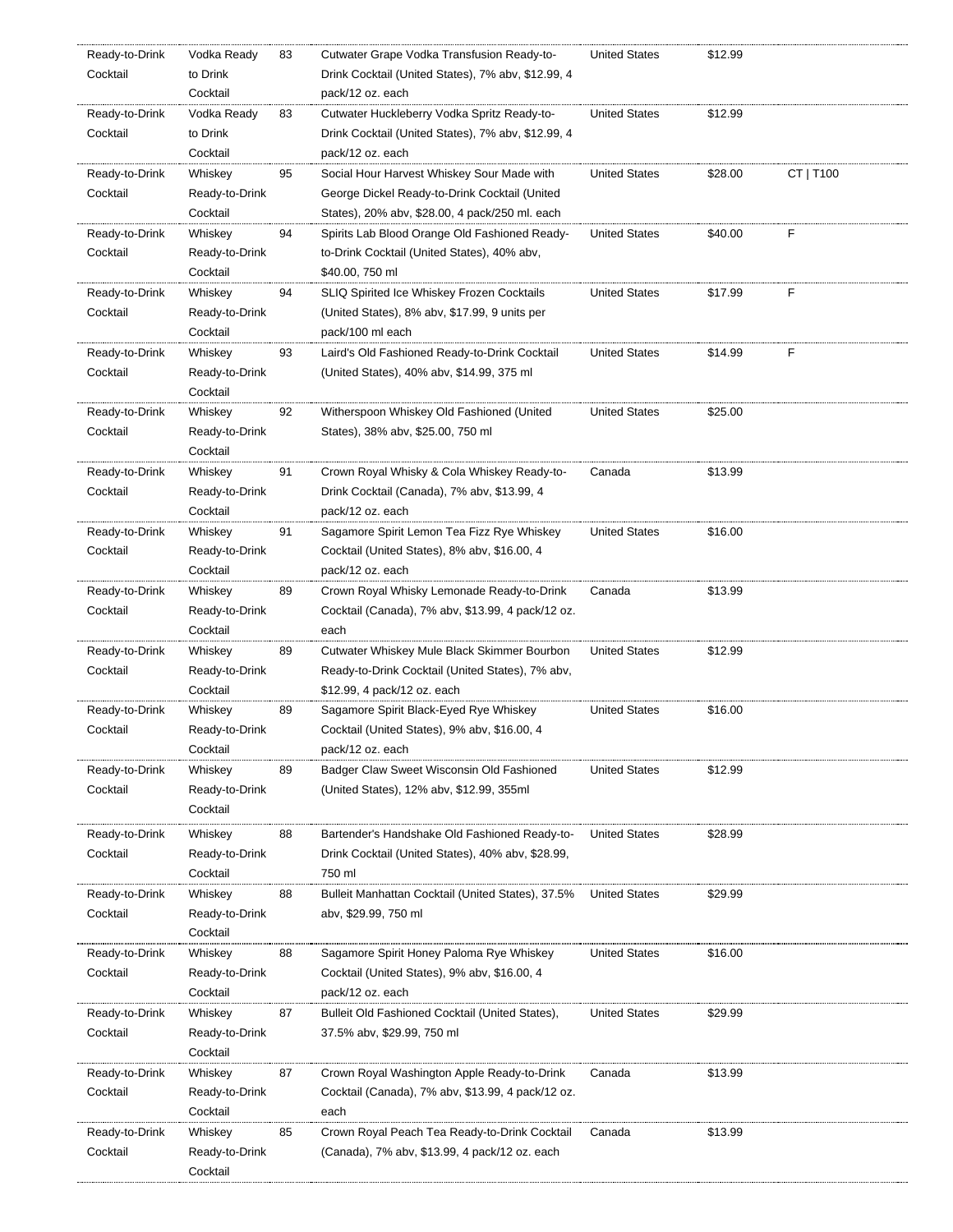| Ready-to-Drink | Whiskey             | 84 | Thomas Ashbourne The Classic Old Fashioned                      | <b>United States</b> | \$25.99 |           |
|----------------|---------------------|----|-----------------------------------------------------------------|----------------------|---------|-----------|
| Cocktail       | Ready-to-Drink      |    | Premium Craft Cocktail (United States), 25% abv,                |                      |         |           |
|                | Cocktail            |    | \$25.99, 200 ml                                                 |                      |         |           |
| Ready-to-Drink | Whiskey             | 83 | Le Barteleur Manhattan Ready-to-Drink Cocktail                  | France               | €44.90  |           |
| Cocktail       | Ready-to-Drink      |    | (France), 26% abv, €44.90, 700 ml                               |                      |         |           |
|                | Cocktail            |    |                                                                 |                      |         |           |
| Ready-to-Drink | Whiskey             | 81 | Spirited Hive Bourbon Whiskey Infused with                      | <b>United States</b> | \$15.99 |           |
| Cocktail       | Ready-to-Drink      |    | Rosemary, Lemon & Honey Whiskey Ready-to-                       |                      |         |           |
|                | Cocktail            |    | Drink Cocktail (United States), 7% abv, \$15.99, 4              |                      |         |           |
|                |                     |    | pack/355 ml each                                                |                      |         |           |
| Ready-to-Drink | Whiskey             | 80 | Stubs Sour Ready-to-Drink Cocktail (United                      | <b>United States</b> | \$12.99 |           |
| Cocktail       | Ready-to-Drink      |    | States), 25% abv, \$12.99, 200ml                                |                      |         |           |
|                | Cocktail            |    |                                                                 |                      |         |           |
| Rum            | Cachaca             | 92 | Germana da Palha Cachaca (Brazil), 40% abv,                     | Brazil               | \$54.95 |           |
|                |                     |    | \$54.95, 1 L                                                    |                      |         |           |
| Rum            | Cachaca             | 90 | Kachaca! (Brazil), 40% abv, \$35.00, 750 ml                     | Brazil               | \$35.00 |           |
|                |                     |    |                                                                 |                      |         |           |
| Rum            | <b>Flavored Rum</b> | 95 | Plantation Cut & Dry Coconut Rum (Barbados),                    | <b>Barbados</b>      | \$30.99 | CT   T100 |
|                |                     |    | 40% abv, \$30.99, 750 ml                                        |                      |         |           |
| Rum            | <b>Flavored Rum</b> | 93 | Plantation Stiggins' Fancy Pineapple Rum                        | Trinidad, Barbados,  | \$34.99 | F         |
|                |                     |    | (Trinidad, Barbados, Jamaica), 40% abv, \$34.99,                | Jamaica              |         |           |
|                |                     |    | 750 ml                                                          |                      |         |           |
| Rum            | <b>Flavored Rum</b> | 93 | Rumhaven Caribbean Rum with Coconut Liqueur                     | <b>Barbados</b>      | \$30.00 | F         |
|                |                     |    | (Barbados), 21% abv, \$30.00, 750 ml                            |                      |         |           |
| Rum            | Spiced Rum          | 93 | Chairman's Reserve Spiced Rum (Saint Lucia),                    | Saint Lucia          | \$29.99 | F         |
|                |                     |    | 40% abv, \$29.99, 750 ml                                        |                      |         |           |
| Rum            | <b>Flavored Rum</b> | 92 | Kraken Black Roast Coffee Rum (Dominican                        | Dominican Rep.       | \$18.99 |           |
|                |                     |    | Rep.), 33% abv, \$18.99, 750 ml                                 |                      |         |           |
| Rum            | Spiced Rum          | 91 | Kraken Black Spiced 94 Proof Rum (Puerto Rico),                 | Puerto Rico          | \$37.99 |           |
|                |                     |    | 47% abv, \$37.99, 750 ml                                        |                      |         |           |
| Rum            | Spiced Rum          | 91 | Black Magic Spiced Rum (United States), 47%                     | <b>United States</b> | \$16.99 |           |
|                |                     |    | aby, \$16.99, 750 ml                                            |                      |         |           |
| Rum            | <b>Flavored Rum</b> | 90 | Bacardi Coconut Rum (Puerto Rico), 35% abv,                     | Puerto Rico          | \$12.99 |           |
|                |                     |    | \$12.99, 750 ml                                                 |                      |         |           |
| Rum            | <b>Flavored Rum</b> | 90 | Koloa Kaua'i Coffee Rum (United States), 34%                    | <b>United States</b> | \$32.99 |           |
|                |                     |    | aby, \$32.99, 750 ml                                            |                      |         |           |
| Rum            | Spiced Rum          | 90 | Admiral Nelson's Spiced Rum (United States),                    | <b>United States</b> | \$9.99  |           |
|                |                     |    | 35% abv, \$9.99, 750 ml                                         |                      |         |           |
| Rum            | Spiced Rum          | 90 | Koloa Kaua'i Spice Rum (United States), 44% abv,                | <b>United States</b> | \$32.99 |           |
|                |                     |    | \$32.99, 750 ml                                                 |                      |         |           |
| Rum            | <b>Flavored Rum</b> | 89 | Koloa Kaua'i Cacao Rum (United States), 40%                     | <b>United States</b> | \$32.99 |           |
|                |                     |    | aby, \$32.99, 750 ml                                            |                      |         |           |
| Rum            | <b>Flavored Rum</b> | 88 | Maggie's Farm 50/50 Pineapple Flavored Rum                      | <b>United States</b> | \$34.99 |           |
|                |                     |    | (United States), 40% abv, \$34.99, 750 ml                       |                      |         |           |
| Rum            | <b>Flavored Rum</b> | 88 | Sugarlands Shine Mark & Digger's Hazelnut Rum                   | <b>United States</b> | \$25.00 |           |
|                |                     |    | (United States), 40% abv, \$25.00, 750 ml                       |                      |         |           |
| Rum            | Spiced Rum          | 88 | Sailor Jerry Spiced Rum (United States), 46% aby, United States |                      | \$28.99 |           |
|                |                     |    | \$28.99, 750 ml                                                 |                      |         |           |
| Rum            | Spiced Rum          | 87 | Bacardi Spiced Rum (Puerto Rico), 35% abv,                      | Puerto Rico          | \$12.99 |           |
|                |                     |    | \$12.99, 750 ml                                                 |                      |         |           |
| Rum            | Spiced Rum          | 87 | Canerock (Jamaica), 40% abv, \$29.99, 750 ml                    | Jamaica              | \$29.99 |           |
| Rum            | <b>Flavored Rum</b> | 87 | Don Q Limon Rum (Puerto Rico), 30% abv,                         | Puerto Rico          | \$13.99 |           |
|                |                     |    | \$13.99, 750 ml                                                 |                      |         |           |
|                |                     |    |                                                                 |                      | \$29.99 |           |
| Rum            | Spiced Rum          | 87 | Don Q Oak Barrel Spiced Rum (Puerto Rico), 45% Puerto Rico      |                      |         |           |
|                |                     |    | aby, \$29.99, 750 ml                                            |                      |         |           |
| Rum            | <b>Flavored Rum</b> | 86 | Cutwater Bali Hai Tiki Gold Pineapple Rum                       | <b>United States</b> | \$25.99 |           |
|                |                     |    | (United States), 40% abv, \$25.99, 750 ml                       |                      |         |           |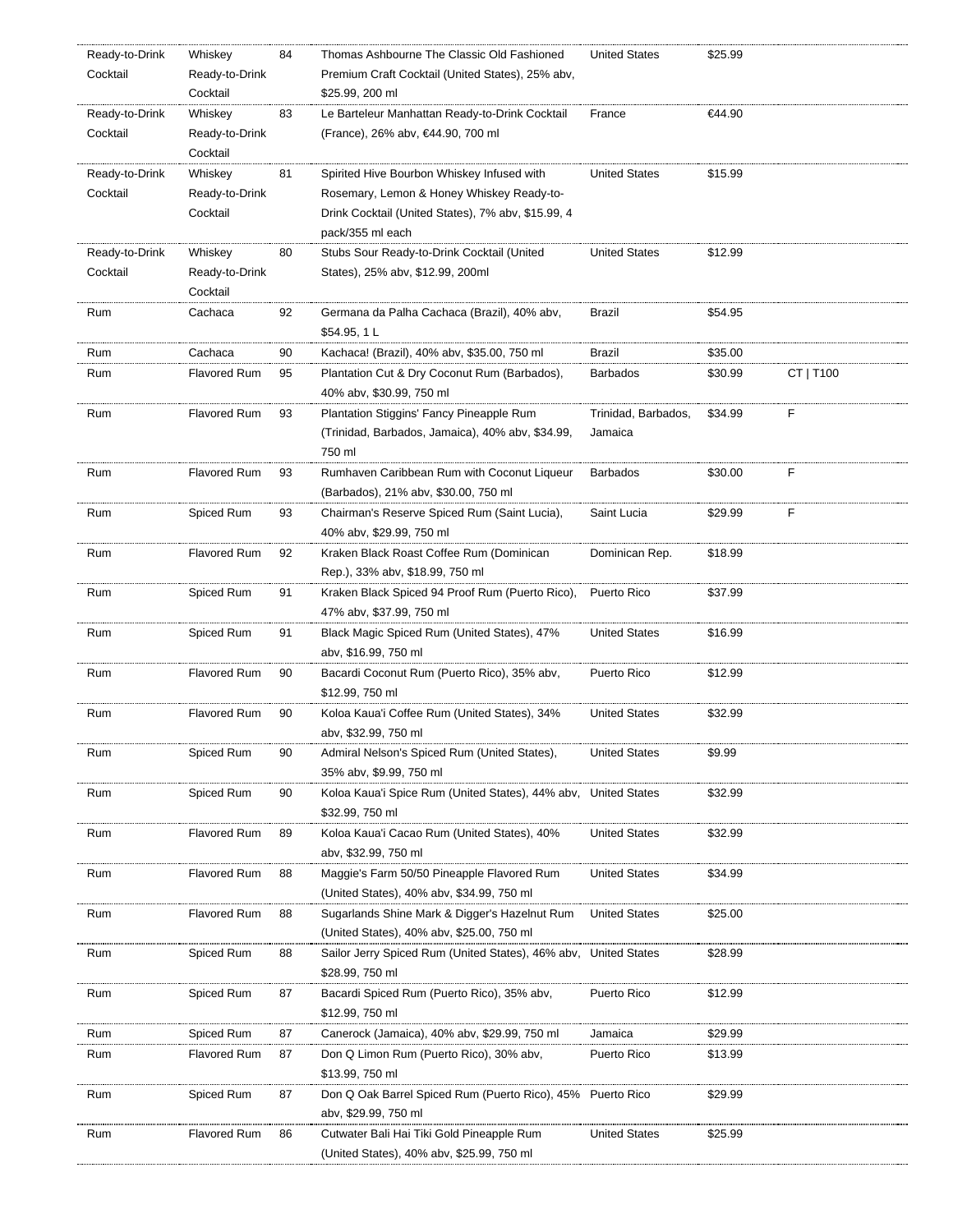| Rum | Flavored Rum        | 86 | Admiral Nelson's Pineapple Rum (United States),<br>35% abv, \$9.99, 750 ml                                        | <b>United States</b> | \$9.99    |                      |
|-----|---------------------|----|-------------------------------------------------------------------------------------------------------------------|----------------------|-----------|----------------------|
| Rum | Spiced Rum          | 85 | Blackheart Spiced Rum (Virgin Islands), 46.5%<br>abv, \$14.99, 750 ml                                             | Virgin Islands       | \$14.99   |                      |
| Rum | <b>Flavored Rum</b> | 85 | Don Q Coco Rum (Puerto Rico), 21% abv,<br>\$13.99, 750 ml                                                         | Puerto Rico          | \$13.99   |                      |
| Rum | <b>Flavored Rum</b> | 85 | Koloa Kaua'i Coconut Rum (United States), 40%<br>abv, \$32.99, 750 ml                                             | <b>United States</b> | \$32.99   |                      |
| Rum | Spiced Rum          | 82 | Blackheart Toasted Coconut Spiced Rum (Virgin<br>Islands), 46.5% abv, \$14.99, 750 ml                             | Virgin Islands       | \$14.99   |                      |
| Rum | Flavored Rum        | 81 | Admiral Nelson's Coconut Rum (United States),<br>21% abv, \$9.99, 750 ml                                          | <b>United States</b> | \$9.99    |                      |
| Rum | Flavored Rum        | 81 | Parrot Bay Coconut Rum (United States), 21%<br>abv, \$12.99, 750 ml                                               | <b>United States</b> | \$12.99   |                      |
| Rum | Dark Rum            | 97 | Plantation Xaymaca Special Dry Pot Still Rum<br>(Jamaica), 43% abv, \$24.99, 750 ml                               | Jamaica              | \$24.99   | CT   GV   T&T   T100 |
| Rum | Dark Rum            | 96 | Appleton Estate Signature Rum (Jamaica), 40%<br>abv, \$21.99, 750 ml                                              | Jamaica              | \$21.99   | F   G V   T100       |
| Rum | Dark Rum            | 95 | Chairman's Reserve The Forgotten Casks Rum<br>(Saint Lucia), 40% abv, \$52.99, 750 ml                             | Saint Lucia          | \$52.99   | F   T100             |
| Rum | Dark Rum            | 95 | Jung & Wulff Guyana No. 2 Rum (Guyana), 43%<br>abv, \$39.99, 750 ml                                               | Guyana               | \$39.99   | F                    |
| Rum | Dark Rum            | 95 | Plantation Original Dark Rum (Barbados,<br>Jamaica), 40% abv, \$21.99, 750 ml                                     | Barbados, Jamaica    | \$21.99   | F   G V              |
| Rum | Gold Rum            | 95 | Pyrat XO Reserve Rum (Guyana), 40% abv,<br>\$32.99, 750 ml                                                        | Guyana               | \$32.99   | F                    |
| Rum | Dark Rum            | 94 | Myers's Original Dark Rum (Jamaica), 40% abv,<br>\$20.99, 750 ml                                                  | Jamaica              | \$20.99   | F   G V              |
| Rum | Dark Rum            | 94 | Ron Abuelo Anejo XV Anos Sherry Cask Finish 15 Panama<br>Years Old Aged Rum (Panama), 40% abv,<br>\$70.00, 750 ml |                      | \$70.00   | F                    |
| Rum | Dark Rum            | 94 | Plantation Isle of Fiji Dark Rum (Fiji), 40% abv,<br>\$24.99, 750 ml                                              | Fiji                 | \$24.99   | F   G V              |
| Rum | Dark Rum            | 93 | Mezan X.O Extra Old Rum (Jamaica), 40% abv,<br>\$26.99, 750 ml                                                    | Jamaica              | \$26.99   | GV                   |
| Rum | Dark Rum            | 93 | Mount Gay Black Barrel Double Cask Blend Rum<br>(Barbados), 43% abv, \$44.99, 750 ml                              | Barbados             | \$44.99   |                      |
| Rum | Gold Rum            | 93 | Bacardi Gran Reserva Diez 10 Years Old Gold<br>Rum (Puerto Rico), 40% abv, \$40.99, 750 ml                        | Puerto Rico          | \$40.99   | T&T                  |
| Rum | Dark Rum            | 93 | Bacardi Reserva Limitada Rum (Puerto Rico),<br>40% abv. \$99.99. 750 ml                                           | Puerto Rico          | \$99.99   |                      |
| Rum | Dark Rum            | 93 | Don Q Doble Aged Cognac Cask Finish Rum<br>(Puerto Rico), 49.6% abv, \$49.99, 750 ml                              | Puerto Rico          | \$49.99   |                      |
| Rum | Dark Rum            | 93 | Dos Maderas 5 + 5 PX Triple Aged Rum (Spain),<br>40% abv, \$41.55, 750 ml                                         | Spain                | \$41.55   |                      |
| Rum | Dark Rum            | 93 | Mezan Chiriqui Muscatel Cask Rum (Panama),<br>40% abv, \$24.99, 750 ml                                            | Panama               | \$24.99   | GV                   |
| Rum | Dark Rum            | 93 | Dos Maderas Seleccion Triple Aged Rum (Spain),<br>42% abv, \$53.32, 750 ml                                        | Spain                | \$53.32   |                      |
| Rum | Dark Rum            | 93 | Barcelo Imperial 40 Year Anniversary Rum<br>(Dominican Rep.), 40% abv, \$149.99, 750 ml                           | Dominican Rep.       | \$149.99  |                      |
| Rum | Dark Rum            | 92 | Santa Teresa 1796 Solera Rum (Venezuela), 40%<br>abv, \$40.00, 750 ml                                             | Venezuela            | \$40.00   | T&T                  |
| Rum | Dark Rum            | 92 | Beenleigh 1884 Rum (Australia), 46% abv,<br>AUD199.00, 700 ml                                                     | Australia            | AUD199.00 |                      |
| Rum | Dark Rum            | 92 | Exodus Rum (Jamaica), 42% abv, \$30.00, 750 ml                                                                    | Jamaica              | \$30.00   |                      |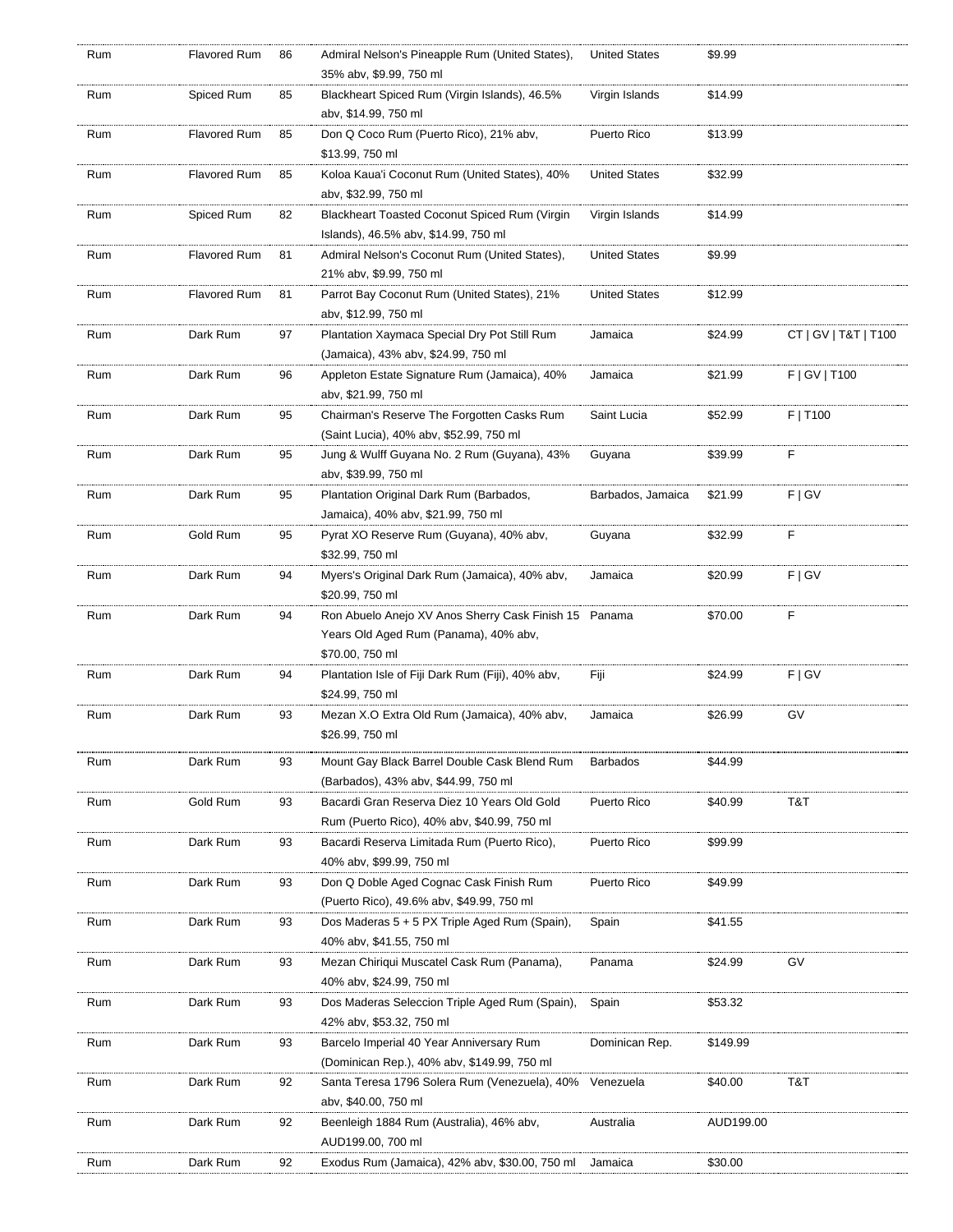| Rum | Dark Rum | 92 | Plantation 5 Years Old Dark Rum (Barbados),<br>40% abv, \$24.99, 750 ml                                   | <b>Barbados</b>      | \$24.99   |          |
|-----|----------|----|-----------------------------------------------------------------------------------------------------------|----------------------|-----------|----------|
| Rum | Dark Rum | 92 | Reserva de la Familia Serralles 20 Years Old Rum Puerto Rico<br>(Puerto Rico), 40% aby, \$1800.00, 750 ml |                      | \$1800.00 |          |
| Rum | Dark Rum | 92 | Ron del Barrilito 2 Stars Rum (Puerto Rico), 43%<br>abv, \$32.99, 750 ml                                  | Puerto Rico          | \$32.99   |          |
| Rum | Dark Rum | 92 | Don Q Reserva 7 Years Old Anejo Rum (Puerto<br>Rico), 40% abv, \$23.99, 750 ml                            | Puerto Rico          | \$23.99   | GV       |
| Rum | Dark Rum | 92 | Don Q Gran Reserva XO Anejo Rum (Puerto<br>Rico), 40% abv, \$49.99, 750 ml                                | Puerto Rico          | \$49.99   |          |
| Rum | Dark Rum | 92 | Ron Zacapa Centenario 23 Solera Gran Reserva<br>Rum (Guatemala), 40% abv, \$45.00, 750 ml                 | Guatemala            | \$45.00   |          |
| Rum | Dark Rum | 92 | Stade's Bond No.8 Rum (Barbados), 43% abv,<br>\$24.99, 750 ml                                             | <b>Barbados</b>      | \$24.99   |          |
| Rum | Dark Rum | 92 | Angostura 7 Years Old Rum (Trinidad & Tobago),<br>40% abv, \$34.99, 750 ml                                | Trinidad & Tobago    | \$34.99   |          |
| Rum | Dark Rum | 92 | Bacardi Gran Reserva Especial 16 Years Old<br>Rum (Puerto Rico), 45% abv, \$97.99, 750 ml                 | Puerto Rico          | \$97.99   |          |
| Rum | Dark Rum | 92 | Beenleigh Double Cask 5 Years Old Rum<br>(Australia), 40% abv, AUD52.00, 700 ml                           | Australia            | AUD52.00  |          |
| Rum | Dark Rum | 92 | Dos Maderas 5 + 3 Double Aged Rum (Spain),<br>40% abv, \$30.21, 750 ml                                    | Spain                | \$30.21   |          |
| Rum | Gold Rum | 91 | Don Q Gold Rum (Puerto Rico), 40% aby, \$13.99,<br>750 ml                                                 | Puerto Rico          | \$13.99   | GV       |
| Rum | Gold Rum | 91 | Bacardi Reserva Ocho Sherry Cask Finish 8<br>Years Old Rum (Puerto Rico), 40% abv, \$32.99,<br>750 ml     | Puerto Rico          | \$32.99   |          |
| Rum | Dark Rum | 91 | Jung & Wulff Barbados No.3 Rum (Barbados),<br>43% abv, \$49.99, 750 ml                                    | <b>Barbados</b>      | \$49.99   |          |
| Rum | Dark Rum | 91 | Ron Abuelo Anejo 12 Years Old Aged Rum<br>(Panama), 40% abv, \$39.00, 750 ml                              | Panama               | \$39.00   |          |
| Rum | Dark Rum | 91 | Mount Gay XO Triple Cask Blend Rum<br>(Barbados), 43% abv, \$64.99, 750 ml                                | <b>Barbados</b>      | \$64.99   |          |
| Rum | Gold Rum | 91 | Marti Dorado 3 Years Old Rum (Panama), 40%<br>abv, \$19.99, 750 ml                                        | Panama               | \$19.99   | GV       |
| Rum | Dark Rum | 91 | Ron Zacapa Centenario Edicion Negra Solera<br>Gran Reserva Rum (Guatemala), 43% abv,<br>\$75.99, 750 ml   | Guatemala            | \$75.99   |          |
| Rum | Dark Rum | 91 | Cutwater Three Sheets Barrel Aged Rum (United<br>States), 40% abv, \$38.99, 750 ml                        | <b>United States</b> | \$38.99   |          |
| Rum | Dark Rum | 91 | Jung & Wulff Trinidad No. 1 Rum (Trinidad), 43%<br>abv, \$39.99, 750 ml                                   | Trinidad             | \$39.99   |          |
| Rum | Gold Rum | 90 | Bacardi Anejo Cuatro 4 Years Old Rum (Puerto<br>Rico), 40% abv, \$21.99, 750 ml                           | Puerto Rico          | \$21.99   | GV   T&T |
| Rum | Dark Rum | 90 | Ron Abuelo Anejo XII Two Oaks Aged Rum<br>(Panama), 40% abv, \$60.00, 750 ml                              | Panama               | \$60.00   |          |
| Rum | Dark Rum | 90 | Koloa Kaua'i Single Barrel 5 Years Old Rum<br>(United States), 61% abv, \$99.95, 750 ml                   | <b>United States</b> | \$99.95   |          |
| Rum | Dark Rum | 90 | Ron del Barrilito 3 Stars Rum (Puerto Rico), 43%<br>abv, \$39.99, 750 ml                                  | Puerto Rico          | \$39.99   |          |
| Rum | Gold Rum | 90 | Bacardi Reserva Ocho 8 Years Old Gold Rum<br>(Puerto Rico), 40% abv, \$29.97, 750 ml                      | Puerto Rico          | \$29.97   | T&T      |
| Rum | Dark Rum | 90 | Maggie's Farm Sherry Cask Finish 3 Years Old<br>Rum (United States), 49% abv, \$49.99, 750 ml             | <b>United States</b> | \$49.99   |          |
| Rum | Dark Rum | 90 | Angostura 1919 Gold Rum (Trinidad & Tobago),<br>40% abv, \$47.99, 750 ml                                  | Trinidad & Tobago    | \$47.99   |          |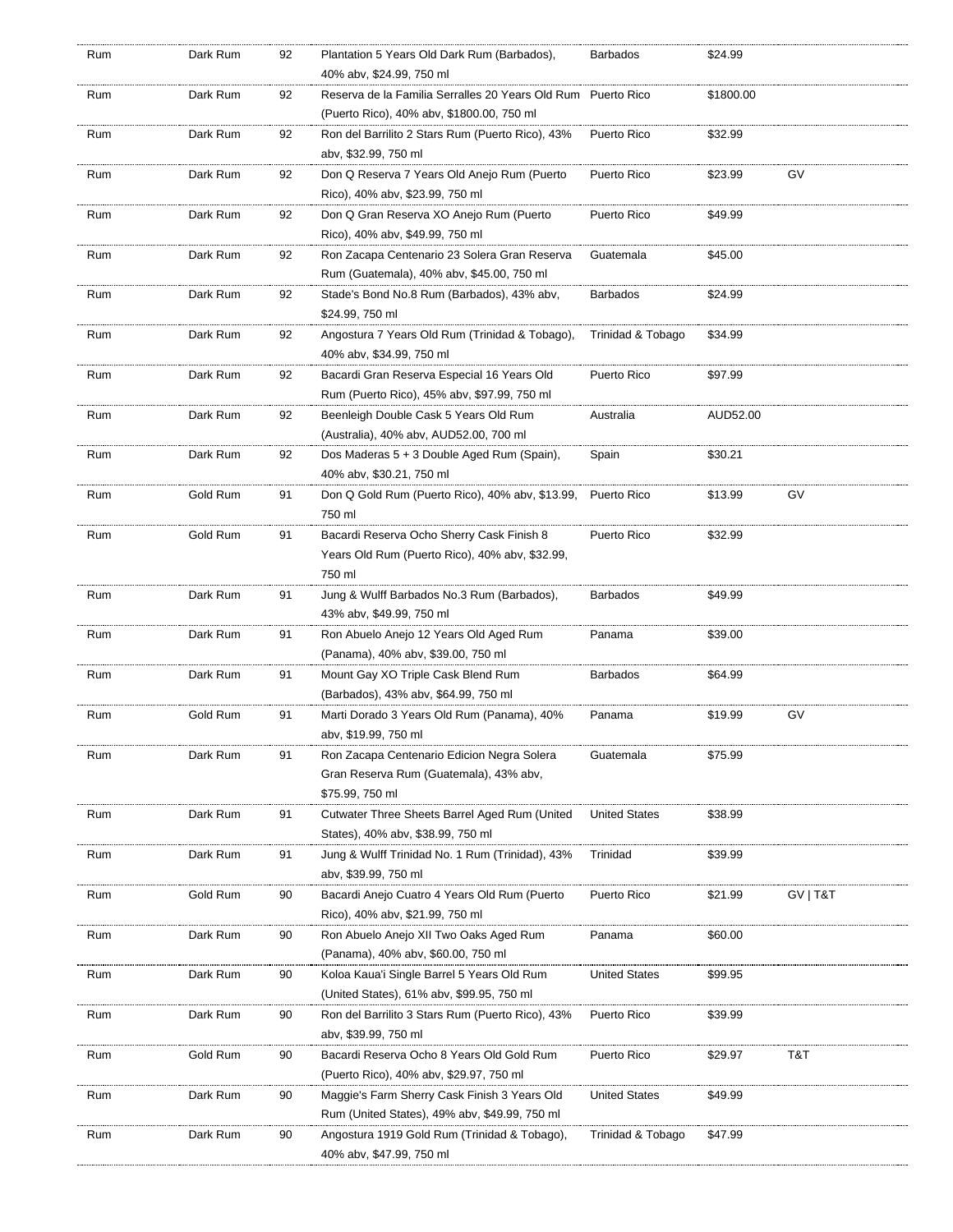| Rum | Dark Rum      | 90 | Plantation 20th Anniversary XO Rum (Barbados),<br>40% abv, \$59.99, 750 ml | <b>Barbados</b>      | \$59.99   |                 |
|-----|---------------|----|----------------------------------------------------------------------------|----------------------|-----------|-----------------|
| Rum | Gold Rum      | 90 | Mad River Distillers First Run Rum (United                                 | <b>United States</b> | \$25.99   |                 |
|     |               |    | States), 45% abv, \$25.99, 750 ml                                          |                      |           |                 |
| Rum | Dark Rum      | 89 | Mount Gay Eclipse Heritage Blend Rum                                       | <b>Barbados</b>      | \$21.99   |                 |
|     |               |    | (Barbados), 40% abv, \$21.99, 750 ml                                       |                      |           |                 |
| Rum | Dark Rum      | 89 | Ron Abuelo Centuria Reserva de la Familia Aged                             | Panama               | \$155.00  |                 |
|     |               |    | Rum (Panama), 40% abv, \$155.00, 750 ml                                    |                      |           |                 |
| Rum | Dark Rum      | 89 | Barcelo Organic Rum (Dominican Rep.), 40% abv,                             | Dominican Rep.       | \$22.99   |                 |
|     |               |    | \$22.99, 750 ml                                                            |                      |           |                 |
| Rum | Dark Rum      | 89 | Ron Zacapa XO Solera Gran Reserva Especial                                 | Guatemala            | \$99.00   |                 |
|     |               |    | Rum (Guatemala), 40% abv, \$99.00, 750 ml                                  |                      |           |                 |
| Rum | Dark Rum      | 89 | Maggie's Farm Single Barrel 4 Years Old Rum                                | <b>United States</b> | \$49.99   |                 |
|     |               |    | (United States), 51% abv, \$49.99, 750 ml                                  |                      |           |                 |
| Rum | Dark Rum      | 86 | Cutwater Bali Hai Tiki Dark Rum (United States),                           | <b>United States</b> | \$18.49   |                 |
|     |               |    | 40% abv, \$18.49, 750 ml                                                   |                      |           |                 |
| Rum | Gold Rum      | 85 | Beenleigh Flood Rum (Australia), 46.9% abv,                                | Australia            | AUD225.00 |                 |
|     |               |    | AUD225.00, 700 ml                                                          |                      |           |                 |
| Rum | Dark Rum      | 84 | Beenleigh Mediterranean Rum (Australia), 40%                               | Australia            | AUD80.00  |                 |
|     |               |    | abv, AUD80.00, 700 ml                                                      |                      |           |                 |
| Rum | Dark Rum      | 81 | Kirk and Sweeney Burning Mast Finished in Red                              | Dominican Rep.       | \$49.00   |                 |
|     |               |    | Pepper Barrels Rum (Dominican Rep.), 40% abv,                              |                      |           |                 |
|     |               |    | \$49.00, 750 ml                                                            |                      |           |                 |
| Rum | Over-Proof    | 96 | ImpEx Collection Long Pond 2007 14 Years Old                               | Jamaica              | \$130.00  | CT   T100       |
|     | Rum           |    | Over-Proof Rum (Jamaica), 54.4% abv, \$130.00,                             |                      |           |                 |
|     |               |    | 750 ml                                                                     |                      |           |                 |
| Rum | Over-Proof    | 95 | Don Q 151 Rum (Puerto Rico), 75.5% abv,                                    | Puerto Rico          | \$23.99   | F   T100        |
|     | Rum           |    | \$23.99, 750 ml                                                            |                      |           |                 |
| Rum | Over-Proof    | 93 | BLY 105 Silver Rum (United States), 52.5% abv,                             | <b>United States</b> | \$25.99   | F               |
|     | Rum           |    | \$25.99, 750 ml                                                            |                      |           |                 |
| Rum | Over-Proof    | 92 | Plantation O.F.T.D. Over-Proof Rum (Jamaica,                               | Jamaica, Guyana,     | \$31.99   |                 |
|     | Rum           |    | Guyana, Barbados), 69% abv, \$31.99, 750 ml                                | <b>Barbados</b>      |           |                 |
| Rum | Over-Proof    | 90 | Inner Circle 5 Years Old Cask Strength Rum                                 | Australia            | AUD95.00  |                 |
|     | Rum           |    | (Australia), 75.9% abv, AUD95.00, 700 ml                                   |                      |           |                 |
| Rum | Over-Proof    | 90 | Inner Circle 5 Years Old Navy Strength Rum                                 | Australia            | AUD75.00  |                 |
|     | Rum           |    | (Australia), 57.2% abv, AUD75.00, 700 ml                                   |                      |           |                 |
| Rum | Rhum Agricole | 97 | Baie de Tresors Plein Soleil Blanc Rhum Agricole                           | Martinique           | \$52.00   | CT   T100       |
|     |               |    | (Martinique), 54% aby, \$52.00, 700 ml                                     |                      |           |                 |
| Rum | Rhum Agricole | 93 | Baie de Tresors Fruits des Pluies Rhum Agricole                            | Martinique           | \$66.00   | F               |
|     |               |    | (Martinique), 50% abv, \$66.00, 700 ml                                     |                      |           |                 |
| Rum | Rhum Agricole | 92 | Cardow Extra Virgin Old Rum (France), 42% abv,                             | France               | \$45.00   | F               |
|     |               |    | \$45, 700 ml                                                               |                      |           |                 |
| Rum | Rhum Agricole | 90 | Baie de Tresors Fleurs du Vent Rhum Agricole                               | Martinique           | \$66.00   |                 |
|     |               |    | (Martinique), 49.8% abv, \$66.00, 700 ml                                   |                      |           |                 |
| Rum | Rhum Agricole | 88 | Cardow Extra Virgin Navy Rum (France), 45%                                 | France               | \$25.00   |                 |
|     |               |    | abv, \$25.00, 700 ml                                                       |                      |           |                 |
| Rum | Rhum Agricole | 87 | Camikara Cask Aged 12 Years Old Rum (India),                               | India                | \$55.00   |                 |
|     |               |    | 42.8% abv, \$55.00, 750 ml                                                 |                      |           |                 |
| Rum | White Rum     | 95 | Plantation 3 Stars White Rum (Trinidad,                                    | Trinidad, Barbados,  | \$21.99   | CT   GV   T100  |
|     |               |    | Barbados, Jamaica), 41.2% abv, \$21.99, 750 ml                             | Jamaica              |           |                 |
| Rum | White Rum     | 94 | Stade's Beach VAT No. 1 Rum (Barbados), 43%                                | Barbados             | \$24.99   | F   G V         |
|     |               |    | aby, \$24.99, 750 ml                                                       |                      |           |                 |
| Rum | Silver Rum    | 93 | BLY Silver Rum (United States), 40% abv, \$19.99, United States            |                      | \$19.99   | F   G V   T & T |
|     |               |    | 750 ml                                                                     |                      |           |                 |
| Rum | Plata Rum     | 90 | Marti Plata 3 Years Old Rum (Panama), 40% abv,                             | Panama               | \$19.99   | GV   T&T        |
|     |               |    | \$19.99, 750 ml                                                            |                      |           |                 |
|     |               |    |                                                                            |                      |           |                 |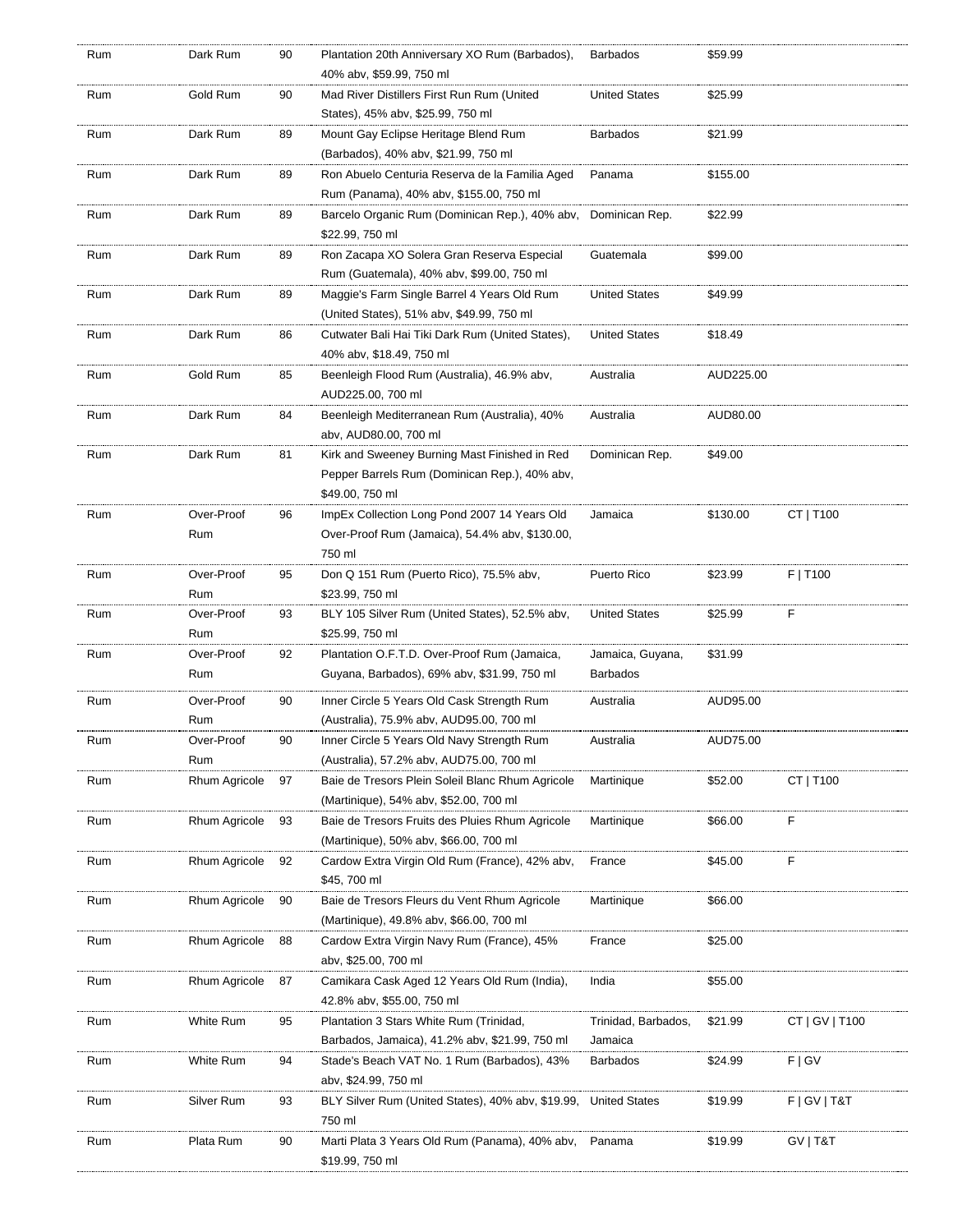| Rum         | White Rum     | 90 | Bacoo White Rum (Dominican Rep.), 43% abv,<br>\$19.99, 750 ml                                         | Dominican Rep.       | \$19.99     | GV              |
|-------------|---------------|----|-------------------------------------------------------------------------------------------------------|----------------------|-------------|-----------------|
| Rum         | White Rum     | 90 | Beenleigh 3 Years Old White Rum (Australia),<br>37.5% abv, AUD45.00, 700 ml                           | Australia            | AUD45.00    |                 |
| Rum         | White Rum     | 89 | Don Q Cristal White Rum (Puerto Rico), 40% abv,<br>\$13.99, 750 ml                                    | Puerto Rico          | \$13.99     | GV              |
| Rum         | White Rum     | 88 | Angostura White Oak White Rum (Trinidad &<br>Tobago), 40% abv, \$20.99, 750 ml                        | Trinidad & Tobago    | \$20.99     |                 |
| Rum         | White Rum     | 88 | Cutwater Three Sheets White Rum (United<br>States), 40% abv, \$19.99, 750 ml                          | <b>United States</b> | \$19.99     |                 |
| Rum         | White Rum     | 86 | Cane Run Rum (United States), 40% abv, \$12.99,<br>750 ml                                             | <b>United States</b> | \$12.99     |                 |
| Shochu/Soju | Shochu        | 97 | iichiko Frasco Shochu (Japan), 30% abv, \$50.00,<br>720 ml                                            | Japan                | \$50.00     | CT   T&T   T100 |
| Shochu/Soju | Shochu        | 96 | Den-En Envelhecida Shochu (Japan), 40% abv,<br>JPY4950.00, 700 ml                                     | Japan                | JPY4950.00  | $F$   T100      |
| Shochu/Soju | Shochu        | 95 | iichiko Reserve Zenwa 2022 Shochu (Japan),<br>40% abv, JPY5000.00, 750 ml                             | Japan                | JPY5000.00  | $F$   T&T       |
| Shochu/Soju | Shochu        | 93 | iichiko Saiten Shochu (Japan), 43% abv, \$35.00,<br>750 ml                                            | Japan                | \$35.00     | $F$   T&T       |
| Shochu/Soju | Shochu        | 93 | iichiko Reserve Shinwa 2022 Shochu (Japan),<br>40% abv, JPY5000.00, 750 ml                            | Japan                | JPY5000.00  | F               |
| Shochu/Soju | Shochu        | 92 | Hakutake Old Vintage Komoriuta Takahashi<br>Shuzo Shochu (Japan), 30% abv, JPY3075.00,<br>720 ml      | Japan                | JPY3075.00  |                 |
| Shochu/Soju | Shochu        | 91 | Ginrei Shiro Takahashi Shuzo Shochu (Japan),<br>25% abv, \$32.00, 750 ml                              | Japan                | \$32.00     |                 |
| Shochu/Soju | Shochu        | 91 | Hakutake Limited Takahashi Shuzo Distilled in<br>1985 Shochu (Japan), 30% abv, JPY11000.00,<br>720 ml | Japan                | JPY11000.00 |                 |
| Shochu/Soju | Soju          | 90 | Yobo Soju (United States), 23% abv, \$34.43, 750<br>ml                                                | <b>United States</b> | \$34.43     |                 |
| Shochu/Soju | Shochu        | 90 | iichiko Silhouette Shochu (Japan), 25% abv,<br>\$20.00, 720 ml                                        | Japan                | \$20.00     |                 |
| Shochu/Soju | Shochu        | 88 | Hyaku Takahashi Shuzo Shochu (Japan), 23%<br>abv, \$39.00, 750 ml                                     | Japan                | \$39.00     |                 |
| Shochu/Soju | Shochu        | 87 | iichiko Shochu (Japan), 25% abv, JPY1000.00,<br>900 ml                                                | Japan                | JPY1000.00  |                 |
| Shochu/Soju | Shochu        | 87 | iichiko Special Shochu (Japan), 30% abv,<br>JPY2300.00, 720 ml                                        | Japan                | JPY2300.00  |                 |
| Sotol       | Sotol         | 96 | Los Magos 6 Year Reserva Single Barrel Sotol<br>(Mexico), 42% abv, \$300.00, 750 ml                   | Mexico               | \$300.00    | T100            |
| Sotol       | Sotol         | 93 | Los Magos La Reserva Sotol (Mexico), 42% abv,<br>\$100.00, 750 ml                                     | Mexico               | \$100.00    |                 |
| Sotol       | Sotol         | 92 | Los Magos Sotol (Mexico), 38% aby, \$65.00, 750<br>ml                                                 | Mexico               | \$65.00     |                 |
| Tequila     | Anejo Tequila | 98 | Tequila Ocho Anejo Tequila (Mexico), 40% abv,<br>\$59.99, 750 ml                                      | Mexico               | \$59.99     | CT   T100       |
| Tequila     | Anejo Tequila | 96 | Olmeca Altos Anejo Tequila (Mexico), 40% abv,<br>\$40.00, 750 ml                                      | Mexico               | \$40.00     | F   T100        |
| Tequila     | Anejo Tequila | 95 | Gran Centenario Anejo Tequila (Mexico), 40%<br>abv, \$31.00, 750 ml                                   | Mexico               | \$31.00     | F   G V         |
| Tequila     | Anejo Tequila | 94 | Expresiones del Corazon William Larue Weller<br>Anejo Tequila (Mexico), 40% abv, \$79.99, 750 ml      | Mexico               | \$79.99     | F               |
| Tequila     | Anejo Tequila | 93 | Familia Camarena Anejo Tequila (Mexico), 40%<br>abv, \$29.99, 750 ml                                  | Mexico               | \$29.99     | F   G V         |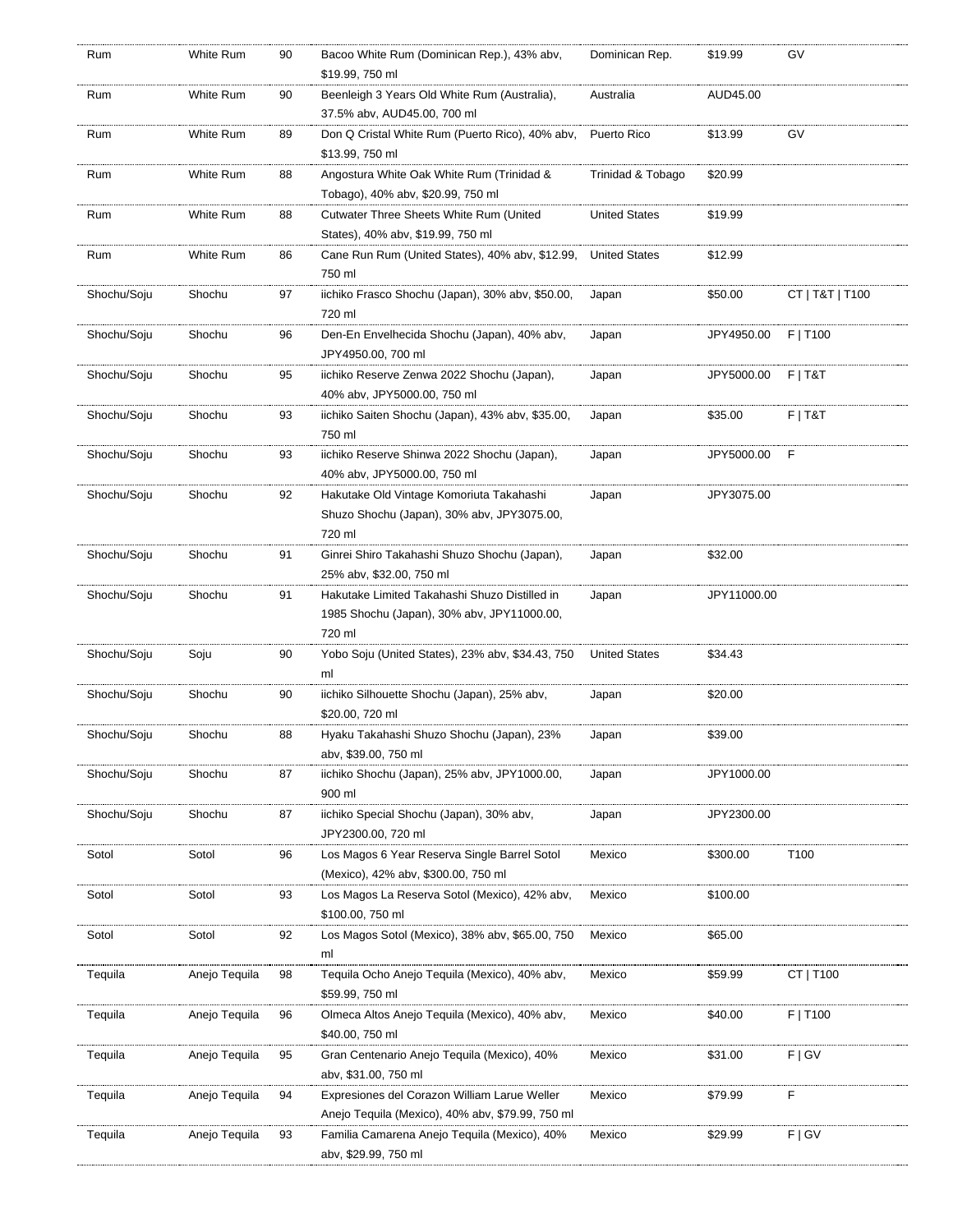| Tequila | Anejo Tequila         | 93 | El Tequileno Gran Reserva Anejo Tequila<br>(Mexico), 40% abv, \$86.99, 750 ml | Mexico | \$86.99  | F               |
|---------|-----------------------|----|-------------------------------------------------------------------------------|--------|----------|-----------------|
| Tequila | Anejo Tequila         | 92 | Corralejo 99000 Horas Anejo Tequila (Mexico),                                 | Mexico | \$55.00  |                 |
|         |                       |    | 40% abv, \$55.00, 750 ml                                                      |        |          |                 |
|         |                       |    |                                                                               |        |          |                 |
| Tequila | Anejo Tequila         | 92 | Calle 23 Anejo Tequila (Mexico), 40% abv,                                     | Mexico | \$61.99  |                 |
|         |                       |    | \$61.99, 750 ml                                                               |        |          |                 |
| Tequila | Anejo Tequila         | 92 | Cierto Reserve Collection Anejo Tequila (Mexico),                             | Mexico | \$179.00 |                 |
|         |                       |    | 40% abv, \$179.00, 750 ml                                                     |        |          |                 |
| Tequila | Anejo Tequila         | 91 | Bribon Anejo Tequila (Mexico), 40% abv, \$29.99,                              | Mexico | \$29.99  | GV              |
|         |                       |    | 750 ml                                                                        |        |          |                 |
| Tequila | Anejo Tequila         | 91 | Lunazul Anejo Teguila (Mexico), 40% abv, \$22.99,                             | Mexico | \$22.99  | GV              |
|         |                       |    | 750 ml                                                                        |        |          |                 |
| Tequila | Anejo Tequila         | 91 | Expresiones del Corazon George T. Stagg Anejo                                 | Mexico | \$79.99  |                 |
|         |                       |    | Tequila (Mexico), 40% abv, \$79.99, 750 ml                                    |        |          |                 |
| Tequila | Anejo Tequila         | 91 | Teremana Anejo Tequila (Mexico), 40% abv,                                     | Mexico | \$39.99  |                 |
|         |                       |    | \$39.99, 750 ml                                                               |        |          |                 |
| Tequila | Anejo Tequila         | 91 | Herradura Anejo Tequila (Mexico), 40% abv,                                    | Mexico | \$51.99  |                 |
|         |                       |    | \$51.99, 750 ml                                                               |        |          |                 |
|         |                       |    |                                                                               |        |          |                 |
| Tequila | Anejo Tequila         | 90 | Cierto Private Collection Anejo Tequila (Mexico),                             | Mexico | \$139.00 |                 |
|         |                       |    | 40% abv, \$139.00, 750 ml                                                     |        |          |                 |
| Tequila | Anejo Tequila         | 90 | Milagro Select Barrel Reserve Anejo Tequila                                   | Mexico | \$54.99  | T&T             |
|         |                       |    | (Mexico), 40% abv, \$54.99, 750 ml                                            |        |          |                 |
| Tequila | Anejo Tequila         | 90 | Cabo Wabo Anejo Teguila (Mexico), 40% abv,                                    | Mexico | \$45.99  |                 |
|         |                       |    | \$45.99, 750 ml                                                               |        |          |                 |
| Tequila | Anejo Tequila         | 90 | Milagro Anejo Tequila (Mexico), 40% abv, \$34.99,                             | Mexico | \$34.99  |                 |
|         |                       |    | 750 ml                                                                        |        |          |                 |
| Tequila | Anejo Tequila         | 89 | Jose Cuervo Tradicional Anejo Tequila (Mexico),                               | Mexico | \$36.00  |                 |
|         |                       |    | 40% abv, \$36.00, 750 ml                                                      |        |          |                 |
| Tequila | Anejo Tequila         | 89 | 1800 Anejo Tequila (Mexico), 40% abv, \$43.00,                                | Mexico | \$43.00  |                 |
|         |                       |    | 750 ml                                                                        |        |          |                 |
| Tequila | Anejo Tequila         | 89 | Espolon Anejo Tequila (Mexico), 40% abv,                                      | Mexico | \$27.99  |                 |
|         |                       |    | \$27.99, 750 ml                                                               |        |          |                 |
|         |                       |    |                                                                               |        |          |                 |
| Tequila | Anejo Tequila         | 88 | Corazon de Agave Anejo Tequila (Mexico), 40%                                  | Mexico | \$34.99  |                 |
|         |                       |    | abv, \$34.99, 750 ml                                                          |        |          |                 |
| Tequila | Anejo Tequila         | 87 | Cazadores Anejo Tequila (Mexico), 40% abv,                                    | Mexico | \$34.99  |                 |
|         |                       |    | \$34.99, 750 ml                                                               |        |          |                 |
| Tequila | Anejo Teguila         | 87 | Don Fulano Anejo Tequila (Mexico), 40% abv,                                   | Mexico | \$79.99  |                 |
|         |                       |    | \$79.99, 750 ml                                                               |        |          |                 |
| Tequila | Anejo Tequila         | 86 | Cutwater Anejo Tequila (Mexico), 40% abv,                                     | Mexico | \$47.49  |                 |
|         |                       |    | \$47.49, 750 ml                                                               |        |          |                 |
| Tequila | Anejo Tequila         | 86 | Riazul Anejo Teguila (Mexico), 40% abv, \$99.99,                              | Mexico | \$99.99  |                 |
|         |                       |    | 750 ml                                                                        |        |          |                 |
| Tequila | Anejo Tequila         | 85 | Casa Del Sol Anejo Tequila (Mexico), 40% abv,                                 | Mexico | \$99.99  |                 |
|         |                       |    | \$99.99, 750 ml                                                               |        |          |                 |
| Tequila | Anejo Tequila         | 85 | Corralejo Anejo Tequila (Mexico), 40% abv,                                    | Mexico | \$41.00  |                 |
|         |                       |    | \$41.00, 750 ml                                                               |        |          |                 |
| Tequila | Anejo Tequila         | 82 | Calirosa Anejo Tequila (Mexico), 40% abv,                                     | Mexico | \$75.00  |                 |
|         |                       |    | \$75.00, 750 ml                                                               |        |          |                 |
| Tequila | <b>Blanco Tequila</b> | 96 | El Tesoro Blanco Tequila (Mexico), 40% abv,                                   | Mexico | \$44.99  | CT   T&T   T100 |
|         |                       |    | \$44.99, 750 ml                                                               |        |          |                 |
| Tequila | Plata Tequila         | 95 | Tequila Ocho Plata Tequila (Mexico), 40% abv,                                 | Mexico | \$44.99  | F   T100        |
|         |                       |    | \$44.99, 750 ml                                                               |        |          |                 |
| Tequila | <b>Blanco Tequila</b> | 95 | Cierto Reserve Collection Blanco Tequila                                      | Mexico | \$109.00 | $F$   T100      |
|         |                       |    | (Mexico), 40% abv, \$109.00, 750 ml                                           |        |          |                 |
|         | <b>Blanco Tequila</b> | 94 | Cierto Tequila Private Collection Blanco Tequila                              | Mexico | \$79.00  | F               |
| Tequila |                       |    |                                                                               |        |          |                 |
|         |                       |    | (Mexico), 40% abv, \$79.00, 750 ml                                            |        |          |                 |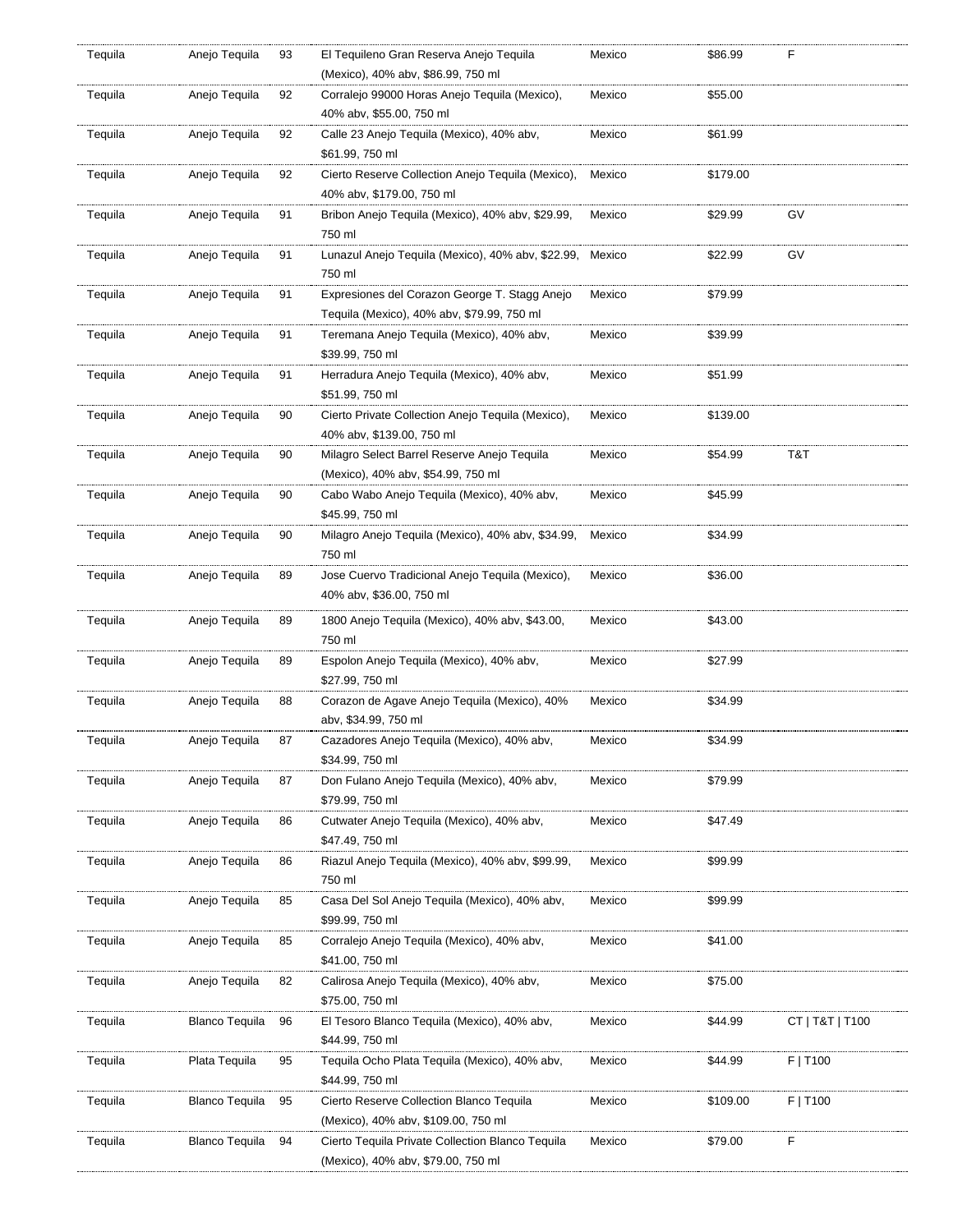| Tequila | Blanco Tequila        | - 93 | Calle 23 Blanco Tequila (Mexico), 40% abv,<br>\$44.99, 750 ml                                  | Mexico | \$44.99 | F   |
|---------|-----------------------|------|------------------------------------------------------------------------------------------------|--------|---------|-----|
| Tequila | <b>Blanco Tequila</b> | 93   | Certeza Blanco Tequila (Mexico), 40% abv,<br>\$59.99, 750 ml                                   | Mexico | \$59.99 | F   |
| Tequila | <b>Blanco Tequila</b> | 92   | Lunazul Blanco Tequila (Mexico), 40% abv,<br>\$19.99, 750 ml                                   | Mexico | \$19.99 | GV  |
| Tequila | Silver Tequila        | 92   | Grand Mayan Silver Tequila (Mexico), 40% abv,<br>\$79.99, 750 ml                               | Mexico | \$79.99 |     |
| Tequila | Blanco Tequila        | 91   | Bribon Blanco Tequila (Mexico), 40% abv, \$23.32,<br>750 ml                                    | Mexico | \$23.32 | GV  |
| Tequila | Blanco Tequila 91     |      | Cabo Wabo Blanco Tequila (Mexico), 40% abv,<br>\$35.99, 750 ml                                 | Mexico | \$35.99 |     |
| Tequila | Blanco Tequila 91     |      | Don Fulano Blanco Tequila (Mexico), 40% abv,<br>\$49.99, 750 ml                                | Mexico | \$49.99 |     |
| Tequila | Blanco Tequila 91     |      | Inspiro Luna Blanco Tequila (Mexico), 40% abv,<br>\$52.99, 750 ml                              | Mexico | \$52.99 |     |
| Tequila | Blanco Tequila 91     |      | Expresiones del Corazon Artisanal Edition Blanco<br>Tequila (Mexico), 40% abv, \$59.99, 750 ml | Mexico | \$59.99 |     |
| Tequila | Plata Tequila         | 90   | Jose Cuervo Tradicional Plata Tequila (Mexico),<br>40% abv, \$33.00, 750 ml                    | Mexico | \$33.00 |     |
| Tequila | Plata Tequila         | 90   | Gran Centenario Plata Tequila (Mexico), 40% abv, Mexico<br>\$26.00, 750 ml                     |        | \$26.00 | GV  |
| Tequila | <b>Blanco Tequila</b> | 90   | 1800 Blanco Tequila (Mexico), 40% abv, \$29.99,<br>750 ml                                      | Mexico | \$29.99 | GV  |
| Tequila | Silver Tequila        | 90   | Milagro Silver Tequila (Mexico), 40% abv, \$24.99,<br>750 ml                                   | Mexico | \$24.99 | GV  |
| Tequila | Silver Tequila        | 90   | Milagro Select Barrel Reserve Silver Tequila<br>(Mexico), 40% abv, \$39.99, 750 ml             | Mexico | \$39.99 | T&T |
| Tequila | Plata Tequila         | 90   | Olmeca Altos Plata Tequila (Mexico), 40% abv,<br>\$32.00, 750 ml                               | Mexico | \$32.00 |     |
| Tequila | <b>Blanco Tequila</b> | 90   | Montagave Heritage Blanco Tequila (Mexico),<br>41% abv, \$75.00, 750 ml                        | Mexico | \$75.00 |     |
| Tequila | <b>Blanco Tequila</b> | 90   | Tequila Eterno Verano Blanco Tequila (Mexico),<br>40% abv, \$49.99, 750 ml                     | Mexico | \$49.99 |     |
| Tequila | <b>Blanco Tequila</b> | 89   | Corazon de Agave Blanco Teguila (Mexico), 40%<br>abv, \$24.99, 750 ml                          | Mexico | \$24.99 |     |
| Tequila | Silver Tequila        | 87   | Familia Camarena Silver Tequila (Mexico), 40%<br>abv, \$17.00, 750 ml                          | Mexico | \$17.00 |     |
| Tequila | <b>Blanco Tequila</b> | 87   | Teremana Blanco Tequila (Mexico), 40% abv,<br>\$29.99, 750 ml                                  | Mexico | \$29.99 |     |
| Tequila | <b>Blanco Tequila</b> | 87   | Georgia Azul Blanco Teguila (Mexico), 40% abv,<br>\$44.00, 750 ml                              | Mexico | \$44.00 |     |
| Tequila | <b>Blanco Tequila</b> | 87   | Calirosa Rosa Blanco Tequila (Mexico), 40% abv,<br>\$49.00, 750 ml                             | Mexico | \$49.00 |     |
| Tequila | Silver Tequila        | 86   | Avion Silver Tequila (Mexico), 40% abv, \$42.00,<br>750 ml                                     | Mexico | \$42.00 |     |
| Tequila | Blanco Tequila        | 86   | Cazadores Blanco Tequila (Mexico), 40% abv,<br>\$24.99, 750 ml                                 | Mexico | \$24.99 |     |
| Tequila | <b>Blanco Tequila</b> | 86   | Cutwater Blanco Tequila (Mexico), 40% abv,<br>\$33.99, 750 ml                                  | Mexico | \$33.99 |     |
| Tequila | <b>Blanco Tequila</b> | 86   | Lo Siento Blanco Tequila (Mexico), 40% abv,<br>\$34.99, 750 ml                                 | Mexico | \$34.99 |     |
| Tequila | <b>Blanco Tequila</b> | 86   | Los Arango Blanco Tequila (Mexico), 40% abv,<br>\$45.00, 750 ml                                | Mexico | \$45.00 |     |
| Tequila | Blanco Tequila        | 86   | Zarpado Blanco Tequila (Mexico), 40% abv,<br>\$21.99, 750 ml                                   | Mexico | \$21.99 |     |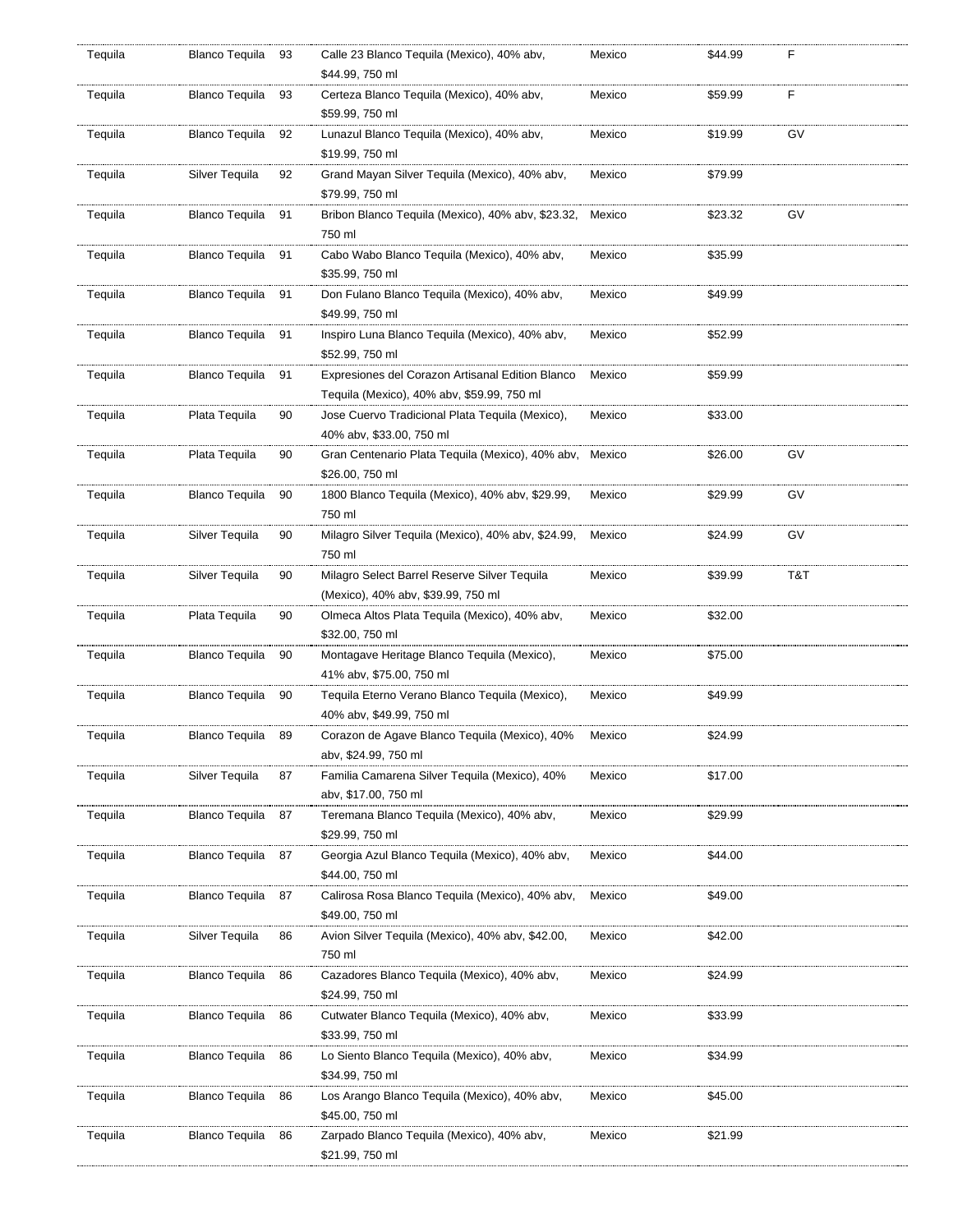| Tequila | <b>Blanco Tequila</b>   | 84 | Monte Azul Plata Tequila (Mexico), 40% abv,<br>\$29.99, 750 ml                                 | Mexico | \$29.99  |           |
|---------|-------------------------|----|------------------------------------------------------------------------------------------------|--------|----------|-----------|
| Tequila | Silver Tequila          | 83 | Corralejo Silver Tequila (Mexico), 40% abv,<br>\$29.00, 750 ml                                 | Mexico | \$29.00  |           |
| Tequila | <b>Blanco Tequila</b>   | 82 | Casa Del Sol Blanco Tequila (Mexico), 40% abv,<br>\$59.99, 750 ml                              | Mexico | \$59.99  |           |
| Tequila | Platinum<br>Tequila     | 82 | El Tequileno Platinum Tequila (Mexico), 40% abv,<br>\$51.99, 750 ml                            | Mexico | \$51.99  |           |
| Tequila | Cristalino<br>Tequila   | 92 | Gran Coramino Cristalino Reposado Tequila<br>(Mexico), 40% abv, \$49.99, 750 ml                | Mexico | \$49.99  |           |
| Tequila | Cristalino<br>Tequila   | 90 | Jose Cuervo Tradicional Cristalino Tequila<br>(Mexico), 40% abv, \$21.00, 750 ml               | Mexico | \$21.00  | GV        |
| Tequila | Cristalino<br>Tequila   | 87 | 1800 Cristalino Anejo Tequila (Mexico), 40% abv,<br>\$65.00, 750 ml                            | Mexico | \$65.00  |           |
| Tequila | Cristalino<br>Tequila   | 85 | El Tequileno Cristalino Reposado Tequila<br>(Mexico), 40% abv, \$65.99, 750 ml                 | Mexico | \$65.99  |           |
| Tequila | Cristalino<br>Tequila   | 83 | Avion Reserva Cristalino Tequila (Mexico), 40%<br>abv, \$299.00, 750 ml                        | Mexico | \$299.00 |           |
| Tequila | Cristalino<br>Tequila   | 81 | Cazadores Cristalino Anejo Tequila (Mexico), 40% Mexico<br>abv, \$39.99, 750 ml                |        | \$39.99  |           |
| Tequila | Extra Anejo<br>Tequila  | 95 | Cierto Reserve Collection Extra Anejo Tequila<br>(Mexico), 40% abv, \$289.00, 750 ml           | Mexico | \$289.00 | CT   T100 |
| Tequila | Extra Anejo<br>Tequila  | 94 | Corazon de Agave Extra Anejo Tequila (Mexico),<br>40% abv, \$69.99, 750 ml                     | Mexico | \$69.99  | F         |
| Tequila | Extra Anejo<br>Tequila  | 94 | 1800 Milenio Extra Anejo Tequila (Mexico), 40%<br>abv, \$250.00, 750 ml                        | Mexico | \$250.00 | F         |
| Tequila | Extra Anejo<br>Tequila  | 93 | Avion Reserva 44 Extra Anejo Tequila (Mexico),<br>40% abv, \$130.00, 750 ml                    | Mexico | \$130.00 | F         |
| Tequila | Extra Anejo<br>Tequila  | 92 | Cazadores Extra Anejo Tequila (Mexico), 40%<br>abv, \$59.99, 750 ml                            | Mexico | \$59.99  |           |
| Tequila | Extra Anejo<br>Tequila  | 91 | Jose Cuervo Reserva de la Familia Extra Anejo<br>Tequila (Mexico), 40% abv, \$199.00, 750 ml   | Mexico | \$199.00 |           |
| Tequila | Extra Anejo<br>Tequila  | 91 | Lobos 1707 Extra Anejo Teguila (Mexico), 40%<br>abv, \$149.99, 750 ml                          | Mexico | \$149.99 |           |
| Tequila | Extra Anejo<br>Tequila  | 91 | Alguimia VI Extra Anejo Teguila (Mexico), 40%<br>abv, \$135.00, 750 ml                         | Mexico | \$135.00 |           |
| Tequila | Extra Anejo<br>Tequila  | 91 | Gran Centenario Leyenda Extra Anejo Tequila<br>(Mexico), 40% abv, \$160.00, 750 ml             | Mexico | \$160.00 |           |
| Tequila | Extra Anejo<br>Tequila  | 89 | Cierto Private Collection Extra Anejo Tequila<br>(Mexico), 40% abv, \$139.00, 750 ml           | Mexico | \$139.00 |           |
| Tequila | Extra Anejo<br>Tequila  | 89 | Don Fulano Imperial Extra Anejo Tequila (Mexico),<br>40% abv, \$189.99, 750 ml                 | Mexico | \$189.99 |           |
| Tequila | Extra Anejo<br>Tequila  | 86 | Grand Mayan Extra Aged Tequila (Mexico), 40%<br>abv, \$119.99, 750 ml                          | Mexico | \$119.99 |           |
| Tequila | Flavored<br>Tequila     | 92 | Rancho La Gloria Jalapeno Lime Tequila<br>(Mexico), 35% abv, \$29.99, 750 ml                   | Mexico | \$29.99  |           |
| Tequila | Flavored<br>Tequila     | 82 | Rancho La Gloria Pink Lemonade Tequila<br>(Mexico), 35% abv, \$29.99, 750 ml                   | Mexico | \$29.99  |           |
| Tequila | Flavored<br>Tequila     | 81 | 1800 Coconut Tequila (Mexico), 35% abv, \$29.99,<br>750 ml                                     | Mexico | \$29.99  |           |
| Tequila | Joven Tequila           | 94 | Jose Cuervo Reserva de la Familia Platino Tequila Mexico<br>(Mexico), 40% abv, \$65.00, 750 ml |        | \$65.00  |           |
| Tequila | Joven Tequila           | 83 | Lobos 1707 Joven Tequila (Mexico), 40% abv,<br>\$45.99, 750 ml                                 | Mexico | \$45.99  |           |
| Tequila | Mixto Blanco<br>Tequila | 91 | El Tequileno Blanco Tequila (Mexico), 40% abv,<br>\$25.99, 750 ml                              | Mexico | \$25.99  |           |
|         |                         |    |                                                                                                |        |          |           |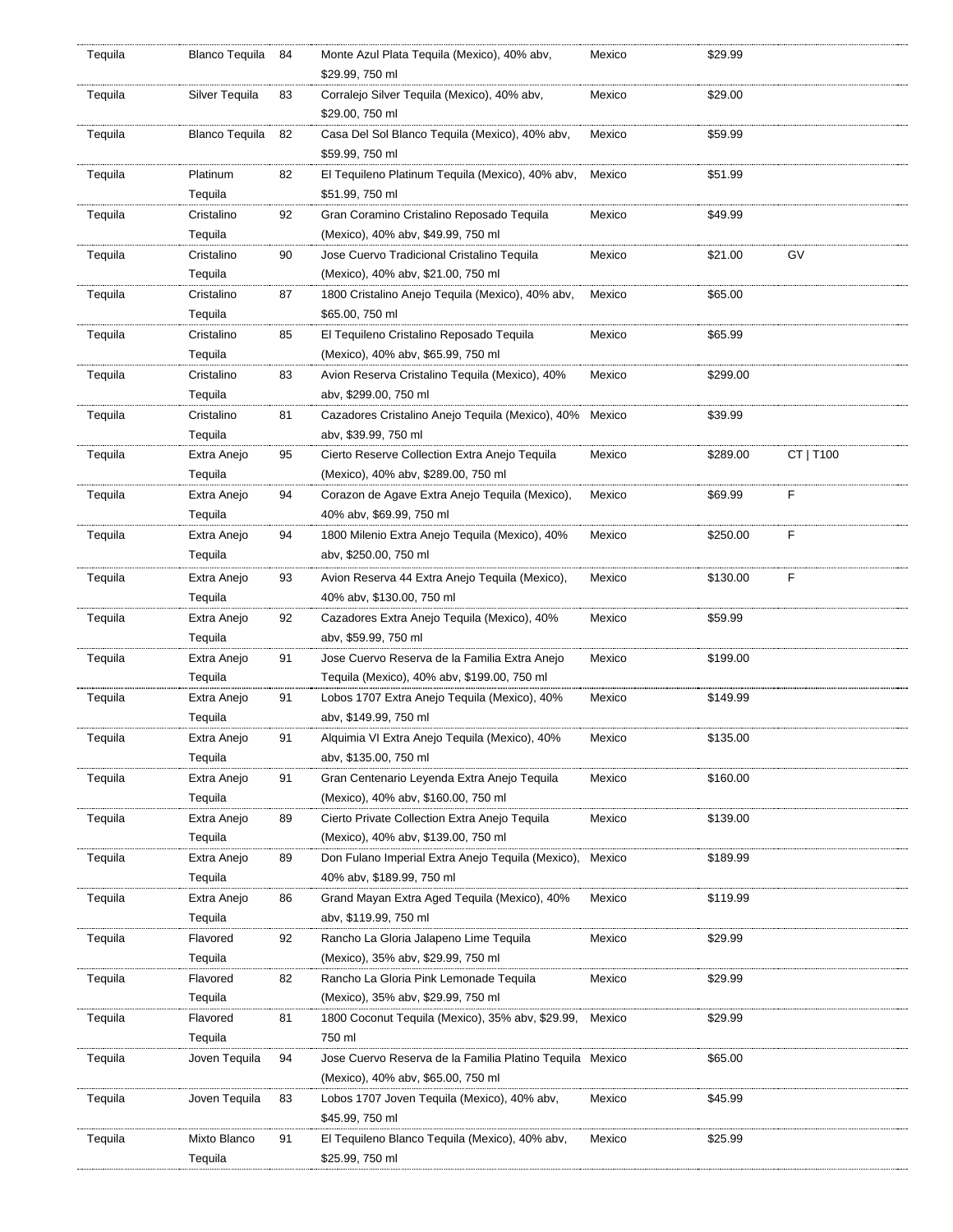| Tequila | Reposado            | 96 | Don Fulano Reposado Tequila (Mexico), 40% abv, Mexico             |        | \$59.99  | CT   T100 |
|---------|---------------------|----|-------------------------------------------------------------------|--------|----------|-----------|
|         | Tequila             |    | \$59.99, 750 ml                                                   |        |          |           |
| Tequila | Reposado            | 95 | Lobos 1707 Reposado Tequila (Mexico), 40% abv, Mexico             |        | \$49.99  | F   T100  |
|         | Tequila             |    | \$49.99, 750 ml                                                   |        |          |           |
| Tequila | Reposado            | 95 | Cutwater Reposado Tequila (Mexico), 40% abv,                      | Mexico | \$37.49  | F   G V   |
|         | Tequila             |    | \$37.49, 750 ml                                                   |        |          |           |
| Tequila | Reposado            | 94 | Tequila Ocho Reposado Tequila (Mexico), 40%                       | Mexico | \$49.99  | F         |
|         | Tequila             |    | abv, \$49.99, 750 ml                                              |        |          |           |
| Tequila | Reposado            | 94 | Cabo Wabo Reposado Tequila (Mexico), 40%                          | Mexico | \$40.99  | F         |
|         | Tequila             |    | aby, \$40.99, 750 ml                                              |        |          |           |
| Tequila | Reposado            | 94 | Cierto Reserve Collection Reposado Tequila                        | Mexico | \$129.00 | F         |
|         | Tequila             |    | (Mexico), 40% abv, \$129.00, 750 ml                               |        |          |           |
| Tequila | Reposado            | 93 | Cierto Private Collection Reposado Tequila                        | Mexico | \$99.00  |           |
|         | Tequila             |    | (Mexico), 40% abv, \$99.00, 750 ml                                |        |          |           |
| Tequila | Reposado            | 93 | El Tequileno Gran Reserva Reposado Tequila                        | Mexico | \$55.99  |           |
|         | Tequila             |    | (Mexico), 40% abv, \$55.99, 750 ml                                |        |          |           |
| Tequila | Reposado            | 93 | Milagro Select Barrel Reserve Reposado Tequila                    | Mexico | \$44.99  |           |
|         | Tequila             |    | (Mexico), 40% abv, \$44.99, 750 ml                                |        |          |           |
| Tequila | Reposado            | 93 | Teremana Reposado Tequila (Mexico), 40% abv,                      | Mexico | \$32.99  | GV        |
|         | Tequila             |    | \$32.99, 750 ml                                                   |        |          |           |
| Tequila | Reposado            | 92 | Prospero Reposado Tequila (Mexico), 40% abv,                      | Mexico | \$44.99  |           |
|         | Tequila             |    | \$44.99, 750 ml                                                   |        |          |           |
| Tequila | Reposado            | 92 | Jose Cuervo Tradicional Reposado Tequila                          | Mexico | \$33.00  | GV        |
|         | Tequila             |    | (Mexico), 40% abv, \$33.00, 750 ml                                |        |          |           |
|         |                     |    |                                                                   |        |          |           |
| Tequila | Reposado            | 91 | Herradura Reposado Tequila (Mexico), 40% abv,                     | Mexico | \$46.99  |           |
|         | Tequila             |    | \$46.99, 750 ml                                                   |        |          |           |
| Tequila | Reposado            | 91 | Jose Cuervo Reserva de la Familia Reposado                        | Mexico | \$85.00  |           |
|         | Tequila             |    | Tequila (Mexico), 40% abv, \$85.00, 750 ml                        |        |          |           |
| Tequila | Reposado            | 91 | Grand Mayan Reposado Tequila (Mexico), 40%                        | Mexico | \$89.99  |           |
|         | Tequila             |    | abv, \$89.99, 750 ml                                              |        |          |           |
| Tequila | Reposado            | 90 | Bribon Reposado Tequila (Mexico), 40% abv,                        | Mexico | \$23.32  | GV        |
|         | Tequila             |    | \$23.32, 750 ml                                                   |        |          |           |
| Tequila | Reposado            | 90 | Corazon de Agave Reposado Tequila (Mexico),                       | Mexico | \$29.99  | GV        |
|         | Tequila             |    | 40% abv, \$29.99, 750 ml                                          |        |          |           |
| Tequila | Reposado            | 90 | 1800 Reposado Tequila (Mexico), 40% abv,                          | Mexico | \$34.00  |           |
|         | Tequila             |    | \$34.00, 750 ml                                                   |        |          |           |
| Tequila | Reposado            | 90 | Calle 23 Reposado Tequila (Mexico), 40% abv,                      | Mexico | \$49.99  |           |
|         | Tequila             |    | \$49.99, 750 ml                                                   |        |          |           |
| Tequila | Reposado            | 90 | Espolon Reposado Tequila (Mexico), 40% abv.                       | Mexico | \$27.99  |           |
|         | Tequila             |    | \$27.99, 750 ml                                                   |        |          |           |
| Tequila | Reposado            | 89 | Avion Reposado Tequila (Mexico), 40% abv,                         | Mexico | \$46.00  |           |
|         | Tequila             |    | \$46.00, 750 ml                                                   |        |          |           |
| Tequila | Reposado            | 89 | Cazadores Reposado Tequila (Mexico), 40% abv,                     | Mexico | \$29.99  |           |
|         | Tequila             |    | \$29.99, 750 ml                                                   |        |          |           |
| Tequila | Reposado            | 89 | Olmeca Altos Reposado Tequila (Mexico), 40%                       | Mexico | \$35.00  |           |
|         | Tequila             |    | abv, \$35.00, 750 ml                                              |        |          |           |
| Tequila | Reposado            | 88 | Expresiones del Corazon Elmer T. Lee Reposado                     | Mexico | \$69.99  |           |
|         | Tequila             |    | Tequila (Mexico), 40% abv, \$69.99, 750 ml                        |        |          |           |
| Tequila | Reposado            | 88 | Lunazul Reposado Tequila (Mexico), 40% abv,                       | Mexico | \$19.99  |           |
|         | Tequila             |    | \$19.99, 750 ml                                                   |        |          |           |
| Tequila |                     | 87 |                                                                   | Mexico |          |           |
|         | Reposado<br>Tequila |    | Los Arango Reposado Tequila (Mexico), 40% abv,<br>\$55.00, 750 ml |        | \$55.00  |           |
| Tequila | Reposado            | 87 | Gran Centenario Reposado Tequila (Mexico),                        | Mexico | \$26.00  |           |
|         |                     |    |                                                                   |        |          |           |
|         | Tequila             |    | 40% abv, \$26.00, 750 ml                                          |        |          |           |
| Tequila | Reposado            | 87 | Familia Camarena Reposado Tequila (Mexico),                       | Mexico | \$19.00  |           |
|         | Tequila             |    | 40% abv, \$19.00, 750 ml                                          |        |          |           |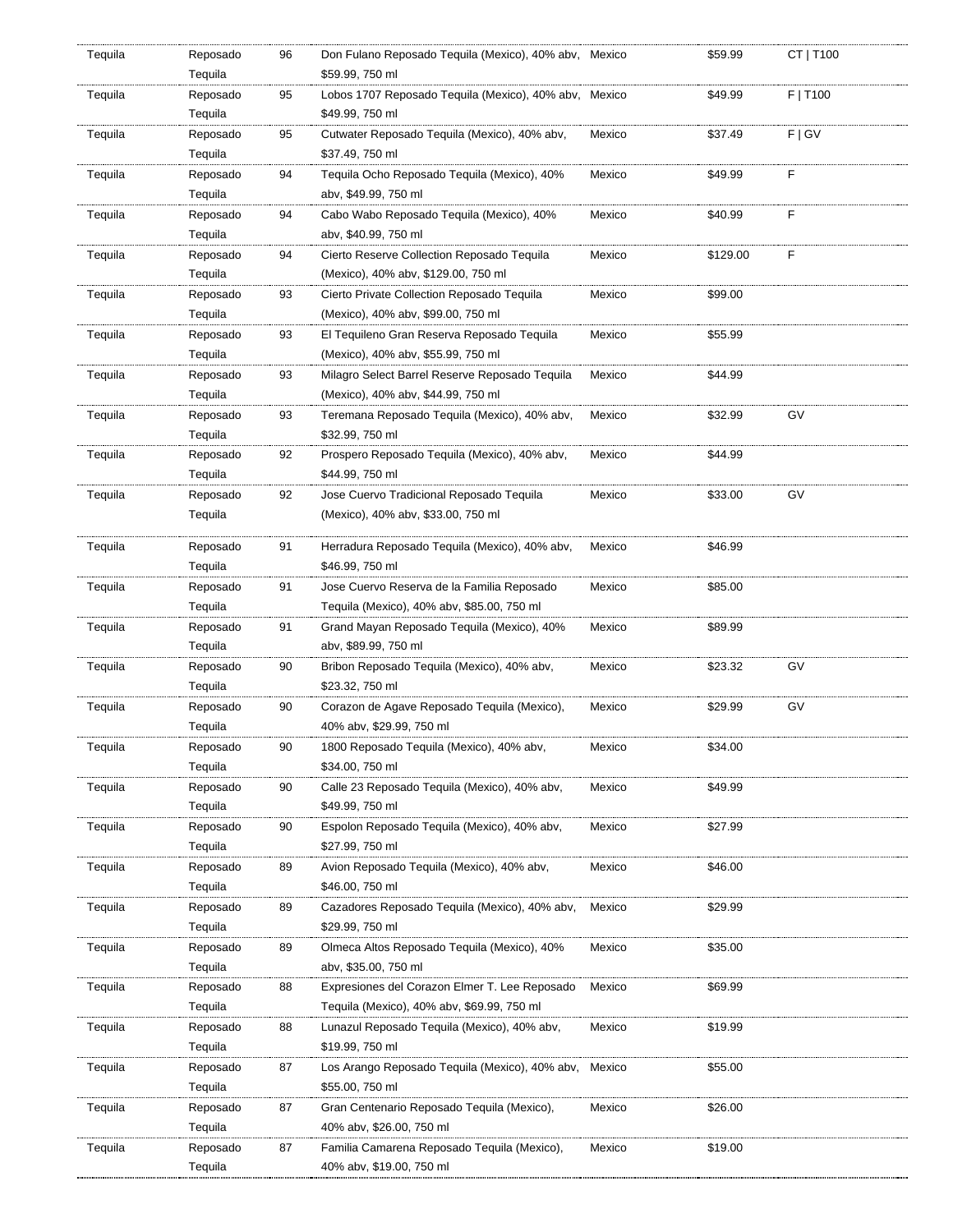| Tequila  | Reposado          | 87 | Milagro Reposado Tequila (Mexico), 40% abv,                 | Mexico               | \$24.99  |                 |
|----------|-------------------|----|-------------------------------------------------------------|----------------------|----------|-----------------|
|          | Tequila           |    | \$24.99, 750 ml                                             |                      |          |                 |
| Tequila  | Reposado          | 84 | El Tequileno Reposado Tequila (Mexico), 40%                 | Mexico               | \$28.99  |                 |
|          | Tequila           |    | aby, \$28.99, 750 ml                                        |                      |          |                 |
| Tequila  | Reposado          | 84 | Rooster Rojo Ahumado Reposado Tequila                       | Mexico               | \$40.99  |                 |
|          | Tequila           |    | (Mexico), 40% abv, \$40.99, 700 ml                          |                      |          |                 |
| Tequila  | Reposado          | 83 | Tequila Eterno Verano Reposado Tequila                      | Mexico               | \$59.99  |                 |
|          | Tequila           |    | (Mexico), 40% abv, \$59.99, 750 ml                          |                      |          |                 |
| Tequila  | Reposado          | 82 | Lo Siento Reposado Tequila (Mexico), 40% abv,               | Mexico               | \$39.99  |                 |
|          | Tequila           |    | \$39.99, 750 ml                                             |                      |          |                 |
| Tequila  | Reposado          | 81 | Corralejo Reposado Tequila (Mexico), 40% abv,               | Mexico               | \$31.00  |                 |
|          | Tequila           |    | \$31.00, 750 ml                                             |                      |          |                 |
| Tequila  | Reposado          | 80 | Casa Del Sol Reposado Tequila (Mexico), 40%                 | Mexico               | \$69.99  |                 |
|          | Tequila           |    | abv, \$69.99, 750 ml                                        |                      |          |                 |
| Vermouth | Dry Vermouth      | 96 | La Quintinye Royal Extra Dry Vermouth (France),             | France               | \$24.90  | CT   T100       |
|          |                   |    | 17% abv, \$24.90, 750 ml                                    |                      |          |                 |
| Vermouth | Dry Vermouth      | 95 | Boissiere Extra Dry Vermouth (Italy), 18% abv,              | Italy                | \$8.99   | F   G V         |
|          |                   |    | \$8.99, 750 ml                                              |                      |          |                 |
| Vermouth | Dry Vermouth      | 93 | Casa Cinzano Bianco Vermouth (Italy), 15% abv,              | Italy                | \$8.99   | F   G V         |
|          |                   |    | \$8.99, 750 ml                                              |                      |          |                 |
|          |                   |    |                                                             |                      |          |                 |
| Vermouth | Dry Vermouth      | 92 | Casa Cinzano 1757 Vermouth di Torino Extra Dry              | Italy                | \$8.99   | GV              |
|          |                   |    | (Italy), 15% abv, \$8.99, 1 L                               |                      |          |                 |
| Vermouth | Dry Vermouth      | 87 | Foro Dry Vermouth Di Torino (Italy), 17.5% abv,             | Italy                | \$12.99  |                 |
|          |                   |    | \$12.99, 750 ml                                             |                      |          |                 |
| Vermouth | Dry Vermouth      | 86 | Casa Cinzano Extra Dry Vermouth (Italy), 18%                | Italy                | \$8.99   |                 |
|          |                   |    | aby, \$8.99, 750 ml                                         |                      |          |                 |
| Vermouth | Sweet             | 97 | La Quintinye Royal Rouge Vermouth (France),                 | France               | \$24.90  | CT   T100       |
|          | Vermouth          |    | 16.5% abv, \$24.90, 750 ml                                  |                      |          |                 |
| Vermouth | Sweet             | 94 | Boissiere Sweet Vermouth (Italy), 18% abv, \$8.99,          | Italy                | \$8.99   | F   G V         |
|          | Vermouth          |    | 750 ml                                                      |                      |          |                 |
| Vermouth | Sweet             | 93 | Antica Formula Sweet Vermouth (Italy), 16.5%                | Italy                | \$34.99  | F               |
|          | Vermouth          |    | aby, \$34.99, 750 ml                                        |                      |          |                 |
| Vermouth | Sweet             | 92 | Sibona Civico 10 Vermouth di Torino Rosso                   | Italy                | \$35.00  |                 |
|          | Vermouth          |    | Superiore (Italy), 18% abv, \$35.00, 750 ml                 |                      |          |                 |
|          |                   | 92 |                                                             |                      | \$12.99  | GV   T&T        |
| Vermouth | Sweet             |    | Foro Rosso Vermouth Di Torino (Italy), 16.5% aby, Italy     |                      |          |                 |
|          | Vermouth          |    | \$12.99, 750 ml                                             |                      |          |                 |
| Vermouth | Sweet             | 91 | La Quintinye Royal Blanc Vermouth (France), 16% France      |                      | \$24.90  |                 |
|          | Vermouth          |    | aby, \$24.90, 750 ml                                        |                      |          |                 |
| Vodka    | Flavored Vodka 95 |    | 23rd Street Riverland Rose Vodka (Australia),               | Australia            | AUD80.00 | CT   T100       |
|          |                   |    | 40% abv, AUD80.00, 700 ml                                   |                      |          |                 |
| Vodka    | Flavored Vodka 94 |    | Deep Eddy Lemon Vodka (United States), 35%                  | <b>United States</b> | \$17.99  | F   GV   T100   |
|          |                   |    | aby, \$17.99, 750 ml                                        |                      |          |                 |
| Vodka    | Flavored Vodka 94 |    | Finlandia Grapefruit Vodka (Finland), 37.5% abv,            | Finland              | \$14.99  | $F$   GV   T100 |
|          |                   |    | \$14.99, 750 ml                                             |                      |          |                 |
| Vodka    | Flavored Vodka 93 |    | Deep Eddy Ruby Red Vodka (United States), 35% United States |                      | \$17.99  | F   G V         |
|          |                   |    | aby, \$17.99, 750 ml                                        |                      |          |                 |
| Vodka    | Flavored Vodka 93 |    | Crop Organic Cucumber Vodka (United States),                | <b>United States</b> | \$24.99  | F               |
|          |                   |    | 35% abv, \$24.99, 750 ml                                    |                      |          |                 |
| Vodka    | Flavored Vodka 92 |    | Plant Botanical Sorghum (United States), 35%                | <b>United States</b> | \$34.99  | F               |
|          |                   |    |                                                             |                      |          |                 |
|          |                   |    | abv, \$34.99, 750 ml                                        |                      |          |                 |
| Vodka    | Flavored Vodka 91 |    | Belvedere Organic Infusions Lemon & Basil Vodka Poland      |                      | \$34.99  |                 |
|          |                   |    | (Poland), 40% abv, \$34.99, 750 ml                          |                      |          |                 |
| Vodka    | Flavored Vodka 90 |    | Belvedere Organic Infusions Pear & Ginger Vodka             | Poland               | \$34.99  |                 |
|          |                   |    |                                                             |                      |          |                 |
|          |                   |    | (Poland), 40% abv, \$34.99, 750 ml                          |                      |          |                 |
| Vodka    | Flavored Vodka 90 |    | Crop Organic Meyer Lemon Vodka (United                      | <b>United States</b> | \$24.99  |                 |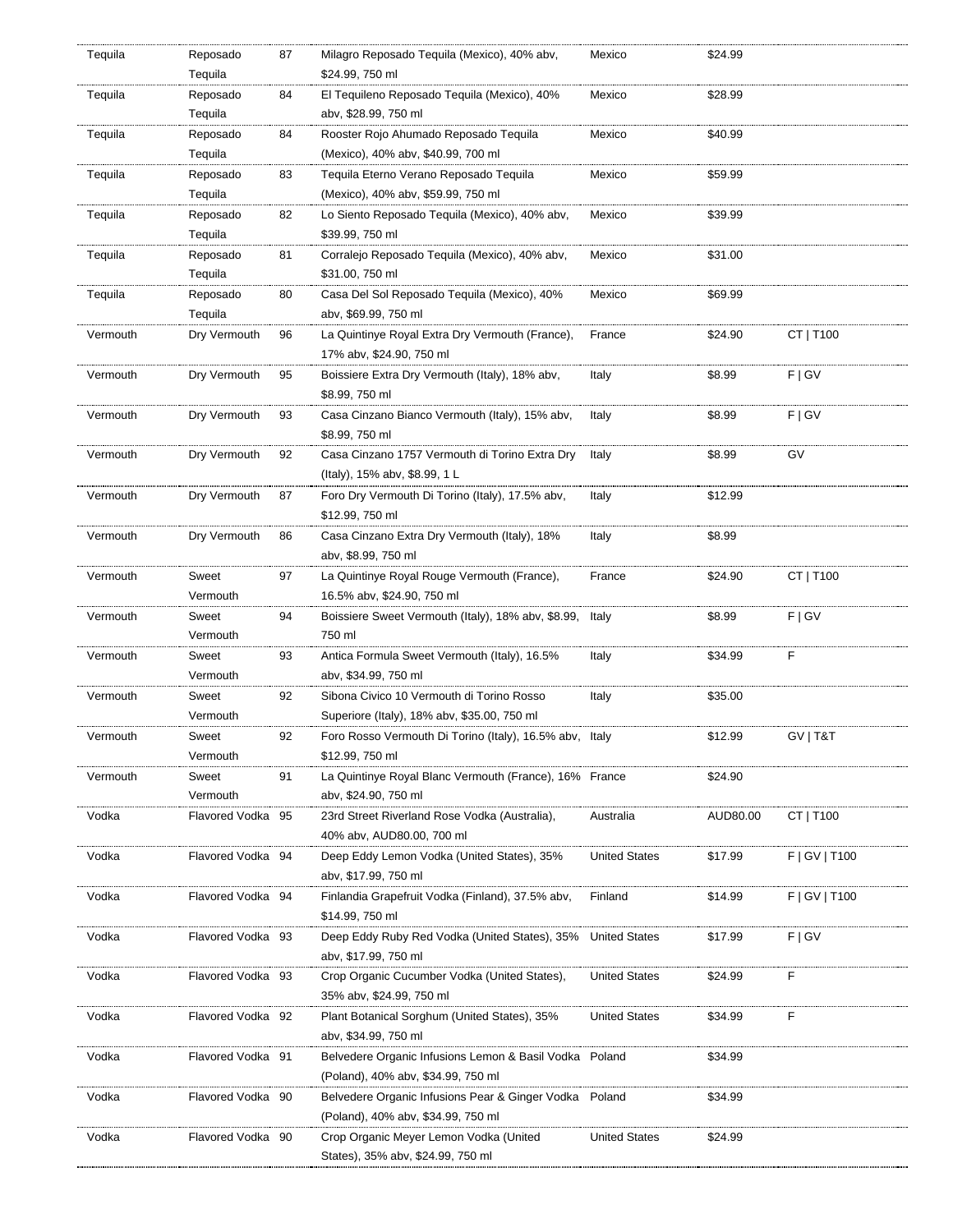| Vodka | Flavored Vodka 90 |    | Van Gogh Double Espress Vodka (Netherlands),<br>35% abv, \$29.99, 750 ml                           | Netherlands          | \$29.99  |                 |
|-------|-------------------|----|----------------------------------------------------------------------------------------------------|----------------------|----------|-----------------|
| Vodka | Flavored Vodka 90 |    | Van Gogh Dutch Chocolate Vodka (Netherlands),<br>35% abv, \$29.99, 750 ml                          | Netherlands          | \$29.99  |                 |
| Vodka | Flavored Vodka 89 |    | Smoke Lab Aniseed Flavored Vodka (India),<br>37.5% abv, \$20.00, 750 ml                            | India                | \$20.00  | GV              |
| Vodka | Flavored Vodka 88 |    | Skyy Infusions Blood Orange Vodka (United<br>States), 35% abv, \$14.99, 750 ml                     | <b>United States</b> | \$14.99  | GV              |
| Vodka | Flavored Vodka 88 |    | Dank Terpene Vodka (United States), 40% abv,<br>\$35.99, 750 ml                                    | <b>United States</b> | \$35.99  |                 |
| Vodka | Flavored Vodka 88 |    | Skyy Infusions Citrus Vodka (United States), 35%<br>abv, \$14.99, 750 ml                           | <b>United States</b> | \$14.99  | GV              |
| Vodka | Flavored Vodka 87 |    | Skyy Infusions Watermelon Vodka (United States),<br>35% abv, \$14.99, 750 ml                       | <b>United States</b> | \$14.99  | GV              |
| Vodka | Flavored Vodka 87 |    | Coladka Cola Flavored Vodka (United States),<br>36% abv, \$19.99, 750 ml                           | <b>United States</b> | \$19.99  |                 |
| Vodka | Flavored Vodka 87 |    | Warrior Hrenovuha Vodka (United States), 44.5%<br>abv, \$28.00, 750 ml                             | <b>United States</b> | \$28.00  |                 |
| Vodka | Flavored Vodka 86 |    | Belvedere Organic Infusions Blackberry &<br>Lemongrass Vodka (Poland), 40% abv, \$34.99,<br>750 ml | Poland               | \$34.99  |                 |
| Vodka | Flavored Vodka 86 |    | Deep Eddy Lime Vodka (United States), 35% abv,<br>\$17.99, 750 ml                                  | <b>United States</b> | \$17.99  |                 |
| Vodka | Flavored Vodka 86 |    | Finlandia Botanical Cucumber & Mint Vodka<br>(Finland), 30% abv, \$14.99, 750 ml                   | Finland              | \$14.99  |                 |
| Vodka | Flavored Vodka 86 |    | Van Gogh Dutch Caramel Vodka (Netherlands),<br>35% abv, \$29.99, 750 ml                            | Netherlands          | \$29.99  |                 |
| Vodka | Flavored Vodka 86 |    | Van Gogh Vanilla Vodka (Netherlands), 35% abv,<br>\$29.99, 750 ml                                  | Netherlands          | \$29.99  |                 |
| Vodka | Flavored Vodka 85 |    | Van Gogh Pineapple Vodka (Netherlands), 35%<br>abv, \$29.99, 750 ml                                | Netherlands          | \$29.99  |                 |
| Vodka | Flavored Vodka 85 |    | Finlandia Botanical Wildberry & Rose Vodka<br>(Finland), 30% abv, \$14.99, 750 ml                  | Finland              | \$14.99  |                 |
| Vodka | Flavored Vodka 85 |    | Skyy Infusions Pineapple Vodka (United States),<br>35% abv, \$14.99, 750 ml                        | <b>United States</b> | \$14.99  |                 |
| Vodka | Flavored Vodka 84 |    | Van Gogh Cool Peach Vodka (Netherlands), 35%<br>abv, \$29.99, 750 ml                               | Netherlands          | \$29.99  |                 |
| Vodka | Flavored Vodka 82 |    | Vestal Black Cherry Vodka (Poland), 40% abv,<br>\$20.99, 750 ml                                    | Poland               | \$20.99  |                 |
| Vodka | Flavored Vodka 82 |    | Van Gogh Acai-Blueberry Vodka (Netherlands),<br>35% abv, \$29.99, 750 ml                           | Netherlands          | \$29.99  |                 |
| Vodka | Vodka             | 98 | Belvedere Smogory Forest Single Estate Rye<br>Vodka (Poland), 40% abv, \$38.99, 750 ml             | Poland               | \$38.99  | CT   T&T   T100 |
| Vodka | Vodka             | 97 | Belvedere Lake Bartezek Single Estate Rye<br>Vodka (Poland), 40% abv, \$38.99, 750 ml              | Poland               | \$38.99  | $F$   T&T       |
| Vodka | Vodka             | 95 | Pyla des Vignes Vodka (France), 40% abv,<br>€27.00, 700 ml                                         | France               | €27.00   | F               |
| Vodka | Vodka             | 94 | Boyd & Blair Potato Vodka (United States), 40%<br>abv, \$24.49, 750 ml                             | <b>United States</b> | \$24.49  | F   G V   T & T |
| Vodka | Vodka             | 94 | Belvedere Pure Vodka (Poland), 40% abv, \$29.99,<br>750 ml                                         | Poland               | \$29.99  | $F$   T&T       |
| Vodka | Vodka             | 94 | Northern Keep Vodka (Canada), 40% abv,<br>CAD30.95, 750 ml                                         | Canada               | CAD30.95 | F               |
| Vodka | Vodka             | 94 | Hangar 1 Straight Vodka (United States), 40%<br>abv, \$41.00, 750 ml                               | <b>United States</b> | \$41.00  | F               |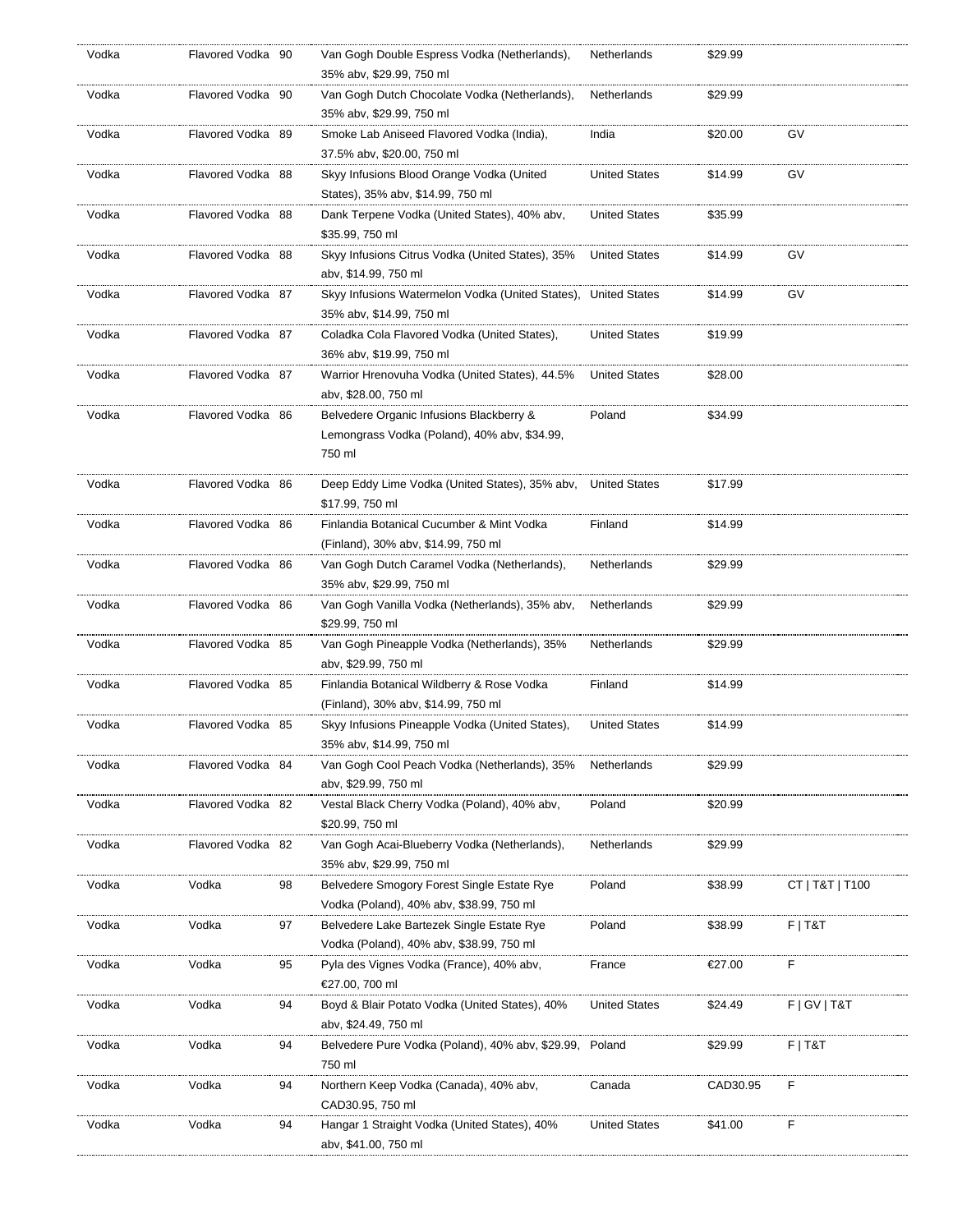| Vodka | Vodka | 93 | Crop Organic Artisanal Vodka (United States),<br>40% abv, \$24.99, 750 ml | <b>United States</b> | \$24.99  | T&T      |
|-------|-------|----|---------------------------------------------------------------------------|----------------------|----------|----------|
| Vodka | Vodka | 93 | Cobalte Vodka (France), 40% abv, \$52.99, 700 ml                          | France               | \$52.99  |          |
| Vodka | Vodka | 93 | Haku Vodka (Japan), 40% abv, \$27.99, 750 ml                              | Japan                | \$27.99  |          |
| Vodka | Vodka | 93 | Mamont Vodka (Russia), 40% abv, \$32.99, 750 ml                           | Russia               | \$32.99  |          |
| Vodka | Vodka | 93 | Reyka Vodka (Iceland), 40% abv, \$28.99, 750 ml                           | Iceland              | \$28.99  | T&T      |
| Vodka | Vodka | 93 | Community Spirit Co. Vodka (United States), 40%                           | <b>United States</b> | \$26.99  |          |
|       |       |    | abv, \$26.99, 750 ml                                                      |                      |          |          |
|       |       |    |                                                                           |                      |          |          |
| Vodka | Vodka | 93 | Vestal Polish Potato Vodka (Poland), 40% abv,                             | Poland               | \$19.99  |          |
|       |       |    | \$19.99, 750 ml                                                           |                      |          |          |
| Vodka | Vodka | 92 | R6 Distillery Vodka (United States), 40% abv,                             | <b>United States</b> | \$25.00  |          |
|       |       |    | \$25.00, 1 L                                                              |                      |          |          |
| Vodka | Vodka | 92 | Timberline Vodka (United States), 40% abv,                                | <b>United States</b> | \$24.95  |          |
|       |       |    | \$24.95, 750 ml                                                           |                      |          |          |
| Vodka | Vodka | 92 | New Amsterdam No. 25 Vodka (United States),                               | <b>United States</b> | \$15.00  | GV       |
|       |       |    | 40% abv, \$15.00, 750 ml                                                  |                      |          |          |
| Vodka | Vodka | 92 | Finlandia Vodka (Finland), 40% abv, \$14.99, 750                          | Finland              | \$14.99  | GV       |
|       |       |    | ml                                                                        |                      |          |          |
| Vodka | Vodka | 92 | Tenure England Vodka (England), 40% abv,                                  | England              | \$24.99  |          |
|       |       |    | \$24.99, 750 ml                                                           |                      |          |          |
| Vodka | Vodka | 92 | Van Gogh Vodka (Netherlands), 40% abv, \$29.99,                           | Netherlands          | \$29.99  |          |
|       |       |    | 750 ml                                                                    |                      |          |          |
| Vodka | Vodka | 91 | Burnett's Vodka (United States), 40% abv, \$8.99,                         | <b>United States</b> | \$8.99   | GV       |
|       |       |    | 750 ml                                                                    |                      |          |          |
| Vodka | Vodka | 91 | Cutwater Fugo Vodka (United States), 40% abv,                             | <b>United States</b> | \$19.99  | GV       |
|       |       |    | \$19.99, 750 ml                                                           |                      |          |          |
|       |       |    |                                                                           |                      |          |          |
| Vodka | Vodka | 91 | Grainger's Deluxe Organic Vodka (United States),                          | <b>United States</b> | \$17.99  | GV       |
|       |       |    | 40% abv, \$17.99, 750 ml                                                  |                      |          |          |
| Vodka | Vodka | 91 | Vido Vodka (United States), 40% abv, \$27.00, 750 United States           |                      | \$27.00  |          |
|       |       |    | ml                                                                        |                      |          |          |
| Vodka | Vodka | 91 | NAUD Vodka (France), 40% abv, \$36.99, 750 ml                             | France               | \$36.99  |          |
| Vodka | Vodka | 91 | TLC Tastes Like Chicken Vodka (United States),                            | <b>United States</b> | \$12.99  | G٧       |
|       |       |    | 40% abv, \$12.99, 750 ml                                                  |                      |          |          |
| Vodka | Vodka | 91 | LiveOak Vodka (United States), 40% abv, \$22.00,                          | <b>United States</b> | \$22.00  |          |
|       |       |    | 750 ml                                                                    |                      |          |          |
| Vodka | Vodka | 90 | Basic Vodka (United States), 40% abv, \$19.99, 1                          | <b>United States</b> | \$19.99  | GV       |
|       |       |    | L                                                                         |                      |          |          |
| Vodka | Vodka | 90 | VOGA Italia Vodka (Italy), 40% abv, \$39.99, 1 L                          | Italy                | \$39.99  |          |
| Vodka | Vodka | 90 | Dixie Southern Vodka (United States), 40% abv,                            | <b>United States</b> | \$19.99  | G٧       |
|       |       |    | \$19.99, 750 ml                                                           |                      |          |          |
| Vodka | Vodka | 90 | Froggy B Vodka (France), 40% abv, \$15.00, 750                            | France               | \$15.00  | G٧       |
|       |       |    | ml                                                                        |                      |          |          |
| Vodka | Vodka | 90 | High Rock Vodka (United States), 44% abv,                                 | <b>United States</b> | \$17.99  | GV       |
|       |       |    | \$17.99, 750 ml                                                           |                      |          |          |
| Vodka | Vodka | 90 | Union Forge Vodka (United States), 40% abv,                               | <b>United States</b> | \$19.99  | GV       |
|       |       |    | \$19.99, 750 ml                                                           |                      |          |          |
| Vodka | Vodka | 90 | Wheatley Vodka (United States), 41% abv,                                  | <b>United States</b> | \$19.99  | GV   T&T |
|       |       |    |                                                                           |                      |          |          |
|       |       |    | \$19.99, 750 ml                                                           |                      |          |          |
| Vodka | Vodka | 90 | Deep Eddy Vodka (United States), 40% abv,                                 | <b>United States</b> | \$17.99  | GV       |
|       |       |    | \$17.99, 750 ml                                                           |                      |          |          |
| Vodka | Vodka | 90 | FRIS Vodka (United States), 40% abv, \$12.99,                             | <b>United States</b> | \$12.99  | GV       |
|       |       |    | 750 ml                                                                    |                      |          |          |
| Vodka | Vodka | 90 | Alberta Pure Vodka (Canada), 40% abv,                                     | Canada               | CAD28.20 |          |
|       |       |    | CAD28.20, 750 ml                                                          |                      |          |          |
| Vodka | Vodka | 90 | Headwind Vodka (United States), 40% abv,                                  | <b>United States</b> | \$21.99  |          |
|       |       |    | \$21.99, 750 ml                                                           |                      |          |          |
|       |       |    |                                                                           |                      |          |          |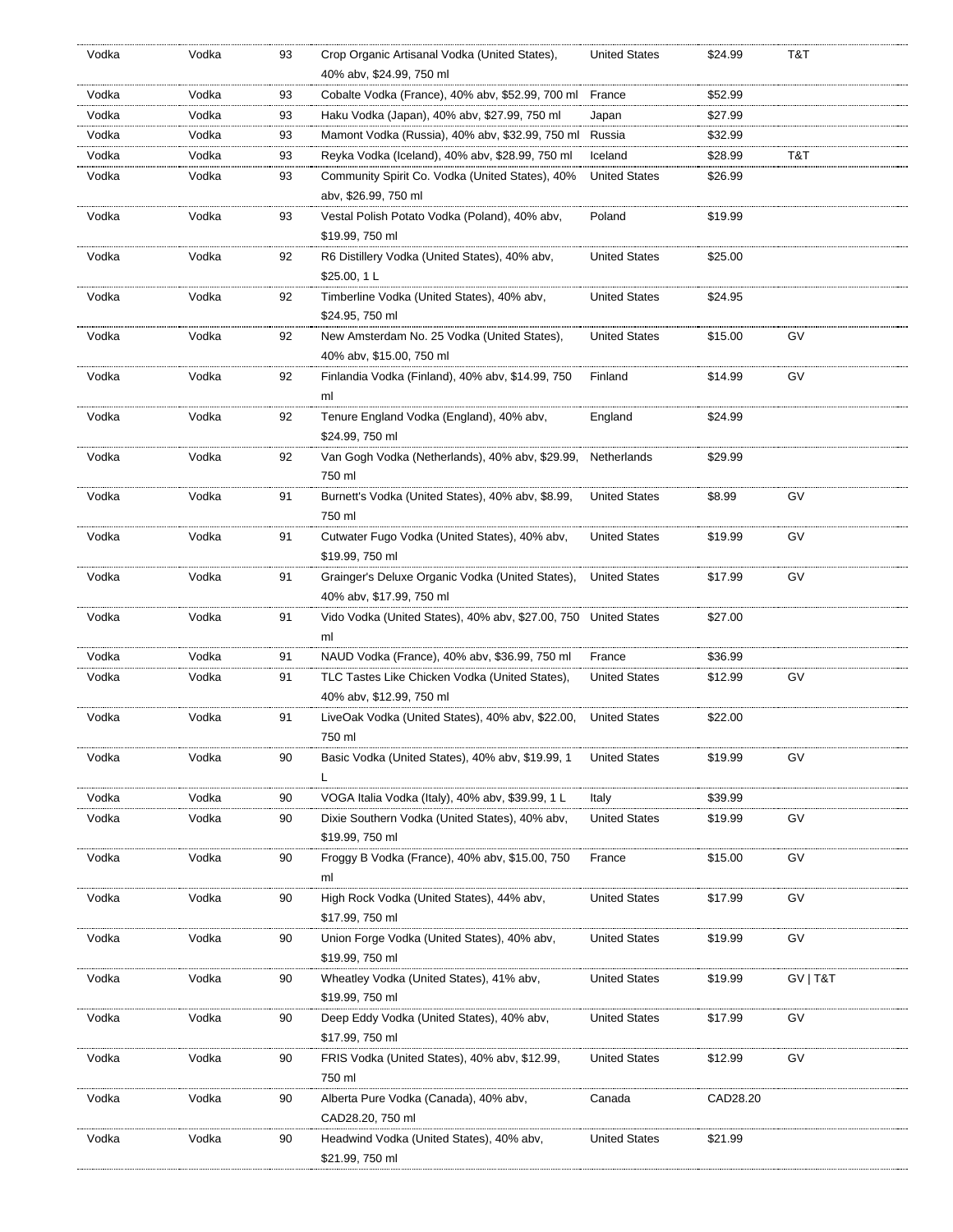| Vodka     | Vodka                                             | 90 | True Legacy Vodka (United States), 40% abv,<br>\$27.00, 750 ml                                                                                           | <b>United States</b> | \$27.00  |                |
|-----------|---------------------------------------------------|----|----------------------------------------------------------------------------------------------------------------------------------------------------------|----------------------|----------|----------------|
| Vodka     | Vodka                                             | 89 | 23rd Street Australian Vodka (Australia), 40% abv,<br>AUD80.00, 700 ml                                                                                   | Australia            | AUD80.00 |                |
| Vodka     | Vodka                                             | 88 | Vestal Unfiltered Polish Vodka (Poland), 40% abv,<br>\$27.99, 750 ml                                                                                     | Poland               | \$27.99  |                |
| Vodka     | Vodka                                             | 87 | Platinum 7X Vodka (United States), 40% abv,<br>\$12.99, 750 ml                                                                                           | <b>United States</b> | \$12.99  | GV             |
| Vodka     | Vodka                                             | 87 | Platinum 10X Vodka (United States), 40% abv,<br>\$15.99, 750 ml                                                                                          | <b>United States</b> | \$15.99  |                |
| Vodka     | Vodka                                             | 87 | Banff Ice Vodka (Canada), 40% abv, CAD28.20,<br>750 ml                                                                                                   | Canada               | CAD28.20 |                |
| Vodka     | Vodka                                             | 86 | Seagram's Extra Smooth Vodka (United States),<br>40% abv, \$9.99, 750 ml                                                                                 | <b>United States</b> | \$9.99   | GV             |
| Vodka     | Vodka                                             | 86 | Royal Mash Vintage 2020 Vodka (United<br>Kingdom), 40% abv, \$50.00, 700 ml                                                                              | United Kingdom       | \$50.00  |                |
| Vodka     | Vodka                                             | 86 | Smoke Lab Classic Vodka (India), 40% abv,<br>\$20.00, 750 ml                                                                                             | India                | \$20.00  |                |
| Vodka     | Vodka                                             | 85 | Method + Standard Original Vodka (United States), United States<br>40% abv, \$19.95, 750 ml                                                              |                      | \$19.95  |                |
| Vodka     | Vodka                                             | 83 | CG's Cock Vodka (United States), 40% abv,<br>\$24.00, 750 ml                                                                                             | <b>United States</b> | \$24.00  |                |
| Whisk(e)y | American<br><b>Blended</b><br>Whiskey             | 92 | Lost Lantern American Vatted Malt Edition No. 1<br>American Blended Whiskey (United States),<br>52.5% abv, \$120.00, 750 ml                              | <b>United States</b> | \$120.00 |                |
| Whisk(e)y | American<br><b>Blended</b><br>Whiskey             | 90 | Ransom Rye Barley Wheat 5 Years Old American<br>Blended Whiskey (United States), 46.7% abv,<br>\$53.15, 750 ml                                           | <b>United States</b> | \$53.15  |                |
| Whisk(e)y | American<br>Blended<br>Whiskey                    | 90 | Warrior American Blended Whiskey (United<br>States), 50% abv, \$50.00, 750 ml                                                                            | <b>United States</b> | \$50.00  |                |
| Whisk(e)y | American<br>Blended<br>Whiskey                    | 89 | Coors Whiskey Co. Five Trail American Blended<br>Whiskey (United States), 47.5% abv, \$59.99, 750<br>ml                                                  | <b>United States</b> | \$59.99  |                |
| Whisk(e)y | American<br>Blended<br>Whiskey                    | 89 | Barrell Armida Cask Strength Bourbon Whiskey<br>(United States), 56.86% abv, \$79.99, 750 ml                                                             | <b>United States</b> | \$79.99  |                |
| Whisk(e)y | American<br><b>Blended</b><br>Whiskey             | 86 | Bendt No. 5 American Blended Whiskey (United<br>States), 41.5% abv, \$25.00, 750 ml                                                                      | <b>United States</b> | \$25.00  |                |
| Whisk(e)y | American<br>Bottled-in-Bond<br>Bourbon<br>Whiskey | 97 | Old Fitzgerald Bottled-in-Bond Spring 2022 Edition United States<br>17 Years Old Kentucky Straight Bourbon (United<br>States), 50% abv, \$230.00, 750 ml |                      | \$230.00 | CT   T100      |
| Whisk(e)y | American<br>Bottled-in-Bond<br>Bourbon<br>Whiskey | 96 | Colonel E.H. Taylor Jr. Bottled in Bond Single<br>Barrel Kentucky Straight Bourbon Whiskey (United<br>States), 50% abv, \$59.99, 750 ml                  | <b>United States</b> | \$59.99  | F   T&T   T100 |
| Whisk(e)y | American<br>Bottled-in-Bond<br>Bourbon<br>Whiskey | 95 | 1792 Bottled-in-Bond Kentucky Straight Bourbon<br>Whiskey (United States), 50% abv, \$35.99, 750 ml                                                      | <b>United States</b> | \$35.99  | $F$   T&T      |
| Whisk(e)y | American<br>Bottled-in-Bond<br>Bourbon<br>Whiskey | 95 | Southern Star Paragon Bottled in Bond Wheated<br>Straight Bourbon Whiskey (United States), 50%<br>aby, \$59.95, 750 ml                                   | <b>United States</b> | \$59.95  | F              |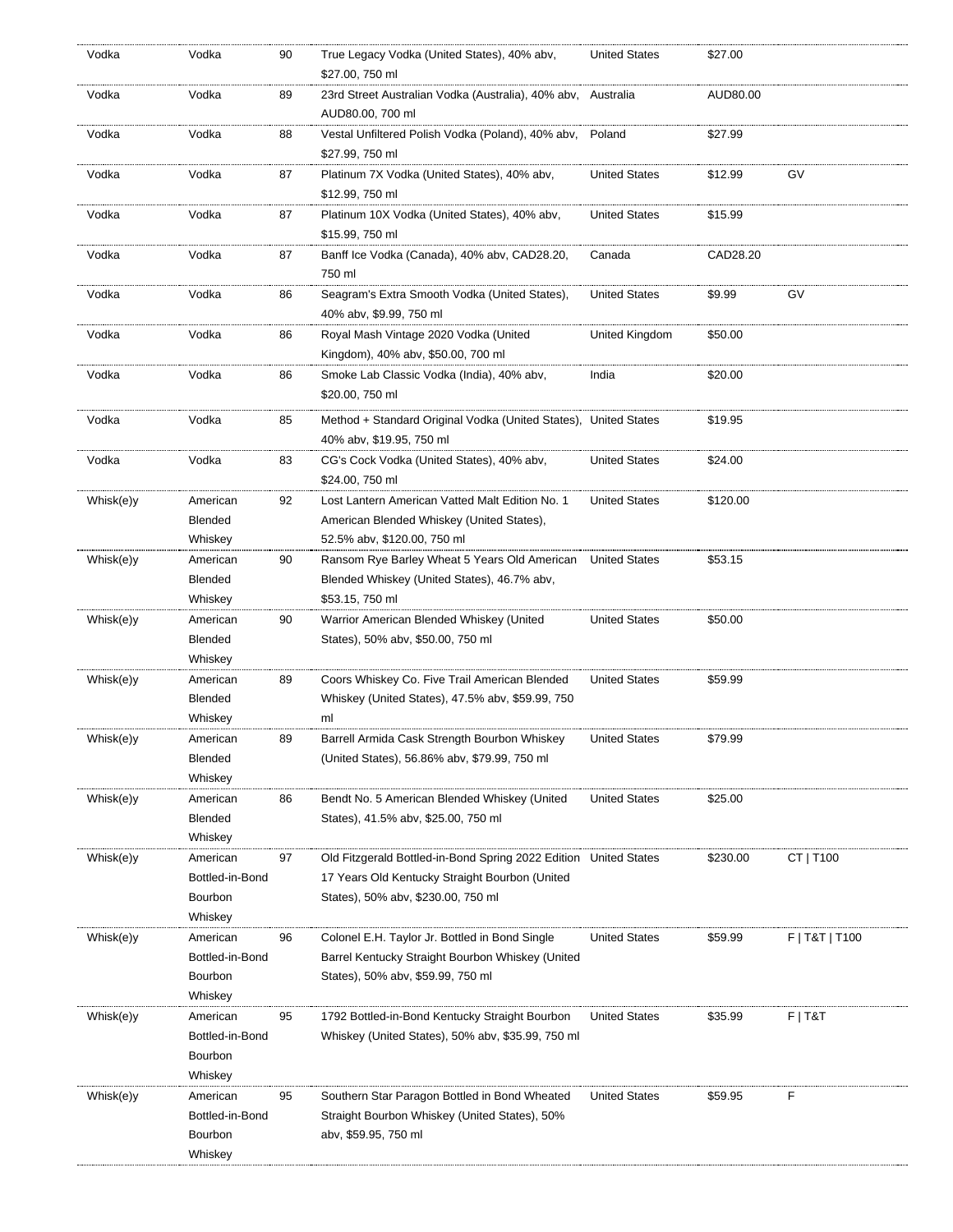| Whisk(e)y | American<br>Bottled-in-Bond<br>Bourbon<br>Whiskey | 95 | Jack Daniel's Bonded Tennessee Whiskey (United United States<br>States), 50% abv, \$30.00, 750 ml |                      | \$30.00  | F               |
|-----------|---------------------------------------------------|----|---------------------------------------------------------------------------------------------------|----------------------|----------|-----------------|
| Whisk(e)y | American                                          | 93 | Colonel E.H. Taylor Jr. Bottled in Bond Small                                                     | <b>United States</b> | \$39.99  | F               |
|           | Bottled-in-Bond                                   |    | Batch Kentucky Straight Bourbon (United States),                                                  |                      |          |                 |
|           | Bourbon<br>Whiskey                                |    | 50% abv, \$39.99, 750 ml                                                                          |                      |          |                 |
| Whisk(e)y | American                                          | 93 | Heaven Hill Bottled-in-Bond 7 Years Old Kentucky United States                                    |                      | \$39.99  | F   G V   T & T |
|           | Bottled-in-Bond                                   |    | Straight Bourbon (United States), 50% abv,                                                        |                      |          |                 |
|           | Bourbon                                           |    | \$39.99, 750 ml                                                                                   |                      |          |                 |
|           | Whiskey                                           |    |                                                                                                   |                      |          |                 |
| Whisk(e)y | American                                          | 92 | Early Times Bottled-in-Bond Kentucky Straight                                                     | <b>United States</b> | \$24.99  | GV   T&T        |
|           | Bottled-in-Bond                                   |    | Bourbon Whiskey (United States), 50% abv,                                                         |                      |          |                 |
|           | Bourbon                                           |    | \$24.99, 1 L                                                                                      |                      |          |                 |
|           | Whiskey                                           |    |                                                                                                   |                      |          |                 |
| Whisk(e)y | American                                          | 92 | Laws Whiskey House Bonded Four Grain 8 Years                                                      | <b>United States</b> | \$80.00  |                 |
|           | Bottled-in-Bond                                   |    | Old Straight Bourbon Whiskey (United States),                                                     |                      |          |                 |
|           | Bourbon<br>Whiskey                                |    | 50% abv, \$80.00, 750 ml                                                                          |                      |          |                 |
|           |                                                   |    |                                                                                                   |                      |          |                 |
| Whisk(e)y | American<br>Bottled-in-Bond                       | 92 | Benchmark Bottled-in-Bond Kentucky Straight<br>Bourbon Whiskey (United States), 50% abv,          | <b>United States</b> | \$19.99  | GV              |
|           | Bourbon                                           |    | \$19.99, 750 ml                                                                                   |                      |          |                 |
|           | Whiskey                                           |    |                                                                                                   |                      |          |                 |
| Whisk(e)y | American                                          | 92 | Henry McKenna Single Barrel Bottled-in-Bond 10                                                    | <b>United States</b> | \$49.99  | T&T             |
|           | Bottled-in-Bond                                   |    | Years Old Kentucky Straight Bourbon (United                                                       |                      |          |                 |
|           | Bourbon                                           |    | States), 50% abv, \$49.99, 750 ml                                                                 |                      |          |                 |
|           | Whiskey                                           |    |                                                                                                   |                      |          |                 |
| Whisk(e)y | American                                          | 91 | Field & Sound Maritime Bottled-in-Bond Straight                                                   | <b>United States</b> | \$50.00  |                 |
|           | Bottled-in-Bond                                   |    | Bourbon Whiskey (United States), 50% abv,                                                         |                      |          |                 |
|           | Bourbon                                           |    | \$50.00, 750 ml                                                                                   |                      |          |                 |
| Whisk(e)y | Whiskey<br>American                               | 91 | Rock Town Arkansas 4 Years Old American                                                           | <b>United States</b> | \$49.99  | T&T             |
|           | Bottled-in-Bond                                   |    | Bottled-in-Bond Bourbon Whiskey (United States),                                                  |                      |          |                 |
|           | Bourbon                                           |    | 50% abv, \$49.99, 750 ml                                                                          |                      |          |                 |
|           | Whiskey                                           |    |                                                                                                   |                      |          |                 |
| Whisk(e)y | American                                          | 91 | FEW Bottled-in-Bond Straight Bourbon Whiskey                                                      | <b>United States</b> | \$44.99  |                 |
|           | Bottled-in-Bond                                   |    | (United States), 50% abv, \$44.99, 750 ml                                                         |                      |          |                 |
|           | Bourbon                                           |    |                                                                                                   |                      |          |                 |
|           | Whiskey                                           |    |                                                                                                   |                      |          |                 |
| Whisk(e)y | American<br>Bottled-in-Bond                       | 90 | Evan Williams 4 Years Old Bottled-in-Bond                                                         | <b>United States</b> | \$17.99  | GV              |
|           | Bourbon                                           |    | Kentucky Straight Bourbon Whiskey (United<br>States), 50% abv, \$17.99, 750 ml                    |                      |          |                 |
|           | Whiskey                                           |    |                                                                                                   |                      |          |                 |
| Whisk(e)y | Kentucky                                          | 98 | Eagle Rare 17 Years Old Kentucky Straight                                                         | <b>United States</b> | \$99.99  | CT   T&T   T100 |
|           | Straight                                          |    | Bourbon (United States), 50.5% aby, \$99.99, 750                                                  |                      |          |                 |
|           | Bourbon                                           |    | ml                                                                                                |                      |          |                 |
| Whisk(e)y | Bourbon                                           | 97 | Colonel E.H. Taylor Jr. Barrel Proof Kentucky                                                     | <b>United States</b> | \$69.99  | F   T100        |
|           | Whiskey                                           |    | Straight Bourbon Whiskey (United States),                                                         |                      |          |                 |
|           |                                                   |    | 63.65% abv, \$69.99, 750 ml                                                                       |                      |          |                 |
| Whisk(e)y | Bourbon                                           | 97 | Rue Cask Strength 16 Years Old Bourbon                                                            | <b>United States</b> | \$299.00 | F   T100        |
|           | Whiskey                                           |    | Whiskey (United States), 52.5% abv, \$299.00, 750                                                 |                      |          |                 |
| Whisk(e)y | American                                          | 96 | ml<br>Bare Knuckle High Rye Bourbon Cask Strength 6                                               | <b>United States</b> | \$72.99  | F   T100        |
|           | Straight                                          |    | Years Old American Straight Bourbon Whiskey                                                       |                      |          |                 |
|           | Bourbon                                           |    | (United States), 63.2% abv, \$72.99, 750 ml                                                       |                      |          |                 |
|           | Whiskey                                           |    |                                                                                                   |                      |          |                 |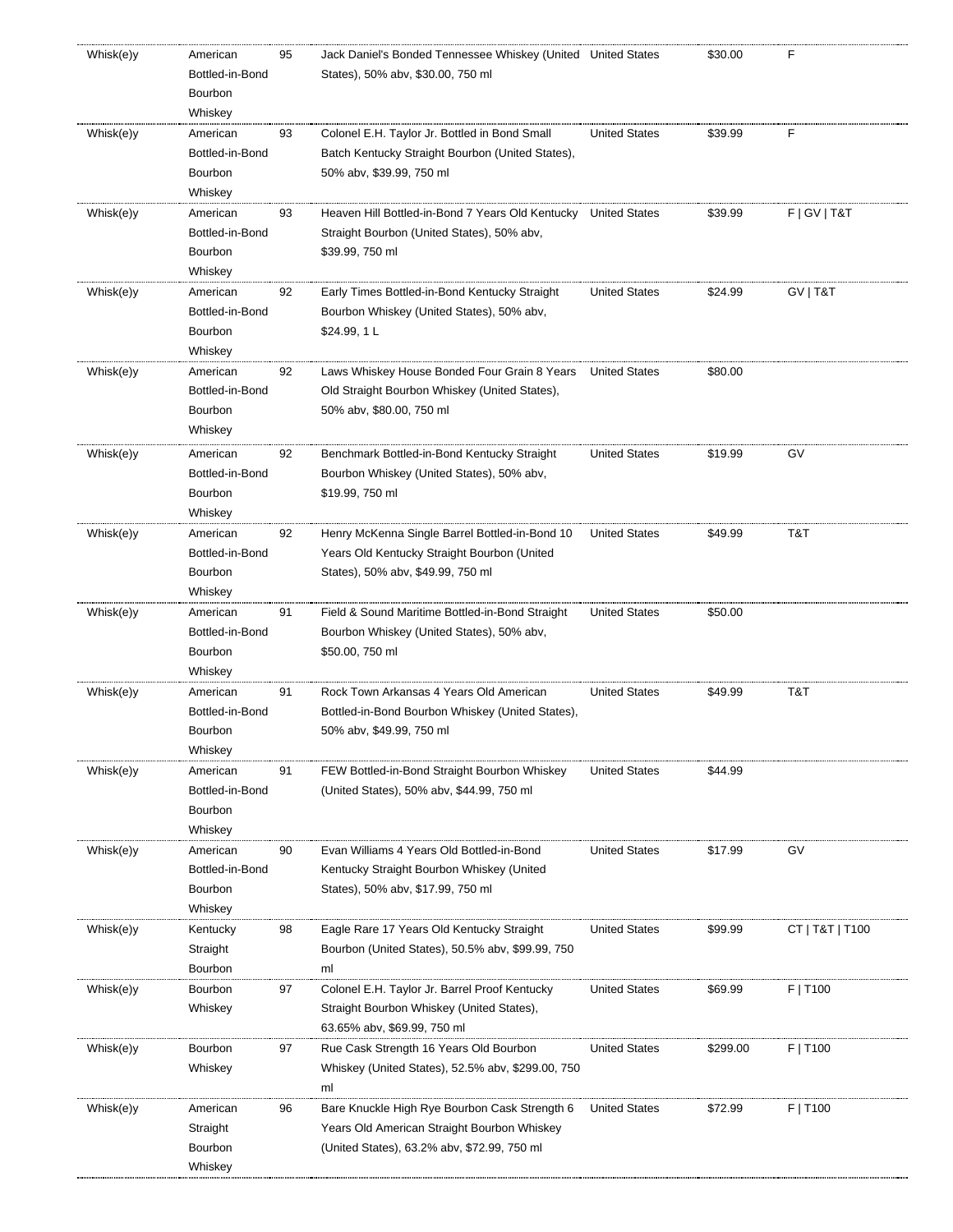| Whisk(e)y | Kentucky<br>Straight<br>Bourbon | 96 | Four Roses Single Barrel Kentucky Straight<br>Bourbon (United States), 50% abv, \$44.99, 750 ml | <b>United States</b> | \$44.99  | F   GV   T&T   T100 |
|-----------|---------------------------------|----|-------------------------------------------------------------------------------------------------|----------------------|----------|---------------------|
|           |                                 | 96 | Evan Williams Single Barrel Vintage 2014                                                        | <b>United States</b> | \$29.99  | F   GV   T100       |
| Whisk(e)y | Kentucky<br>Straight            |    | Kentucky Straight Bourbon (United States), 43.3%                                                |                      |          |                     |
|           | Bourbon                         |    | aby, \$29.99, 750 ml                                                                            |                      |          |                     |
| Whisk(e)y | American                        | 95 | Brush Creek Honig Cabernet Cask Finished                                                        | <b>United States</b> | \$150.00 | F                   |
|           | Straight                        |    | Straight Bourbon Whiskey (United States), 48.7%                                                 |                      |          |                     |
|           | Bourbon                         |    | abv, \$150.00, 750 ml                                                                           |                      |          |                     |
|           | Whiskey                         |    |                                                                                                 |                      |          |                     |
| Whisk(e)y | Kentucky                        | 95 | Eagle Rare 10 Years Old Kentucky Straight                                                       | <b>United States</b> | \$29.99  | F   G V   T & T     |
|           | Straight                        |    | Bourbon (United States), 45% abv, \$29.99, 750 ml                                               |                      |          |                     |
|           | Bourbon                         |    |                                                                                                 |                      |          |                     |
| Whisk(e)y | Kentucky                        | 95 | 1792 Full Proof Kentucky Straight Bourbon                                                       | <b>United States</b> | \$44.99  | F   G V   T & T     |
|           | Straight                        |    | (United States), 62.5% abv, \$44.99, 750 ml                                                     |                      |          |                     |
|           | Bourbon                         |    |                                                                                                 |                      |          |                     |
|           | Bourbon                         |    |                                                                                                 | <b>United States</b> | \$89.99  | F                   |
| Whisk(e)y | Whiskey                         | 95 | Barrell Bourbon Batch 031 6 Years Old Cask                                                      |                      |          |                     |
|           |                                 |    | Strength Straight Bourbon Whiskey (United<br>States), 55.6% abv, \$89.99, 750 ml                |                      |          |                     |
| Whisk(e)y | Kentucky                        | 95 | Calumet Farm 8 Years Old Kentucky Straight                                                      | <b>United States</b> | \$45.00  | F   G V             |
|           | Straight                        |    | Bourbon (United States), 45% abv, \$45.00, 750 ml                                               |                      |          |                     |
|           | Bourbon                         |    |                                                                                                 |                      |          |                     |
|           |                                 | 95 | Castle & Key Small Batch - Batch 2 - 4 Years Old                                                | <b>United States</b> | \$55.00  | F                   |
| Whisk(e)y | Kentucky<br>Straight            |    | Kentucky Straight Bourbon (United States), 49.5%                                                |                      |          |                     |
|           | Bourbon                         |    | abv, \$55.00, 750 ml                                                                            |                      |          |                     |
| Whisk(e)y | American                        | 95 | Clyde May's Special Reserve 6 Years Old Straight United States                                  |                      | \$60.99  | F                   |
|           | Straight                        |    | Bourbon Whiskey (United States), 55% abv,                                                       |                      |          |                     |
|           | Bourbon                         |    | \$60.99, 750 ml                                                                                 |                      |          |                     |
|           | Whiskey                         |    |                                                                                                 |                      |          |                     |
| Whisk(e)y | Straight                        | 95 | Tommyrotter Napa Valley Heritance Cask Straight                                                 | <b>United States</b> | \$49.32  | F                   |
|           | Bourbon                         |    | Bourbon (United States), 47.5% abv, \$49.32, 750                                                |                      |          |                     |
|           |                                 |    | ml                                                                                              |                      |          |                     |
| Whisk(e)y | Kentucky                        | 95 | Weller C.Y.P.B. Kentucky Straight Bourbon                                                       | <b>United States</b> | \$49.99  | F                   |
|           | Straight                        |    | (United States), 47.5% aby, \$49.99, 750 ml                                                     |                      |          |                     |
|           | Bourbon                         |    |                                                                                                 |                      |          |                     |
| Whisk(e)y | Bourbon                         | 95 | Widow Jane 10 Years Old Straight Bourbon                                                        | <b>United States</b> | \$74.99  | F                   |
|           | Whiskey                         |    | (United States), 45.5% abv, \$74.99, 750 ml                                                     |                      |          |                     |
| Whisk(e)y | Bourbon                         | 94 | Bespoken Spirits Batch ABCD Bourbon Whiskey                                                     | <b>United States</b> | \$34.99  | GV                  |
|           |                                 |    | (United States), 47% abv, \$34.99, 375 ml                                                       |                      |          |                     |
| Whisk(e)y | American                        | 94 | Old Dexter Finished with 200 Year Oak, Cherry                                                   | <b>United States</b> | \$65.00  |                     |
|           | Straight                        |    | Wood & Maple Wood 5 Years Old Straight                                                          |                      |          |                     |
|           | Bourbon                         |    | Bourbon Whiskey (United States), 50.3% abv,                                                     |                      |          |                     |
|           | Whiskey                         |    | \$65.00, 750 ml                                                                                 |                      |          |                     |
| Whisk(e)y | Kentucky                        | 94 | Russell's Reserve 10 Years Old Kentucky Straight United States                                  |                      | \$40.99  | GV                  |
|           | Straight                        |    | Bourbon (United States), 45% abv, \$40.99, 750 ml                                               |                      |          |                     |
|           | Bourbon                         |    |                                                                                                 |                      |          |                     |
| Whisk(e)y | Kentucky                        | 94 | Elijah Craig Toasted Barrel Kentucky Straight                                                   | <b>United States</b> | \$49.99  |                     |
|           | Straight                        |    | Bourbon (United States), 47% abv, \$49.99, 750 ml                                               |                      |          |                     |
|           | Bourbon                         |    |                                                                                                 |                      |          |                     |
| Whisk(e)y | Kentucky                        | 94 | Larceny Barrel Proof A122 Kentucky Straight                                                     | <b>United States</b> | \$49.99  |                     |
|           | Straight                        |    | Bourbon (United States), 62.2% aby, \$49.99, 750                                                |                      |          |                     |
|           | Bourbon                         |    | ml                                                                                              |                      |          |                     |
| Whisk(e)y | Bourbon                         | 94 | Moylan's Sanctioned Finished in Sherry Barrels                                                  | <b>United States</b> | \$65.00  |                     |
|           |                                 |    | Blended Bourbon (United States), 46% abv,                                                       |                      |          |                     |
|           |                                 |    | \$65.00, 750 ml                                                                                 |                      |          |                     |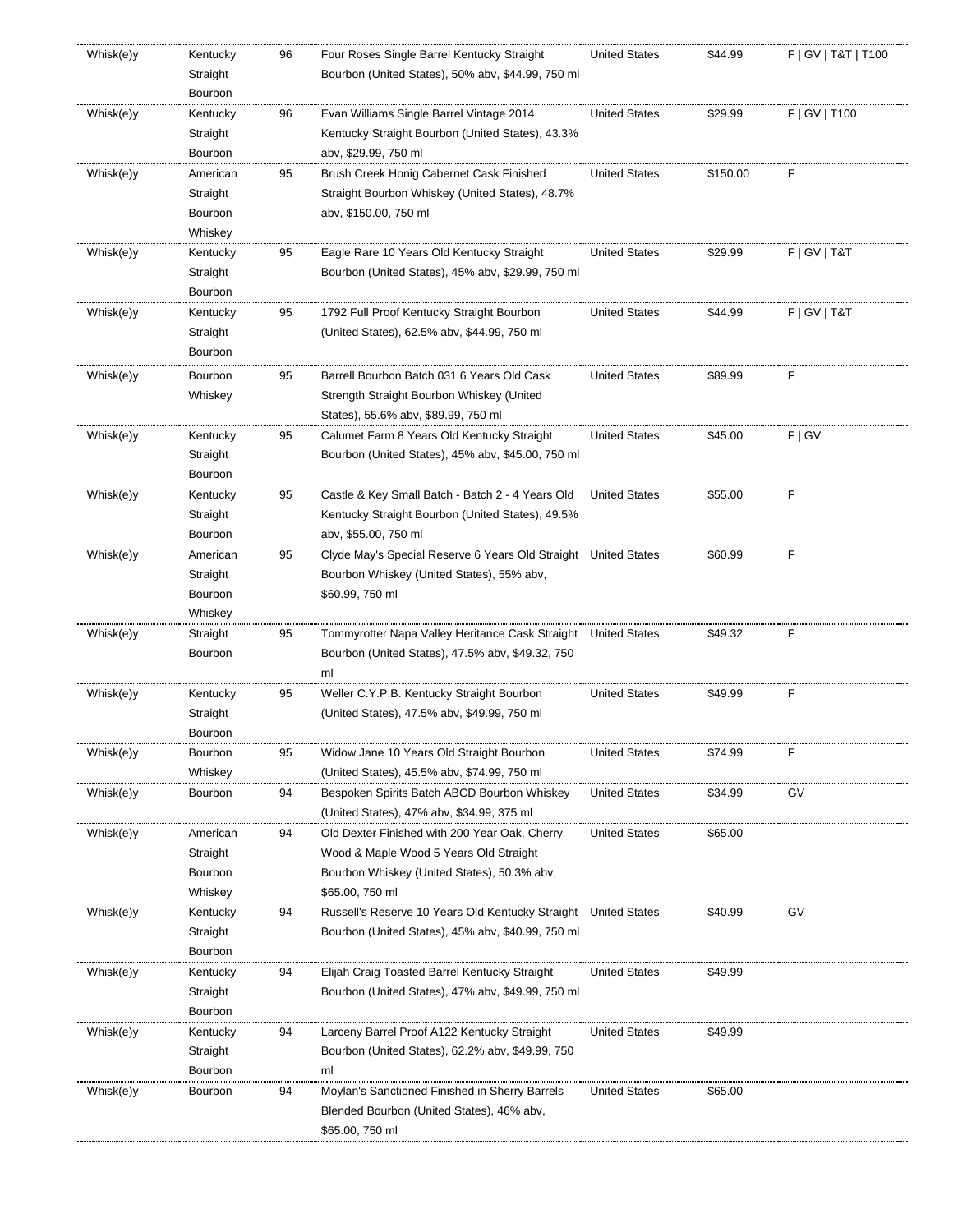| Whisk(e)y | Bourbon<br>Whiskey  | 94 | Wyoming Whiskey Small Batch 5 Years Old<br>Bourbon Whiskey (United States), 44% abv, | <b>United States</b> | \$44.99 |          |
|-----------|---------------------|----|--------------------------------------------------------------------------------------|----------------------|---------|----------|
|           |                     |    | \$44.99, 750 ml                                                                      |                      |         |          |
| Whisk(e)y | Kentucky            | 94 | William Larue Weller Kentucky Straight Bourbon                                       | <b>United States</b> | \$99.99 | T&T      |
|           | Straight            |    | (United States), 62.65% abv, \$99.99, 750 ml                                         |                      |         |          |
|           | Bourbon             |    |                                                                                      |                      |         |          |
| Whisk(e)y | Bourbon             | 94 | A. Smith Bowman Cask Strength Virginia Straight                                      | <b>United States</b> | \$99.99 |          |
|           | Whiskey             |    | Bourbon Whiskey (United States), 70.55% abv,                                         |                      |         |          |
|           |                     |    | \$99.99, 750 ml                                                                      |                      |         |          |
| Whisk(e)y | Kentucky            | 94 | Buffalo Trace Kentucky Straight Bourbon (United                                      | <b>United States</b> | \$24.99 | GV   T&T |
|           | Straight            |    | States), 45% abv, \$24.99, 750 ml                                                    |                      |         |          |
|           | Bourbon             |    |                                                                                      |                      |         |          |
| Whisk(e)y | American            | 94 | Smooth Ambler Contradiction Straight Bourbon                                         | <b>United States</b> | \$39.99 | GV       |
|           | Straight            |    | Whiskey (United States), 46% abv, \$39.99, 750 ml                                    |                      |         |          |
|           | Bourbon             |    |                                                                                      |                      |         |          |
|           | Whiskey             |    |                                                                                      |                      |         |          |
| Whisk(e)y | Bourbon             | 94 | Belfour Small Batch Straight Bourbon Whiskey                                         | <b>United States</b> | \$79.99 |          |
|           | Whiskey             |    | (United States), 50.25% abv, \$79.99, 750 ml                                         |                      |         |          |
| Whisk(e)y | Bourbon             | 94 | Digits 5 Years Old Bourbon Whiskey (United                                           | <b>United States</b> | \$69.00 |          |
|           | Whiskey             |    | States), 46% abv, \$69.00, 750 ml                                                    |                      |         |          |
| Whisk(e)y | American            | 94 | Horse Soldier Signature Small Batch Bourbon                                          | <b>United States</b> | \$59.99 |          |
|           | Straight            |    | Whiskey (United States), 47.5% abv, \$59.99, 750                                     |                      |         |          |
|           | Bourbon             |    | ml                                                                                   |                      |         |          |
|           | Whiskey             |    |                                                                                      |                      |         |          |
| Whisk(e)y | Kentucky            | 94 | Coopers' Craft Kentucky Straight Bourbon (United                                     | <b>United States</b> | \$21.99 | G٧       |
|           | Straight            |    | States), 41.1% abv, \$21.99, 750 ml                                                  |                      |         |          |
|           | Bourbon             |    |                                                                                      |                      |         |          |
| Whisk(e)y | Bourbon             | 94 | Wheel Horse Kentucky Straight Bourbon Whiskey                                        | <b>United States</b> | \$31.99 | GV       |
|           | Whiskey             |    | (United States), 50.5% abv, \$31.99, 750 ml                                          |                      |         |          |
| Whisk(e)y | American            | 94 | Doc Swinson's Blender's Cut American Straight                                        | <b>United States</b> | \$60.00 |          |
|           | Straight            |    | Bourbon Whiskey (United States), 57.5% abv,                                          |                      |         |          |
|           | Bourbon             |    | \$60.00, 750 ml                                                                      |                      |         |          |
|           | Whiskey             |    |                                                                                      |                      |         |          |
| Whisk(e)y | Bourbon             | 93 | 1792 Small Batch Kentucky Straight Bourbon                                           | <b>United States</b> | \$29.99 | GV   T&T |
|           | Whiskey             |    | Whiskey (United States), 46.85% abv, \$29.99, 750                                    |                      |         |          |
|           |                     |    | ml                                                                                   |                      |         |          |
| Whisk(e)y | Kentucky            | 93 | Evan Williams Black Kentucky Straight Bourbon                                        | <b>United States</b> | \$14.99 | GV       |
|           | Straight            |    | (United States), 43% abv, \$14.99, 750 ml                                            |                      |         |          |
|           | Bourbon             |    |                                                                                      |                      |         |          |
| Whisk(e)y | American            | 93 | Nelson Brothers Classic Straight Bourbon                                             | <b>United States</b> | \$36.99 | GV       |
|           | Straight<br>Bourbon |    | Whiskey (United States), 46.65% abv, \$36.99, 750<br>ml                              |                      |         |          |
|           | Whiskey             |    |                                                                                      |                      |         |          |
| Whisk(e)y | Bourbon             | 93 | Ransom Bourbon (United States), 44% abv,                                             | <b>United States</b> | \$37.99 | G٧       |
|           |                     |    | \$37.99, 750 ml                                                                      |                      |         |          |
| Whisk(e)y | Bourbon             | 93 | Ridge Reserve Black Label Straight Bourbon                                           | <b>United States</b> | \$39.00 | GV       |
|           |                     |    | (United States), 45% abv, \$39.00, 750 ml                                            |                      |         |          |
| Whisk(e)y | Bourbon             | 93 | Moylan's Cask Strength Bourbon (United States),                                      | <b>United States</b> | \$65.00 |          |
|           |                     |    | 56.3% abv, \$65.00, 750 ml                                                           |                      |         |          |
| Whisk(e)y | Straight            | 93 | Brush Creek Straight Bourbon (United States),                                        | <b>United States</b> | \$65.00 |          |
|           | Bourbon             |    | 47% abv, \$65.00, 750 ml                                                             |                      |         |          |
| Whisk(e)y | Bourbon             | 93 | Remus Repeal Reserve Series V Straight Bourbon United States                         |                      | \$89.99 |          |
|           | Whiskey             |    | Whiskey (United States), 50% abv, \$89.99, 750 ml                                    |                      |         |          |
| Whisk(e)y | Bourbon             | 93 | Broken Barrel Whiskey Co. Cask Strength                                              | <b>United States</b> | \$45.00 |          |
|           |                     |    | Kentucky Straight Bourbon (United States), 57.5%                                     |                      |         |          |
|           |                     |    | abv, \$45.00, 750 ml                                                                 |                      |         |          |
|           |                     |    |                                                                                      |                      |         |          |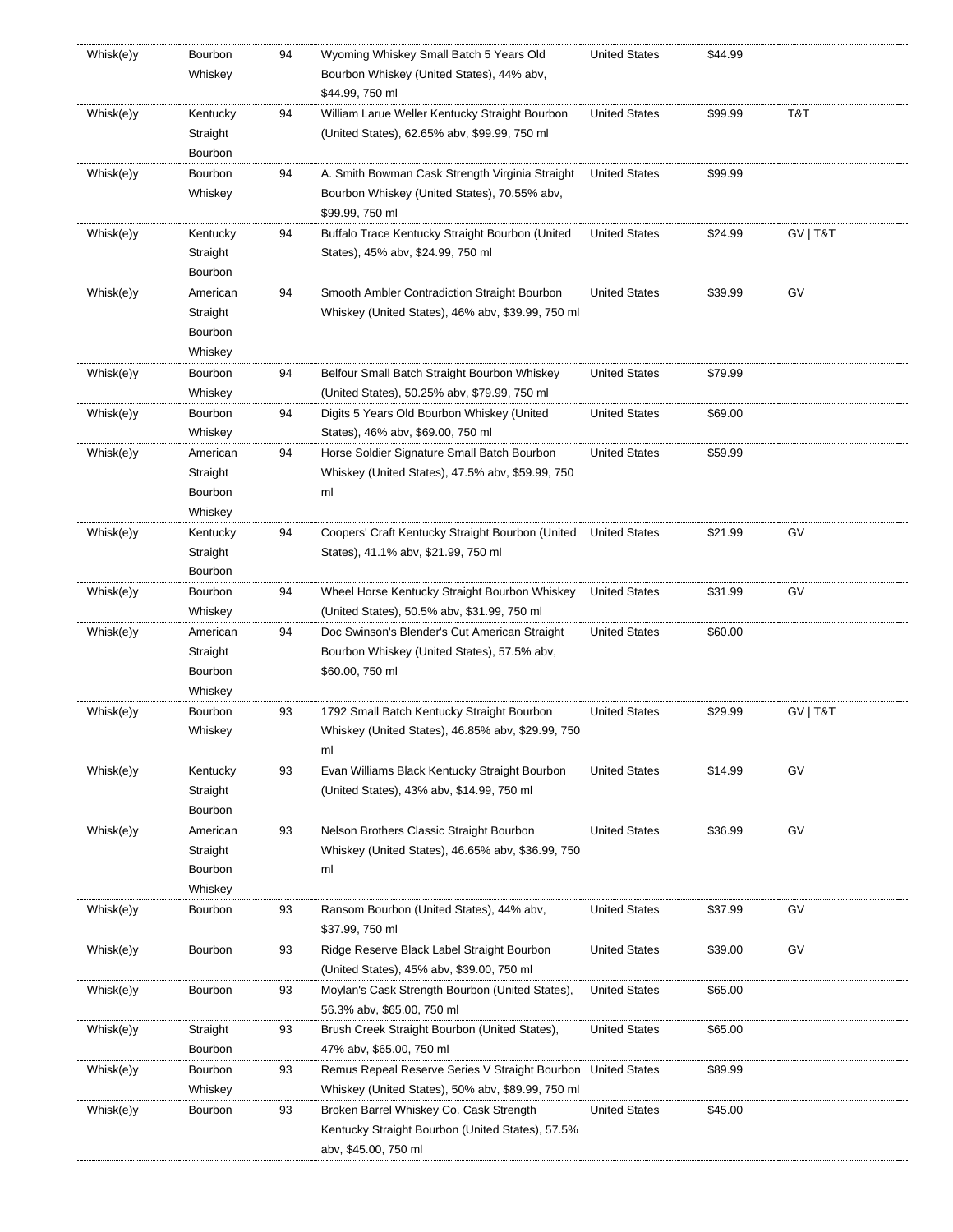| Whisk(e)y | American             | 93 | Brush Creek Chimney Rock Cabernet Cask                         | <b>United States</b> | \$200.00 |          |
|-----------|----------------------|----|----------------------------------------------------------------|----------------------|----------|----------|
|           | Straight             |    | Finished Straight Bourbon Whiskey (United                      |                      |          |          |
|           | Bourbon              |    | States), 48.5% abv, \$200.00, 750 ml                           |                      |          |          |
|           | Whiskey              |    |                                                                |                      |          |          |
| Whisk(e)y | American             | 93 | J Henry & Sons La Flamme Reserve 5 Years Old                   | <b>United States</b> | \$100.00 |          |
|           | Straight             |    | American Straight Bourbon Whiskey (United                      |                      |          |          |
|           | Bourbon              |    | States), 57.47% abv, \$100.00, 750 ml                          |                      |          |          |
|           | Whiskey              |    |                                                                |                      |          |          |
| Whisk(e)y | Bourbon              | 93 | Moylan's Over-Regulated Finished in Port Barrels               | <b>United States</b> | \$65.00  |          |
|           |                      |    | Blended Bourbon (United States), 46% abv,                      |                      |          |          |
|           |                      |    | \$65.00, 750 ml                                                |                      |          |          |
| Whisk(e)y | Bourbon              | 93 | Thomas S. Moore Cabernet Sauvignon Cask                        | <b>United States</b> | \$69.99  |          |
|           | Whiskey              |    | Finished Kentucky Straight Bourbon Whiskey                     |                      |          |          |
|           |                      |    | (United States), 47.65% abv, \$69.99, 750 ml                   |                      |          |          |
| Whisk(e)y | Bourbon              | 93 | Thomas S. Moore Port Cask Finished Kentucky                    | <b>United States</b> | \$69.99  |          |
|           | Whiskey              |    | Straight Bourbon Whiskey (United States),                      |                      |          |          |
|           |                      |    | 49.45% abv, \$69.99, 750 ml                                    |                      |          |          |
| Whisk(e)y | American             | 93 | Founders Circle 1875 Single Barrel Straight                    | <b>United States</b> | \$49.95  |          |
|           | Straight             |    | Bourbon Whiskey (United States), 50.3% abv,                    |                      |          |          |
|           | Bourbon              |    | \$49.95, 750 ml                                                |                      |          |          |
|           | Whiskey              |    |                                                                |                      |          |          |
| Whisk(e)y | Kentucky             | 93 | Coopers' Craft Barrel Reserve Kentucky Straight                | <b>United States</b> | \$31.99  | GV   T&T |
|           | Straight             |    | Bourbon (United States), 50% abv, \$31.99, 750 ml              |                      |          |          |
|           | Bourbon              |    |                                                                |                      |          |          |
| Whisk(e)y | Kentucky             | 93 | Benchmark Full Proof Kentucky Straight Bourbon                 | <b>United States</b> | \$22.99  | GV       |
|           | Straight             |    | (United States), 62.5% abv, \$22.99, 750 ml                    |                      |          |          |
|           | Bourbon              |    |                                                                |                      |          |          |
| Whisk(e)y | Kentucky             | 93 | Four Roses Small Batch Kentucky Straight                       | <b>United States</b> | \$34.99  | GV       |
|           | Straight             |    | Bourbon (United States), 45% abv, \$34.99, 750 ml              |                      |          |          |
|           | Bourbon              |    |                                                                |                      |          |          |
| Whisk(e)y | Kentucky             | 93 | Larceny Small Batch Kentucky Straight Bourbon                  | <b>United States</b> | \$24.99  | GV       |
|           | Straight             |    | (United States), 46% abv, \$24.99, 750 ml                      |                      |          |          |
|           | Bourbon              |    |                                                                |                      |          |          |
| Whisk(e)y | Bourbon              | 93 | Stillhouse Black Bourbon (United States), 40%                  | <b>United States</b> | \$24.99  | GV       |
|           |                      |    | abv, \$24.99, 750 ml                                           |                      |          |          |
|           |                      | 93 | 15 Stars Private Stock Kentucky Straight Bourbon United States |                      | \$139.00 |          |
| Whisk(e)y | Kentucky<br>Straight |    |                                                                |                      |          |          |
|           | Bourbon              |    | (United States), 53.5% aby, \$139.00, 750 ml                   |                      |          |          |
|           |                      |    |                                                                |                      |          |          |
| Whisk(e)y | Kentucky             | 93 | Elijah Craig Barrel Proof A122 12 Years Old                    | <b>United States</b> | \$59.99  |          |
|           | Straight             |    | Kentucky Straight Bourbon (United States), 60.4%               |                      |          |          |
|           | Bourbon              |    | aby, \$59.99, 750 ml                                           |                      |          |          |
| Whisk(e)y | Straight             | 93 | Jefferson's Reserve Kentucky Straight Bourbon                  | <b>United States</b> | \$54.99  |          |
|           | Bourbon              |    | (United States), 45.1% abv, \$54.99, 750 ml                    |                      |          |          |
| Whisk(e)y | Kentucky             | 93 | Weller Antique 107 Kentucky Straight Bourbon                   | <b>United States</b> | \$49.99  |          |
|           | Straight             |    | (United States) 53.5% abv, \$49.99, 750 ml                     |                      |          |          |
|           | Bourbon              |    |                                                                |                      |          |          |
| Whisk(e)y | Kentucky             | 93 | Weller 12 Years Old Kentucky Straight Bourbon                  | <b>United States</b> | \$36.99  | GV       |
|           | Straight             |    | (United States), 45% abv, \$36.99, 750 ml                      |                      |          |          |
|           | Bourbon              |    |                                                                |                      |          |          |
| Whisk(e)y | Kentucky             | 92 | Blanton's Gold Edition Single Barrel Kentucky                  | <b>United States</b> | \$120.00 | T&T      |
|           | Straight             |    | Straight Bourbon (United States), 51.5% abv,                   |                      |          |          |
|           | Bourbon              |    | \$120.00, 750 ml                                               |                      |          |          |
| Whisk(e)y | Kentucky             | 92 | Castle & Key Small Batch - Batch 1 - 4 Years Old               | <b>United States</b> | \$55.00  |          |
|           | Straight             |    | Kentucky Straight Bourbon (United States), 49%                 |                      |          |          |
|           | Bourbon              |    | aby, \$55.00, 750 ml                                           |                      |          |          |
| Whisk(e)y | Straight             | 92 | Mendocino Spirits 3 Years Old Straight Bourbon                 | <b>United States</b> | \$65.00  |          |
|           | Bourbon              |    | (United States), 42.2% abv, \$65.00, 750 ml                    |                      |          |          |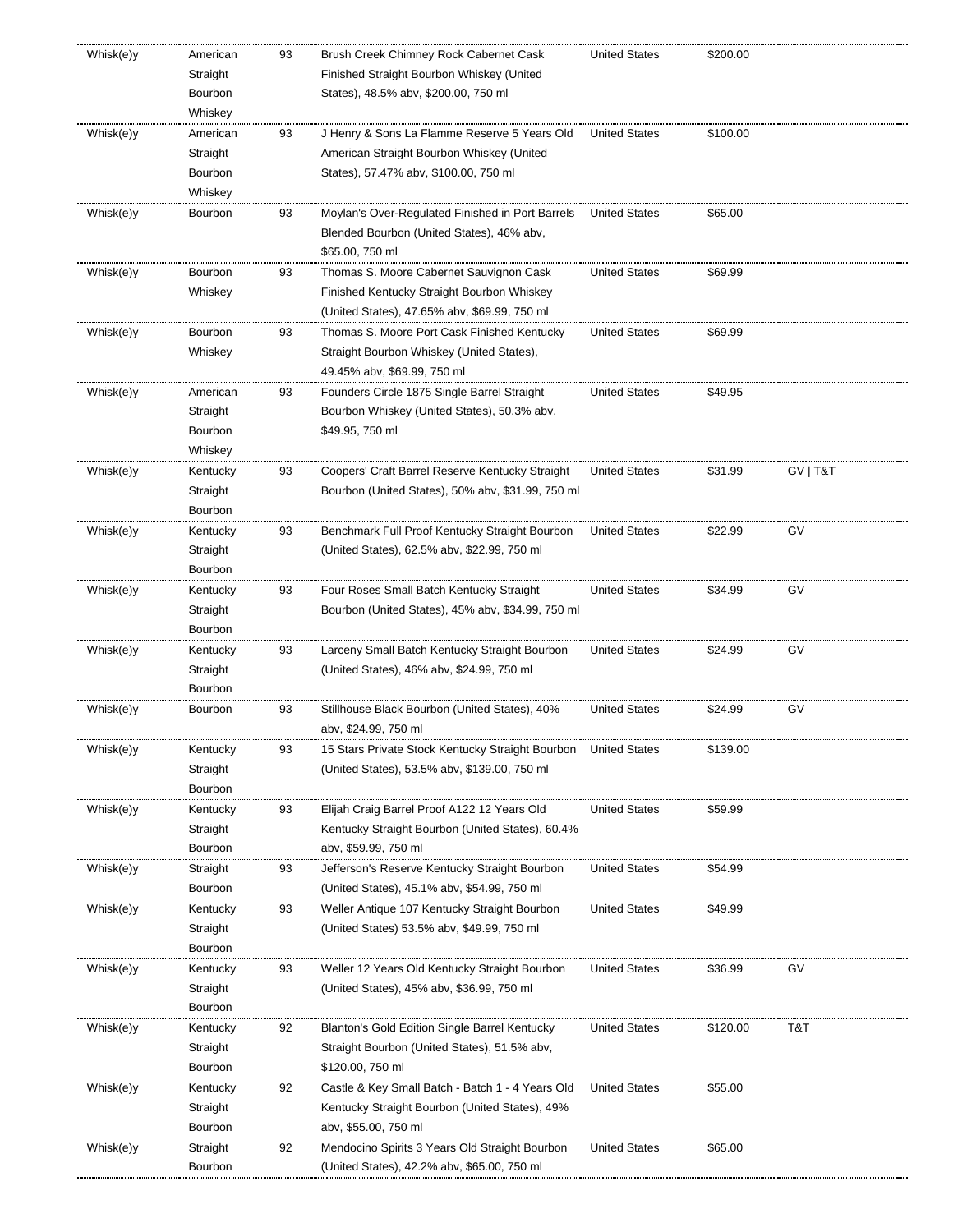| Whisk(e)y | American | 92 | Redemption Cognac Cask Finish Straight Bourbon United States   |                      | \$69.99  |          |
|-----------|----------|----|----------------------------------------------------------------|----------------------|----------|----------|
|           | Straight |    | Whiskey (United States), 49.5% abv, \$69.99, 750               |                      |          |          |
|           | Bourbon  |    | ml                                                             |                      |          |          |
|           | Whiskey  |    |                                                                |                      |          |          |
| Whisk(e)y | Kentucky | 92 | Weller Full Proof Kentucky Straight Bourbon                    | <b>United States</b> | \$49.99  |          |
|           | Straight |    | (United States), 57% abv, \$49.99, 750 ml                      |                      |          |          |
|           | Bourbon  |    |                                                                |                      |          |          |
| Whisk(e)y | American | 92 | Dexter Finished with Five Woods Straight Bourbon United States |                      | \$45.00  |          |
|           | Straight |    | Whiskey (United States), 45% abv, \$45.00, 750 ml              |                      |          |          |
|           | Bourbon  |    |                                                                |                      |          |          |
|           | Whiskey  |    |                                                                |                      |          |          |
| Whisk(e)y | Straight | 92 | O.H. Ingram River Aged Straight Bourbon (United                | <b>United States</b> | \$69.99  |          |
|           | Bourbon  |    | States), 52.5% abv, \$69.99, 750 ml                            |                      |          |          |
| Whisk(e)y | Kentucky | 92 | Evan Williams 1783 Small Batch Kentucky                        | <b>United States</b> | \$19.99  | GV   T&T |
|           | Straight |    | Straight Bourbon (United States), 45% abv,                     |                      |          |          |
|           | Bourbon  |    | \$19.99, 750 ml                                                |                      |          |          |
| Whisk(e)y | Kentucky | 92 | Wild Turkey Kentucky Straight Bourbon (United                  | <b>United States</b> | \$20.99  | GV       |
|           | Straight |    | States), 40.5% abv, \$20.99, 750 ml                            |                      |          |          |
|           | Bourbon  |    |                                                                |                      |          |          |
| Whisk(e)y | Kentucky | 92 | Angel's Envy Cask Strength Finished in Port Wine               | <b>United States</b> | \$229.99 |          |
|           | Straight |    | Barrels Kentucky Straight Bourbon (United                      |                      |          |          |
|           | Bourbon  |    | States), 60.35% abv, \$229.99, 750 ml                          |                      |          |          |
| Whisk(e)y | American | 92 | Garrison Brothers Guadalupe Port Cask Texas                    | <b>United States</b> | \$129.99 |          |
|           | Straight |    | Straight Bourbon Whiskey (United States), 53.5%                |                      |          |          |
|           | Bourbon  |    | abv, \$129.99, 750 ml                                          |                      |          |          |
|           | Whiskey  |    |                                                                |                      |          |          |
| Whisk(e)y | Kentucky | 92 | Square 6 Kentucky Straight Bourbon (United                     | <b>United States</b> | \$89.99  |          |
|           | Straight |    | States), 47.5% abv, \$89.99, 750 ml                            |                      |          |          |
|           | Bourbon  |    |                                                                |                      |          |          |
| Whisk(e)y | Kentucky | 92 | 15 Stars Timeless Reserve 14 Years Old                         | <b>United States</b> | \$279.00 |          |
|           | Straight |    | Kentucky Straight Bourbon (United States), 51.5%               |                      |          |          |
|           | Bourbon  |    | abv, \$279.00, 750 ml                                          |                      |          |          |
| Whisk(e)y | Straight | 92 | I.W. Harper 15 Years Old Kentucky Straight                     | <b>United States</b> | \$69.99  |          |
|           | Bourbon  |    | Bourbon (United States), 43% abv, \$69.99, 750 ml              |                      |          |          |
| Whisk(e)y | Kentucky | 92 | Stagg Jr. Kentucky Straight Bourbon (United                    | <b>United States</b> | \$49.99  | T&T      |
|           | Straight |    | States), 64.35% abv, \$49.99, 750 ml                           |                      |          |          |
|           | Bourbon  |    |                                                                |                      |          |          |
| Whisk(e)y | Kentucky | 92 | Angel's Envy Finished in Port Wine Barrels                     | <b>United States</b> | \$49.99  |          |
|           | Straight |    | Kentucky Straight Bourbon (United States), 43.3%               |                      |          |          |
|           | Bourbon  |    | abv, \$49.99, 750 ml                                           |                      |          |          |
| Whisk(e)y | American | 92 | Horse Soldier Reserve Barrel Strength Bourbon                  | <b>United States</b> | \$79.99  |          |
|           | Straight |    | Whiskey (United States), 61.6% abv, \$79.99, 750               |                      |          |          |
|           | Bourbon  |    | ml                                                             |                      |          |          |
|           | Whiskey  |    |                                                                |                      |          |          |
| Whisk(e)y | American | 92 | Trail's End Finished in Oregon Oak Casks 10                    | <b>United States</b> | \$59.95  |          |
|           | Straight |    | Years Old Straight Bourbon Whiskey (United                     |                      |          |          |
|           | Bourbon  |    | States), 52.5% abv, \$59.95, 750 ml                            |                      |          |          |
|           | Whiskey  |    |                                                                |                      |          |          |
| Whisk(e)y | Bourbon  | 92 | Wheat Penny 1958 Full Proof Finished With Black                | <b>United States</b> | \$54.99  |          |
|           | Whiskey  |    | Cherry and Toasted Oak Wood Bourbon Whiskey                    |                      |          |          |
|           |          |    | (United States), 57.5% abv, \$54.99, 750 ml                    |                      |          |          |
| Whisk(e)y | Kentucky | 92 | 1792 12 Years Old Kentucky Straight Bourbon                    | <b>United States</b> | \$49.99  | T&T      |
|           | Straight |    | (United States), 48.3% abv, \$49.99, 750 ml                    |                      |          |          |
|           | Bourbon  |    |                                                                |                      |          |          |
| Whisk(e)y | Kentucky | 92 | Four Roses Small Batch Select Kentucky Straight                | <b>United States</b> | \$55.99  |          |
|           | Straight |    | Bourbon (United States), 52% abv, \$55.99, 750 ml              |                      |          |          |
|           | Bourbon  |    |                                                                |                      |          |          |
|           |          |    |                                                                |                      |          |          |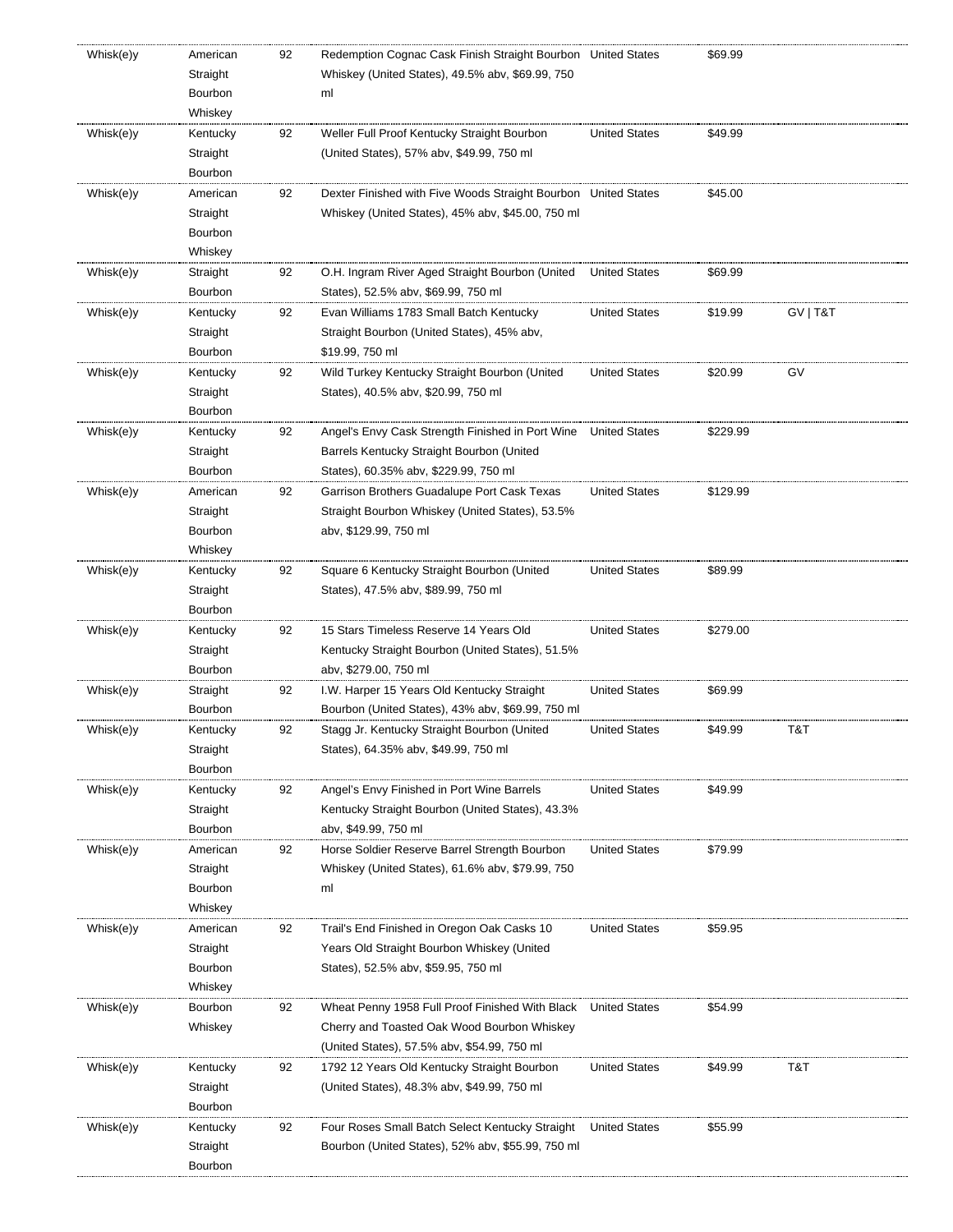| Whisk(e)y | Bourbon              | 92 | Low Gap Made with Local Grain Distilled in 2017<br>& 2018 3 Years Old Straight Bourbon (United | <b>United States</b> | \$65.00 |     |  |
|-----------|----------------------|----|------------------------------------------------------------------------------------------------|----------------------|---------|-----|--|
|           |                      |    | States), 43.2% abv, \$65.00, 750 ml                                                            |                      |         |     |  |
| Whisk(e)y | Kentucky<br>Straight | 91 | Benchmark Top Floor Kentucky Straight Bourbon<br>(United States), 43% abv, \$14.99, 750 ml     | <b>United States</b> | \$14.99 | GV  |  |
|           | Bourbon              |    |                                                                                                |                      |         |     |  |
| Whisk(e)y | Bourbon              | 91 | Bainbridge Whiskey Forty Saloon Bourbon (United<br>States), 50% abv, \$89.95, 750 ml           | <b>United States</b> | \$89.95 |     |  |
| Whisk(e)y | Bourbon              | 91 | Big Stick Bourbon (United States), 47.5% abv,<br>\$75.00, 750 ml                               | <b>United States</b> | \$75.00 |     |  |
| Whisk(e)y | Straight             | 91 | Jefferson's Ocean Aged At Sea - Voyage 24                                                      | <b>United States</b> | \$79.99 |     |  |
|           | Bourbon              |    | Straight Bourbon (United States), 45% abv,                                                     |                      |         |     |  |
|           |                      |    | \$79.99, 750 ml                                                                                |                      |         |     |  |
| Whisk(e)y | American             | 91 | Legent Kentucky Straight Bourbon Whiskey                                                       | <b>United States</b> | \$39.99 |     |  |
|           | Straight             |    | (United States), 47% abv, \$39.99, 750 ml                                                      |                      |         |     |  |
|           | Bourbon              |    |                                                                                                |                      |         |     |  |
|           | Whiskey              |    |                                                                                                |                      |         |     |  |
| Whisk(e)y | Bourbon              | 91 | Stellum The Equinox Blend #1 Bourbon (United                                                   | <b>United States</b> | \$99.00 |     |  |
|           |                      |    | States), 58.63% abv, \$99.00, 750 ml                                                           |                      |         |     |  |
| Whisk(e)y | Bourbon              | 91 | Widow Jane Lucky Thirteen Bourbon Whiskey                                                      | <b>United States</b> | \$99.99 |     |  |
|           | Whiskey              |    | (United States), 46.5% abv, \$99.99, 750 ml                                                    |                      |         |     |  |
| Whisk(e)y | Bourbon              | 91 | FEW Straight Bourbon Whiskey (United States),                                                  | <b>United States</b> | \$39.99 | T&T |  |
|           | Whiskey              |    | 46.5% abv, \$39.99, 750 ml                                                                     |                      |         |     |  |
| Whisk(e)y | Kentucky             | 91 | Benchmark Small Batch Kentucky Straight                                                        | <b>United States</b> | \$16.99 | GV  |  |
|           | Straight             |    | Bourbon (United States), 45% abv, \$16.99, 750 ml                                              |                      |         |     |  |
|           | Bourbon              |    |                                                                                                |                      |         |     |  |
| Whisk(e)y | American             | 91 | Doc Swinson's Alter Ego Triple Cask Straight                                                   | <b>United States</b> | \$75.00 |     |  |
|           | Straight             |    | Bourbon Whiskey (United States), 47.9% abv,                                                    |                      |         |     |  |
|           | Bourbon<br>Whiskey   |    | \$75.00, 750 ml                                                                                |                      |         |     |  |
| Whisk(e)y | Bourbon              | 91 | Maker's Mark Wood Finishing Series 2021 Limited United States                                  |                      | \$59.55 |     |  |
|           | Whiskey              |    | Release: FAE-02 Kentucky Straight Bourbon                                                      |                      |         |     |  |
|           |                      |    | Whiskey (United States), 54.55% abv, \$59.55, 750                                              |                      |         |     |  |
|           |                      |    | ml                                                                                             |                      |         |     |  |
| Whisk(e)y | Bourbon              | 91 | Stellum Comet Rising Bourbon (United States)                                                   | United States        | \$99.00 |     |  |
|           |                      |    | 58.11% abv, \$99.00, 750 ml                                                                    |                      |         |     |  |
| Whisk(e)y | Kentucky             | 91 | 1792 Sweet Wheat Kentucky Straight Bourbon                                                     | <b>United States</b> | \$35.99 |     |  |
|           | Straight             |    | (United States), 45.6% abv, \$35.99, 750 ml                                                    |                      |         |     |  |
|           | Bourbon              |    |                                                                                                |                      |         |     |  |
| Whisk(e)y | Bourbon              | 91 | Barrell Bourbon Batch 032 5 Years Old Cask                                                     | <b>United States</b> | \$89.99 |     |  |
|           | Whiskey              |    | Strength Straight Bourbon Whiskey (United                                                      |                      |         |     |  |
|           |                      |    | States), 57.67% abv, \$89.99, 750 ml                                                           |                      |         |     |  |
| Whisk(e)y | Bourbon              | 91 | Bespoken Spirits Batch FTM Bourbon Whiskey                                                     | <b>United States</b> | \$48.99 |     |  |
|           |                      |    | (United States), 47% abv, \$48.99, 750 ml                                                      |                      |         |     |  |
| Whisk(e)y | Bourbon              | 91 | Smooth Ambler Old Scout Barrel No. 27893 7                                                     | <b>United States</b> | \$49.99 |     |  |
|           | Whiskey              |    | Years Old Straight Bourbon Whiskey (United                                                     |                      |         |     |  |
|           |                      |    | States), 61.2% abv, \$49.99, 750 ml                                                            |                      |         |     |  |
| Whisk(e)y | Kentucky             | 91 | Benchmark Old No. 8 Brand Kentucky Straight                                                    | <b>United States</b> | \$11.99 | GV  |  |
|           | Straight             |    | Bourbon (United States), 40% abv, \$11.99, 750 ml                                              |                      |         |     |  |
|           | Bourbon              |    |                                                                                                |                      |         |     |  |
| Whisk(e)y | American             | 91 | Jim Beam Kentucky Straight Bourbon Whiskey                                                     | <b>United States</b> | \$17.99 | GV  |  |
|           | Straight             |    | (United States), 40% abv, \$17.99, 750 ml                                                      |                      |         |     |  |
|           | Bourbon              |    |                                                                                                |                      |         |     |  |
|           | Whiskey              |    |                                                                                                |                      |         |     |  |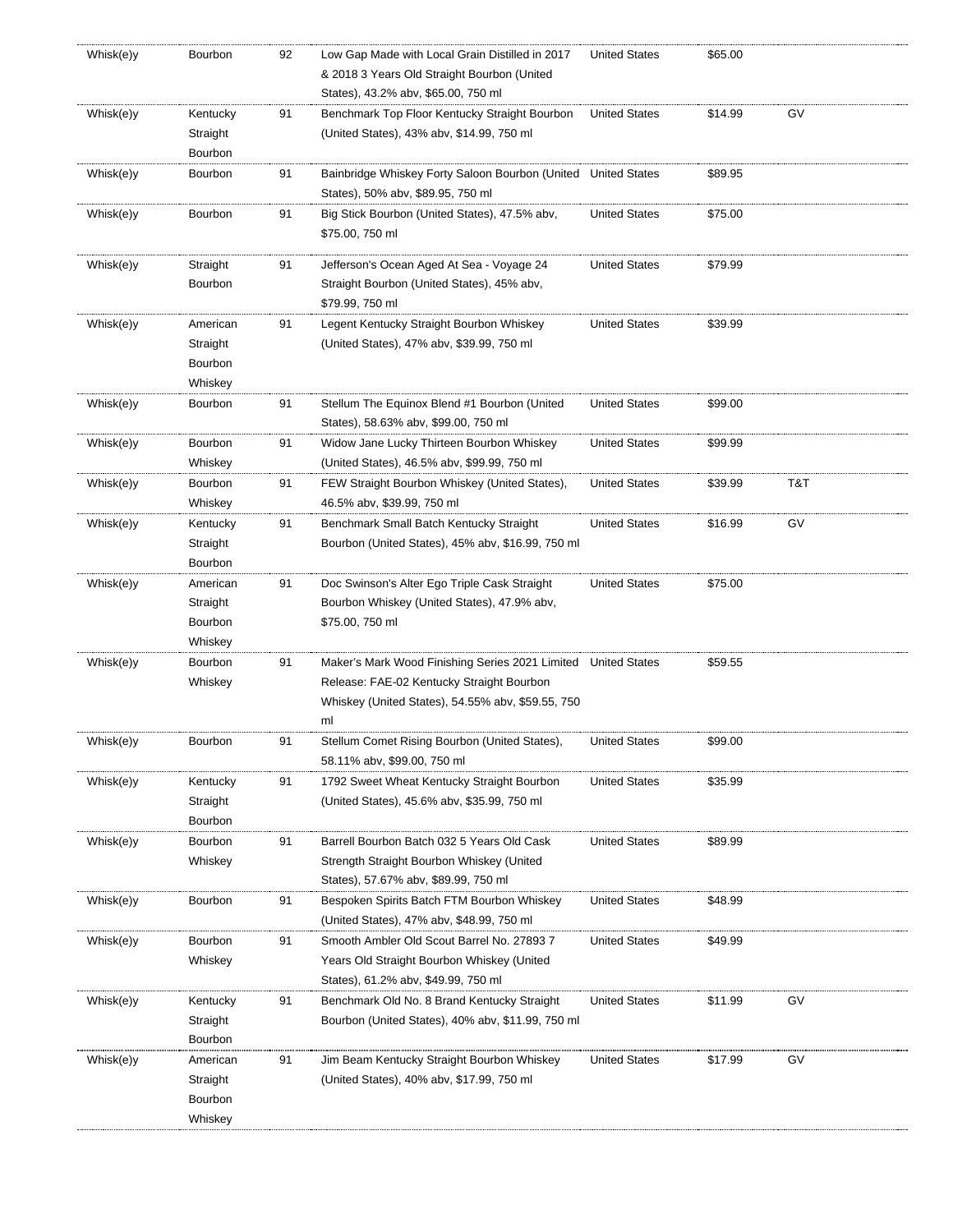| Whisk(e)y | Kentucky | 91 | Heaven Hill Aged in Chinquapin Barrels 13 Years   | <b>United States</b> | \$179.00 |          |
|-----------|----------|----|---------------------------------------------------|----------------------|----------|----------|
|           | Straight |    | Old Kentucky Straight Bourbon (United States),    |                      |          |          |
|           | Bourbon  |    | 55% abv, \$179.00, 750 ml                         |                      |          |          |
| Whisk(e)y | American | 91 | Horse Soldier Premium 2 Years Old Straight        | <b>United States</b> | \$44.99  |          |
|           | Straight |    | Bourbon Whiskey (United States), 43.5% abv,       |                      |          |          |
|           | Bourbon  |    | \$44.99, 750 ml                                   |                      |          |          |
|           | Whiskey  |    |                                                   |                      |          |          |
| Whisk(e)y | Straight | 91 | Jefferson's Very Small Batch Straight Bourbon     | <b>United States</b> | \$34.99  |          |
|           | Bourbon  |    | (United States), 41.15% abv, \$34.99, 750 ml      |                      |          |          |
| Whisk(e)y | Kentucky | 91 | Wild Turkey Longbranch Kentucky Straight          | <b>United States</b> | \$40.99  |          |
|           | Straight |    | Bourbon (United States), 43% abv, \$40.99, 750 ml |                      |          |          |
|           | Bourbon  |    |                                                   |                      |          |          |
|           |          |    |                                                   |                      |          |          |
| Whisk(e)y | Bourbon  | 91 | Isaac Bowman Port Barrel Finished Straight        | <b>United States</b> | \$39.99  |          |
|           | Whiskey  |    | Bourbon Whiskey (United States), 46% abv,         |                      |          |          |
|           |          |    | \$39.99, 750 ml                                   |                      |          |          |
| Whisk(e)y | American | 91 | Rock Town Peachwood Smoked 4.5 Years Old          | <b>United States</b> | \$99.99  |          |
|           | Straight |    | American Straight Bourbon Whiskey (United         |                      |          |          |
|           | Bourbon  |    | States), 60.8% abv, \$99.99, 750 ml               |                      |          |          |
|           | Whiskey  |    |                                                   |                      |          |          |
| Whisk(e)y | American | 90 | Jim Beam Devil's Cut Kentucky Straight Bourbon    | <b>United States</b> | \$22.99  | GV       |
|           | Straight |    | Whiskey (United States), 45% abv, \$22.99, 750 ml |                      |          |          |
|           | Bourbon  |    |                                                   |                      |          |          |
|           | Whiskey  |    |                                                   |                      |          |          |
| Whisk(e)y | American | 90 | Fistful of Bourbon Straight Bourbon (United       | <b>United States</b> | \$24.99  | GV   T&T |
|           | Straight |    | States), 46% abv, \$24.99, 750 ml                 |                      |          |          |
|           | Bourbon  |    |                                                   |                      |          |          |
|           | Whiskey  |    |                                                   |                      |          |          |
| Whisk(e)y | Kentucky | 90 | Four Roses Kentucky Straight Bourbon (United      | <b>United States</b> | \$24.99  | GV   T&T |
|           |          |    |                                                   |                      |          |          |
|           | Straight |    | States), 40% abv, \$24.99, 750 ml                 |                      |          |          |
|           | Bourbon  |    |                                                   |                      |          |          |
| Whisk(e)y | American | 90 | Jim Beam Double Oak Twice Barreled Kentucky       | <b>United States</b> | \$22.99  | GV   T&T |
|           | Straight |    | Straight Bourbon Whiskey (United States), 43%     |                      |          |          |
|           | Bourbon  |    | abv, \$22.99, 750 ml                              |                      |          |          |
|           | Whiskey  |    |                                                   |                      |          |          |
| Whisk(e)y | Kentucky | 90 | Weller Special Reserve Kentucky Straight          | <b>United States</b> | \$23.99  | GV       |
|           | Straight |    | Bourbon (United States), 45% abv, \$23.99, 750 ml |                      |          |          |
|           | Bourbon  |    |                                                   |                      |          |          |
| Whisk(e)y | Straight | 90 | Bluestone Manor 5 Years Old Straight Bourbon      | <b>United States</b> | \$48.00  |          |
|           | Bourbon  |    | (United States), 45% abv, \$48.00, 750 ml         |                      |          |          |
| Whisk(e)y | Bourbon  | 90 | Bowman Brothers Small Batch Virginia Straight     | <b>United States</b> | \$29.99  |          |
|           | Whiskey  |    | Bourbon Whiskey (United States), 45% abv,         |                      |          |          |
|           |          |    | \$29.99, 750 ml                                   |                      |          |          |
| Whisk(e)y | Kentucky | 90 | Old Charter Oak French Oak Kentucky Straight      | <b>United States</b> | \$69.99  |          |
|           | Straight |    | Bourbon (United States), 46% abv, \$69.99, 750 ml |                      |          |          |
|           | Bourbon  |    |                                                   |                      |          |          |
| Whisk(e)y | Bourbon  | 90 | Smooth Ambler Old Scout Straight Bourbon          | <b>United States</b> | \$34.99  |          |
|           | Whiskey  |    | Whiskey (United States), 49.5% abv, \$34.99, 750  |                      |          |          |
|           |          |    | ml                                                |                      |          |          |
| Whisk(e)y | Kentucky | 90 | Blanton's Straight From the Barrel Single Barrel  | <b>United States</b> | \$150.00 | T&T      |
|           | Straight |    | Kentucky Straight Bourbon (United States), 65.9%  |                      |          |          |
|           | Bourbon  |    | abv, \$150.00, 750 ml                             |                      |          |          |
| Whisk(e)y | Bourbon  | 90 | Bearded Lady American Bourbon (United States),    | <b>United States</b> | AUD46.00 |          |
|           |          |    | 37% abv, AUD46.00, 700 ml                         |                      |          |          |
|           |          |    |                                                   |                      |          |          |
| Whisk(e)y | Bourbon  | 90 | Bespoken Spirits Bourbon (United States), 47%     | <b>United States</b> | \$34.99  |          |
|           |          |    | abv, \$34.99, 375 ml                              |                      |          |          |
| Whisk(e)y | Bourbon  | 90 | Five Brothers Kentucky Straight Bourbon Whiskey   | <b>United States</b> | \$59.99  |          |
|           | Whiskey  |    | (United States), 45% abv, \$59.99, 750 ml         |                      |          |          |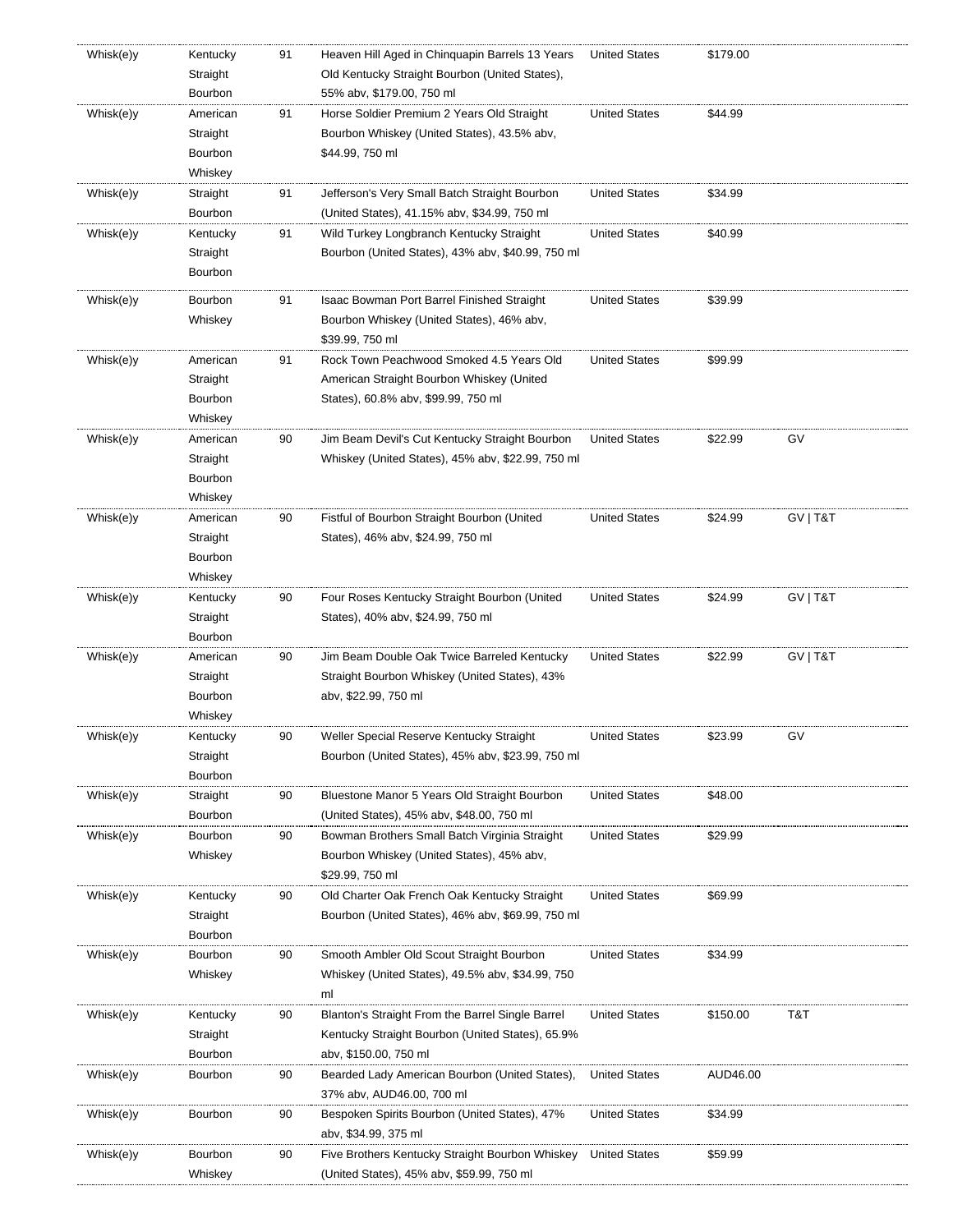| Whisk(e)y | American<br>Straight<br>Bourbon<br>Whiskey | 90 | Garrison Brothers Small Batch 3 Years Old Texas<br>Straight Bourbon Whiskey (United States), 47%<br>abv, \$89.99, 750 ml               | <b>United States</b> | \$89.99  |
|-----------|--------------------------------------------|----|----------------------------------------------------------------------------------------------------------------------------------------|----------------------|----------|
| Whisk(e)y | Straight<br>Bourbon                        | 90 | Bespoken Spirits 2 Years Old Straight Bourbon<br>Whiskey (United States), 47% abv, \$56.99, 750 ml                                     | <b>United States</b> | \$56.99  |
| Whisk(e)y | Straight<br>Bourbon                        | 89 | Bespoken Spirits Pinstripe Straight Bourbon<br>Whiskey (United States), 57% abv, \$56.99, 750 ml                                       | <b>United States</b> | \$56.99  |
| Whisk(e)y | American<br>Straight<br>Bourbon<br>Whiskey | 89 | Brain Brew Experimental Finished With Three<br>Woods Straight Bourbon Whiskey (United States),<br>50.3% abv, \$49.95, 750 ml           | <b>United States</b> | \$49.95  |
| Whisk(e)y | Kentucky<br>Straight<br>Bourbon            | 89 | Elijah Craig Small Batch Kentucky Straight<br>Bourbon (United States), 47% abv, \$29.99, 750 ml                                        | <b>United States</b> | \$29.99  |
| Whisk(e)y | American<br>Straight<br>Bourbon<br>Whiskey | 89 | Laws Whiskey House Four Grain Straight Bourbon United States<br>Whiskey (United States), 47.5% abv, \$55.00, 750<br>ml                 |                      | \$55.00  |
| Whisk(e)y | American<br>Straight<br>Bourbon<br>Whiskey | 89 | Garrison Brothers Balmorhea Texas Straight<br>Bourbon Whiskey (United States), 57.5% abv,<br>\$179.99, 750 ml                          | <b>United States</b> | \$179.99 |
| Whisk(e)y | Straight<br>Bourbon                        | 88 | Bespoken Spirits Velvet Batch 2 Years Old<br>Straight Bourbon Whiskey (United States), 57%<br>abv, \$56.99, 750 ml                     | <b>United States</b> | \$56.99  |
| Whisk(e)y | Straight<br>Bourbon                        | 88 | I.W. Harper Cabernet Cask Reserve Kentucky<br>Straight Bourbon (United States), 45% abv,<br>\$49.99, 750 ml                            | <b>United States</b> | \$49.99  |
| Whisk(e)y | Straight<br>Bourbon                        | 88 | Widow Jane Decadence A Blend of Straight<br>Bourbon Whiskeys (United States), 45.5% abv,<br>\$99.99, 750 ml                            | <b>United States</b> | \$99.99  |
| Whisk(e)y | Straight<br>Bourbon                        | 88 | Rare Character Single Barrel Series Hi-Time Wine<br>Cellars Straight Bourbon (United States), 58.56%<br>abv, \$69.99, 750 ml           | <b>United States</b> | \$69.99  |
| Whisk(e)y | Bourbon                                    | 87 | Bespoken Spirits Batch Type F Bourbon Whiskey<br>(United States), 47% abv, \$34.99, 375 ml                                             | <b>United States</b> | \$34.99  |
| Whisk(e)y | American<br>Straight<br>Bourbon<br>Whiskey | 87 | Brain Brew Experimental Finished with Japanese<br>Mizunara Oak Straight Bourbon Whiskey (United<br>States), 50.3% abv, \$65.00, 750 ml | <b>United States</b> | \$65.00  |
| Whisk(e)y | Straight<br>Bourbon                        | 87 | Brother's Bond Straight Bourbon (United States),<br>40% abv, \$44.00, 750 ml                                                           | <b>United States</b> | \$44.00  |
| Whisk(e)y | American<br>Straight<br>Bourbon<br>Whiskey | 87 | Jim Beam Black Extra Aged Kentucky Straight<br>Bourbon Whiskey (United States), 43% abv,<br>\$22.99, 750 ml                            | <b>United States</b> | \$22.99  |
| Whisk(e)y | American<br>Straight<br>Bourbon<br>Whiskey | 87 | Southern Star Paragon Wheated Straight Bourbon United States<br>Whiskey (United States), 46% abv, \$49.95, 750 ml                      |                      | \$49.95  |
| Whisk(e)y | Straight<br>Bourbon                        | 87 | Swilled Dog Barrel Strength 4 Years Old Straight<br>Bourbon (United States), 58.5% abv, \$49.99, 750<br>ml                             | <b>United States</b> | \$49.99  |
| Whisk(e)y | Bourbon<br>Whiskey                         | 87 | Thomas S. Moore Chardonnay Cask Finished<br>Kentucky Straight Bourbon Whiskey (United<br>States), 48.95% abv, \$69.99, 750 ml          | <b>United States</b> | \$69.99  |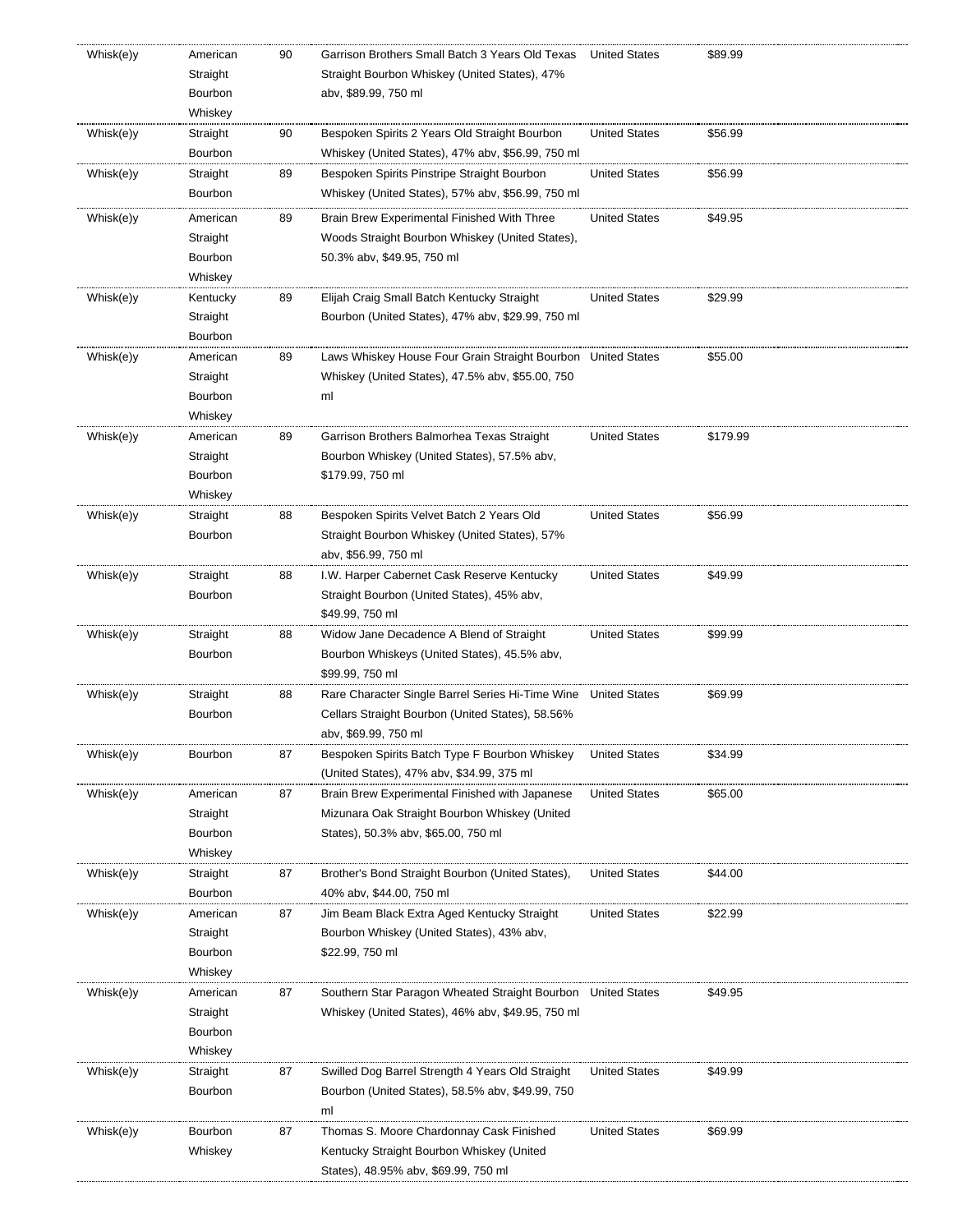| Whisk(e)y | Straight<br>Bourbon | 87 | R6 Distillery Straight Bourbon (United States),<br>43% abv, \$46.00, 750 ml | <b>United States</b> | \$46.00 |                      |
|-----------|---------------------|----|-----------------------------------------------------------------------------|----------------------|---------|----------------------|
| Whisk(e)y | American            | 87 | Redemption Straight Bourbon Whiskey (United                                 | <b>United States</b> | \$30.00 |                      |
|           | Straight            |    | States), 44% abv, \$30.00, 750 ml                                           |                      |         |                      |
|           | Bourbon             |    |                                                                             |                      |         |                      |
|           | Whiskey             |    |                                                                             |                      |         |                      |
| Whisk(e)y | American            | 86 | Nelson Brothers Reserve Straight Bourbon                                    | <b>United States</b> | \$59.99 |                      |
|           | Straight            |    | Whiskey (United States), 53.9% abv, \$59.99, 750                            |                      |         |                      |
|           | Bourbon             |    | ml                                                                          |                      |         |                      |
|           | Whiskey             |    |                                                                             |                      |         |                      |
| Whisk(e)y | Kentucky            | 80 | Creator's Cut Kentucky Straight Bourbon with                                | <b>United States</b> | \$24.99 |                      |
|           | Straight            |    | Natural Flavors Kentucky Straight Bourbon (United                           |                      |         |                      |
|           | Bourbon             |    | States), 43% abv, \$24.99, 750 ml                                           |                      |         |                      |
| Whisk(e)y | American            | 96 | Elmer T. Lee Single Barrel Kentucky Straight                                | <b>United States</b> | \$39.99 | CT   GV   T&T   T100 |
|           | Single Barrel       |    | Bourbon Whiskey (United States), 45% abv,                                   |                      |         |                      |
|           | Bourbon             |    | \$39.99, 750 ml                                                             |                      |         |                      |
|           | Whiskey             |    |                                                                             |                      |         |                      |
| Whisk(e)y | American            | 95 | The Clover Single Barrel Straight Bourbon                                   | <b>United States</b> | \$49.95 | F   T100             |
|           | Single Barrel       |    | Whiskey (United States), 46% abv, \$49.95, 750 ml                           |                      |         |                      |
|           | Bourbon             |    |                                                                             |                      |         |                      |
|           | Whiskey             |    |                                                                             |                      |         |                      |
| Whisk(e)y | American            | 94 | Blanton's Original Single Barrel Kentucky Straight                          | <b>United States</b> | \$65.00 | $F$   T&T            |
|           | Single Barrel       |    | Bourbon Whiskey (United States), 46.5% abv,                                 |                      |         |                      |
|           | Bourbon             |    | \$65.00, 750 ml                                                             |                      |         |                      |
|           | Whiskey             |    |                                                                             |                      |         |                      |
| Whisk(e)y | American            | 94 | Brother's Bond Original Cask Strength Straight                              | <b>United States</b> | \$79.99 | F                    |
|           | Single Barrel       |    | Bourbon Whiskey (United States), 57.8% abv,                                 |                      |         |                      |
|           | Bourbon             |    | \$79.99, 750 ml                                                             |                      |         |                      |
|           | Whiskey             |    |                                                                             |                      |         |                      |
| Whisk(e)y | American            | 93 | Jim Beam Single Barrel Kentucky Straight                                    | <b>United States</b> | \$39.99 | F   G V              |
|           | Single Barrel       |    | Bourbon Whiskey (United States), 47.5% abv,                                 |                      |         |                      |
|           | Bourbon             |    | \$39.99, 750 ml                                                             |                      |         |                      |
|           | Whiskey             |    |                                                                             |                      |         |                      |
| Whisk(e)y | American            | 93 | Weller Single Barrel Kentucky Straight Bourbon                              | <b>United States</b> | \$49.99 | F                    |
|           | Single Barrel       |    | Whiskey (United States), 48.5% abv, \$49.99, 750                            |                      |         |                      |
|           | Bourbon             |    | ml                                                                          |                      |         |                      |
|           | Whiskey             |    |                                                                             |                      |         |                      |
| Whisk(e)y | American            | 93 | John J. Bowman Single Barrel Virginia Straight                              | <b>United States</b> | \$49.99 | $F$   T&T            |
|           | Single Barrel       |    | Bourbon Whiskey (United States), 50% abv,                                   |                      |         |                      |
|           | Bourbon             |    | \$49.99, 750 ml                                                             |                      |         |                      |
|           | Whiskey             |    |                                                                             |                      |         |                      |
| Whisk(e)y | American            | 93 | Bower Hill Single Barrel Kentucky Straight                                  | <b>United States</b> | \$34.99 | F   G V              |
|           | Single Barrel       |    | Bourbon Whiskey (United States), 47% abv,                                   |                      |         |                      |
|           | Bourbon             |    | \$34.99, 750 ml                                                             |                      |         |                      |
|           | Whiskey             |    |                                                                             |                      |         |                      |
| Whisk(e)y | American            | 92 | Benchmark Single Barrel Kentucky Straight                                   | <b>United States</b> | \$24.99 | GV                   |
|           | Single Barrel       |    | Bourbon Whiskey (United States), 47.5% abv,                                 |                      |         |                      |
|           | Bourbon             |    | \$24.99, 750 ml                                                             |                      |         |                      |
|           | Whiskey             |    |                                                                             |                      |         |                      |
| Whisk(e)y | American            | 90 | Redemption High Rye Single Barrel Select                                    | <b>United States</b> | \$49.99 |                      |
|           | Single Barrel       |    | Straight Bourbon Whiskey (United States), 52.5%                             |                      |         |                      |
|           | Bourbon             |    | aby, \$49.99, 750 ml                                                        |                      |         |                      |
|           | Whiskey             |    |                                                                             |                      |         |                      |
| Whisk(e)y | American            | 90 | Southern Star Paragon Cask Strength Single                                  | <b>United States</b> | \$69.95 |                      |
|           | Single Barrel       |    | Barrel Wheated Straight Bourbon Whiskey (United                             |                      |         |                      |
|           | Bourbon             |    | States), 60.95% abv, \$69.95, 750 ml                                        |                      |         |                      |
|           | Whiskey             |    |                                                                             |                      |         |                      |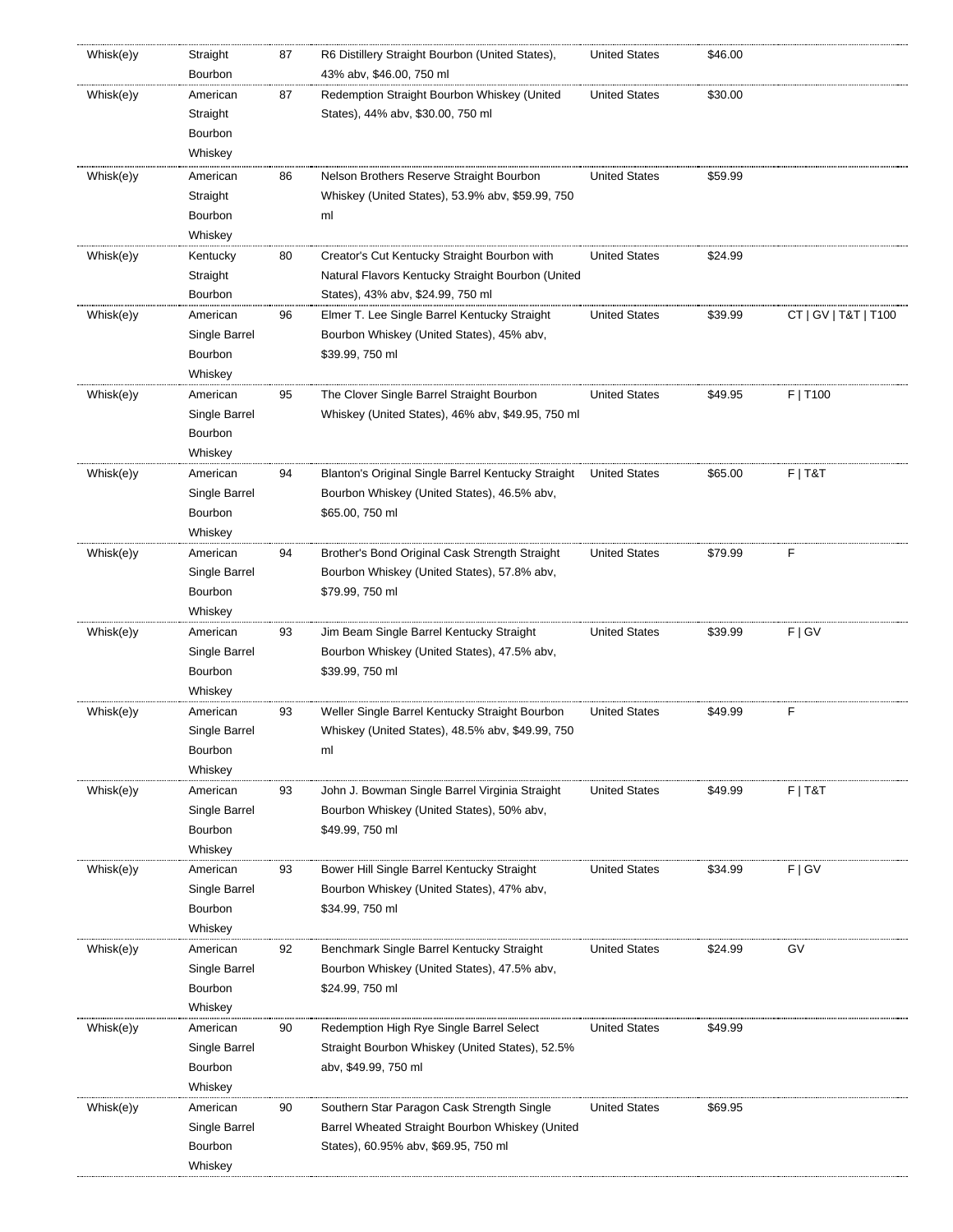| Whisk(e)y | American<br>Single Barrel<br>Bourbon<br>Whiskey | 89 | 1792 Single Barrel Kentucky Straight Bourbon<br>Whiskey (United States), 49.3% abv, \$39.99, 750<br>ml | <b>United States</b> | \$39.99  |                |
|-----------|-------------------------------------------------|----|--------------------------------------------------------------------------------------------------------|----------------------|----------|----------------|
| Whisk(e)y | American                                        | 88 | Rough Rider The Old Lion 8 Years Old Single                                                            | <b>United States</b> | \$150.00 |                |
|           | Single Barrel                                   |    | Barrel Straight Bourbon Whiskey (United States),                                                       |                      |          |                |
|           | Bourbon                                         |    | 63% abv, \$150.00, 750 ml                                                                              |                      |          |                |
|           | Whiskey                                         |    |                                                                                                        |                      |          |                |
| Whisk(e)y | American                                        | 83 | Garrison Brothers 3 Years Old Single Barrel                                                            | <b>United States</b> | \$109.99 |                |
|           | Single Barrel                                   |    | Texas Straight Bourbon Whiskey (United States),                                                        |                      |          |                |
|           | Bourbon                                         |    | 47% abv, \$109.99, 750 ml                                                                              |                      |          |                |
|           | Whiskey                                         |    |                                                                                                        |                      |          |                |
| Whisk(e)y | American Rye                                    | 98 | Smooth Ambler Founders' Cask Strength Series                                                           | <b>United States</b> | \$54.99  | CT   T100      |
|           | Whiskey                                         |    | Straight Rye Whiskey (United States), 61.8% abv,                                                       |                      |          |                |
|           |                                                 |    | \$54.99, 750 ml                                                                                        |                      |          |                |
| Whisk(e)y | American Rye                                    | 97 | Thomas H. Handy Sazerac Straight Rye Whiskey                                                           | <b>United States</b> | \$99.99  | F   T&T   T100 |
|           | Whiskey                                         |    | (United States), 64.75% abv, \$99.99, 750 ml                                                           |                      |          |                |
| Whisk(e)y | American Rye                                    | 95 | Angel's Envy Finished in Caribbean Rum Casks                                                           | <b>United States</b> | \$89.99  | F   T100       |
|           | Whiskey                                         |    | Rye Whiskey (United States), 50% abv, \$89.99,                                                         |                      |          |                |
|           |                                                 |    | 750 ml                                                                                                 |                      |          |                |
| Whisk(e)y | American Rye                                    | 95 | George Dickel + Leopold Bros Collaboration Blend United States                                         |                      | \$109.99 | F              |
|           | Whiskey                                         |    | Straight Rye Whiskey (United States), 50% abv,                                                         |                      |          |                |
|           |                                                 |    | \$109.99, 750 ml                                                                                       |                      |          |                |
| Whisk(e)y | American Rye                                    | 95 | Sagamore Spirit Rum Cask Finish Rye Whiskey                                                            | <b>United States</b> | \$79.99  | F              |
|           | Whiskey                                         |    | (United States), 49% abv, \$79.99, 750 ml                                                              |                      |          |                |
| Whisk(e)y | American Rye                                    | 95 | Smooth Ambler Old Scout Port Cask Finish                                                               | <b>United States</b> | \$59.99  | F              |
|           | Whiskey                                         |    | Straight Rye Whiskey (United States), 51.5% abv,                                                       |                      |          |                |
|           |                                                 |    | \$59.99, 750 ml                                                                                        |                      |          |                |
| Whisk(e)y | American Rye                                    | 94 | Roulette 4 Years Old Straight Rye Whiskey                                                              | <b>United States</b> | \$30.00  | F   G V        |
|           | Whiskey                                         |    | (United States), 50% abv, \$30.00, 750 ml                                                              |                      |          |                |
| Whisk(e)y | American Rye                                    | 94 | Low Gap Rye Malt 5 Years Old Rye Malt Whiskey                                                          | <b>United States</b> | \$80.00  | F              |
|           | Whiskey                                         |    | (United States), 43.2% abv, \$80.00, 750 ml                                                            |                      |          |                |
| Whisk(e)y | American Rye                                    | 94 | Sagamore Spirit Cask Strength American Rye                                                             | <b>United States</b> | \$59.99  | F              |
|           | Whiskey                                         |    | Whiskey (United States), 56.1% abv, \$59.99, 750                                                       |                      |          |                |
|           |                                                 |    | ml                                                                                                     |                      |          |                |
| Whisk(e)y | American Rye                                    | 94 | Heaven Hill Aged in Chinguapin Barrels 8 Years                                                         | <b>United States</b> | \$149.00 | F              |
|           | Whiskey                                         |    | Old Kentucky Rye Whiskey (United States), 50%                                                          |                      |          |                |
|           |                                                 |    | abv, \$149.00, 750 ml                                                                                  |                      |          |                |
| Whisk(e)y | American Rye                                    | 93 | Smooth Ambler Contradiction Straight Rye                                                               | <b>United States</b> | \$39.99  | GV             |
|           | Whiskey                                         |    | Whiskey (United States), 52.5% abv, \$39.99, 750                                                       |                      |          |                |
|           |                                                 |    | ml                                                                                                     |                      |          |                |
| Whisk(e)y | American Rye                                    | 93 | Elijah Craig Kentucky Straight Rye Whiskey                                                             | <b>United States</b> | \$29.99  | GV   T&T       |
|           | Whiskey                                         |    | (United States), 47% abv, \$29.99, 750 ml                                                              |                      |          |                |
| Whisk(e)y | American Rye                                    | 93 | The Senator Single Barrel - Barrel Proof 6 Years                                                       | <b>United States</b> | \$80.00  |                |
|           | Whiskey                                         |    | Old Straight Rye Whiskey (United States), 57.78%                                                       |                      |          |                |
|           |                                                 |    | abv, \$80.00, 750 ml                                                                                   |                      |          |                |
| Whisk(e)y | American Rye                                    | 93 | Sazerac Straight 6 Years Old Rye Whiskey                                                               | United States        | \$27.99  | GV             |
|           | Whiskey                                         |    | (United States), 45% abv, \$27.99, 750 ml                                                              |                      |          |                |
| Whisk(e)y | American Rye                                    | 93 | Redemption Rum Cask Finish Straight Rye                                                                | <b>United States</b> | \$49.99  |                |
|           | Whiskey                                         |    | Whiskey (United States), 47% abv, \$49.99, 750 ml                                                      |                      |          |                |
| Whisk(e)y | American Rye                                    | 93 | Broken Barrel Whiskey Co. Heresy Kentucky                                                              | <b>United States</b> | \$35.00  | GV             |
|           | Whiskey                                         |    | Straight Rye Whiskey (United States), 52.5% abv,<br>\$35.00, 750 ml                                    |                      |          |                |
|           |                                                 |    |                                                                                                        |                      |          | GV             |
| Whisk(e)y | American Rye<br>Whiskey                         | 93 | Knob Creek Kentucky Straight Rye Whiskey<br>(United States), 50% abv, \$36.99, 750 ml                  | <b>United States</b> | \$36.99  |                |
| Whisk(e)y | American Rye                                    | 93 | Brush Creek Straight Rye Whiskey (United                                                               | <b>United States</b> | \$55.00  |                |
|           | Whiskey                                         |    | States), 47% abv, \$55.00, 750 ml                                                                      |                      |          |                |
|           |                                                 |    |                                                                                                        |                      |          |                |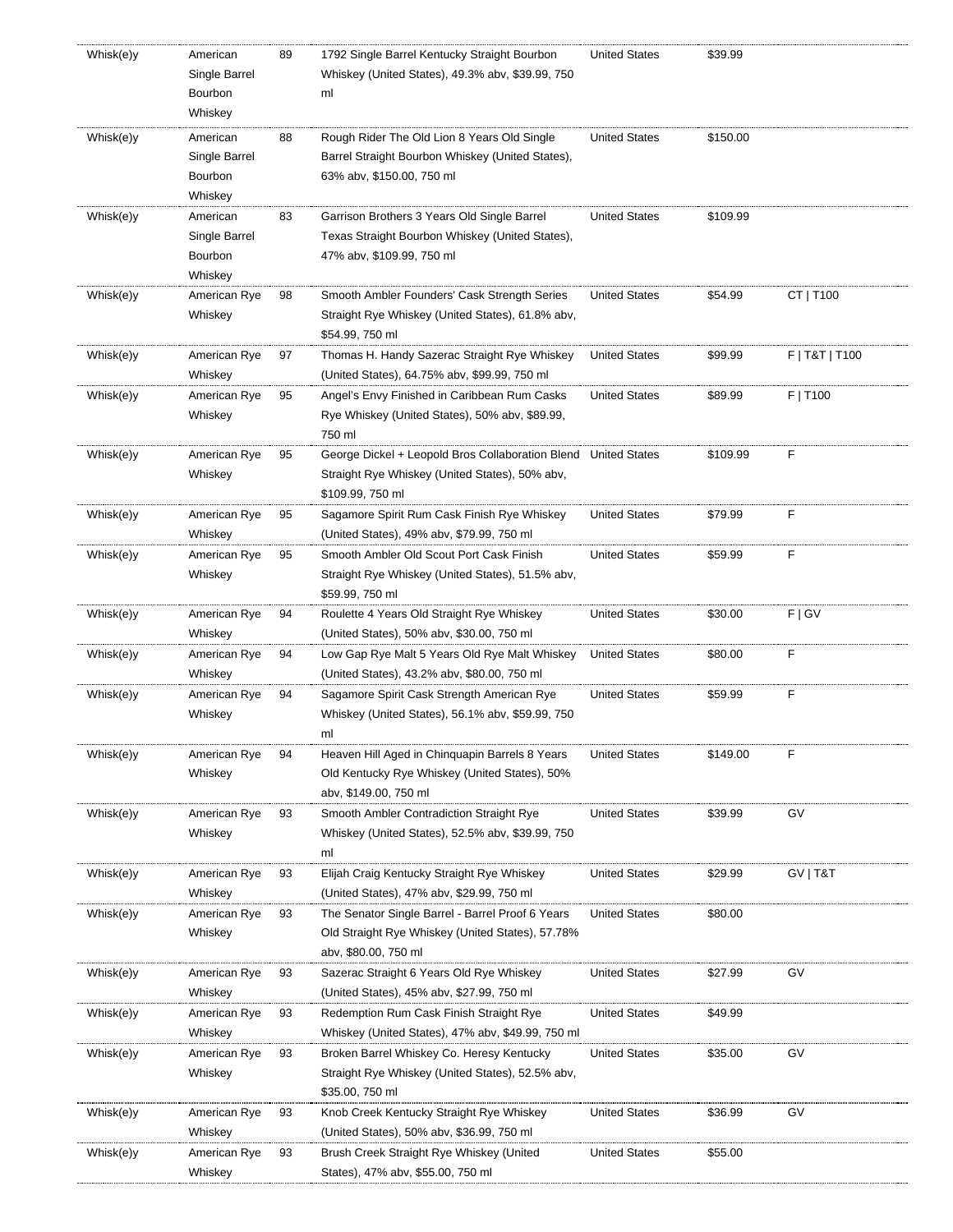| Whisk(e)y | American Rye<br>Whiskey | 93 | Clyde May's Straight Rye Whiskey (United States), United States<br>47% abv, \$44.99, 750 ml |                      | \$44.99  |     |
|-----------|-------------------------|----|---------------------------------------------------------------------------------------------|----------------------|----------|-----|
| Whisk(e)y | American Rye            | 93 | Barrell Seagrass Rye Whiskey (United States),                                               | United States        | \$79.99  |     |
|           | Whiskey                 |    | 59.92% abv, \$79.99, 750 ml                                                                 |                      |          |     |
| Whisk(e)y | American Rye            | 92 | Wheel Horse Straight Rye Whiskey (United                                                    | <b>United States</b> | \$31.99  | GV  |
|           | Whiskey                 |    | States), 50.5% abv, \$31.99, 750 ml                                                         |                      |          |     |
|           |                         |    |                                                                                             |                      |          |     |
| Whisk(e)y | American Rye            | 92 | Cascade Moon 13 Years Old Rye Whiskey                                                       | United States        | \$299.00 |     |
|           | Whiskey                 |    | (United States), 50% abv, \$299.00, 750 ml                                                  |                      |          |     |
| Whisk(e)y | American Rye            | 92 | Chicken Cock Island Rooster Rum Barrel Straight                                             | <b>United States</b> | \$199.99 |     |
|           | Whiskey                 |    | Rye Whiskey (United States), 47.5% abv, \$199.99,                                           |                      |          |     |
|           |                         |    | 750 ml                                                                                      |                      |          |     |
| Whisk(e)y | American Rye            | 92 | Mammoth Northern Rye 15 Years Old Rye                                                       | <b>United States</b> | \$89.99  |     |
|           | Whiskey                 |    | Whiskey (United States), 49.5% abv, \$89.99, 750                                            |                      |          |     |
|           |                         |    | ml                                                                                          |                      |          |     |
| Whisk(e)y | American Rye            | 92 | Pikesville Straight Rye Whiskey (United States),                                            | <b>United States</b> | \$49.99  |     |
|           | Whiskey                 |    | 55% abv, \$49.99, 750 ml                                                                    |                      |          |     |
| Whisk(e)y | American Rye            | 92 | Belfour Rye Whiskey (United States), 47% abv,                                               | United States        | \$74.99  |     |
|           | Whiskey                 |    | \$74.99, 750 ml                                                                             |                      |          |     |
| Whisk(e)y | American Rye            | 92 | Laws Whiskey House San Luis Valley Straight                                                 | <b>United States</b> | \$55.00  |     |
|           | Whiskey                 |    | Rye Whiskey (United States), 47.5% abv, \$55.00,                                            |                      |          |     |
|           |                         |    | 750 ml                                                                                      |                      |          |     |
| Whisk(e)y | American Rye            | 91 | FEW Straight Rye Whiskey (United States), 46.5%                                             | <b>United States</b> | \$39.99  | T&T |
|           | Whiskey                 |    | aby, \$39.99, 750 ml                                                                        |                      |          |     |
| Whisk(e)y | American Rye            | 91 | Doc Swinson's Alter Ego Solera Method Straight                                              | <b>United States</b> | \$55.00  |     |
|           | Whiskey                 |    | Rye Whiskey (United States), 47.5% abv, \$55.00,                                            |                      |          |     |
|           |                         |    | 750 ml                                                                                      |                      |          |     |
|           |                         |    |                                                                                             | <b>United States</b> | \$45.00  |     |
| Whisk(e)y | American Rye            | 91 | Castle & Key Restoration 3 Years Old Kentucky                                               |                      |          |     |
|           | Whiskey                 |    | Rye Whiskey (United States), 56.5% abv, \$45.00,                                            |                      |          |     |
|           |                         |    | 750 ml                                                                                      |                      |          |     |
| Whisk(e)y | American Rye            | 91 | Angel's Envy Finished in Ice Cider Casks Rye                                                | <b>United States</b> | \$249.99 |     |
|           | Whiskey                 |    | Whiskey (United States), 53.5% abv, \$249.99, 750                                           |                      |          |     |
|           |                         |    | ml                                                                                          |                      |          |     |
| Whisk(e)y | American Rye            | 91 | Landrace Empire 3 Years Old Straight Rye                                                    | <b>United States</b> | \$46.00  |     |
|           | Whiskey                 |    | Whiskey (United States), 42% abv, \$46.00, 750 ml                                           |                      |          |     |
| Whisk(e)y | American Rye            | 91 | Widow Jane American Oak Aged American Rye                                                   | <b>United States</b> | \$49.99  |     |
|           | Whiskey                 |    | Whiskey (United States), 45.5% abv, \$49.99, 750                                            |                      |          |     |
|           |                         |    | ml                                                                                          |                      |          |     |
| Whisk(e)y | American Rye            | 91 | Widow Jane Oak & Apple Wood Aged American                                                   | <b>United States</b> | \$49.99  |     |
|           | Whiskey                 |    | Rye Whiskey (United States), 45.5% abv, \$49.99,                                            |                      |          |     |
|           |                         |    | 750 ml                                                                                      |                      |          |     |
| Whisk(e)y | American Rye            | 91 | Hudson Whiskey Back Room Deal New York                                                      | <b>United States</b> | \$54.99  | T&T |
|           | Whiskey                 |    | Straight Rye Whiskey (United States), 46% abv,                                              |                      |          |     |
|           |                         |    | \$54.99, 750 ml                                                                             |                      |          |     |
| Whisk(e)y | American Rye            | 91 | Southern Star Double Rye Blend of Straight Rye                                              | <b>United States</b> | \$34.95  |     |
|           | Whiskey                 |    | Whiskeys (United States), 44% abv, \$34.95, 750                                             |                      |          |     |
|           |                         |    | ml                                                                                          |                      |          |     |
| Whisk(e)y | American Rye            | 90 | Moylan's Resistance Rye Finished in Port Barrels                                            | <b>United States</b> | \$50.00  |     |
|           | Whiskey                 |    | Blended American Rye Whiskey (United States),                                               |                      |          |     |
|           |                         |    | 46% abv, \$50.00, 750 ml                                                                    |                      |          |     |
| Whisk(e)y | American Rye            | 90 | Sagamore Spirit American Rye Whiskey (United                                                | <b>United States</b> | \$39.99  |     |
|           | Whiskey                 |    | States), 41.5% abv, \$39.99, 750 ml                                                         |                      |          |     |
| Whisk(e)y | American Rye            | 90 | O.H. Ingram River Aged Straight Rye Whiskey                                                 | <b>United States</b> | \$69.99  |     |
|           | Whiskey                 |    | (United States), 49% abv, \$69.99, 750 ml                                                   |                      |          |     |
| Whisk(e)y | American Rye            | 88 | Sagamore Spirit Double Oak Straight Rye                                                     | <b>United States</b> | \$59.99  |     |
|           | Whiskey                 |    | Whiskey (United States), 48.3% abv, \$59.99, 750                                            |                      |          |     |
|           |                         |    |                                                                                             |                      |          |     |
|           |                         |    | ml                                                                                          |                      |          |     |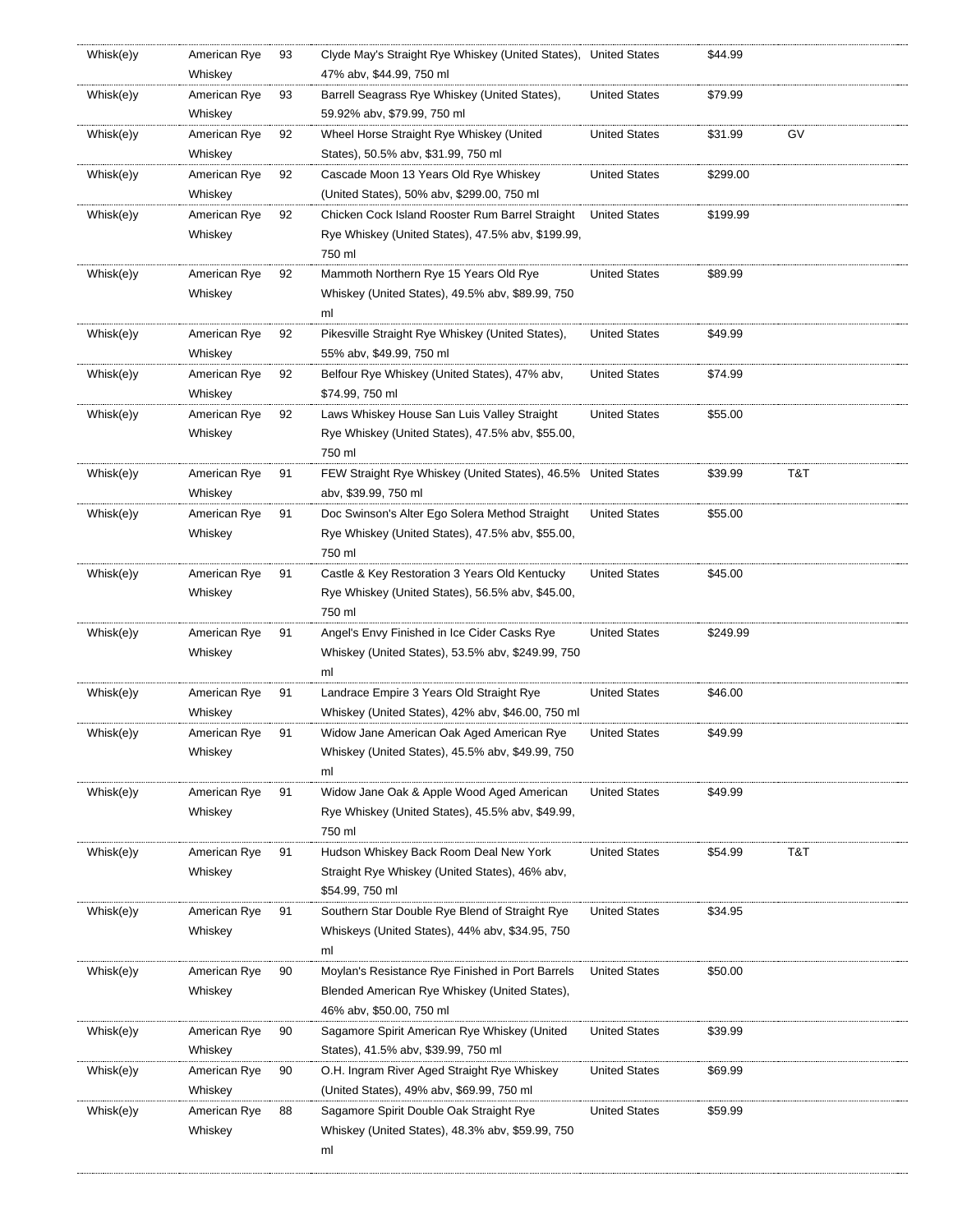| Whisk(e)y | American Rye  | 88 | North River Apollonia Edition 5 Years Old                       | <b>United States</b> | \$58.00  |                        |
|-----------|---------------|----|-----------------------------------------------------------------|----------------------|----------|------------------------|
|           | Whiskey       |    | American Rye Whiskey (United States), 50% abv,                  |                      |          |                        |
|           |               |    | \$58.00, 750 ml                                                 |                      |          |                        |
| Whisk(e)y | American Rye  | 87 | Riverboat Batch #5 Rye Whiskey (United States),                 | <b>United States</b> | \$20.00  |                        |
|           | Whiskey       |    | 45% abv, \$20.00, 750 ml                                        |                      |          |                        |
| Whisk(e)y | American Rye  | 87 | Smooth Ambler Old Scout Single Barrel No.                       | <b>United States</b> | \$49.99  |                        |
|           |               |    |                                                                 |                      |          |                        |
|           | Whiskey       |    | 32053 4 Years Old Straight Rye Whiskey (United                  |                      |          |                        |
|           |               |    | States), 57.2% abv, \$49.99, 750 ml                             |                      |          |                        |
| Whisk(e)y | American Rye  | 83 | Pollinator Bonfire Rye Whiskey (United States),                 | <b>United States</b> | \$65.00  |                        |
|           | Whiskey       |    | 50% abv, \$65.00, 375 ml                                        |                      |          |                        |
| Whisk(e)y | Tennessee     | 96 | Jack Daniel's 10 Years Old Tennessee Whiskey                    | <b>United States</b> | \$70.00  | CT   T100              |
|           | Whiskey       |    | (United States), 48.5% abv, \$70.00, 750 ml                     |                      |          |                        |
| Whisk(e)y | Tennessee     | 95 | Uncle Nearest Master Blend Edition Batch 009 11                 | <b>United States</b> | \$149.00 | F   T100               |
|           | Whiskey       |    | Years Old Tennessee Whiskey (United States),                    |                      |          |                        |
|           |               |    | 62.2% abv, \$149.00, 750 ml                                     |                      |          |                        |
| Whisk(e)y | Tennessee     | 95 | Jack Daniel's Single Barrel Tennessee Rye                       | <b>United States</b> | \$55.00  | F                      |
|           | Whiskey       |    | Whiskey (United States), 47% abv, \$55.00, 750 ml               |                      |          |                        |
| Whisk(e)y | Tennessee     | 95 | George Dickel Distilling Season Spring 2007 13                  | <b>United States</b> | \$44.99  | F                      |
|           | Whiskey       |    | Years Old Bottled-in-Bond Tennessee Whiskey                     |                      |          |                        |
|           |               |    | (United States), 50% abv, \$44.99, 750 ml                       |                      |          |                        |
| Whisk(e)y | Tennessee     | 93 | Uncle Nearest 1856 4 Years Old Tennessee                        | <b>United States</b> | \$59.00  | $F$   T&T              |
|           |               |    |                                                                 |                      |          |                        |
|           | Whiskey       |    | Whiskey (United States), 50% aby, \$59.00, 750 ml               |                      |          |                        |
| Whisk(e)y | Tennessee     | 92 | George Dickel 8 Years Old Bourbon Whiskey                       | <b>United States</b> | \$32.99  |                        |
|           | Whiskey       |    | (United States), 45% abv, \$32.99, 750 ml                       |                      |          |                        |
| Whisk(e)y | Tennessee     | 92 | Jack Daniel's Triple Mash Bottled-in-bond Blended United States |                      | \$30.00  | GV                     |
|           | Whiskey       |    | Straight Whiskey (United States), 50% abv,                      |                      |          |                        |
|           |               |    | \$30.00, 750 ml                                                 |                      |          |                        |
| Whisk(e)y | Tennessee     | 92 | Jack Daniel's Single Barrel Barrel Proof                        | <b>United States</b> | \$70.00  |                        |
|           | Whiskey       |    | Tennessee Whiskey (United States), 65% abv,                     |                      |          |                        |
|           |               |    | \$70.00, 750 ml                                                 |                      |          |                        |
| Whisk(e)y | Tennessee     | 91 | Grandgousier Single Barrel Tennessee Whiskey                    | <b>United States</b> | \$68.00  |                        |
|           | Whiskey       |    | (United States), 47% abv, \$68.00, 750 ml                       |                      |          |                        |
| Whisk(e)y | Tennessee     | 91 | Nelson's Green Brier Tennessee Whiskey (United                  | <b>United States</b> | \$34.99  |                        |
|           | Whiskey       |    | States), 45.5% abv, \$34.99, 750 ml                             |                      |          |                        |
| Whisk(e)y | Tennessee     | 91 | Uncle Nearest 1884 Small Batch 4 Years Old                      | <b>United States</b> | \$49.00  |                        |
|           | Whiskey       |    | Tennessee Whiskey (United States), 46.5% abv,                   |                      |          |                        |
|           |               |    | \$49.00, 750 ml                                                 |                      |          |                        |
| Whisk(e)y | Tennessee     | 90 | Jack Daniel's Single Barrel Select Tennessee                    | <b>United States</b> | \$55.00  |                        |
|           |               |    |                                                                 |                      |          |                        |
|           | Whiskey       |    | Whiskey (United States), 47% abv, \$55.00, 750 ml               |                      |          |                        |
| Whisk(e)y | American      | 96 | Bainbridge Battle Point Two Islands Islay Cask                  | <b>United States</b> | \$89.95  | CT   T100              |
|           | Wheat Whiskey |    | Straight Organic Wheat Whiskey (United States),                 |                      |          |                        |
|           |               |    | 43% abv, \$89.95, 750 ml                                        |                      |          |                        |
| Whisk(e)y | American      | 95 | Bernheim Original 7 Years Old Small Batch                       | <b>United States</b> | \$29.99  | F   G V   T & T   T100 |
|           | Wheat Whiskey |    | Kentucky Straight Wheat Whiskey (United States),                |                      |          |                        |
|           |               |    | 45% abv, \$29.99, 750 ml                                        |                      |          |                        |
| Whisk(e)y | American      | 93 | Bainbridge Battle Point Two Islands Barbados                    | <b>United States</b> | \$89.95  | F                      |
|           | Wheat Whiskey |    | Cask Straight Organic Wheat Whiskey (United                     |                      |          |                        |
|           |               |    | States), 43% abv, \$89.95, 750 ml                               |                      |          |                        |
| Whisk(e)y | American      | 92 | Dexter Finished with Japanese Mizunara Oak                      | <b>United States</b> | \$49.95  |                        |
|           | Wheat Whiskey |    | American Straight Wheat Whiskey (United States),                |                      |          |                        |
|           |               |    | 50.3% abv, \$49.95, 750 ml                                      |                      |          |                        |
| Whisk(e)y | American      | 91 | Bainbridge Battle Point Full Barrel Proof                       | <b>United States</b> | \$109.95 |                        |
|           | Wheat Whiskey |    | Washington Organic Wheat Whiskey (United                        |                      |          |                        |
|           |               |    | States), 70.65% abv, \$109.95, 750 ml                           |                      |          |                        |
|           |               |    |                                                                 |                      |          |                        |
| Whisk(e)y | American      | 91 | Bainbridge Battle Point Organic Washington                      | <b>United States</b> | \$58.95  |                        |
|           | Wheat Whiskey |    | Wheat Whiskey (United States), 43% aby, \$58.95,                |                      |          |                        |
|           |               |    | 750 ml                                                          |                      |          |                        |
|           |               |    |                                                                 |                      |          |                        |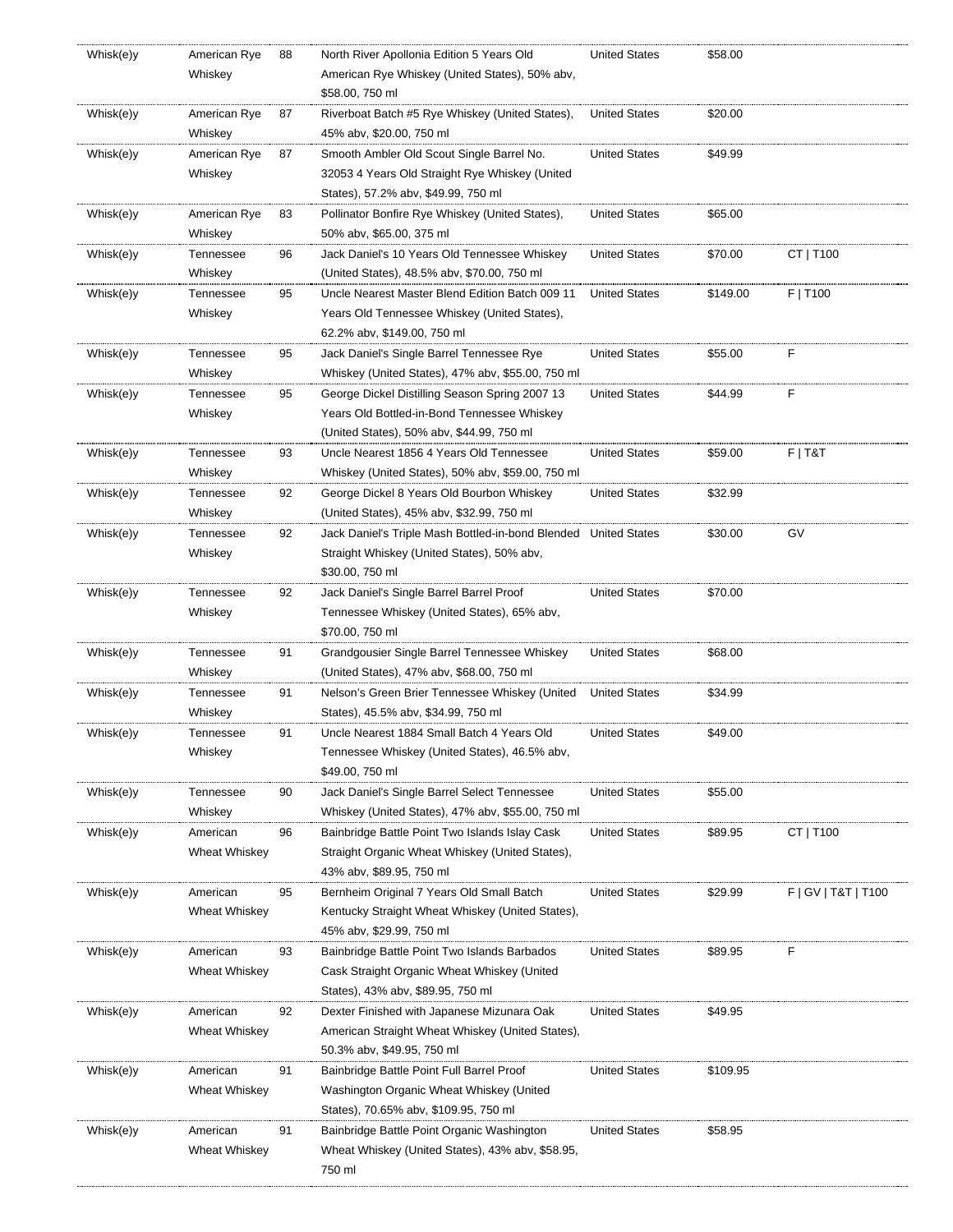| Whisk(e)y | American        | 91 | Broken Barrel Whiskey Co. The Wreckoner 3                       | <b>United States</b> | \$65.00  |           |
|-----------|-----------------|----|-----------------------------------------------------------------|----------------------|----------|-----------|
|           | Wheat Whiskey   |    | Years Old American Wheat Whiskey (United                        |                      |          |           |
|           |                 |    | States), 60% abv, \$65.00, 750 ml                               |                      |          |           |
| Whisk(e)y | American        | 89 | Laws Whisky House Bonded Centennial American                    | <b>United States</b> | \$80.00  |           |
|           | Wheat Whiskey   |    | Wheat Whiskey (United States), 50% abv, \$80.00,                |                      |          |           |
|           |                 |    | 750 ml                                                          |                      |          |           |
|           |                 |    |                                                                 |                      |          |           |
| Whisk(e)y | American        | 87 | Brain Brew Experimental Finished With Cherry                    | <b>United States</b> | \$49.95  |           |
|           | Wheat Whiskey   |    | Wood & 200 Year Oak Straight Wheat Whiskey                      |                      |          |           |
|           |                 |    | (United States), 50.3% aby, \$49.95, 750 ml                     |                      |          |           |
| Whisk(e)y | American        | 87 | Unbendt Unblended Bottled in Bond Straight                      | <b>United States</b> | \$60.00  |           |
|           | Wheat Whiskey   |    | Wheat Whiskey (United States), 50% abv, \$60.00,                |                      |          |           |
|           |                 |    | 750 ml                                                          |                      |          |           |
| Whisk(e)y | American        | 87 | Bainbridge Two Islands Hokkaido Mizunara Cask                   | <b>United States</b> | \$99.95  |           |
|           | Wheat Whiskey   |    | Straight Orgnaic Wheat Whiskey (United States),                 |                      |          |           |
|           |                 |    | 43% abv, \$99.95, 750 ml                                        |                      |          |           |
| Whisk(e)y | American        | 93 | Colonel E.H. Taylor Jr. Bottled in Bond Kentucky                | <b>United States</b> | \$69.99  | F         |
|           | Bottled-in-Bond |    | Straight Rye Whiskey (United States), 50% abv,                  |                      |          |           |
|           | Rye Whiskey     |    | \$69.99, 750 ml                                                 |                      |          |           |
|           |                 |    |                                                                 |                      |          |           |
| Whisk(e)y | American        | 92 | KO Distilling Distiller's Reserve Bottled-in-Bond               | <b>United States</b> | \$74.99  |           |
|           | Bottled-in-Bond |    | Straight Rye Whiskey (United States), 50% abv,                  |                      |          |           |
|           | Rye Whiskey     |    | \$74.99, 750 ml                                                 |                      |          |           |
| Whisk(e)y | American        | 92 | Rittenhouse 4 Years Old Bottled-in-Bond Straight                | <b>United States</b> | \$27.99  | GV        |
|           | Bottled-in-Bond |    | Rye Whiskey (United States), 50% abv, \$27.99,                  |                      |          |           |
|           | Rye Whiskey     |    | 750 ml                                                          |                      |          |           |
| Whisk(e)y | American        | 90 | Laws Whiskey House Bonded San Luis Valley 7                     | <b>United States</b> | \$80.00  |           |
|           | Bottled-in-Bond |    | Years Old Straight Rye Whiskey (United States),                 |                      |          |           |
|           | Rye Whiskey     |    | 50% abv, \$80.00, 750 ml                                        |                      |          |           |
| Whisk(e)y | American        | 95 | Barrell Whiskey Private Release DJA1 Blend 1                    | <b>United States</b> | \$109.99 | CT   T100 |
|           | Whiskey         |    | Finished in a St. Agrestis Brooklyn Amaro Cask                  |                      |          |           |
|           |                 |    | American Whiskey (United States), 62.08% abv,                   |                      |          |           |
|           |                 |    | \$109.99, 750 ml                                                |                      |          |           |
| Whisk(e)y | American        | 93 | Barrell Whiskey Private Release DJX1 Blend 2                    | <b>United States</b> | \$109.99 | F         |
|           |                 |    |                                                                 |                      |          |           |
|           | Whiskey         |    | Finished in a Ruby Port Barrel American Whiskey                 |                      |          |           |
|           |                 |    | (United States), 62.9% abv, \$109.99, 750 ml                    |                      |          |           |
| Whisk(e)y | Corn Whiskey    | 93 | Benjamin Chapman 4 Years Old Corn Whiskey                       | <b>United States</b> | \$36.00  | F   G V   |
|           |                 |    | (United States), 45% abv, \$36.00, 750 ml                       |                      |          |           |
| Whisk(e)y | Corn Whiskey    | 92 | Balcones Big Baby Bottled-in-Bond Matured in                    | <b>United States</b> | \$59.99  |           |
|           |                 |    | Tequila Casks Straight Corn Whiskey (United                     |                      |          |           |
|           |                 |    | States), 50% abv, \$59.99, 750 ml                               |                      |          |           |
| Whisk(e)y | American        | 91 | Barrell Whiskey Private Release DSX2 Blend 2                    | <b>United States</b> | \$109.99 |           |
|           | Whiskey         |    | Finished in a Pedro Ximenez Sherry Barrel                       |                      |          |           |
|           |                 |    | American Whiskey (United States), 62.04% abv,                   |                      |          |           |
|           |                 |    | \$109.99, 750 ml                                                |                      |          |           |
| Whisk(e)y | American        | 91 | Moylan's Sherry Barrel Finish American Whiskey                  | <b>United States</b> | \$90.00  |           |
|           |                 |    | (United States), 46% abv, \$90.00, 750 ml                       |                      |          |           |
|           |                 |    |                                                                 |                      |          |           |
| Whisk(e)y | Whiskey         |    |                                                                 |                      |          |           |
|           | American        | 91 | Bainbridge Yama Mizunara Japanese Oak Cask                      | <b>United States</b> | \$525.00 |           |
|           | Single Grain    |    | American Single Grain Barley Whiskey (United                    |                      |          |           |
|           | Whiskey         |    | States), 45% abv, \$525.00, 750 ml                              |                      |          |           |
| Whisk(e)y | American        | 90 | Glyph Spice Spirit Whiskey with Natural Flavors                 | <b>United States</b> | \$24.99  | GV        |
|           | Whiskey         |    | (United States), 43% abv, \$24.99, 750 ml                       |                      |          |           |
| Whisk(e)y | American        | 90 | Bespoken Spirits American Light Whiskey (United                 | <b>United States</b> | \$32.99  |           |
|           | Whiskey         |    | States), 50% abv, \$32.99, 375 ml                               |                      |          |           |
| Whisk(e)y | American        | 90 | FEW American Straight Whiskey (United States),                  | <b>United States</b> | \$39.99  | T&T       |
|           | Whiskey         |    | 46.5% abv, \$39.99, 750 ml                                      |                      |          |           |
|           |                 |    |                                                                 |                      |          |           |
| Whisk(e)y | American Multi- | 90 | Hudson Whiskey Four Part Harmony New York                       | <b>United States</b> | \$69.99  |           |
|           | Grain Whiskey   |    | Four Grain Bourbon (United States), 46% abv,<br>\$69.99, 750 ml |                      |          |           |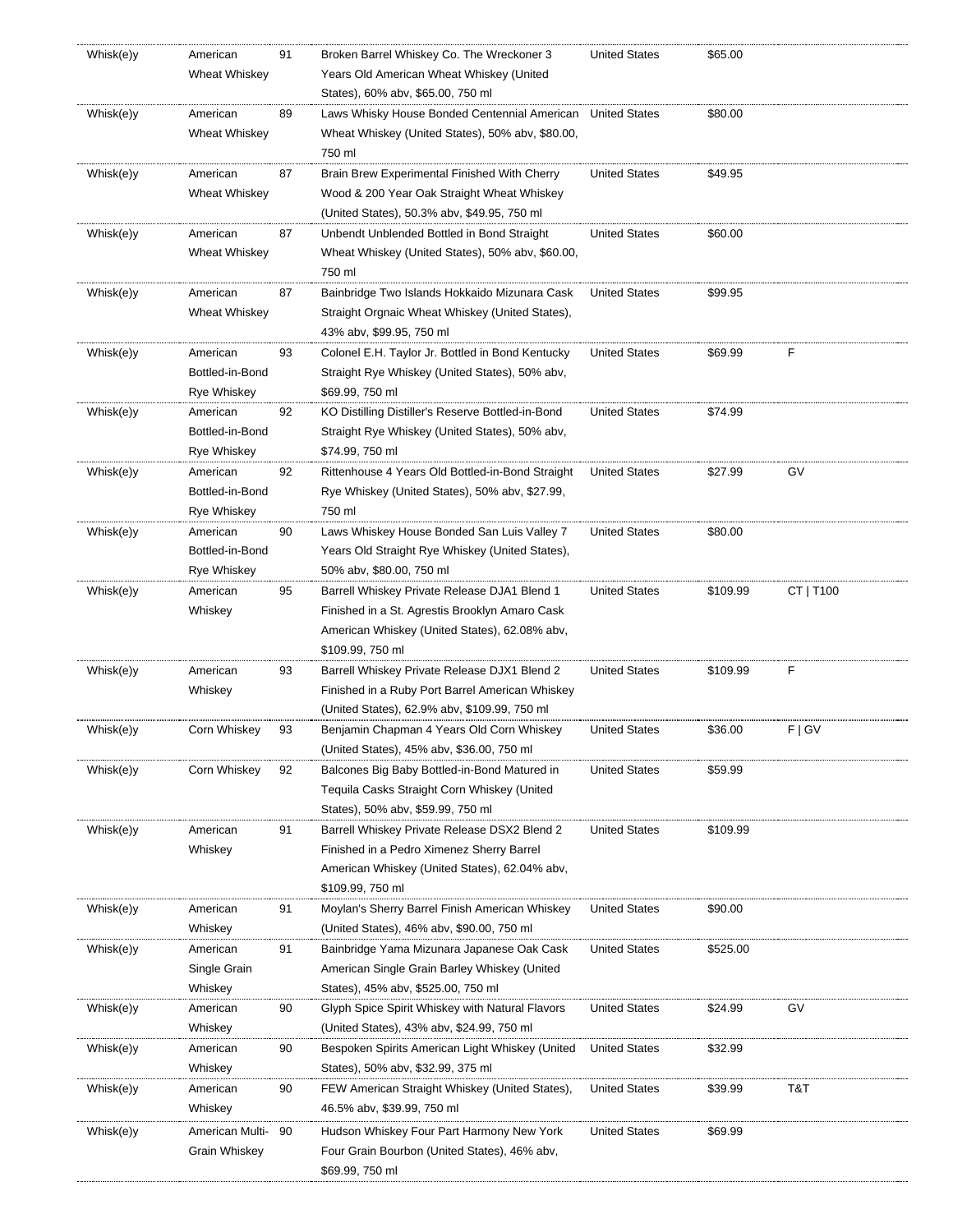| Whisk(e)y | American            | 89 | Glyph 85H Spirit Whiskey with Natural Flavors     | <b>United States</b> | \$24.99  | GV        |
|-----------|---------------------|----|---------------------------------------------------|----------------------|----------|-----------|
|           | Whiskey             |    | (United States), 43% abv, \$24.99, 750 ml         |                      |          |           |
| Whisk(e)y | American Multi-     | 88 | Early Times Kentucky Whisky (United States),      | United States        | \$11.99  | GV        |
|           | Grain Whiskey       |    | 40% abv, \$11.99, 750 ml                          |                      |          |           |
| Whisk(e)y | American            | 98 | Courage & Conviction Cuvee Single Cask, Cask      | <b>United States</b> | \$149.99 | CT   T100 |
|           | Single Malt         |    | No. 1266, American Single Malt Whiskey (United    |                      |          |           |
|           | Whiskey             |    | States), 59.2% abv, \$149.99, 750 ml              |                      |          |           |
| Whisk(e)y | American            | 96 | Stranahan's Sherry Cask Colorado Single Malt      | <b>United States</b> | \$89.00  | F   T100  |
|           | Single Malt         |    | Whiskey (United States), 47% abv, \$89.00, 750 ml |                      |          |           |
|           | Whiskey             |    |                                                   |                      |          |           |
| Whisk(e)y | American            | 95 | Balcones Mirador Texas Single Malt Whiskey        | <b>United States</b> | \$79.99  | F   T100  |
|           | Single Malt         |    | (United States), 53% abv, \$79.99, 750 ml         |                      |          |           |
|           | Whiskey             |    |                                                   |                      |          |           |
| Whisk(e)y | American            | 94 | McCarthy's 6 Years Old Oregon Single Malt         | <b>United States</b> | \$99.95  | F         |
|           | Single Malt         |    | Whiskey (United States), 50% abv, \$99.95, 750 ml |                      |          |           |
|           | Whiskey             |    |                                                   |                      |          |           |
| Whisk(e)y | American            | 94 | Westland Colere Edition 2 American Single Malt    | <b>United States</b> | \$149.99 | F         |
|           | Single Malt         |    | Whiskey (United States), 50% abv, \$149.99, 700   |                      |          |           |
|           | Whiskey             |    | ml                                                |                      |          |           |
| Whisk(e)y | American            | 94 | Stranahan's Original Colorado Single Malt         | <b>United States</b> | \$60.00  | F         |
|           | Single Malt         |    | Whiskey (United States), 47% abv, \$60.00, 750 ml |                      |          |           |
|           | Whiskey             |    |                                                   |                      |          |           |
| Whisk(e)y | American            | 93 | Courage & Conviction Sherry Cask American         | <b>United States</b> | \$84.99  |           |
|           | Single Malt         |    | Single Malt Whiskey (United States), 46% abv,     |                      |          |           |
|           | Whiskey             |    | \$84.99, 750 ml                                   |                      |          |           |
| Whisk(e)y | American            | 93 | Cloudsplitter 4 Years Old American Single Malt    | <b>United States</b> | \$60.00  |           |
|           | Single Malt         |    | Whiskey (United States), 46% abv, \$60.00, 750 ml |                      |          |           |
|           | Whiskey             |    |                                                   |                      |          |           |
| Whisk(e)y | American            | 93 | Balcones Lineage Texas Single Malt Whiskey        | <b>United States</b> | \$39.99  | GV        |
|           | Single Malt         |    | (United States), 47% abv, \$39.99, 750 ml         |                      |          |           |
|           |                     |    |                                                   |                      |          |           |
|           | Whiskey<br>American |    |                                                   |                      | \$149.99 |           |
| Whisk(e)y | Single Malt         | 93 | Courage & Conviction Sherry Single Cask, Cask     | United States        |          |           |
|           |                     |    | No. 1762, American Single Malt Whiskey (United    |                      |          |           |
|           | Whiskey             |    | States), 59.49% abv, \$149.99, 750 ml             |                      |          |           |
| Whisk(e)y | American            | 93 | Dexter Old World Style Small Batch American       | <b>United States</b> | \$49.95  |           |
|           | Single Malt         |    | Single Malt Whiskey (United States), 45% abv,     |                      |          |           |
|           | Whiskey             |    | \$49.95, 750 ml                                   |                      |          |           |
| Whisk(e)y | American            | 93 | Courage & Conviction Cask Strength Single Cask,   | <b>United States</b> | \$149.99 |           |
|           | Single Malt         |    | Cask No. 507, American Single Malt Whiskey        |                      |          |           |
|           | Whiskey             |    | (United States), 58.87% abv, \$149.99, 750 ml     |                      |          |           |
| Whisk(e)y | American            | 92 | Courage & Conviction American Single Malt         | <b>United States</b> | \$74.99  | T&T       |
|           | Single Malt         |    | Whiskey (United States), 46% abv, \$74.99, 750 ml |                      |          |           |
|           | Whiskey             |    |                                                   |                      |          |           |
| Whisk(e)y | American            | 92 | Courage & Conviction Cuvee Cask American          | <b>United States</b> | \$84.99  |           |
|           | Single Malt         |    | Single Malt Whiskey (United States), 46% abv,     |                      |          |           |
|           | Whiskey             |    | \$84.99, 750 ml                                   |                      |          |           |
| Whisk(e)y | American            | 91 | Copperworks American Single Malt Whiskey          | <b>United States</b> | \$59.89  |           |
|           | Single Malt         |    | (United States), 50% abv, \$59.89, 750 ml         |                      |          |           |
|           | Whiskey             |    |                                                   |                      |          |           |
| Whisk(e)y | American            | 91 | Copperworks Washington Peated American            | <b>United States</b> | \$76.49  |           |
|           | Single Malt         |    | Single Malt Whiskey (United States), 51% abv,     |                      |          |           |
|           | Whiskey             |    | \$76.49, 750 ml                                   |                      |          |           |
| Whisk(e)y | American            | 91 | Courage & Conviction Bourbon Cask American        | <b>United States</b> | \$84.99  |           |
|           | Single Malt         |    | Single Malt Whiskey (United States), 46% abv,     |                      |          |           |
|           | Whiskey             |    | \$84.99, 750 ml                                   |                      |          |           |
|           |                     |    |                                                   |                      |          |           |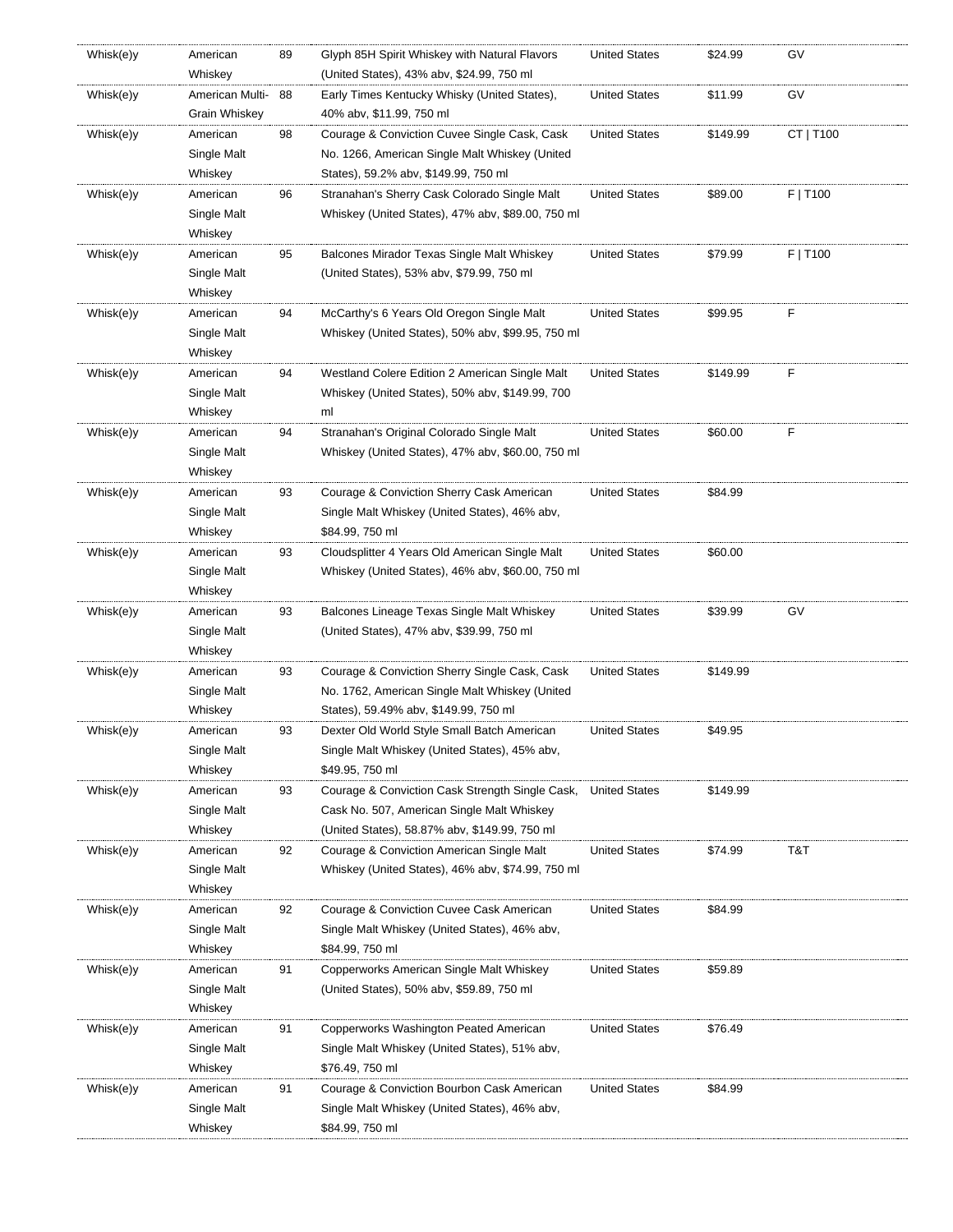| Whisk(e)y | American     | 90 | Colkegan Cask Strength Single Barrel American                             | <b>United States</b> | \$80.00  |           |
|-----------|--------------|----|---------------------------------------------------------------------------|----------------------|----------|-----------|
|           | Single Malt  |    | Single Malt Whiskey (United States), 59% abv,                             |                      |          |           |
|           | Whiskey      |    | \$80.00, 750 ml                                                           |                      |          |           |
| Whisk(e)y | American     | 90 | ASM American Single Malt Whiskey (United                                  | <b>United States</b> | \$61.99  |           |
|           | Single Malt  |    | States), 42% abv, \$61.99, 750 ml                                         |                      |          |           |
|           | Whiskey      |    |                                                                           |                      |          |           |
| Whisk(e)y | American     | 87 | Brain Brew Experimental Two Continent Small                               | <b>United States</b> | \$49.95  |           |
|           | Single Malt  |    | Batch American Single Malt Whiskey (United                                |                      |          |           |
|           | Whiskey      |    | States), 45% abv, \$49.95, 750 ml                                         |                      |          |           |
| Whisk(e)y | American     | 87 | Laws Whiskey House Henry Road 5 Years Old                                 | <b>United States</b> | \$80.00  |           |
|           |              |    |                                                                           |                      |          |           |
|           | Single Malt  |    | Bonded Straight Malt Whiskey (United States),<br>50% abv, \$80.00, 750 ml |                      |          |           |
|           | Whiskey      |    |                                                                           |                      |          |           |
| Whisk(e)y | American     | 87 | Stranahan's Blue Peak Colorado Single Malt                                | <b>United States</b> | \$45.00  |           |
|           | Single Malt  |    | Whiskey (United States), 43% abv, \$45.00, 750 ml                         |                      |          |           |
|           | Whiskey      |    |                                                                           |                      |          |           |
| Whisk(e)y | American     | 86 | Brain Brew Experimental Four Wood Single Malt                             | <b>United States</b> | \$49.95  |           |
|           | Single Malt  |    | Whiskey (United States), 45% abv, \$49.95, 750 ml                         |                      |          |           |
|           | Whiskey      |    |                                                                           |                      |          |           |
| Whisk(e)y | American     | 86 | Rock Town Finished in Cognac Casks 4 Years                                | <b>United States</b> | \$49.99  |           |
|           | Single Malt  |    | Old American Single Malt Whiskey (United                                  |                      |          |           |
|           | Whiskey      |    | States), 46% abv, \$49.99, 750 ml                                         |                      |          |           |
| Whisk(e)y | American     | 85 | Moylan's American Single Malt Whiskey (United                             | <b>United States</b> | \$65.00  |           |
|           | Single Malt  |    | States), 43% abv, \$65.00, 750 ml                                         |                      |          |           |
|           | Whiskey      |    |                                                                           |                      |          |           |
| Whisk(e)y | Canadian Rye | 96 | WhistlePig The Boss Hog VIII LapuLapu's Pacific                           | Canada               | \$499.99 | CT   T100 |
|           | Whisky       |    | Straight Rye Whisky (Canada), 52.4% abv,                                  |                      |          |           |
|           |              |    | \$499.99, 750 ml                                                          |                      |          |           |
| Whisk(e)y | Canadian     | 94 | Crown Royal Northern Harvest Rye Canadian                                 | Canada               | \$29.99  | F   G V   |
|           | Blended      |    | Blended Whisky (Canada), 45% abv, \$29.99, 750                            |                      |          |           |
|           | Whisky       |    | ml                                                                        |                      |          |           |
| Whisk(e)y | Canadian     | 94 | Crown Royal 18 Years Old Canadian Blended                                 | Canada               | \$139.99 | F   T100  |
|           | Blended      |    | Whisky (Canada), 40% abv, \$139.99, 750 ml                                |                      |          |           |
|           | Whisky       |    |                                                                           |                      |          |           |
| Whisk(e)y | Canadian     | 93 | Crown Royal Black Canadian Blended Whisky                                 | Canada               | \$30.00  | F   G V   |
|           | Blended      |    | (Canada), 45% abv, \$30.00, 750 ml                                        |                      |          |           |
|           | Whisky       |    |                                                                           |                      |          |           |
| Whisk(e)y | Canadian Rye | 93 | Alberta Premium Cask Strength Limited Edition                             | Canada               | \$74.99  | $F$   T&T |
|           | Whisky       |    | Canadian Rye Whisky (Canada), 63.7% abv,                                  |                      |          |           |
|           |              |    | \$74.99, 750 ml                                                           |                      |          |           |
| Whisk(e)y | Canadian     | 92 | Crown Royal XO Canadian Blended Whisky                                    | Canada               | \$49.99  |           |
|           | Blended      |    | (Canada), 40% abv, \$49.99, 750 ml                                        |                      |          |           |
|           |              |    |                                                                           |                      |          |           |
|           | Whisky       |    |                                                                           |                      |          |           |
| Whisk(e)y | Canadian     | 92 | Seagram's VO Gold 8 Years Old Canadian                                    | Canada               | \$18.99  | GV        |
|           | Blended      |    | Blended Whisky (Canada), 40% aby, \$18.99, 750                            |                      |          |           |
|           | Whisky       |    | ml                                                                        |                      |          |           |
| Whisk(e)y | Canadian     | 92 | Crown Royal Fine De Luxe Canadian Blended                                 | Canada               | \$24.99  | GV        |
|           | Blended      |    | Whisky (Canada), 40% abv, \$24.99, 750 ml                                 |                      |          |           |
|           | Whisky       |    |                                                                           |                      |          |           |
| Whisk(e)y | Canadian     | 91 | Crown Royal Noble Collection Winter Wheat                                 | Canada               | \$69.99  |           |
|           | Blended      |    | Canadian Blended Whisky (Canada), 45% abv,                                |                      |          |           |
|           | Whisky       |    | \$69.99, 750 ml                                                           |                      |          |           |
| Whisk(e)y | Canadian     | 91 | Forty Creek Double Barrel Reserve Canadian                                | Canada               | \$54.99  |           |
|           | Whisky       |    | Whisky (Canada), 40% abv, \$54.99, 750 ml                                 |                      |          |           |
| Whisk(e)y | Canadian Rye | 91 | Pendleton 1910 12 Years Old Canadian Rye                                  | Canada               | \$40.00  |           |
|           | Whisky       |    | Whisky (Canada), 40% abv, \$40.00, 750 ml                                 |                      |          |           |
|           |              |    |                                                                           |                      |          |           |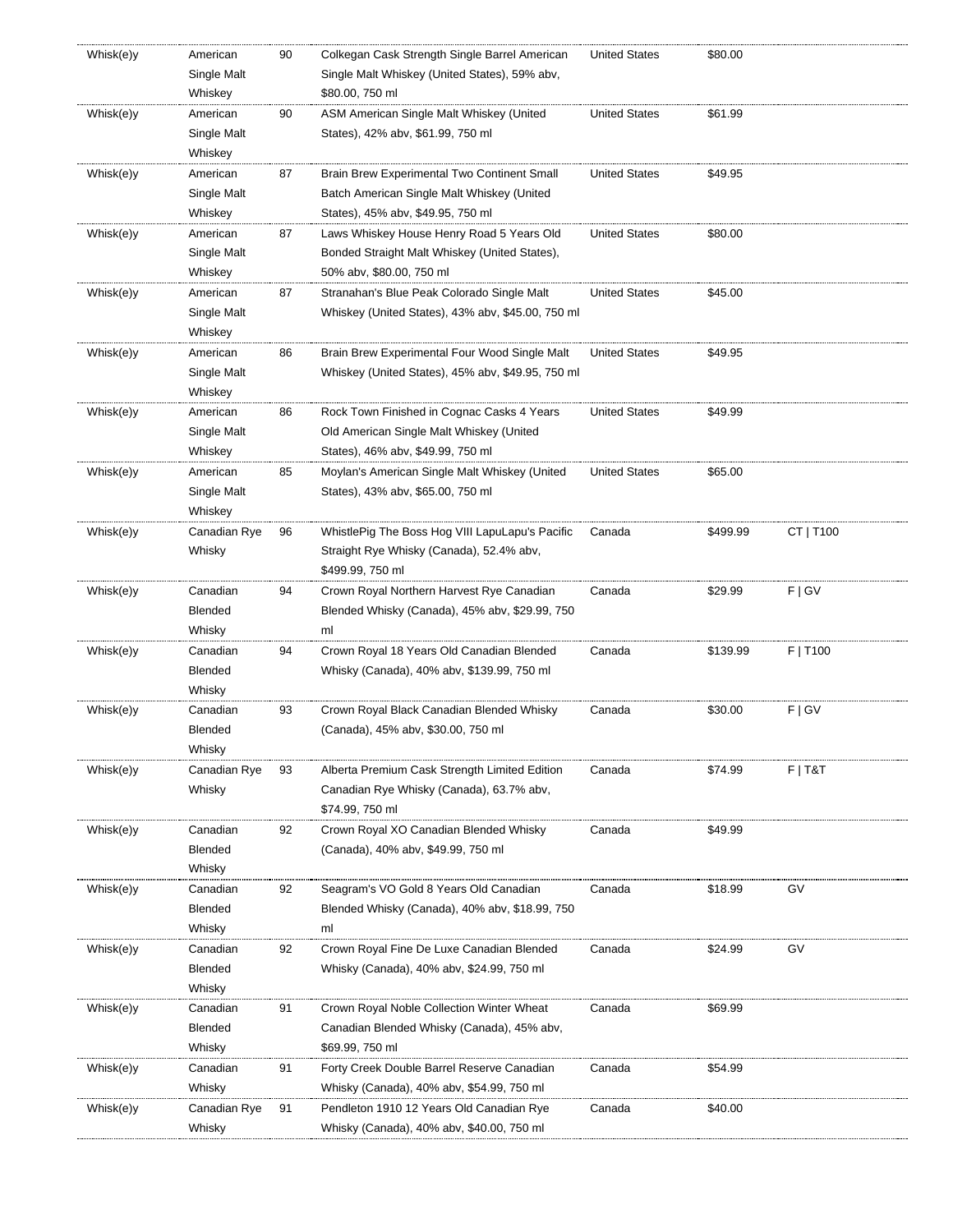| Whisk(e)y | Canadian      | 91 | Legacy Small Batch Whisky (Canada), 40% abv,       | Canada  | \$21.99  |                 |
|-----------|---------------|----|----------------------------------------------------|---------|----------|-----------------|
|           | Blended       |    | \$21.99, 750 ml                                    |         |          |                 |
|           | Whisky        |    |                                                    |         |          |                 |
| Whisk(e)y | Canadian      | 90 | Caribou Crossing Single Barrel Canadian Whisky     | Canada  | \$49.99  |                 |
|           | Whisky        |    | (Canada), 40% abv, \$49.99, 750 ml                 |         |          |                 |
| Whisk(e)y | Canadian Rye  | 90 | Alberta Premium Canadian Rye Whisky (Canada),      | Canada  | \$24.99  |                 |
|           | Whisky        |    | 40% abv, \$24.99, 750 ml                           |         |          |                 |
| Whisk(e)y | Canadian      | 89 | Collingwood Canadian Blended Whisky (Canada),      | Canada  | \$29.99  |                 |
|           | Blended       |    | 40% abv, \$29.99, 750 ml                           |         |          |                 |
|           | Whisky        |    |                                                    |         |          |                 |
| Whisk(e)y | Canadian      | 88 | Bearface Elementally Aged Triple Oak 7 Years       | Canada  | \$39.99  |                 |
|           |               |    |                                                    |         |          |                 |
|           | Single Grain  |    | Old Canadian Whisky (Canada), 42.5% abv,           |         |          |                 |
|           | Whisky        |    | \$39.99, 750 ml                                    |         |          |                 |
| Whisk(e)y | Canadian      | 88 | Bearface Wilderness Series Matsutake Limited       | Canada  | CAD49.99 |                 |
|           | Single Grain  |    | Release Canadian Whisky (Canada), 42.5% abv,       |         |          |                 |
|           | Whisky        |    | CAD49.99, 750 ml                                   |         |          |                 |
| Whisk(e)y | Canadian Rye  | 88 | Alberta Reifel Canadian Rye Whisky (Canada),       | Canada  | CAD42.00 |                 |
|           | Whisky        |    | 42% abv, CAD42.00, 750 ml                          |         |          |                 |
| Whisk(e)y | Canadian      | 87 | Pendleton Original Canadian Blended Whisky         | Canada  | \$27.00  |                 |
|           | Blended       |    | (Canada), 40% abv, \$27.00, 750 ml                 |         |          |                 |
|           | Whisky        |    |                                                    |         |          |                 |
| Whisk(e)y | Canadian      | 86 | Pendleton Midnight Canadian Blended Whisky         | Canada  | \$29.99  |                 |
|           | Blended       |    | (Canada), 45% abv, \$29.99, 750 ml                 |         |          |                 |
|           | Whisky        |    |                                                    |         |          |                 |
| Whisk(e)y | Canadian Rye  | 86 | Seagram's 83 Canadian Rye Whisky (Canada),         | Canada  | CAD27.99 |                 |
|           | Whisky        |    | 40% abv, CAD27.99, 750 ml                          |         |          |                 |
| Whisk(e)y | Canadian      | 85 | Rich & Rare Reserve Canadian Blended Whisky        | Canada  | \$11.99  |                 |
|           | Blended       |    | (Canada), 40% abv, \$11.99, 750 ml                 |         |          |                 |
|           | Whisky        |    |                                                    |         |          |                 |
| Whisk(e)y | Canadian      | 85 | Royal Canadian Small Batch Canadian Whisky         | Canada  | \$19.99  |                 |
|           |               |    |                                                    |         |          |                 |
|           | Whisky        |    | (Canada), 40% abv, \$19.99, 750 ml                 |         |          |                 |
| Whisk(e)y | Canadian      | 84 | Black Velvet Canadian Blended Whisky (Canada),     | Canada  | \$9.99   |                 |
|           | Blended       |    | 40% abv, \$9.99, 750 ml                            |         |          |                 |
|           | Whisky        |    |                                                    |         |          |                 |
| Whisk(e)y | Canadian      | 82 | Canadian Mist Canadian Blended Whisky              | Canada  | \$7.99   |                 |
|           | Blended       |    | (Canada), 40% abv, \$7.99, 750 ml                  |         |          |                 |
|           | Whisky        |    |                                                    |         |          |                 |
| Whisk(e)y | Canadian      | 80 | Seagram's VO Canadian Blended Whisky               | Canada  | \$15.99  |                 |
|           | Blended       |    | (Canada), 40% abv, \$15.99, 750 ml                 |         |          |                 |
|           | Whisky        |    |                                                    |         |          |                 |
| Whisk(e)y | Irish Blended | 97 | J.J. Corry The Gael Irish Blended Whiskey          | Ireland | \$80.00  | CT   T100       |
|           | Whiskey       |    | (Ireland), 46% abv, \$80.00, 750 ml                |         |          |                 |
| Whisk(e)y | Irish Blended | 96 | Jameson 18 Years Old Bow Street Cask Strength      | Ireland | \$277.00 | F   T&T   T100  |
|           | Whiskey       |    | Irish Blended Whiskey (Ireland), 55.1% abv,        |         |          |                 |
|           |               |    | \$277.00, 700 ml                                   |         |          |                 |
| Whisk(e)y | Irish Blended | 96 | Jameson Black Barrel Irish Blended Whiskey         | Ireland | \$38.00  | F   G V   T & T |
|           | Whiskey       |    | (Ireland), 40% abv, \$38.00, 700 ml                |         |          |                 |
| Whisk(e)y | Irish Blended | 95 | The Busker Triple Cask Triple Smooth Irish         | Ireland | \$24.99  | F   G V         |
|           | Whiskey       |    | Whiskey (Ireland), 40% aby, \$24.99, 750 ml        |         |          |                 |
| Whisk(e)y | Irish Blended | 94 | Tullamore D.E.W. Special Reserve 12 Years Old      | Ireland | \$50.00  | F               |
|           | Whiskey       |    | Irish Blended Whiskey (Ireland), 40% aby, \$50.00, |         |          |                 |
|           |               |    | 750 ml                                             |         |          |                 |
|           |               |    |                                                    |         |          |                 |
| Whisk(e)y | Irish Blended | 94 | Midleton Very Rare 2022 Irish Blended Whiskey      | Ireland | \$226.00 | F               |
|           | Whiskey       |    | (Ireland), 40% abv, \$226.00, 700 ml               |         |          |                 |
|           |               |    |                                                    |         |          |                 |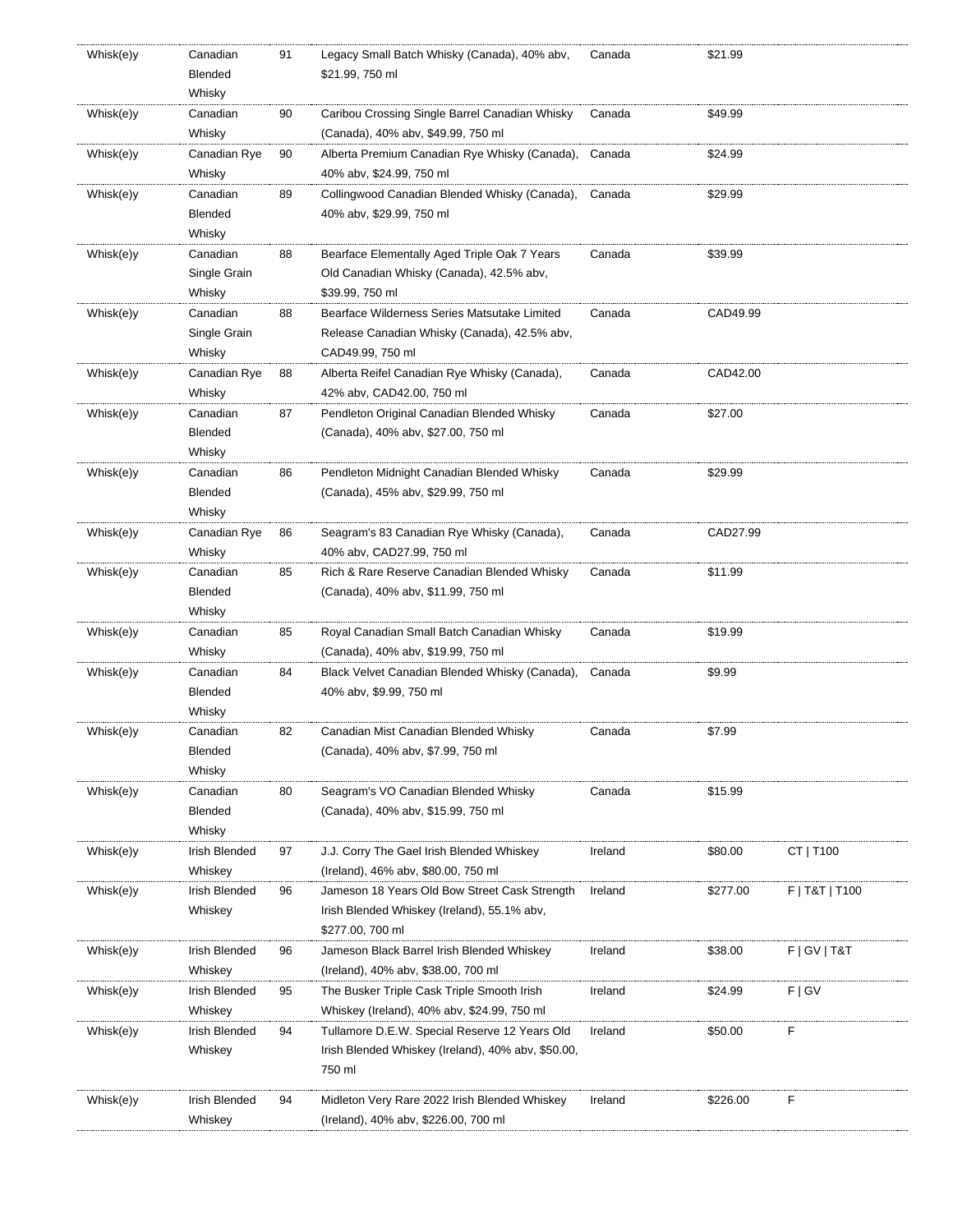| Whisk(e)y | Irish Blended | 94 | Tullamore D.E.W. Caribbean Rum Cask Finish                | Ireland | \$28.00  | F   G V   T & T |
|-----------|---------------|----|-----------------------------------------------------------|---------|----------|-----------------|
|           | Whiskey       |    | Irish Blended Whiskey (Ireland), 43% abv, \$28.00,        |         |          |                 |
|           |               |    | 750 ml                                                    |         |          |                 |
| Whisk(e)y | Irish Blended | 94 | Jameson 18 Years Old Irish Blended Whiskey                | Ireland | \$226.00 | $F$   T&T       |
|           | Whiskey       |    | (Ireland), 40% abv, \$226.00, 700 ml                      |         |          |                 |
|           | Irish Blended |    |                                                           | Ireland | \$38.99  |                 |
| Whisk(e)y |               | 93 | Cairlinn Bay Oak & Coast Irish Whiskey (Ireland),         |         |          |                 |
|           | Whiskey       |    | 46% abv, \$38.99, 700 ml                                  |         |          |                 |
| Whisk(e)y | Irish Blended | 93 | Powers Gold Label Irish Blended Whiskey                   | Ireland | \$35.00  |                 |
|           | Whiskey       |    | (Ireland), 40% abv, \$35.00, 700 ml                       |         |          |                 |
| Whisk(e)y | Irish Blended | 93 | Tullamore D.E.W. Irish Blended Whiskey (Ireland), Ireland |         | \$24.00  | GV              |
|           | Whiskey       |    | 40% abv, \$24.00, 750 ml                                  |         |          |                 |
| Whisk(e)y | Irish Blended | 93 | McConnells 5 Years Old Irish Blended Whisky               | Ireland | \$30.99  | T&T             |
|           | Whisky        |    | (Ireland), 42% abv, \$30.99, 750 ml                       |         |          |                 |
| Whisk(e)y | Irish Blended | 92 | Method and Madness Rye and Malt Irish Blended             | Ireland | \$110.46 |                 |
|           | Whiskey       |    | Whiskey (Ireland), 46% abv, \$110.46, 700 ml              |         |          |                 |
| Whisk(e)y | Irish Blended | 92 | Egan's Conviction 10 Years Old Irish Blended              | Ireland | \$100.00 |                 |
|           | Whiskey       |    | Whiskey (Ireland), 46% abv, \$100.00, 750 ml              |         |          |                 |
| Whisk(e)y | Irish Blended | 92 | Jameson Caskmates Stout Edition Irish Blended             | Ireland | \$35.00  |                 |
|           | Whiskey       |    | Whiskey (Ireland), 40% abv, \$35.00, 700 ml               |         |          |                 |
| Whisk(e)y | Irish Blended | 92 | Slane Triple Casked Irish Blended Whiskey                 | Ireland | \$30.00  | GV   T&T        |
|           |               |    |                                                           |         |          |                 |
|           | Whiskey       |    | (Ireland), 40% abv, \$30.00, 750 ml                       |         |          |                 |
| Whisk(e)y | Irish Blended | 92 | Teeling Small Batch Irish Blended Whiskey                 | Ireland | \$39.00  |                 |
|           | Whiskey       |    | (Ireland), 46% abv, \$39.00, 750 ml                       |         |          |                 |
| Whisk(e)y | Irish Blended | 91 | Jameson Irish Blended Whiskey (Ireland), 40%              | Ireland | \$28.00  | GV              |
|           | Whiskey       |    | aby, \$28.00, 700 ml                                      |         |          |                 |
| Whisk(e)y | Irish Blended | 91 | Proper Twelve Irish Blended Whiskey (Ireland),            | Ireland | \$25.99  | GV              |
|           | Whiskey       |    | 40% abv, \$25.99, 750 ml                                  |         |          |                 |
| Whisk(e)y | Irish Blended | 91 | Paddy's Irish Blended Whiskey (Ireland), 40%              | Ireland | \$19.99  | GV   T&T        |
|           | Whiskey       |    | abv, \$19.99, 750 ml                                      |         |          |                 |
| Whisk(e)y | Irish Blended | 91 | Michael Collins The Prediction Irish Whiskey              | Ireland | \$23.99  | GV              |
|           | Whiskey       |    | (Ireland), 40% abv, \$23.99, 750 ml                       |         |          |                 |
| Whisk(e)y | Irish Blended | 91 | Jameson Crested Irish Blended Whiskey (Ireland),          | Ireland | \$45.00  |                 |
|           | Whiskey       |    | 40% abv, \$45.00, 700 ml                                  |         |          |                 |
| Whisk(e)y | Irish Blended | 90 | Bushmills Black Bush Irish Blended Whiskey                | Ireland | \$31.99  |                 |
|           | Whiskey       |    | (Ireland), 40% abv, \$31.99, 750 ml                       |         |          |                 |
|           | Irish Blended | 90 | Jameson Caskmates IPA Edition Irish Blended               | Ireland | \$35.00  |                 |
| Whisk(e)y |               |    |                                                           |         |          |                 |
|           | Whiskey       |    | Whiskey (Ireland), 40% abv, \$35.00, 700 ml               |         |          |                 |
| Whisk(e)y | Irish Blended | 89 | J.J. Corry The Hanson Irish Blended Whiskey               | Ireland | \$60.00  |                 |
|           | Whiskey       |    | (Ireland), 46% abv, \$60.00, 750 ml                       |         |          |                 |
| Whisk(e)y | Irish Single  | 95 | Teeling Irish Single Grain Whiskey (Ireland), 46%         | Ireland | \$49.00  | GV   T&T   T100 |
|           | Grain Whiskey |    | aby, \$49.00, 750 ml                                      |         |          |                 |
| Whisk(e)y | Irish Single  | 94 | Method and Madness Irish Single Grain Whiskey             | Ireland | \$59.27  |                 |
|           | Grain Whiskey |    | (Ireland), 46% abv, \$59.27, 700 ml                       |         |          |                 |
| Whisk(e)y | Irish Single  | 92 | Egan's Vintage Grain Irish Single Grain Whiskey           | Ireland | \$40.00  | GV              |
|           | Grain Whiskey |    | (Ireland), 46% abv, \$40.00, 750 ml                       |         |          |                 |
| Whisk(e)y | Irish Single  | 97 | Knappogue Castle 21 Years Old Irish Single Malt           | Ireland | \$212.62 | CT   T100       |
|           | Malt Whiskey  |    | Whiskey (Ireland), 46% abv, \$212.62, 700 ml              |         |          |                 |
| Whisk(e)y | Irish Single  | 96 | Bushmills 16 Years Old Irish Single Malt Whiskey          | Ireland | \$149.99 | $F$   T100      |
|           | Malt Whiskey  |    | (Ireland), 40% abv, \$149.99, 750 ml                      |         |          |                 |
| Whisk(e)y | Irish Single  | 95 | Knappogue Castle 16 Years Old Irish Single Malt           | Ireland | \$115.78 | F               |
|           | Malt Whiskey  |    | Whiskey (Ireland), 43% abv, \$115.78, 700 ml              |         |          |                 |
|           |               |    |                                                           |         |          |                 |
| Whisk(e)y | Irish Single  | 94 | Waterford Organic Gaia 2.1 Irish Single Malt              | Ireland | \$122.00 | F               |
|           | Malt Whiskey  |    | Whiskey (Ireland), 50% abv, \$122.00, 750 ml              |         |          |                 |
| Whisk(e)y | Irish Single  | 94 | Teeling Blackpitts Peated Irish Single Malt               | Ireland | \$86.00  | F               |
|           | Malt Whiskey  |    | Whiskey (Ireland), 46% aby, \$86.00, 750 ml               |         |          |                 |
| Whisk(e)y | Irish Single  | 93 | Waterford Biodynamic Luna 1.1 Irish Single Malt           | Ireland | \$122.00 | F               |
|           | Malt Whiskey  |    | Whiskey (Ireland), 50% abv, \$122.00, 750 ml              |         |          |                 |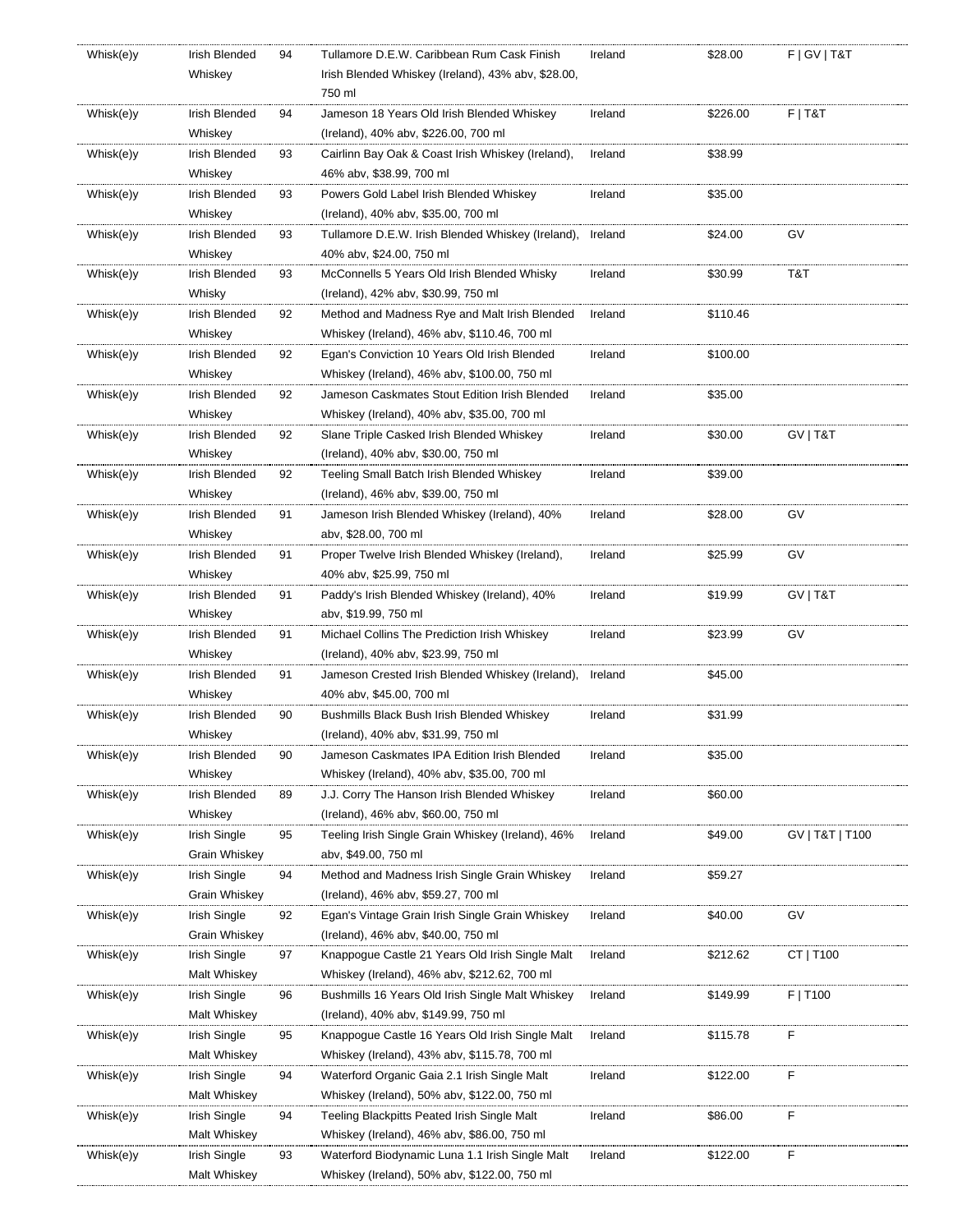| Whisk(e)y | Irish Single        | 93 | Limavady Irish Single Malt Whiskey (Ireland), 46% Ireland |         | \$44.99  | F               |
|-----------|---------------------|----|-----------------------------------------------------------|---------|----------|-----------------|
|           | Malt Whiskey        |    | abv, \$44.99, 700 ml                                      |         |          |                 |
| Whisk(e)y | Irish Single        | 93 | Knappogue Castle 14 Years Old Irish Single Malt           | Ireland | \$96.67  | F               |
|           | Malt Whiskey        |    | Whiskey (Ireland), 46% aby, \$96.67, 700 ml               |         |          |                 |
| Whisk(e)y | Irish Single        | 92 | Teeling Irish Single Malt Whiskey (Ireland), 46%          | Ireland | \$59.00  | T&T             |
|           | Malt Whiskey        |    | aby, \$59.00, 750 ml                                      |         |          |                 |
| Whisk(e)y | Irish Single        | 92 | Bushmills 12 Years Old Irish Single Malt Whiskey          | Ireland | \$59.99  |                 |
|           | Malt Whiskey        |    | (Ireland), 40% abv, \$59.99, 750 ml                       |         |          |                 |
| Whisk(e)y | Irish Single        | 92 | Bushmills 10 Years Old Irish Single Malt Whiskey          | Ireland | \$49.99  |                 |
|           | Malt Whiskey        |    | (Ireland), 40% abv, \$49.99, 750 ml                       |         |          |                 |
| Whisk(e)y | Irish Single        | 91 | Method and Madness Irish Single Malt Whiskey              | Ireland | \$97.00  | T&T             |
|           | Malt Whiskey        |    | (Ireland), 46% abv, \$97.00, 700 ml                       |         |          |                 |
| Whisk(e)y | Irish Single        | 91 | Egan's Fortitude Irish Single Malt Whiskey                | Ireland | \$50.00  |                 |
|           | Malt Whiskey        |    | (Ireland), 46% abv, \$50.00, 750 ml                       |         |          |                 |
| Whisk(e)y | Irish Single        | 90 | Knappogue Castle 12 Years Old Irish Single Malt           | Ireland | \$69.93  |                 |
|           | Malt Whiskey        |    | Whiskey (Ireland), 43% abv, \$69.93, 700 ml               |         |          |                 |
| Whisk(e)y | Irish Single        | 90 | Waterford The Cuvee Irish Single Malt Whiskey             | Ireland | \$112.00 |                 |
|           | Malt Whiskey        |    | (Ireland), 50% abv, \$112.00, 750 ml                      |         |          |                 |
| Whisk(e)y | Irish Single        | 89 | The Sexton 4 Years Old Irish Single Malt Whiskey          | Ireland | \$29.99  | GV              |
|           | Malt Whiskey        |    | (Ireland), 40% abv, \$29.99, 750 ml                       |         |          |                 |
|           | Irish Single Pot 98 |    | Redbreast 21 Years Old Irish Single Pot Still             | Ireland | \$230.47 | CT   T&T   T100 |
| Whisk(e)y |                     |    |                                                           |         |          |                 |
|           | Still Whiskey       |    | Whiskey (Ireland), 46% abv, \$230.47, 700 ml              |         |          |                 |
| Whisk(e)y | Irish Single Pot 96 |    | Red Spot 15 Years Old Irish Single Pot Still              | Ireland | \$150.91 | F   T&T   T100  |
|           | Still Whiskey       |    | Whiskey (Ireland), 46% abv, \$150.91, 700 ml              |         |          |                 |
| Whisk(e)y | Irish Single Pot 96 |    | Redbreast Lustau Edition Irish Single Pot Still           | Ireland | \$87.59  | F T&T           |
|           | Still Whiskey       |    | Whiskey (Ireland), 46% abv, \$87.59, 700 ml               |         |          |                 |
| Whisk(e)y | Irish Single Pot 95 |    | Green Spot Chateau Montelena Irish Single Pot             | Ireland | \$80.85  | F               |
|           | Still Whiskey       |    | Still Whiskey (Ireland), 46% abv, \$80.85, 700 ml         |         |          |                 |
| Whisk(e)y | Irish Single Pot 95 |    | Green Spot Irish Single Pot Still Whiskey (Ireland),      | Ireland | \$70.00  | F               |
|           | Still Whiskey       |    | 40% abv, \$70.00, 700 ml                                  |         |          |                 |
| Whisk(e)y | Irish Single Pot 95 |    | Redbreast PX Edition Irish Single Pot Still               | Ireland | \$86.00  | F               |
|           | Still Whiskey       |    | Whiskey (Ireland), 46% abv, \$86.00, 700 ml               |         |          |                 |
| Whisk(e)y | Irish Single Pot 95 |    | Redbreast 15 Years Old Irish Single Pot Still             | Ireland | \$115.91 | $F$   T&T       |
|           | Still Whiskey       |    | Whiskey (Ireland), 46% aby, \$115.91, 700 ml              |         |          |                 |
| Whisk(e)y | Irish Single Pot 94 |    | Midleton Dair Ghaelach Kylebeg Wood Irish                 | Ireland | \$350.19 | F.              |
|           | Still Whiskey       |    | Single Pot Still Whiskey (Ireland), 55.4% abv,            |         |          |                 |
|           |                     |    | \$350.19, 700 ml                                          |         |          |                 |
| Whisk(e)y | Irish Single Pot 93 |    | Yellow Spot 12 Years Old Irish Single Pot Still           | Ireland | \$92.97  | T&T             |
|           | Still Whiskey       |    | Whiskey (Ireland), 46% aby, \$92.97, 700 ml               |         |          |                 |
| Whisk(e)y | Irish Single Pot 93 |    | Blue Spot 7 Years Old Cask Strength Irish Single          | Ireland | \$90.43  |                 |
|           | Still Whiskey       |    | Pot Still Whiskey (Ireland), 58.9% abv, \$90.43,          |         |          |                 |
|           |                     |    | 700 ml                                                    |         |          |                 |
| Whisk(e)y | Irish Single Pot 92 |    | Redbreast 12 Years Old Irish Single Pot Still             | Ireland | \$70.00  | T&T             |
|           | Still Whiskey       |    | Whiskey (Ireland), 40% abv, \$70.00, 700 ml               |         |          |                 |
| Whisk(e)y | Irish Single Pot 92 |    | Redbreast Cask Strength 12 Years Old Irish                | Ireland | \$107.81 | T&T             |
|           | Still Whiskey       |    | Single Pot Still Whiskey (Ireland), 57.6% abv,            |         |          |                 |
|           |                     |    | \$107.81, 700 ml                                          |         |          |                 |
| Whisk(e)y | Irish Single Pot 92 |    | Green Spot Leoville Barton Irish Single Pot Still         | Ireland | \$76.73  |                 |
|           | Still Whiskey       |    | Whiskey (Ireland), 46% abv, \$76.73, 700 ml               |         |          |                 |
| Whisk(e)y |                     |    |                                                           |         |          |                 |
|           | Irish Single Pot 92 |    | Powers John's Lane 12 Years Old Irish Single Pot          | Ireland | \$76.83  | T&T             |
|           | Still Whiskey       |    | Still Whiskey (Ireland), 46% abv, \$76.83, 700 ml         |         |          |                 |
| Whisk(e)y | Irish Single Pot 91 |    | The Busker Irish Single Pot Still Whiskey (Ireland),      | Ireland | \$29.99  | GV              |
|           | Still Whiskey       |    | 44.3% abv, \$29.99, 750 ml                                |         |          |                 |
| Whisk(e)y | Irish Single Pot 91 |    | Powers Three Swallow Release Irish Single Pot             | Ireland | \$53.91  | T&T             |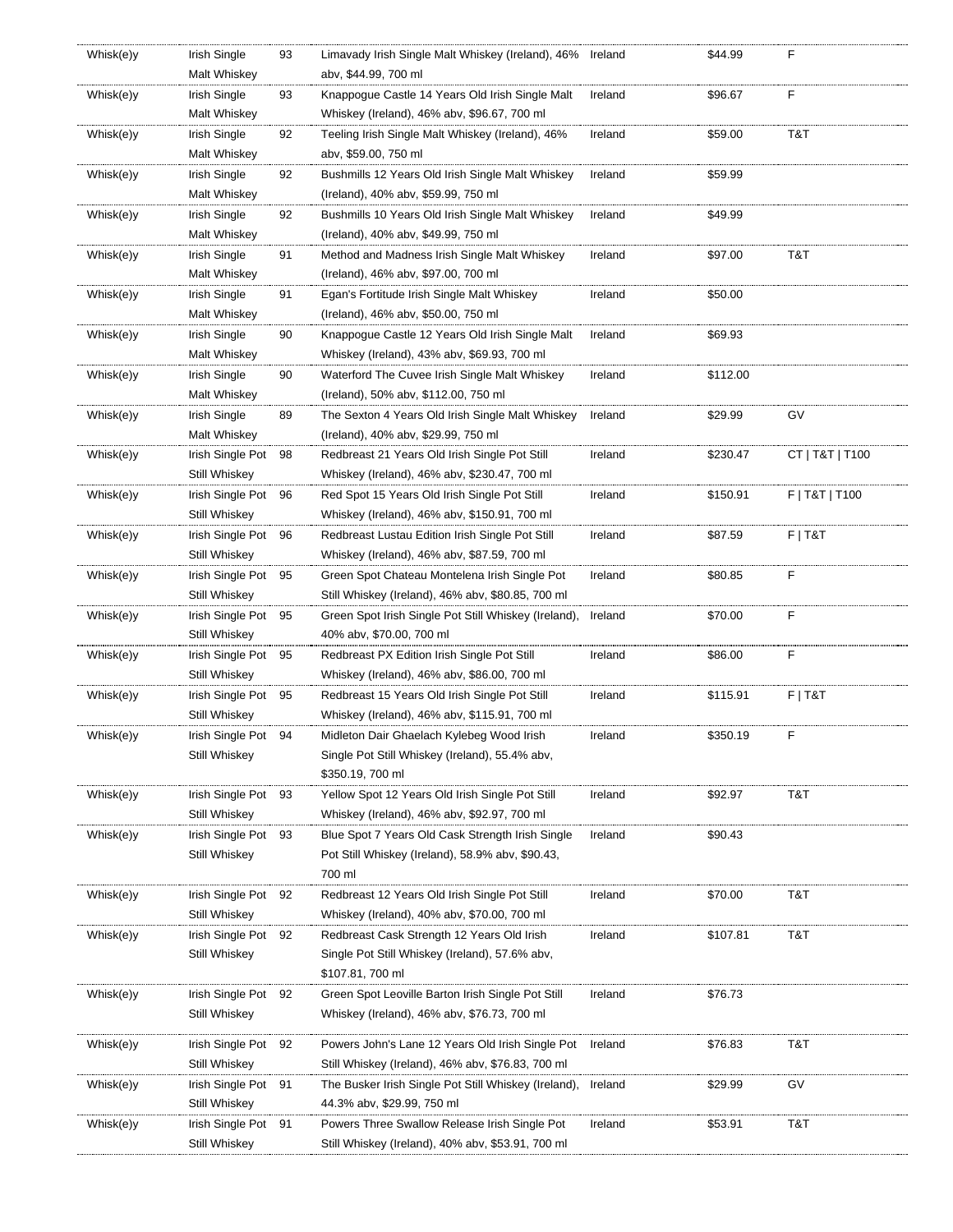| Whisk(e)y | Irish Single Pot 91 |    | Teeling Irish Single Pot Still Whiskey (Ireland),    | Ireland | \$65.00    | T&T             |
|-----------|---------------------|----|------------------------------------------------------|---------|------------|-----------------|
|           | Still Whiskey       |    | 46% abv, \$65.00, 750 ml                             |         |            |                 |
| Whisk(e)y | Irish Single Pot 91 |    | Redbreast 27 Years Old Irish Single Pot Still        | Ireland | \$599.77   |                 |
|           | Still Whiskey       |    | Whiskey (Ireland), 53.5% abv, \$599.77, 700 ml       |         |            |                 |
| Whisk(e)y | Irish Single Pot 91 |    | Midleton Very Rare Barry Crockett Legacy Irish       | Ireland | \$288.30   |                 |
|           | Still Whiskey       |    | Single Pot Still Whiskey (Ireland), 46% abv,         |         |            |                 |
|           |                     |    | \$288.30, 700 ml                                     |         |            |                 |
| Whisk(e)y | Japanese            | 97 | Matsui The Kurayoshi Sakura Cask Japanese            | Japan   | \$99.99    | CT   T&T   T100 |
|           | Single Malt         |    | Single Malt Whisky (Japan), 48% abv, \$99.99, 750    |         |            |                 |
|           | Whisky              |    | ml                                                   |         |            |                 |
| Whisk(e)y | Japanese            | 96 | Matsui The Kurayoshi Japanese Malt Whisky            | Japan   | \$59.99    | F   T100        |
|           | Blended             |    | (Japan), 46% abv, \$59.99, 750 ml                    |         |            |                 |
|           | Whisky              |    |                                                      |         |            |                 |
| Whisk(e)y | Japanese            | 95 | Matsui The Kurayoshi Mizunara Cask Japanese          | Japan   | \$99.99    | $F$   T&T       |
|           | Single Malt         |    | Single Malt Whisky (Japan), 48% abv, \$99.99, 750    |         |            |                 |
|           | Whisky              |    | ml                                                   |         |            |                 |
|           |                     |    | Hatozaki Small Batch Japanese Whisky (Japan),        |         | \$59.99    | F   G V         |
| Whisk(e)y | Japanese            | 95 |                                                      | Japan   |            |                 |
|           | Blended             |    | 46% abv, \$59.99, 750 ml                             |         |            |                 |
|           | Whisky              |    |                                                      |         |            |                 |
| Whisk(e)y | Japanese            | 95 | Kurayoshi 18 Years Old Japanese Pure Malt            | Japan   | \$250.00   | F               |
|           | Blended             |    | Whisky (Japan), 50% abv, \$250.00, 750 ml            |         |            |                 |
|           | Whisky              |    |                                                      |         |            |                 |
| Whisk(e)y | Japanese            | 94 | Matusi The Kurayoshi Sherry Cask Japanese Malt Japan |         | \$69.99    | F               |
|           | Blended             |    | Whisky (Japan), 46% abv, \$69.99, 750 ml             |         |            |                 |
|           | Whisky              |    |                                                      |         |            |                 |
| Whisk(e)y | Japanese            | 93 | Umiki Japanese Blended Whisky (Japan), 46%           | Japan   | \$49.95    | GV              |
|           | Blended             |    | aby, \$49.95, 750 ml                                 |         |            |                 |
|           | Whisky              |    |                                                      |         |            |                 |
| Whisk(e)y | Japanese            | 93 | The Kyoto Malt Whisky MURASAKI-OBI Japanese Japan    |         | JPY4950.00 |                 |
|           | Blended             |    | Blended Whisky (Japan), 43% abv, JPY4950.00,         |         |            |                 |
|           | Whisky              |    | 700 ml                                               |         |            |                 |
| Whisk(e)y | Japanese            | 92 | Matsui Tottori Japanese Blended Whisky (Japan),      | Japan   | \$35.00    | GV              |
|           | Blended             |    | 43% abv, \$35.00, 750 ml                             |         |            |                 |
|           | Whisky              |    |                                                      |         |            |                 |
|           |                     | 92 |                                                      |         | \$94.99    |                 |
| Whisk(e)y | Japanese            |    | Fuji Japanese Single Grain Whisky (Japan), 46%       | Japan   |            |                 |
|           | Single Grain        |    | abv, \$94.99, 700 ml                                 |         |            |                 |
|           | Whisky              |    |                                                      |         |            |                 |
| Whisk(e)y | Japanese            | 92 | Matsui The Kurayoshi 8 Years Old Japanese Malt       | Japan   | \$79.99    |                 |
|           | Blended             |    | Whisky (Japan), 46% abv, \$79.99, 750 ml             |         |            |                 |
|           | Whisky              |    |                                                      |         |            |                 |
| Whisk(e)y | Japanese            | 92 | The Kyoto Ex-Bourbon Barrel KURO-OBI                 | Japan   | JPY4400.00 |                 |
|           | Blended             |    | Japanese Blended Whisky (Japan), 46% abv,            |         |            |                 |
|           | Whisky              |    | JPY4400.00, 700 ml                                   |         |            |                 |
| Whisk(e)y | Japanese            | 92 | Kaigan Japanese Blended Whisky (Japan), 43%          | Japan   | \$30.00    | GV              |
|           | Blended             |    | aby, \$30.00, 750 ml                                 |         |            |                 |
|           | Whisky              |    |                                                      |         |            |                 |
| Whisk(e)y | Japanese            | 91 | San-in Ex-Bourbon Barrel Japanese Blended            | Japan   | \$43.00    |                 |
|           | Blended             |    | Whisky (Japan), 43% abv, \$43.00, 700 ml             |         |            |                 |
|           | Whisky              |    |                                                      |         |            |                 |
|           |                     |    |                                                      |         |            |                 |
| Whisk(e)y | Japanese            | 91 | The Kyoto AKA-OBI Japanese Blended Whisky            | Japan   | JPY1980.00 |                 |
|           | Blended             |    | (Japan), 40% abv, JPY1980.00, 700 ml                 |         |            |                 |
|           | Whisky              |    |                                                      |         |            |                 |
| Whisk(e)y |                     |    |                                                      |         |            |                 |
|           | Japanese            | 91 | Matsui The Kurayoshi 12 Years Old Japanese           | Japan   | \$99.99    |                 |
|           | Blended<br>Whisky   |    | Blended Whisky (Japan), 46% abv, \$99.99, 750 ml     |         |            |                 |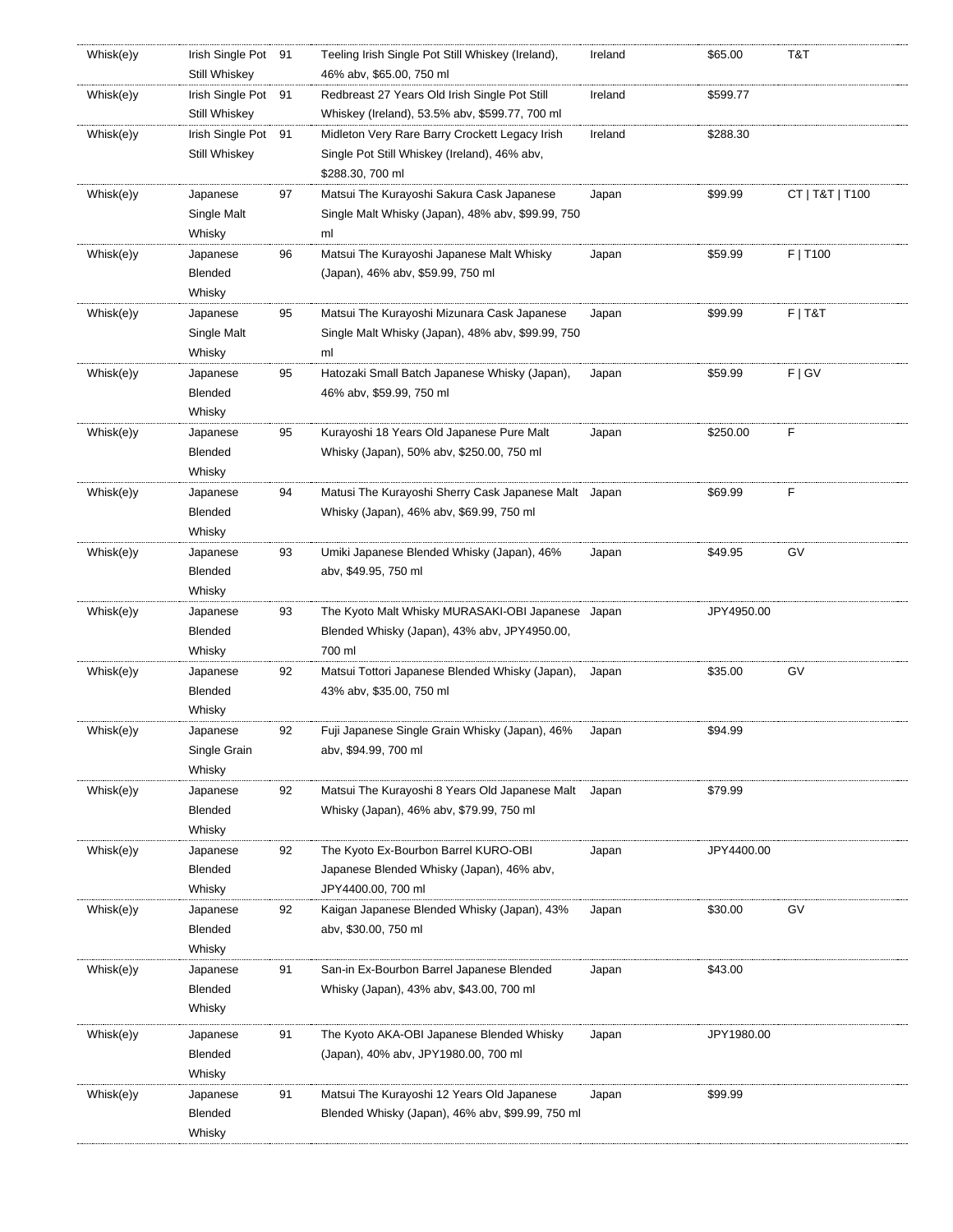| Whisk(e)y | Japanese<br>Blended<br>Whisky      | 91 | Matsui The Kurayoshi San-in Japanese Blended<br>Whisky (Japan), 40% abv, \$29.99, 700 ml                                             | Japan    | \$29.99   |                 |
|-----------|------------------------------------|----|--------------------------------------------------------------------------------------------------------------------------------------|----------|-----------|-----------------|
| Whisk(e)y | Japanese<br>Single Malt<br>Whisky  | 90 | Matsui The Kurayoshi Peated Japanese Single<br>Malt Whisky (Japan), 48% abv, \$99.99, 750 ml                                         | Japan    | \$99.99   |                 |
| Whisk(e)y | Japanese<br>Single Grain<br>Whisky | 90 | ImpEx Collection A Secret Distillery 2003 17<br>Years Old Japanese Single Grain Whisky (Japan),<br>43.6% abv, \$300.00, 750 ml       | Japan    | \$300.00  |                 |
| Whisk(e)y | Japanese<br>Blended<br>Whisky      | 87 | Hatozaki Finest Japanese Whisky (Japan), 40%<br>abv, \$39.99, 750 ml                                                                 | Japan    | \$39.99   |                 |
| Whisk(e)y | Japanese<br>Blended<br>Whisky      | 86 | Matsui Tottori Ex-Bourbon Barrel Japanese<br>Blended Whisky (Japan), 43% abv, \$49.00, 750 ml                                        | Japan    | \$49.00   |                 |
| Whisk(e)y | Irish Poitin                       | 91 | Mad March Hare Irish Poitin (Ireland), 40% abv,<br>\$29.99, 700 ml                                                                   | Ireland  | \$29.99   |                 |
| Whisk(e)y | Blended Scotch 98<br>Whisky        |    | Dewar's Double Double 32 Years Old Blended<br>Scotch Whisky (Scotland), 46% abv, \$159.99, 375<br>ml                                 | Scotland | \$159.99  | CT   T&T   T100 |
| Whisk(e)y | Blended Scotch 97<br>Whisky        |    | Dewar's Double Double 36 Years Old Blended<br>Scotch Whisky (Scotland), 46% abv, \$2000.00,<br>500 ml                                | Scotland | \$2000.00 | F   T100        |
| Whisk(e)y | Blended Scotch 97<br>Whisky        |    | Dewar's Double Double 21 Years Old Blended<br>Scotch Whisky (Scotland), 46% abv, \$70.00, 375<br>ml                                  | Scotland | \$70.00   | F               |
| Whisk(e)y | Blended Scotch 96<br>Whisky        |    | Dewar's Double Double 27 Years Old Blended<br>Scotch Whisky (Scotland), 46% abv, \$109.99, 375<br>ml                                 | Scotland | \$109.99  | $F$   T&T       |
| Whisk(e)y | Blended Scotch 96<br>Whisky        |    | Grand Old Parr 12 Years Old Blended Scotch<br>Whisky (Scotland), 40% abv, \$29.99, 750 ml                                            | Scotland | \$29.99   | F   G V         |
| Whisk(e)y | Blended Scotch 95<br>Whisky        |    | Dewar's Japanese Smooth Mizunara Oak Cask<br>Finish 8 Years Old Blended Scotch Whisky<br>(Scotland), 40% abv, \$27.00, 750 ml        | Scotland | \$27.00   | F   G V         |
| Whisk(e)y | Blended Scotch 95<br>Whisky        |    | The Woodsman Blended Scotch Whisky<br>(Scotland), 40% abv, \$34.99, 750 ml                                                           | Scotland | \$34.99   | F   G V         |
| Whisk(e)y | Blended Scotch 95<br>Whisky        |    | Johnnie Walker Blue Label Blended Scotch<br>Whisky (Scotland), 40% abv, \$140.00, 700 ml                                             | Scotland | \$140.00  | F               |
| Whisk(e)y | Blended Scotch 95<br>Whisky        |    | Dewar's Champion's Edition 19 Years Old<br>Blended Scotch Whisky (Scotland), 43% abv,<br>\$79.99, 750 ml                             | Scotland | \$79.99   | F               |
| Whisk(e)y | Blended Scotch 94<br>Whisky        |    | Imperial 12 Years Old Blended Scotch Whisky<br>(Scotland), 40% abv, \$19.99, 750 ml                                                  | Scotland | \$19.99   | GV              |
| Whisk(e)y | Blended Scotch 94<br>Whisky        |    | Dewar's 18 Years Old Blended Scotch Whisky<br>(Scotland), 40% abv, \$75.00, 750 ml                                                   | Scotland | \$75.00   |                 |
| Whisk(e)y | Blended Scotch 93<br>Whisky        |    | Dewar's French Smooth Apple Spirit Cask Finish 8 Scotland<br>Years Old Blended Scotch Whisky (Scotland),<br>40% abv, \$25.00, 750 ml |          | \$25.00   | GV              |
| Whisk(e)y | Blended Scotch 93<br>Whisky        |    | Dewar's The Monarch 15 Years Old Blended<br>Scotch Whisky (Scotland), 40% aby, \$45.00, 750<br>ml                                    | Scotland | \$45.00   |                 |
| Whisk(e)y | Blended Scotch 93<br>Whisky        |    | Grand Old Parr 18 Years Old Blended Scotch<br>Whisky (Scotland), 40% abv, \$69.99, 750 ml                                            | Scotland | \$69.99   |                 |
| Whisk(e)y | Blended Scotch 93<br>Whisky        |    | Dewar's Caribbean Smooth Rum Cask Finish 8<br>Years Old Blended Scotch Whisky (Scotland),<br>40% abv, \$25.00, 750 ml                | Scotland | \$25.00   | GV              |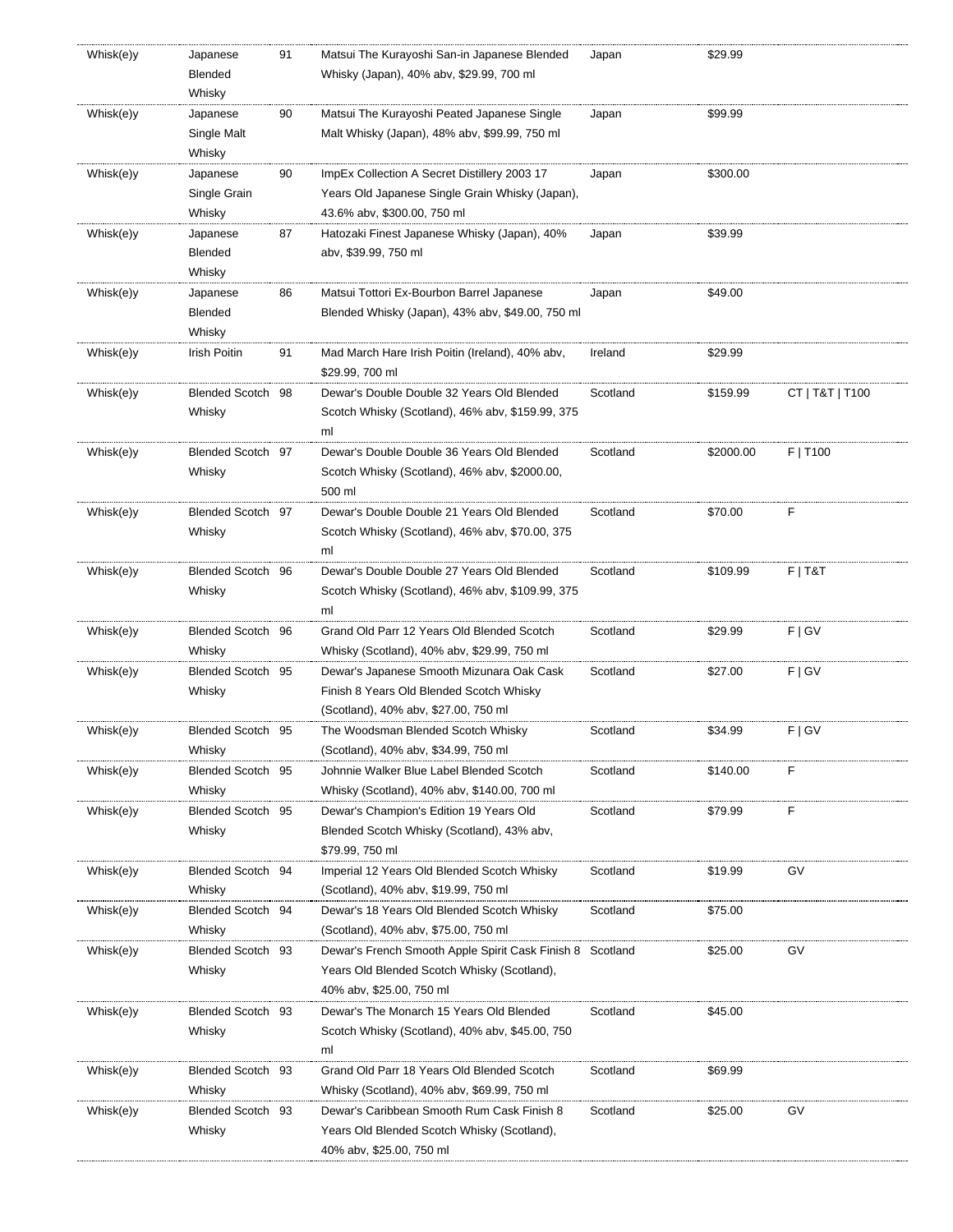| Whisk(e)y | Blended Scotch 92   |    | Darrow Blended Scotch Whisky (Scotland), 40%    | Scotland       | \$15.99   | G٧             |
|-----------|---------------------|----|-------------------------------------------------|----------------|-----------|----------------|
|           | Whisky              |    | abv, \$15.99, 750 ml                            |                |           |                |
| Whisk(e)y | Blended Scotch 92   |    | Dewar's 12 Years Old Blended Scotch Whisky      | Scotland       | \$30.00   | GV             |
|           | Whisky              |    | (Scotland), 40% abv, \$30.00, 750 ml            |                |           |                |
| Whisk(e)y | Blended Scotch 92   |    | Johnnie Walker Black Label 12 Years Old Blended | Scotland       | \$35.00   | G٧             |
|           | Whisky              |    | Scotch Whisky (Scotland), 40% abv, \$35.00, 700 |                |           |                |
|           |                     |    | ml                                              |                |           |                |
| Whisk(e)y | Blended Scotch 92   |    | Dewar's White Label Blended Scotch Whisky       | Scotland       | \$20.00   | GV             |
|           | Whisky              |    | (Scotland), 40% abv, \$20.00, 700 ml            |                |           |                |
| Whisk(e)y | Blended Scotch 92   |    | Johnnie Walker High Rye Blended Scotch Whisky   | Scotland       | \$34.99   | G٧             |
|           | Whisky              |    | (Scotland), 45% abv, \$34.99, 750 ml            |                |           |                |
| Whisk(e)y | Blended Scotch 92   |    | Dewar's Portuguese Smooth Port Cask Finish 8    | Scotland       | \$25.00   | GV             |
|           | Whisky              |    | Years Old Blended Scotch Whisky (Scotland),     |                |           |                |
|           |                     |    | 40% abv, \$25.00, 750 ml                        |                |           |                |
| Whisk(e)y | Blended Scotch 91   |    | Dewar's Ilegal Smooth Mezcal Cask Finish 8      | Scotland       | \$25.00   | GV             |
|           | Whisky              |    | Years Old Blended Scotch Whisky (Scotland),     |                |           |                |
|           |                     |    | 40% abv, \$25.00, 750 ml                        |                |           |                |
| Whisk(e)y | Blended Scotch 91   |    | Fior Blended Scotch Whisky (Scotland), 43% abv, | Scotland       | \$39.99   |                |
|           | Whisky              |    | \$39.99, 750 ml                                 |                |           |                |
| Whisk(e)y | <b>Blended Malt</b> | 96 | The Scotch Malt Whisky Society Batch #13        | Scotland       | \$115.00  | CT   T100      |
|           | Scotch Whisky       |    | Tabanco Time 11 Years Old Blended Malt Scotch   |                |           |                |
|           |                     |    | Whisky (Scotland), 50% abv, \$115.00, 750 ml    |                |           |                |
| Whisk(e)y | Blended Malt        | 95 | Wemyss Malts Spice King Blended Malt Scotch     | Scotland       | \$49.99   | F   G V   T100 |
|           | Scotch Whisky       |    | Whisky (Scotland), 46% abv, \$49.99, 750 ml     |                |           |                |
| Whisk(e)y | <b>Blended Malt</b> | 94 | Waterproof Blended Malt Scotch Whisky           | Scotland       | \$45.00   | F              |
|           | Scotch Whisky       |    | (Scotland), 45.8% abv, \$45.00, 750 ml          |                |           |                |
| Whisk(e)y | <b>Blended Malt</b> | 94 | Naked Malt Blended Malt Scotch Whisky           | Scotland       | \$34.99   | F   G V        |
|           | Scotch Whisky       |    | (Scotland), 43% abv, \$34.99, 750 ml            |                |           |                |
|           | <b>Blended Malt</b> | 94 | Wemyss Malts Peat Chimney Blended Malt          | Scotland       | \$49.99   | F   G V        |
| Whisk(e)y | Scotch Whisky       |    | Scotch Whisky (Scotland), 46% abv, \$49.99, 750 |                |           |                |
|           |                     |    | ml                                              |                |           |                |
| Whisk(e)y | <b>Blended Malt</b> | 92 | Wemyss Malts The Hive Blended Malt Scotch       | Scotland       | \$49.99   | G٧             |
|           | Scotch Whisky       |    | Whisky (Scotland), 46% abv, \$49.99, 750 ml     |                |           |                |
| Whisk(e)y | <b>Blended Malt</b> | 92 | Copper Dog Speyside Blended Malt Scotch         | Scotland       | \$29.99   | GV             |
|           | Scotch Whisky       |    | Whisky (Scotland), 40% abv, \$29.99, 750 ml     |                |           |                |
| Whisk(e)y | Single Grain        | 92 | Muckety-Muck 25 Years Old Single Grain Scotch   | Scotland       | \$249.99  |                |
|           | Scotch Whisky       |    | Whisky (Scotland), 45.5% abv, \$249.99, 750 ml  |                |           |                |
|           | Highland Single 98  |    | Glenmorangie Truffle Oak Reserve 26 Years Old   | Scotland       | \$3400.00 | CT   T100      |
| Whisk(e)y | Malt Scotch         |    | Highland Single Malt Scotch Whisky (Scotland),  |                |           |                |
|           |                     |    |                                                 |                |           |                |
|           | Whisky              |    | 55.7% abv, \$3400.00, 750 ml                    |                |           |                |
| Whisk(e)y | Highland Single 96  |    | GlenDronach Original 12 Years Old Highland      | Scotland       | \$64.00   | F   T&T   T100 |
|           | Malt Scotch         |    | Single Malt Scotch Whisky (Scotland), 43% abv,  |                |           |                |
|           | Whisky              |    | \$64.00, 750 ml                                 |                |           |                |
| Whisk(e)y | Highland Single 96  |    | Glenmorangie Nectar d'Or Sauternes Cask Finish  | Scotland       | \$83.00   | $F$   T&T      |
|           | Malt Scotch         |    | Highland Single Malt Scotch Whisky (Scotland),  |                |           |                |
|           | Whisky              |    | 46% abv, \$83.00, 750 ml                        |                |           |                |
| Whisk(e)y | Highland Single 96  |    | GlenDronach Port Wood Highland Single Malt      | Scotland       | \$90.00   | $F$   T&T      |
|           | Malt Scotch         |    | Scotch Whisky (Scotland), 46% abv, \$90.00, 750 |                |           |                |
|           | Whisky              |    | ml                                              |                |           |                |
| Whisk(e)y | Highland Single 96  |    | Glenturret 10 Years Old Peat Smoked 2021        | United Kingdom | \$60.00   | F              |
|           | Malt Scotch         |    | Release Highland Single Malt Scotch Whisky      |                |           |                |
|           | Whisky              |    | (United Kingdom), 50% abv, \$60.00, 700 ml      |                |           |                |
| Whisk(e)y | Highland Single 95  |    | Royal Brackla 21 Years Old Sherry Cask Finish   | Scotland       | \$600.00  | F              |
|           | Malt Scotch         |    | Highland Single Malt Scotch Whisky (Scotland),  |                |           |                |
|           | Whisky              |    | 46% abv, \$600.00, 700 ml                       |                |           |                |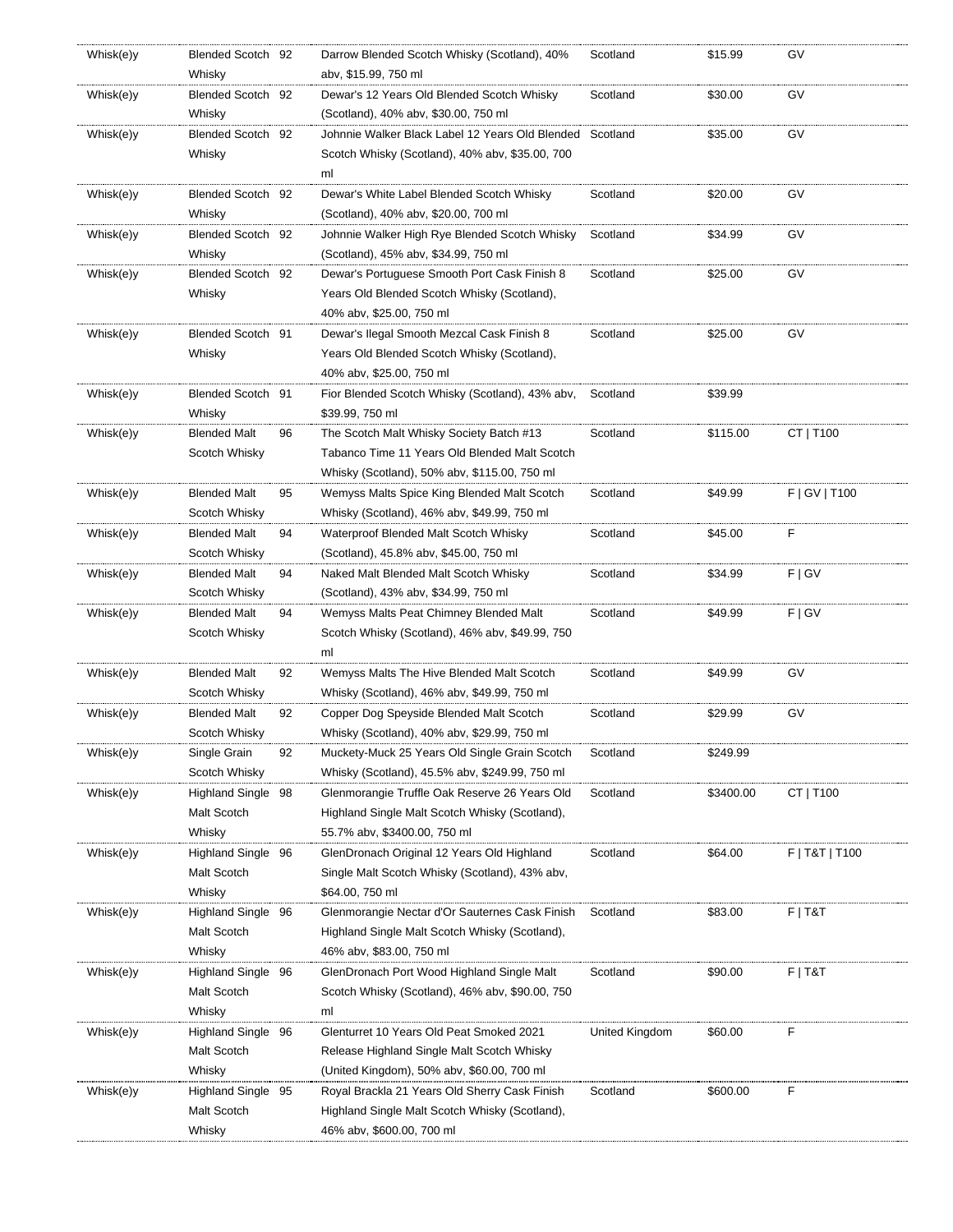| Whisk(e)y | Highland Single 95 | Glenmorangie Extremely Rare 18 Years Old         | Scotland       | \$150.00 | $F$   T&T |
|-----------|--------------------|--------------------------------------------------|----------------|----------|-----------|
|           | Malt Scotch        | Highland Single Malt Scotch Whisky (Scotland),   |                |          |           |
|           | Whisky             | 43% abv, \$150.00, 750 ml                        |                |          |           |
| Whisk(e)y | Highland Single 94 | Oban Little Bay Highland Single Malt Scotch      | Scotland       | \$64.99  | T&T       |
|           | Malt Scotch        | Whisky (Scotland), 43% abv, \$64.99, 750 ml      |                |          |           |
|           | Whisky             |                                                  |                |          |           |
| Whisk(e)y | Highland Single 94 | GlenDronach Allardice 18 Years Old Highland      | Scotland       | \$200.00 |           |
|           | Malt Scotch        | Single Malt Scotch Whisky (Scotland), 46% abv,   |                |          |           |
|           | Whisky             | \$200.00, 750 ml                                 |                |          |           |
| Whisk(e)y | Highland Single 94 | GlenDronach Parliament 21 Years Old Highland     | Scotland       | \$280.00 |           |
|           | Malt Scotch        | Single Malt Scotch Whisky (Scotland), 48% abv,   |                |          |           |
|           | Whisky             | \$280.00, 750 ml                                 |                |          |           |
| Whisk(e)y | Highland Single 94 | Royal Brackla 18 Years Old Sherry Cask Finish    | Scotland       | \$300.00 |           |
|           | Malt Scotch        | Highland Single Malt Scotch Whisky (Scotland),   |                |          |           |
|           | Whisky             | 46% abv, \$300.00, 700 ml                        |                |          |           |
| Whisk(e)y | Highland Single 94 | Aberfeldy 16 Years Old Highland Single Malt      | Scotland       | \$90.00  | T&T       |
|           | Malt Scotch        | Scotch Whisky (Scotland), 40% abv, \$90.00, 750  |                |          |           |
|           | Whisky             | ml                                               |                |          |           |
| Whisk(e)y | Highland Single 94 | Aberfeldy 21 Years Old Highland Single Malt      | Scotland       | \$190.00 | T&T       |
|           | Malt Scotch        | Scotch Whisky (Scotland), 40% abv, \$190.00, 750 |                |          |           |
|           | Whisky             | ml                                               |                |          |           |
|           |                    |                                                  | Scotland       | \$79.99  |           |
| Whisk(e)y | Highland Single 94 | Oban 14 Years Old Highland Single Malt Scotch    |                |          | T&T       |
|           | Malt Scotch        | Whisky (Scotland), 43% abv, \$79.99, 750 ml      |                |          |           |
|           | Whisky             |                                                  |                |          |           |
| Whisk(e)y | Highland Single 94 | Dalmore 14 Years Old Highland Single Malt        | Scotland       | \$89.99  |           |
|           | Malt Scotch        | Scotch Whisky (Scotland), 43% aby, \$89.99, 700  |                |          |           |
|           | Whisky             | ml                                               |                |          |           |
| Whisk(e)y | Highland Single 93 | Glenmorangie Original 10 Years Old Highland      | Scotland       | \$46.00  | GV        |
|           | Malt Scotch        | Single Malt Scotch Whisky (Scotland), 43% abv,   |                |          |           |
|           | Whisky             | \$46.00, 750 ml                                  |                |          |           |
| Whisk(e)y | Highland Single 93 | Oban 18 Years Old Highland Single Malt Scotch    | Scotland       | \$139.99 | T&T       |
|           | Malt Scotch        | Whisky (Scotland), 43% abv, \$139.99, 750 ml     |                |          |           |
|           | Whisky             |                                                  |                |          |           |
| Whisk(e)y | Highland Single 93 | Deanston Virgin Oak Highland Single Malt Scotch  | Scotland       | \$46.99  | GV        |
|           | Malt Scotch        | Whisky (Scotland), 46.3% abv, \$46.99, 750 ml    |                |          |           |
|           | Whisky             |                                                  |                |          |           |
| Whisk(e)y | Highland Single 93 | Ledaig 10 Years Old Highland Single Malt Scotch  | Scotland       | \$82.99  |           |
|           | Malt Scotch        | Whisky (Scotland), 46.3% abv, \$82.99, 750 ml    |                |          |           |
|           | Whisky             |                                                  |                |          |           |
| Whisk(e)y | Highland Single 93 | Single Cask Nation Wolf Island Highland Single   | Scotland       | \$89.99  |           |
|           | Malt Scotch        | Malt Scotch Whisky (Scotland), 48.8% abv,        |                |          |           |
|           | Whisky             | \$89.99, 750 ml                                  |                |          |           |
| Whisk(e)y | Highland Single 93 | X by Glenmorangie Highland Single Malt Scotch    | Scotland       | \$43.00  | GV        |
|           | Malt Scotch        | Whisky (Scotland), 40% abv, \$43.00, 750 ml      |                |          |           |
|           | Whisky             |                                                  |                |          |           |
| Whisk(e)y | Highland Single 92 | Glenturret 12 Years Old 2021 Release Highland    | United Kingdom | \$65.00  |           |
|           | Malt Scotch        | Single Malt Scotch Whisky (United Kingdom), 46%  |                |          |           |
|           | Whisky             | abv, \$65.00, 700 ml                             |                |          |           |
| Whisk(e)y | Highland Single 92 | Glenturret Triple Wood 2021 Highland Single Malt | United Kingdom | \$52.00  | G٧        |
|           | Malt Scotch        | Scotch Whisky (United Kingdom), 44% abv,         |                |          |           |
|           | Whisky             | \$52.00, 700 ml                                  |                |          |           |
| Whisk(e)y | Highland Single 92 | Glenmorangie Lasanta 12 Years Old Sherry Cask    | Scotland       | \$64.00  | T&T       |
|           | Malt Scotch        | Finish Highland Single Malt Scotch Whisky        |                |          |           |
|           | Whisky             | (Scotland), 43% abv, \$64.00, 750 ml             |                |          |           |
|           |                    |                                                  |                |          |           |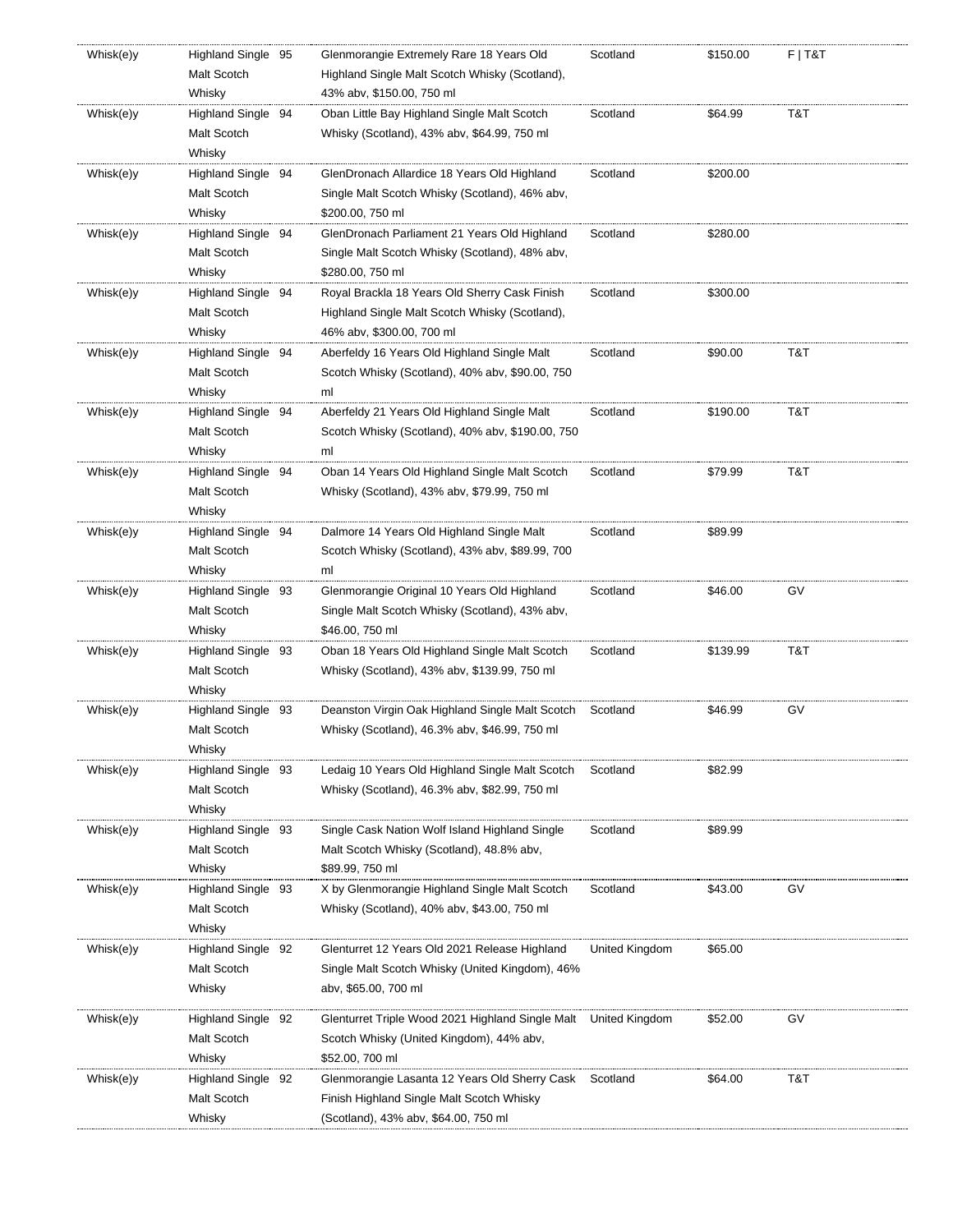| Whisk(e)y | Highland Single 92                 |    | Glenmorangie Quinta Ruban Port Cask Finish 14                                                                  | Scotland | \$72.00  | T&T             |
|-----------|------------------------------------|----|----------------------------------------------------------------------------------------------------------------|----------|----------|-----------------|
|           | Malt Scotch                        |    | Years Old Highland Single Malt Scotch Whisky                                                                   |          |          |                 |
|           | Whisky                             |    | (Scotland), 46% abv, \$72.00, 750 ml                                                                           |          |          |                 |
| Whisk(e)y | Highland Single 92                 |    | GlenDronach Revival 15 Years Old Highland                                                                      | Scotland | \$100.00 | T&T             |
|           | Malt Scotch                        |    | Single Malt Scotch Whisky (Scotland), 46% abv,                                                                 |          |          |                 |
|           | Whisky                             |    | \$100.00, 750 ml                                                                                               |          |          |                 |
| Whisk(e)y | Highland Single 91                 |    | Aberfeldy 12 Years Old Highland Single Malt                                                                    | Scotland | \$40.00  | GV              |
|           | Malt Scotch                        |    | Scotch Whisky (Scotland), 40% abv, \$40.00, 750                                                                |          |          |                 |
|           | Whisky                             |    | ml                                                                                                             |          |          |                 |
| Whisk(e)y | Highland Single 91                 |    | Deanston 12 Years Old Highland Single Malt                                                                     | Scotland | \$77.99  |                 |
|           | Malt Scotch                        |    | Scotch Whisky (Scotland), 46.3% abv, \$77.99, 750                                                              |          |          |                 |
|           | Whisky                             |    | ml                                                                                                             |          |          |                 |
| Whisk(e)y | Highland Single 90                 |    | Royal Brackla 12 Years Old Highland Single Malt                                                                | Scotland | \$70.00  |                 |
|           | Malt Scotch                        |    | Scotch Whisky (Scotland), 46% abv, \$70.00, 700                                                                |          |          |                 |
|           | Whisky                             |    | ml                                                                                                             |          |          |                 |
| Whisk(e)y | Orkney Single                      | 96 | Highland Park Viking Honour 12 Years Old Orkney Scotland                                                       |          | \$55.00  | CT   T100       |
|           | Malt Scotch                        |    | Single Malt Scotch Whisky (Scotland), 43% abv,                                                                 |          |          |                 |
|           | Whisky                             |    | \$55.00, 750 ml                                                                                                |          |          |                 |
| Whisk(e)y | Skye Single                        | 95 | Talisker 18 Years Old Skye Single Malt Scotch                                                                  | Scotland | \$189.99 | F   T&T   T100  |
|           | Malt Scotch                        |    | Whisky (Scotland), 45.8% aby, \$189.99, 750 ml                                                                 |          |          |                 |
|           | Whisky                             |    |                                                                                                                |          |          |                 |
| Whisk(e)y | Orkney Single                      | 94 | Highland Park Viking Heart 15 Years Old Orkney                                                                 | Scotland | \$110.00 | F               |
|           | Malt Scotch                        |    | Single Malt Scotch Whisky (Scotland), 44% abv,                                                                 |          |          |                 |
|           | Whisky                             |    | \$110.00, 750 ml                                                                                               |          |          |                 |
| Whisk(e)y | Jura Single                        | 94 | Jura American Rye Cask 14 Years Old Jura                                                                       | Scotland | GBP42.00 | F               |
|           | Malt Scotch                        |    | Single Malt Scotch Whisky (Scotland), 40% abv,                                                                 |          |          |                 |
|           | Whisky                             |    | GBP42.00, 700 ml                                                                                               |          |          |                 |
| Whisk(e)y | Skye Single                        | 93 | Talisker Storm Skye Single Malt Scotch Whisky                                                                  | Scotland | \$54.99  | F   G V   T & T |
|           | Malt Scotch                        |    | (Scotland), 45.8% abv, \$54.99, 750 ml                                                                         |          |          |                 |
|           | Whisky                             |    |                                                                                                                |          |          |                 |
| Whisk(e)y | Orkney Single                      | 93 | Highland Park 21 Years Old Orkney Single Malt                                                                  | Scotland | \$350.00 | $F$   T&T       |
|           | Malt Scotch                        |    | Scotch Whisky (Scotland), 46% abv, \$350.00, 750                                                               |          |          |                 |
|           | Whisky                             |    | ml                                                                                                             |          |          |                 |
| Whisk(e)y | Orkney Single                      | 93 | Highland Park Viking Pride 18 Years Old Orkney                                                                 | Scotland | \$150.00 | F               |
|           | Malt Scotch                        |    | Single Malt Scotch Whisky (Scotland), 43% abv,                                                                 |          |          |                 |
|           | Whisky                             |    | \$150.00, 750 ml                                                                                               |          |          |                 |
| Whisk(e)y | Skye Single                        | 93 | Talisker 10 Years Old Skye Single Malt Scotch                                                                  | Scotland | \$69.99  | $F$   T&T       |
|           | Malt Scotch                        |    | Whisky (Scotland), 45.8% abv, \$69.99, 750 ml                                                                  |          |          |                 |
|           | Whisky                             |    |                                                                                                                |          |          |                 |
| Whisk(e)y | Orkney Single                      | 92 | Highland Park Cask Strength No. 2 Orkney Single                                                                | Scotland | \$95.00  |                 |
|           | Malt Scotch                        |    | Malt Scotch Whisky (Scotland), 63.9% abv,                                                                      |          |          |                 |
|           | Whisky                             |    | \$95.00, 750 ml                                                                                                |          |          |                 |
| Whisk(e)y | <b>Islay Single</b>                | 98 | Ardbeg Uigedail Islay Single Malt Scotch Whisky                                                                | Scotland | \$92.00  | CT   T&T   T100 |
|           | Malt Scotch                        |    | (Scotland), 54.2% abv, \$92.00, 750 ml                                                                         |          |          |                 |
|           | Whisky                             |    |                                                                                                                |          |          |                 |
| Whisk(e)y | <b>Islay Single</b>                | 97 | Bunnahabhain 12 Years Old Islay Single Malt                                                                    | Scotland | \$79.99  | F   T100        |
|           | Malt Scotch                        |    | Scotch Whisky (Scotland), 46.3% abv, \$79.99, 750                                                              |          |          |                 |
|           | Whisky                             |    | ml                                                                                                             |          |          |                 |
|           |                                    |    |                                                                                                                |          |          |                 |
| Whisk(e)y | <b>Islay Single</b><br>Malt Scotch | 96 | Ardbeg Wee Beastie 5 Years Old Islay Single Malt Scotland<br>Scotch Whisky (Scotland), 47.4% abv, \$52.00, 750 |          | \$52.00  | F   G V         |
|           | Whisky                             |    | ml                                                                                                             |          |          |                 |
|           |                                    |    |                                                                                                                |          |          |                 |
| Whisk(e)y | <b>Islay Single</b>                | 95 | Port Charlotte Heavily Peated 10 Years Old Islay                                                               | Scotland | \$69.99  | $F$   T&T       |
|           | Malt Scotch<br>Whisky              |    | Single Malt Scotch Whisky (Scotland), 50% abv,<br>\$69.99, 750 ml                                              |          |          |                 |
|           |                                    |    |                                                                                                                |          |          | F               |
| Whisk(e)y | <b>Islay Single</b><br>Malt Scotch | 95 | Ardbeg Traigh Bhan Batch #3 19 Years Old Islay                                                                 | Scotland | \$360.00 |                 |
|           |                                    |    | Single Malt Scotch Whisky (Scotland), 46.2% abv,                                                               |          |          |                 |
|           | Whisky                             |    | \$360.00, 750 ml                                                                                               |          |          |                 |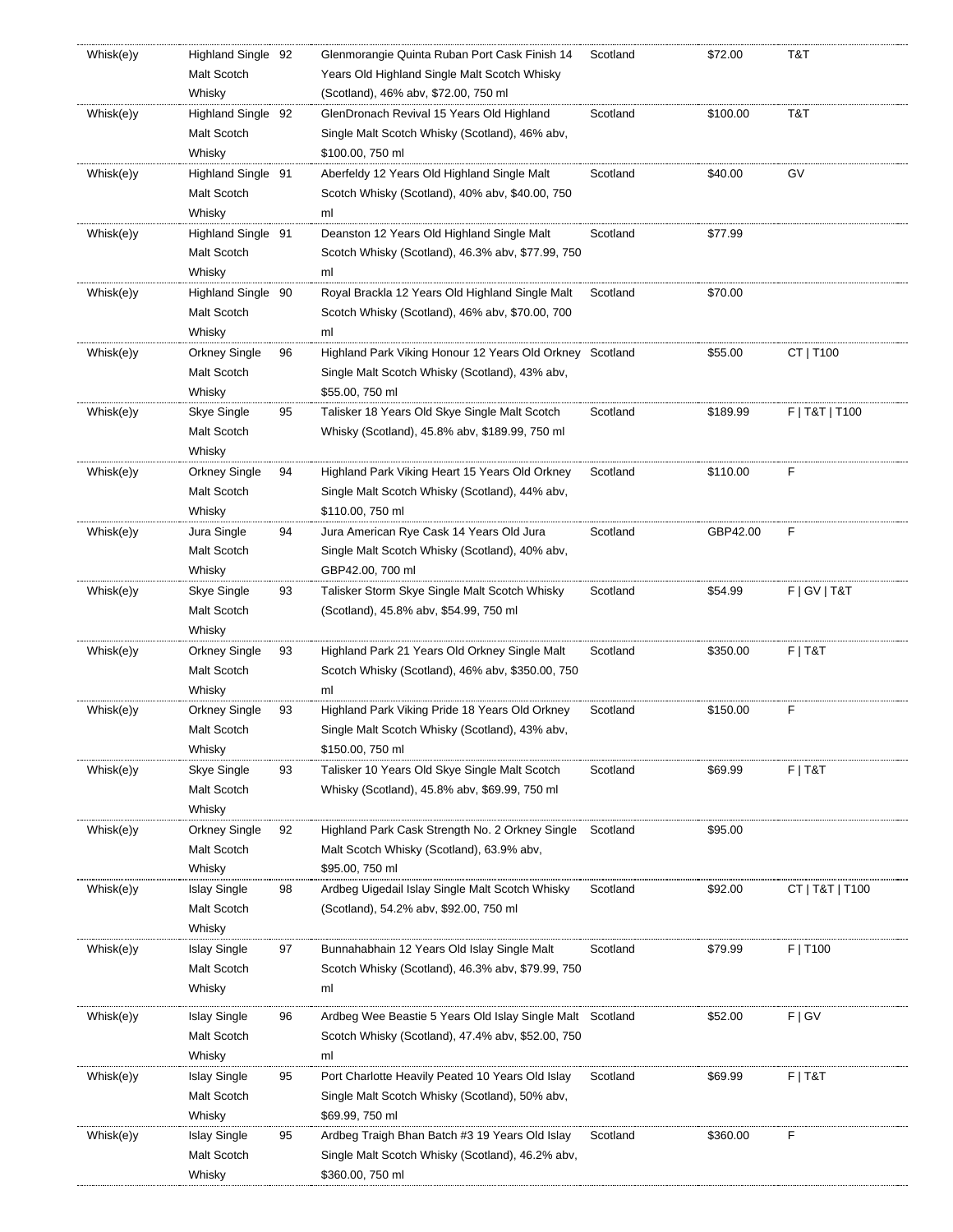| Whisk(e)y | <b>Islay Single</b><br>Malt Scotch<br>Whisky | 95 | Ardbeg 10 Years Old Islay Single Malt Scotch<br>Whisky (Scotland), 46% abv, \$62.00, 750 ml                                                                     | Scotland       | \$62.00   | $F$   T&T       |
|-----------|----------------------------------------------|----|-----------------------------------------------------------------------------------------------------------------------------------------------------------------|----------------|-----------|-----------------|
| Whisk(e)y | <b>Islay Single</b><br>Malt Scotch<br>Whisky | 95 | Kilchoman Sanaig Islay Single Malt Scotch Whisky United Kingdom<br>(Scotland), 46% abv, \$75.00, 750 ml                                                         |                | \$75.00   | $F$   T&T       |
| Whisk(e)y | <b>Islay Single</b><br>Malt Scotch<br>Whisky | 95 | Lagavulin 16 Years Old Islay Single Malt Scotch<br>Whisky (Scotland), 43% abv, \$89.99, 750 ml                                                                  | Scotland       | \$89.99   | $F$   T&T       |
| Whisk(e)y | <b>Islay Single</b><br>Malt Scotch<br>Whisky | 95 | Ardbeg Fermutation 13 Years Old Islay Single<br>Malt Scotch Whisky (Scotland), 49.4% abv,<br>\$200.00, 750 ml                                                   | Scotland       | \$200.00  | F               |
| Whisk(e)y | <b>Islay Single</b><br>Malt Scotch<br>Whisky | 95 | Port Askaig 25 Years Old Islay Single Malt Scotch<br>Whisky (Scotland), 45.8% abv, \$428.98, 750 ml                                                             | Scotland       | \$428.98  | F               |
| Whisk(e)y | <b>Islay Single</b><br>Malt Scotch<br>Whisky | 95 | Port Charlotte Islay Barley 2013 8 Years Old Islay<br>Single Malt Scotch Whisky (Scotland), 50% abv,<br>\$79.99, 750 ml                                         | Scotland       | \$79.99   | F               |
| Whisk(e)y | <b>Islay Single</b><br>Malt Scotch<br>Whisky | 94 | Kilchoman Machir Bay Islay Single Malt Scotch<br>Whisky (Scotland), 46% abv, \$65.00, 750 ml                                                                    | United Kingdom | \$65.00   | T&T             |
| Whisk(e)y | <b>Islay Single</b><br>Malt Scotch<br>Whisky | 94 | Ardbeg An Oa Islay Single Malt Scotch Whisky<br>(Scotland), 46.6% abv, \$70.00, 750 ml                                                                          | Scotland       | \$70.00   | T&T             |
| Whisk(e)y | <b>Islay Single</b><br>Malt Scotch<br>Whisky | 94 | The Scotch Malt Whisky Society Cask No. 53.389<br>Goodnight and Joy 30 Years Old Islay Single Malt<br>Scotch Whisky (Scotland), 55.5% abv, \$1040.00,<br>750 ml | Scotland       | \$1040.00 |                 |
| Whisk(e)y | <b>Islay Single</b><br>Malt Scotch<br>Whisky | 94 | Ardbeg Corryvreckan Islay Single Malt Scotch<br>Whisky (Scotland), 57.1% abv, \$100.00, 750 ml                                                                  | Scotland       | \$100.00  | T&T             |
| Whisk(e)y | <b>Islay Single</b><br>Malt Scotch<br>Whisky | 93 | Lagavulin 8 Years Old Islay Single Malt Scotch<br>Whisky (Scotland), 48% abv, \$69.99, 750 ml                                                                   | Scotland       | \$69.99   | T&T             |
| Whisk(e)y | <b>Islay Single</b><br>Malt Scotch<br>Whisky | 93 | Bruichladdich Islay Barley 2012 8 Years Old Islay<br>Single Malt Scotch Whisky (Scotland), 50% abv,<br>\$69.99, 750 ml                                          | Scotland       | \$69.99   |                 |
| Whisk(e)y | <b>Islay Single</b><br>Malt Scotch<br>Whisky | 93 | Bruichladdich Classic Laddie Unpeated Islay<br>Single Malt Scotch Whisky (Scotland), 50% abv,<br>\$59.99, 750 ml                                                | Scotland       | \$59.99   |                 |
| Whisk(e)y | <b>Islay Single</b><br>Malt Scotch<br>Whisky | 91 | Bunnahabhain Stiuireadair Islay Single Malt<br>Scotch Whisky (Scotland), 46.3% abv, \$52.99, 750<br>ml                                                          | Scotland       | \$52.99   |                 |
| Whisk(e)y | Speyside<br>Single Malt<br>Scotch Whisky     | 98 | Mortlach Cowie's Blue Seal 20 Years Old<br>Speyside Single Malt Scotch Whisky (Scotland),<br>43.4% abv, \$219.99, 750 ml                                        | Scotland       | \$219.99  | CT   T&T   T100 |
| Whisk(e)y | Speyside<br>Single Malt<br>Scotch Whisky     | 96 | Glenrothes 18 Years Old Speyside Single Malt<br>Scotch Whisky (Scotland), 43% aby, \$160.00, 750<br>ml                                                          | Scotland       | \$160.00  | F   T&T   T100  |
| Whisk(e)y | Speyside<br>Single Malt<br>Scotch Whisky     | 96 | Benriach The Twelve 12 Years Old Speyside<br>Single Malt Scotch Whisky (Scotland), 46% abv,<br>\$60.00, 750 ml                                                  | Scotland       | \$60.00   | F   T100        |
| Whisk(e)y | Speyside<br>Single Malt<br>Scotch Whisky     | 95 | Benriach The Twenty One 21 Years Old Speyside<br>Single Malt Scotch Whisky (Scotland), 46% abv,<br>\$200.00, 750 ml                                             | Scotland       | \$200.00  | F               |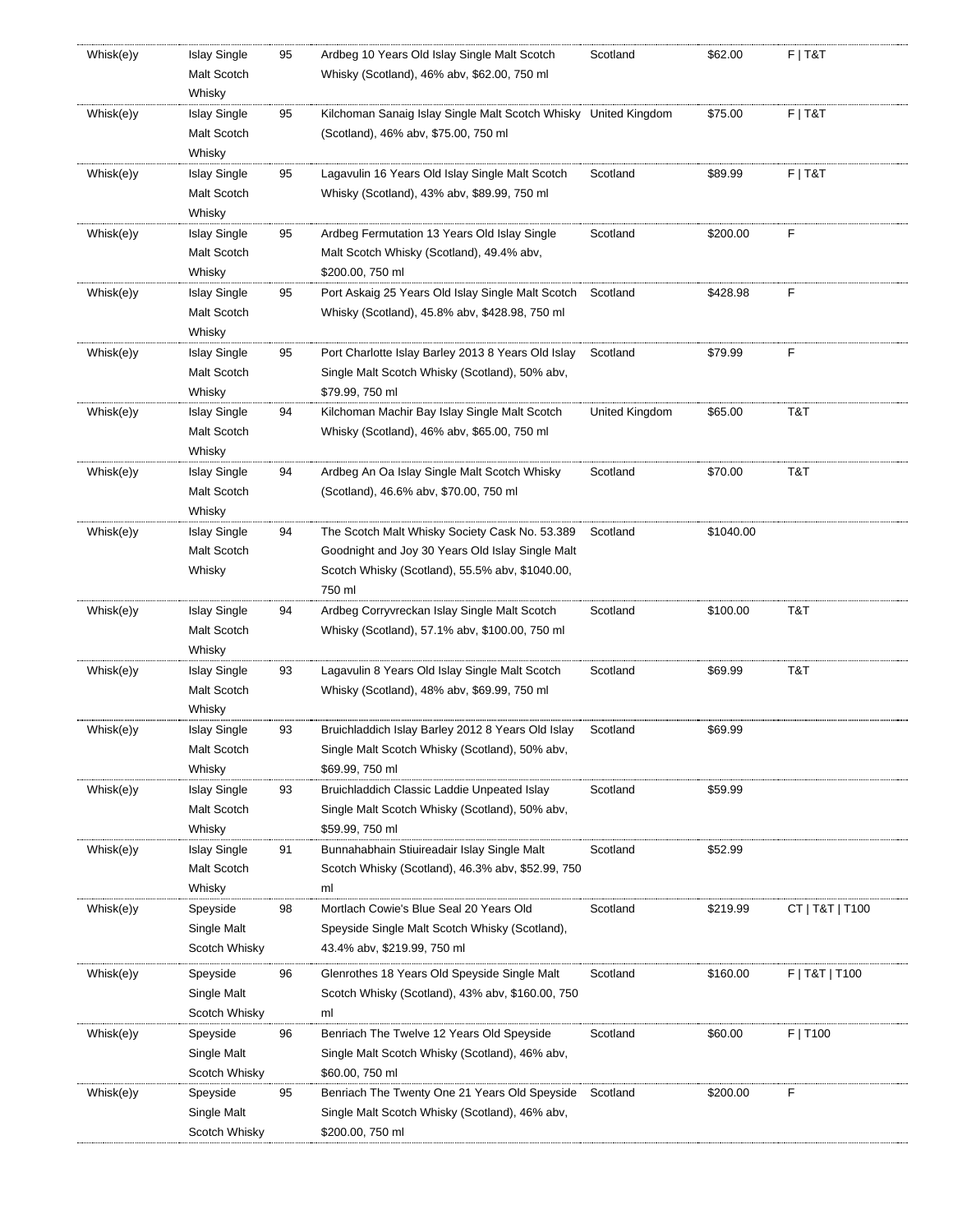| Whisk(e)y | Speyside      | 95 | Benriach The Smoky Ten 10 Years Old Speyside            | Scotland | \$60.00  | F         |
|-----------|---------------|----|---------------------------------------------------------|----------|----------|-----------|
|           | Single Malt   |    | Single Malt Scotch Whisky (Scotland), 46% abv,          |          |          |           |
|           | Scotch Whisky |    | \$60.00, 750 ml                                         |          |          |           |
| Whisk(e)y | Speyside      | 95 | Benriach Smoke Season Speyside Single Malt              | Scotland | \$72.00  | F         |
|           | Single Malt   |    | Scotch Whisky (Scotland), 52.8% abv, \$72.00, 750       |          |          |           |
|           | Scotch Whisky |    | ml                                                      |          |          |           |
| Whisk(e)y | Speyside      | 95 | Craigellachie 13 Years Old Speyside Single Malt         | Scotland | \$60.00  | $F$   T&T |
|           | Single Malt   |    | Scotch Whisky (Scotland), 46% abv, \$60.00, 750         |          |          |           |
|           | Scotch Whisky |    |                                                         |          |          |           |
|           |               |    | ml                                                      |          |          |           |
| Whisk(e)y | Speyside      | 94 | Singleton of Glendullan 15 Years Old Speyside           | Scotland | \$69.99  | F         |
|           | Single Malt   |    | Single Malt Scotch Whisky (Scotland), 40% abv,          |          |          |           |
|           | Scotch Whisky |    | \$69.99, 750 ml                                         |          |          |           |
| Whisk(e)y | Speyside      | 94 | Benriach The Twenty Five 25 Years Old Speyside          | Scotland | \$360.00 | F         |
|           | Single Malt   |    | Single Malt Scotch Whisky (Scotland), 46% abv,          |          |          |           |
|           | Scotch Whisky |    | \$360.00, 750 ml                                        |          |          |           |
| Whisk(e)y | Speyside      | 94 | The Scotch Malt Whisky Society Cask No. 41.145          | Scotland | \$125.00 | F         |
|           | Single Malt   |    | A Pilgrimage of Flavour 11 Years Old Speyside           |          |          |           |
|           | Scotch Whisky |    | Single Malt Scotch Whisky (Scotland), 57.5% abv,        |          |          |           |
|           |               |    | \$125.00, 750 ml                                        |          |          |           |
| Whisk(e)y | Speyside      | 94 | Mortlach Distiller's Dram 16 Years Old Speyside         | Scotland | \$114.99 | $F$   T&T |
|           | Single Malt   |    | Single Malt Scotch Whisky (Scotland), 43.4% abv,        |          |          |           |
|           | Scotch Whisky |    | \$114.99, 750 ml                                        |          |          |           |
| Whisk(e)y | Speyside      | 94 | The Scotch Malt Whisky Society Cask No. 95.53           | Scotland | \$155.00 | F         |
|           | Single Malt   |    | Boozy Basket 15 Years Old Speyside Single Malt          |          |          |           |
|           | Scotch Whisky |    | Scotch Whisky (Scotland), 57% abv, \$155.00, 750        |          |          |           |
|           |               |    | ml                                                      |          |          |           |
| Whisk(e)y | Speyside      | 94 | Glenrothes Whisky Maker's Cut Speyside Single           | Scotland | \$80.00  | $F$   T&T |
|           | Single Malt   |    | Malt Scotch Whisky (Scotland), 48.8% abv,               |          |          |           |
|           | Scotch Whisky |    | \$80.00, 750 ml                                         |          |          |           |
|           |               |    |                                                         |          |          |           |
| Whisk(e)y | Speyside      | 94 | Benriach The Smoky Twelve 12 Years Old                  | Scotland | \$65.00  | F         |
|           | Single Malt   |    | Speyside Single Malt Scotch Whisky (Scotland),          |          |          |           |
|           | Scotch Whisky |    | 40% abv, \$65.00, 750 ml                                |          |          |           |
| Whisk(e)y | Speyside      | 93 | Benriach The Original Ten 10 Years Old Speyside         | Scotland | \$54.00  | GV   T&T  |
|           | Single Malt   |    | Single Malt Scotch Whisky (Scotland), 43% abv,          |          |          |           |
|           | Scotch Whisky |    | \$54.00, 750 ml                                         |          |          |           |
| Whisk(e)y | Speyside      | 93 | Mortlach The Wee Witchie 12 Years Old Speyside Scotland |          | \$69.99  | T&T       |
|           | Single Malt   |    | Single Malt Scotch Whisky (Scotland), 43.4% abv,        |          |          |           |
|           | Scotch Whisky |    | \$69.99, 750 ml                                         |          |          |           |
| Whisk(e)y | Speyside      | 93 | The Scotch Malt Whisky Society Cask No. 12.62           | Scotland | \$795.00 |           |
|           | Single Malt   |    | Heaven-Sent 31 Years Old Speyside Single Malt           |          |          |           |
|           | Scotch Whisky |    | Scotch Whisky (Scotland), 57.9% abv, \$795.00,          |          |          |           |
|           |               |    | 750 ml                                                  |          |          |           |
| Whisk(e)y | Speyside      | 93 | Singleton of Glendullan 12 Years Old Speyside           | Scotland | \$39.99  | GV        |
|           | Single Malt   |    | Single Malt Scotch Whisky (Scotland), 40% abv,          |          |          |           |
|           | Scotch Whisky |    | \$39.99, 750 ml                                         |          |          |           |
| Whisk(e)y | Speyside      | 93 | Glenrothes 12 Years Old Speyside Single Malt            | Scotland | \$60.00  | T&T       |
|           | Single Malt   |    | Scotch Whisky (Scotland), 40% abv, \$60.00, 750         |          |          |           |
|           |               |    | ml                                                      |          |          |           |
|           | Scotch Whisky |    |                                                         |          |          |           |
| Whisk(e)y | Speyside      | 93 | The Scotch Malt Whisky Society Cask No. 46.117          | Scotland | \$425.00 |           |
|           | Single Malt   |    | Delicate and Elegant, Intense and Complex 28            |          |          |           |
|           | Scotch Whisky |    | Years Old Speyside Single Malt Scotch Whisky            |          |          |           |
|           |               |    | (Scotland), 54.4% abv, \$425.00, 750 ml                 |          |          |           |
| Whisk(e)y | Speyside      | 92 | Singleton of Glendullan 18 Years Old Speyside           | Scotland | \$109.99 |           |
|           | Single Malt   |    | Single Malt Scotch Whisky (Scotland), 40% abv,          |          |          |           |
|           |               |    |                                                         |          |          |           |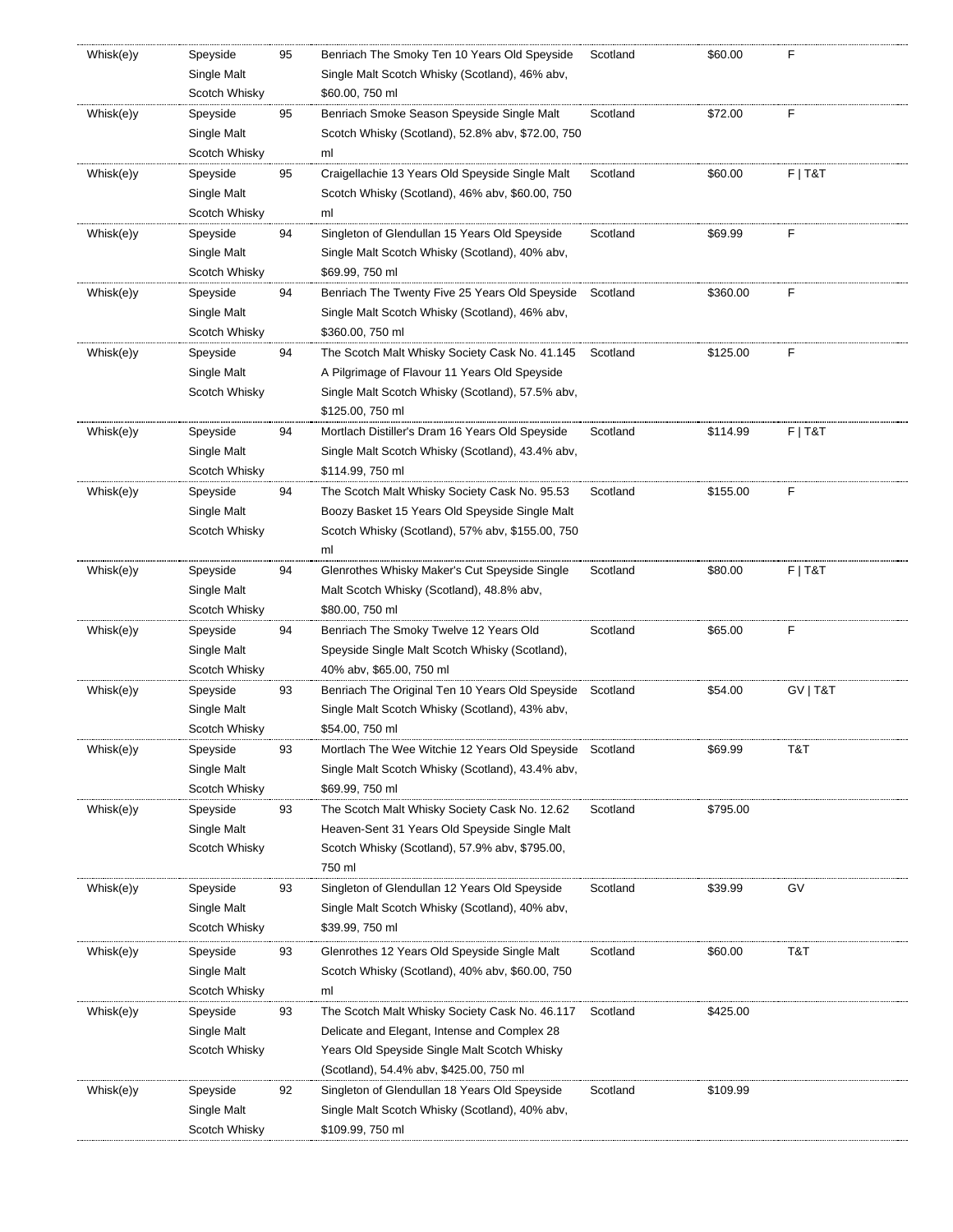| Whisk(e)y | Speyside              | 91 | Glenrothes 25 Years Old Speyside Single Malt                                 | Scotland    | \$600.00  |           |
|-----------|-----------------------|----|------------------------------------------------------------------------------|-------------|-----------|-----------|
|           | Single Malt           |    | Scotch Whisky (Scotland), 43% abv, \$600.00, 750                             |             |           |           |
|           | Scotch Whisky         |    | ml                                                                           |             |           |           |
| Whisk(e)y | Speyside              | 91 | Benriach The Thirty 30 Years Old Speyside Single Scotland                    |             | \$740.00  |           |
|           | Single Malt           |    | Malt Scotch Whisky (Scotland), 40% abv, \$740.00,                            |             |           |           |
|           | Scotch Whisky         |    | 750 ml                                                                       |             |           |           |
| Whisk(e)y | Speyside              | 89 | Glenrothes Bourbon Cask Reserve Speyside                                     | Scotland    | \$50.00   |           |
|           | Single Malt           |    | Single Malt Scotch Whisky (Scotland), 40% abv,                               |             |           |           |
|           | Scotch Whisky         |    | \$50.00, 750 ml                                                              |             |           |           |
| Whisk(e)y | Speyside              | 89 | Tamnavulin White Wine Cask Edition Sauvignon                                 | Scotland    | \$34.99   |           |
|           | Single Malt           |    | Blanc Cask Speyside Single Malt Scotch Whisky                                |             |           |           |
|           | Scotch Whisky         |    | (Scotland), 40% abv, \$34.99, 700 ml                                         |             |           |           |
| Whisk(e)y | Speyside              | 89 | Craigellachie 17 Years Old Speyside Single Malt                              | Scotland    | \$150.00  |           |
|           | Single Malt           |    | Scotch Whisky (Scotland), 46% aby, \$150.00, 750                             |             |           |           |
|           | Scotch Whisky         |    | ml                                                                           |             |           |           |
|           |                       |    |                                                                              |             |           |           |
| Whisk(e)y | Speyside              | 89 | The Scotch Malt Whisky Society Cask No. 39.220                               | Scotland    | \$145.00  |           |
|           | Single Malt           |    | One-Armed-Bandit Jackpot 12 Years Old                                        |             |           |           |
|           | Scotch Whisky         |    | Speyside Single Malt Scotch Whisky (Scotland),                               |             |           |           |
|           |                       |    | 61.2% abv, \$145.00, 750 ml                                                  |             |           |           |
| Whisk(e)y | Swiss Single          | 96 | Seven Seals The Age of Pisces Oloroso Sherry                                 | Switzerland | €52.90    | CT   T100 |
|           | Malt Whisky           |    | Wood Finish Single Malt Whisky (Switzerland),                                |             |           |           |
|           |                       |    | 49.7% abv, €52.90, 500 ml                                                    |             |           |           |
| Whisk(e)y | Australian            | 95 | Morris Australian Single Malt Whisky (Australia),                            | Australia   | \$60.00   | F   T100  |
|           | Single Malt           |    | 44% abv, \$60.00, 700 ml                                                     |             |           |           |
|           | Whisky                |    |                                                                              |             |           |           |
| Whisk(e)y | World Rye             | 94 | Jefferson's Ocean Aged at Sea Double Barrel Rye Canada/International \$79.99 |             |           | F         |
|           | Whiskey               |    | Whiskey (Canada/International), 48% abv, \$79.99,                            |             |           |           |
|           |                       |    | 750 ml                                                                       |             |           |           |
| Whisk(e)y | Irish $+$             | 94 | Keeper's Heart Irish + American Whiskey                                      | Ireland/USA | \$29.99   | F         |
|           | American              |    | (Ireland/USA), 43% abv, \$29.99, 700 ml                                      |             |           |           |
|           | Whiskey               |    |                                                                              |             |           |           |
| Whisk(e)y | Single Malt           | 93 | M&H Apex - Dead Sea Single Malt Whiskey                                      | Israel      | \$120.00  | F         |
|           | Whiskey               |    | (Israel), 56.5% abv, \$120.00, 750 ml                                        |             |           |           |
| Whisk(e)y | Single Malt           | 93 | M&H Elements - Sherry Cask Single Malt Whisky                                | Israel      | \$65.00   | F         |
|           | Whiskey               |    | (Israel), 46% abv, \$65.00, 750 ml                                           |             |           |           |
| Whisk(e)y | Australian            | 93 | Morris Australian Single Malt Whisky (Australia),                            | Australia   | AUD95.00  | F         |
|           | Single Malt           |    | 40% abv, AUD95.00, 700 ml                                                    |             |           |           |
|           | Whisky                |    |                                                                              |             |           |           |
| Whisk(e)y | Swiss Single          | 93 | Seven Seals Port Wood Finish Single Malt Whisky                              | Switzerland | €62.90    | F         |
|           | Malt Whisky           |    | (Switzerland), 46% abv, €62.90, 700 ml                                       |             |           |           |
| Whisk(e)y | Australian            | 93 | Morris Muscat Barrels Australian Single Malt                                 | Australia   | \$90.00   | F         |
|           | Single Malt           |    | Whisky (Australia), 48% abv, \$90.00, 700 ml                                 |             |           |           |
|           | Whisky                |    |                                                                              |             |           |           |
| Whisk(e)y | Taiwanese             | 93 | Omar Bourbon Barrel Single Malt Whisky                                       | Taiwan      | \$79.99   | F         |
|           | Single Malt           |    | (Taiwan), 46% abv, \$79.99, 700 ml                                           |             |           |           |
|           | Whisky                |    |                                                                              |             |           |           |
| Whisk(e)y | French Single         | 93 | Rozelieures Smoked Collection French Single                                  | France      | \$79.99   | F         |
|           | Malt Whisky           |    | Malt Whisky (France), 46% abv, \$79.99, 750 ml                               |             |           |           |
|           |                       |    |                                                                              |             |           |           |
| Whisk(e)y | Single Malt           | 93 | M&H Classic Single Malt Whisky (Israel), 46%                                 | Israel      | \$55.00   | F         |
|           | Whiskey               |    | aby, \$55.00, 750 ml                                                         |             |           |           |
| Whisk(e)y | Indian Single         | 92 | Rampur Double Cask Indian Single Malt Whisky                                 | India       | \$79.99   | T&T       |
|           | Malt Whisky           |    | (India), 45% abv, \$79.99, 750 ml                                            |             |           |           |
| Whisk(e)y | Australian            | 92 | 23rd Street Signature Australian Single Malt                                 | Australia   | AUD150.00 |           |
|           |                       |    |                                                                              |             |           |           |
|           | Single Malt<br>Whisky |    | Whisky (Australia), 46% abv, AUD150.00, 700 ml                               |             |           |           |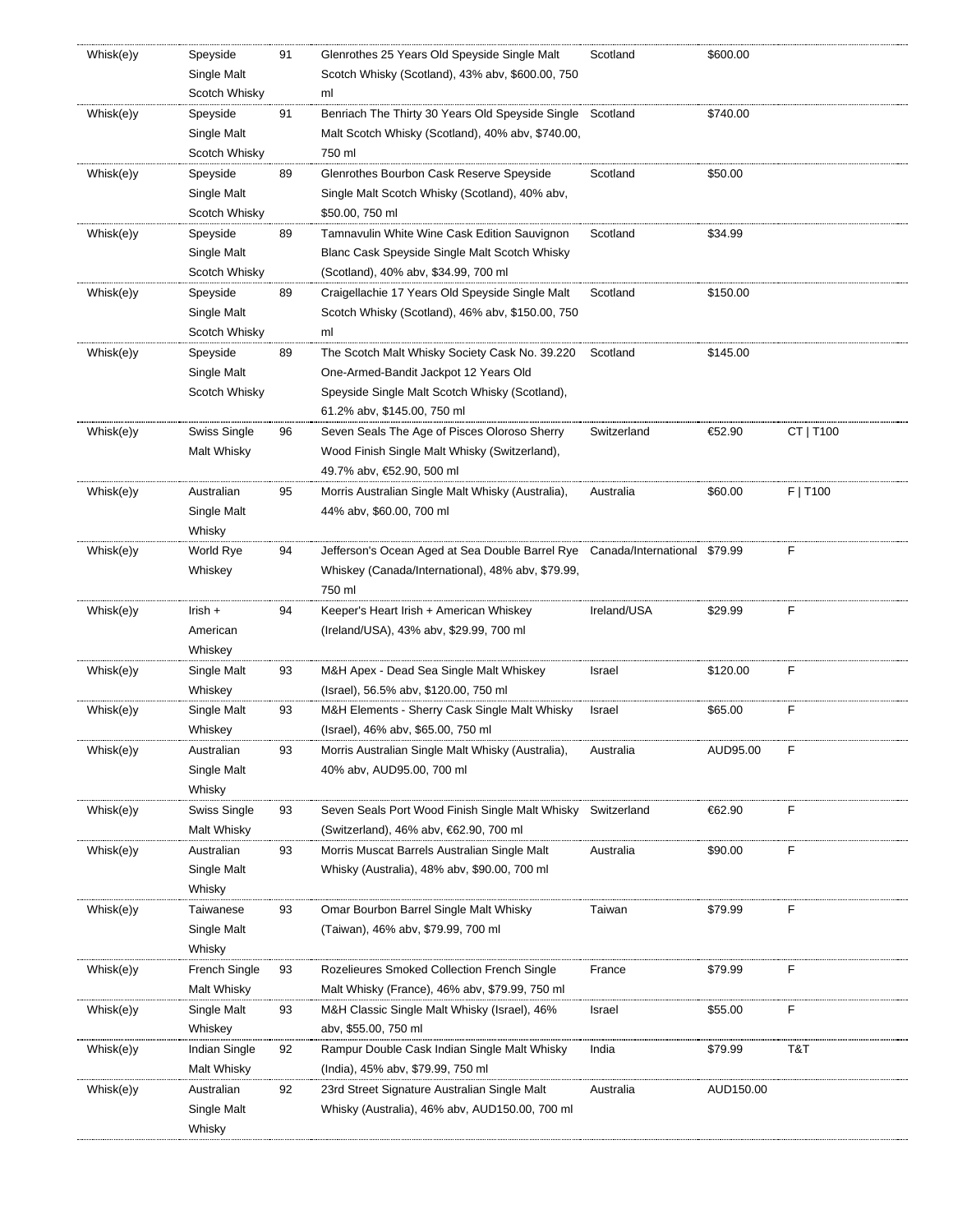| Whisk(e)y | South African        | 92 | Drayman's Highveld 5 Years Old Single Malt                                          | South Africa | \$90.00         |
|-----------|----------------------|----|-------------------------------------------------------------------------------------|--------------|-----------------|
|           | Whisky               |    | South African Whisky (South Africa), 43% abv,                                       |              |                 |
|           |                      |    | \$90.00, 750 ml                                                                     |              |                 |
| Whisk(e)y | Indian Single        | 92 | Amrut Single Malts of India - Neidhal Indian Single India                           |              | \$104.00        |
|           | Malt Whisky          |    | Malt Whisky (India), 46% abv, \$104.00, 750 ml                                      |              |                 |
| Whisk(e)y | Taiwanese            | 92 | OMAR Single Malt Cask Strength Virgin Oak                                           | Taiwan       | NT\$3200.00     |
|           | Whisky               |    | Whisky (Taiwan), 56.1% abv, NT\$3200, 700 ml                                        |              |                 |
| Whisk(e)y | Single Malt          | 92 | Adnams Southwold Single Malt Whiskey                                                | England      | \$70.00         |
|           | Whiskey              |    | (England), 40% abv, \$70.00, 750 ml                                                 |              |                 |
| Whisk(e)y | French Single        | 92 |                                                                                     |              | \$99.99         |
|           | Malt Whisky          |    | Brenne 10 Years Old French Single Malt Whisky<br>(France), 48% abv, \$99.99, 750 ml | France       |                 |
|           | Taiwanese            | 91 |                                                                                     |              | NT\$3600.00     |
| Whisk(e)y |                      |    | OMAR Single Malt Peated Whisky Virgin Oak                                           | Taiwan       |                 |
|           | Whisky               |    | (Taiwan), 56.4% abv, NT\$3600.00, 700 ml                                            |              |                 |
| Whisk(e)y | Australian           | 91 | Starward Nova Australian Single Malt Whisky                                         | Australia    | T&T<br>\$51.96  |
|           | Single Malt          |    | (Australia), 41% abv, \$51.96, 700 ml                                               |              |                 |
|           | Whisky               |    |                                                                                     |              |                 |
| Whisk(e)y | Indian Single        | 91 | Amrut Fusion Indian Single Malt Whisky (India),                                     | India        | \$82.00         |
|           | Malt Whisky          |    | 50% abv, \$82.00, 750 ml                                                            |              |                 |
| Whisk(e)y | Indian Single        | 91 | Indri - Trini Indian Single Malt Whisky (India), 46%                                | India        | \$55.00         |
|           | Malt Whisky          |    | abv, \$55.00, 750 ml                                                                |              |                 |
| Whisk(e)y | Danish Blended 91    |    | Stauning Kaos Triple Malt 4 Years Old Whisky                                        | Denmark      | \$90.00         |
|           | Malt Whisky          |    | (Denmark), 46% abv, \$90.00, 700 ml                                                 |              |                 |
| Whisk(e)y | Danish Single        | 91 | Stauning Smoke 5 Years Old Danish Single Malt                                       | Denmark      | \$100.00        |
|           | Malt Whisky          |    | Whisky (Denmark), 47% abv, \$100.00, 700 ml                                         |              |                 |
| Whisk(e)y | Other                | 91 | Mister Sam Tribute Whiskey (USA/Canada),                                            | USA/Canada   | T&T<br>\$249.99 |
|           | Whisk(e)y            |    | 61.3% abv, \$249.99, 750 ml                                                         |              |                 |
| Whisk(e)y | Indian Single        | 91 | Amrut Indian Single Malt Whisky (India), 46% abv,                                   | India        | \$63.00         |
|           | Malt Whisky          |    | \$63.00, 750 ml                                                                     |              |                 |
| Whisk(e)y | Indian Single        | 91 | Paul John Mithuna Indian Single Malt Whisky                                         | India        | \$300.00        |
|           | Malt Whisky          |    | (India), 58% abv, \$300.00, 750 ml                                                  |              |                 |
| Whisk(e)y | Swiss Single         | 91 | Seven Seals Peated Port Wood Finish Single Malt Switzerland                         |              | €62.90          |
|           | Malt Whisky          |    | Whisky (Switzerland), 46% abv, €62.90, 700 ml                                       |              |                 |
| Whisk(e)y | Swiss Single         | 91 | Seven Seals Sherry Wood Finish Single Malt                                          | Switzerland  | €62.90          |
|           | Malt Whisky          |    | Whisky (Switzerland), 46% abv, €62.90, 700 ml                                       |              |                 |
| Whisk(e)y | Australian           | 91 | Starward Two-Fold Double Grain Australian                                           | Australia    | \$31.96         |
|           | Blended              |    | Whisky (Australia), 40% abv, \$31.96, 700 ml                                        |              |                 |
|           | Whisky               |    |                                                                                     |              |                 |
| Whisk(e)y | Scotland/USA         | 91 | Virginia Distillery Company VHW Port Cask                                           | Scotland/USA | \$49.99         |
|           | Whisky               |    | Finished Whisky (Scotland/USA), 46% abv,                                            |              |                 |
|           |                      |    | \$49.99, 750 ml                                                                     |              |                 |
| Whisk(e)y | French Blended 91    |    | Gwalarn Celtic Blended Whisky (France), 40%                                         | France       | \$34.90         |
|           | Whisky               |    | abv, \$34.90, 700 ml                                                                |              |                 |
| Whisk(e)y | French Single        | 91 | Rozelieures Rare Collection French Single Malt                                      | France       | \$64.99         |
|           | Malt Whisky          |    | Whisky (France), 40% abv, \$64.99, 750 ml                                           |              |                 |
|           |                      |    |                                                                                     |              |                 |
| Whisk(e)y | Other                | 91 | Shinobu 15 Years Old Mizunara Cask Pure Malt                                        | Japan        | \$199.99        |
|           | Whisk(e)y            |    | Whisky (Japan), 43% abv, \$199.99, 750 ml                                           |              |                 |
| Whisk(e)y | <b>French Single</b> | 91 | Villa No. 16 French Single Malt Whisky (France),                                    | France       | \$80.00         |
|           | Malt Whisky          |    | 43% abv, \$80.00, 700 ml                                                            |              |                 |
| Whisk(e)y | Single Malt          | 91 | M&H Elements - Peated Single Malt Whisky                                            | Israel       | \$65.00         |
|           | Whiskey              |    | (Israel), 46% abv, \$65.00, 750 ml                                                  |              |                 |
| Whisk(e)y | Taiwanese            | 91 | <b>OMAR Single Malt Cask Strength Sherry Cask</b>                                   | Taiwan       | NT\$3600.00     |
|           | Whisky               |    | Whisky (Taiwan), 56.7% abv, NT\$3600.00, 700 ml                                     |              |                 |
| Whisk(e)y | Taiwanese            | 90 | OMAR Single Malt Cask Strength Virgin Oak                                           | Taiwan       | NT\$3200.00     |
|           | Whisky               |    | Whisky (Taiwan), 58.7% abv, NT\$3200.00, 700 ml                                     |              |                 |
|           |                      |    |                                                                                     |              |                 |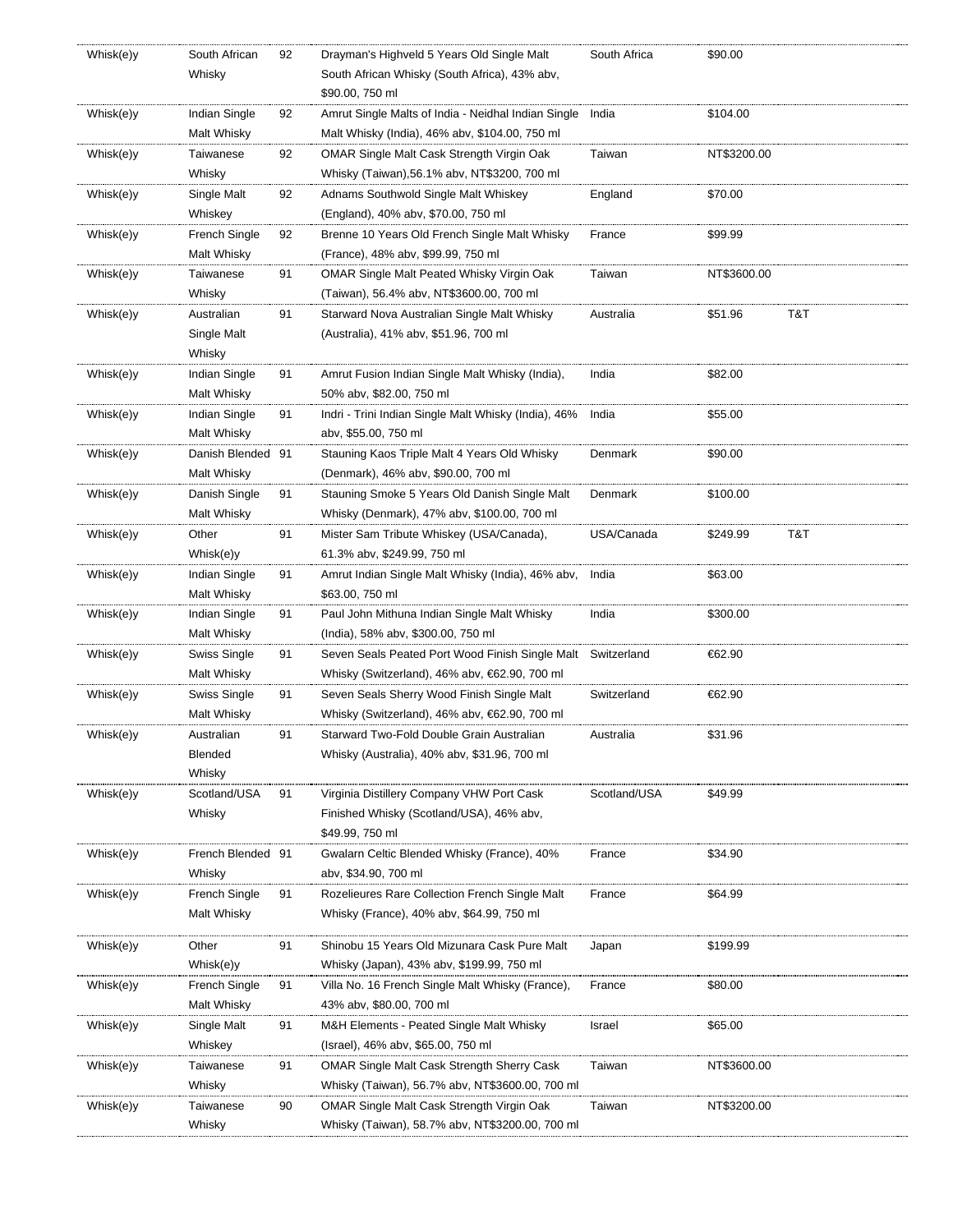| Whisk(e)y | Australian    | 90 | Starward Solera Australian Single Malt Whisky      | Australia            | \$74.96     | T&T |
|-----------|---------------|----|----------------------------------------------------|----------------------|-------------|-----|
|           | Single Malt   |    | (Australia), 43% abv, \$74.96, 700 ml              |                      |             |     |
|           | Whisky        |    |                                                    |                      |             |     |
| Whisk(e)y | French Single | 90 | Kornog Celtic Single Malt Whisky (France), 46%     | France               | \$150.00    |     |
|           | Malt Whisky   |    | abv, \$150.00, 700 ml                              |                      |             |     |
| Whisk(e)y | Other         | 90 | Nomad Outland Finished in Sherry Casks Whisky      | Scotland/Spain       | \$49.99     |     |
|           | Whisk(e)y     |    | (Scotland/Spain), 41.3% abv, \$49.99, 750 ml       |                      |             |     |
| Whisk(e)y | French Single | 90 | Coperies Single Malt Whisky (France), 40% abv,     | France               | \$54.99     |     |
|           | Malt Whisky   |    | \$54.99, 750 ml                                    |                      |             |     |
| Whisk(e)y | Single Malt   | 90 | M&H Elements - Red Wine Cask Single Malt           | Israel               | \$65.00     |     |
|           | Whiskey       |    | Whisky (Israel), 46% abv, \$65.00, 750 ml          |                      |             |     |
| Whisk(e)y | Australian    | 89 | Morris Muscat Barrels Australian Single Malt       | Australia            | AUD140.00   |     |
|           | Single Malt   |    | Whisky (Australia), 46% abv, AUD140.00, 700 ml     |                      |             |     |
|           | Whisky        |    |                                                    |                      |             |     |
| Whisk(e)y | Indian Single | 88 | Paul John Oloroso Indian Single Malt Whisky        | India                | \$105.00    |     |
|           | Malt Whisky   |    | (India), 48% abv, \$105.00, 750 ml                 |                      |             |     |
| Whisk(e)y | Australian    | 87 | 23rd Street Australian Single Malt Whisky          | Australia            | AUD120.00   |     |
|           | Single Malt   |    | (Australia), 44% abv, AUD120.00, 700 ml            |                      |             |     |
|           | Whisky        |    |                                                    |                      |             |     |
| Whisk(e)y | Indian Single | 87 | Rampur Asava Indian Single Malt Whisky (India),    | India                | \$89.99     |     |
|           | Malt Whisky   |    | 45% abv, \$89.99, 750 ml                           |                      |             |     |
| Whisk(e)y | French Single | 87 | Brenne French Single Malt Whisky (France), 40%     | France               | \$59.99     |     |
|           | Malt Whisky   |    | abv, \$59.99, 750 ml                               |                      |             |     |
| Whisk(e)y | Taiwanese     | 86 | <b>OMAR Single Malt Cask Strength Sherry Cask</b>  | Taiwan               | NT\$3600.00 |     |
|           | Whisky        |    | Whisky (Taiwan), 55.4% abv, NT\$3600.00, 700 ml    |                      |             |     |
| Whisk(e)y | Single Malt   | 86 | M&H Apex - Pomegranate Wine Casks Single           | Israel               | \$100.00    |     |
|           | Whiskey       |    | Malt Whiskey (Israel), 57.2% abv, \$100.00, 750 ml |                      |             |     |
| Whisk(e)y | Danish Rye    | 86 | Stauning 3 Years Old Danish Rye Whisky             | Denmark              | \$80.00     |     |
|           | Whisky        |    | (Denmark), 48% abv, \$80.00, 700 ml                |                      |             |     |
| Whisk(e)y | German Rye    | 86 | Stork Club Limited Edition Rye Malt Whiskey        | Germany              | €45.00      |     |
|           | Whiskey       |    | (Germany), 50% abv, €45.00, 500 ml                 |                      |             |     |
| Whisk(e)y | German Rye    | 86 | Stork Club Full Proof German Rye Whiskey           | Germany              | €45.00      |     |
|           | Whiskey       |    | (Germany), 55% abv, €45.00, 500 ml                 |                      |             |     |
| Whisk(e)y | German Rye    | 82 | Eifel Edition 2021 German Rye Whisky               | Germany              | \$80.00     |     |
|           | Whiskey       |    | (Germany), 46% abv, \$80.00, 700 ml                |                      |             |     |
| Whisk(e)y | Flavored      | 92 | Old Smoky Peanut Butter Whiskey (United            | <b>United States</b> | \$24.95     |     |
|           | Whiskey       |    | States), 30% abv, \$24.95, 750 ml                  |                      |             |     |
| Whisk(e)y | Flavored      | 91 | Midnight Moon Moonshine Peach Flavored             | <b>United States</b> | \$19.95     |     |
|           | Whiskey       |    | Whiskey (United States), 35% abv, \$19.95, 750 ml  |                      |             |     |
| Whisk(e)y | Flavored      | 89 | Rich & Rare Caramel Flavored Whisky (Canada),      | Canada               | \$7.99      |     |
|           | Whisky        |    | 35% abv, \$7.99, 750 ml                            |                      |             |     |
| Whisk(e)y | Flavored      | 88 | Whiskeysmith Blood Orange Flavored Whiskey         | <b>United States</b> | \$23.99     |     |
|           | Whiskey       |    | (United States), 30% abv, \$23.99, 750 ml          |                      |             |     |
| Whisk(e)y | Flavored      | 88 | Jameson Cold Brew (Ireland), 30% abv, \$36.00,     | Ireland              | \$36.00     |     |
|           | Whiskey       |    | 700 ml                                             |                      |             |     |
|           | Flavored      | 87 | Whiskeysmith Salted Caramel Flavored Whiskey       |                      |             |     |
| Whisk(e)y |               |    |                                                    | <b>United States</b> | \$23.99     |     |
|           | Whiskey       |    | (United States), 30% abv, \$23.99, 750 ml          |                      |             |     |
| Whisk(e)y | Flavored      | 87 | Carmela Caramel Flavored Whiskey (United           | <b>United States</b> | \$25.00     |     |
|           | Whiskey       |    | States), 33% abv, \$25.00, 750 ml                  |                      |             |     |
| Whisk(e)y | Flavored      | 87 | FEW Immortal Rye Whiskey (United States), 46%      | <b>United States</b> | \$39.99     |     |
|           | Whiskey       |    | abv, \$39.99, 750 ml                               |                      |             |     |
| Whisk(e)y | Flavored      | 87 | Rich & Rare Apple Flavored Whisky (Canada),        | Canada               | \$7.99      |     |
|           | Whisky        |    | 35% abv, \$7.99, 750 ml                            |                      |             |     |
| Whisk(e)y | Flavored      | 87 | Crown Royal Vanilla Flavored Whisky (Canada),      | Canada               | \$24.99     |     |
|           | Whisky        |    | 35% abv, \$24.99, 750 ml                           |                      |             |     |
| Whisk(e)y | Flavored      | 87 | Dough Ball Cookie Dough Whiskey (United            | <b>United States</b> | \$29.99     |     |
|           | Whiskey       |    | States), 35% abv, \$29.99, 750 ml                  |                      |             |     |